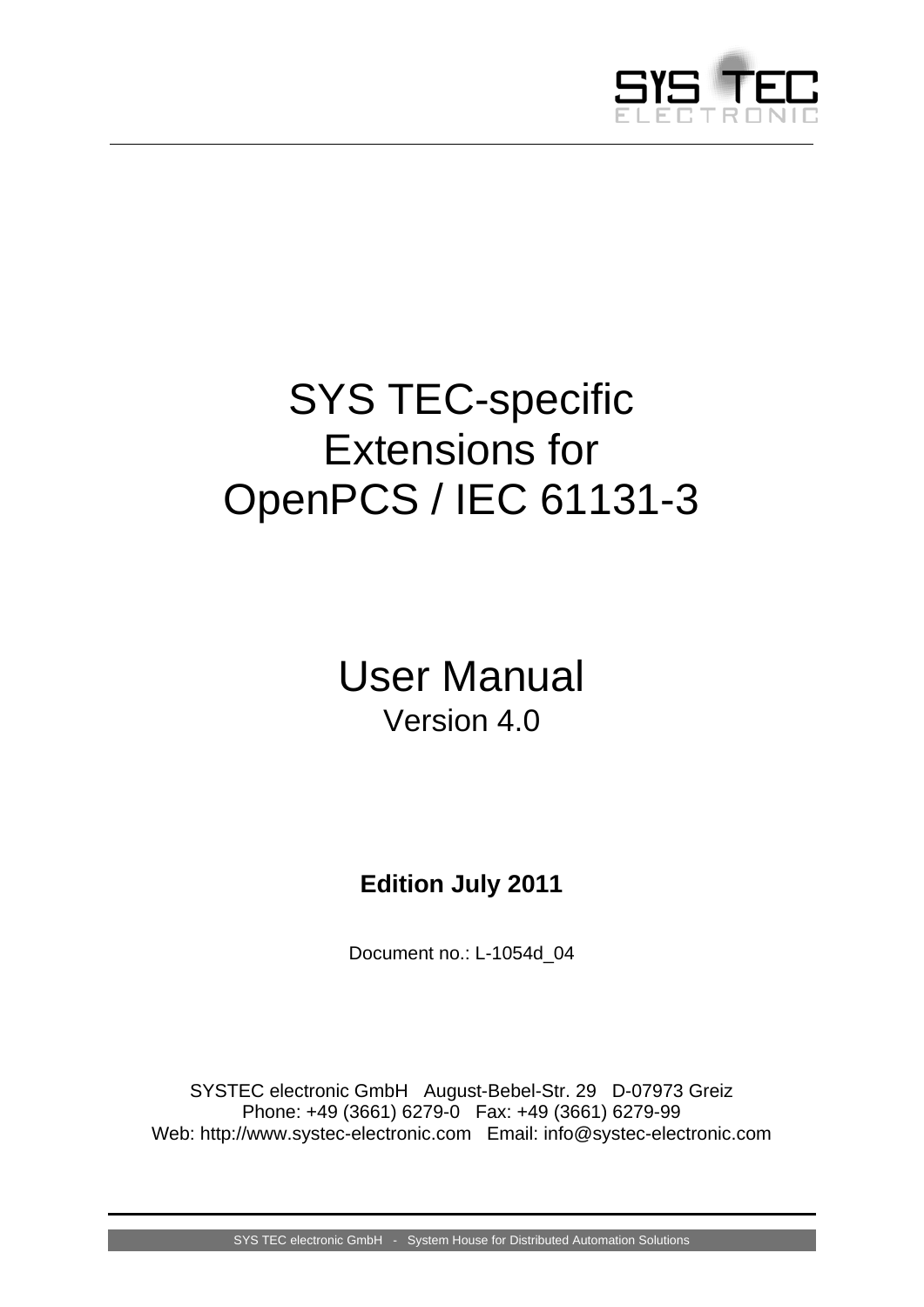# **Status/Changes**

Status: Released

| <b>Date/Version</b> | <b>Section</b>                                | Change                                                                   | <b>By</b> |
|---------------------|-----------------------------------------------|--------------------------------------------------------------------------|-----------|
| 2004/11/17<br>1.0   | all                                           | Creation                                                                 | R. Sieber |
| 2007/03/02<br>2.0   | 3                                             | Section 3 new, therefore all the following<br>sections have been shifted | R. Sieber |
| 2007/07/18<br>3.0   | 1.4                                           | Section 1.4 new                                                          | R. Sieber |
| 2009/02/10<br>3.1   | 5.4                                           | Description of return value rectified                                    | R. Sieber |
| 2011/07/15<br>4.0   | 2.2.6, 2.2.7,<br>3.12, 3.13,<br>4.5, 5.8, 5.9 | Description of all FB/FUN with Parameter<br>of Type POINTER new          | R. Sieber |
|                     |                                               |                                                                          |           |
|                     |                                               |                                                                          |           |
|                     |                                               |                                                                          |           |
|                     |                                               |                                                                          |           |
|                     |                                               |                                                                          |           |
|                     |                                               |                                                                          |           |
|                     |                                               |                                                                          |           |
|                     |                                               |                                                                          |           |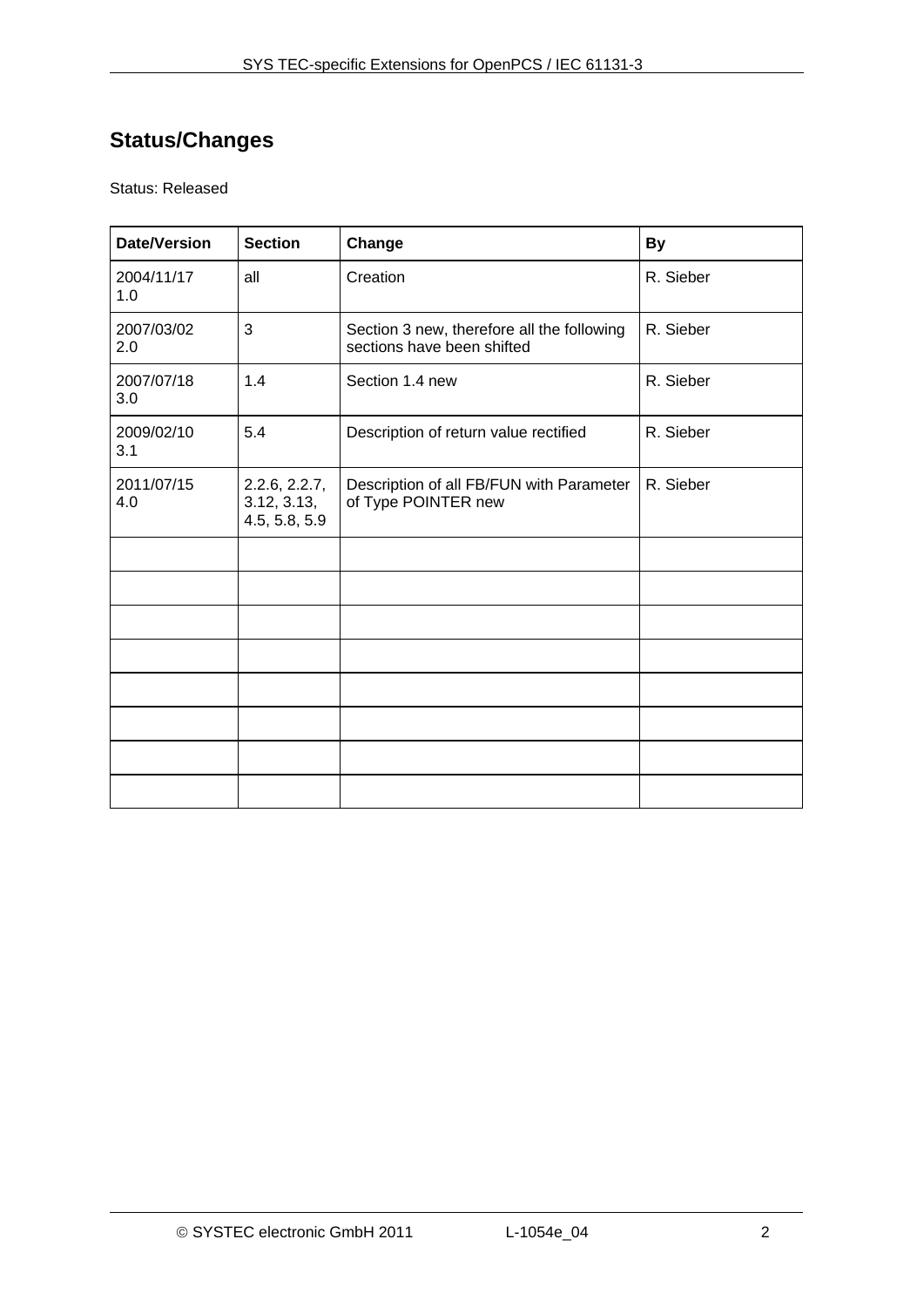Product names used in this manual which are also registered trademarks have not been marked extra. The missing © mark does not imply that the trade name is unregistered. Nor is it possible to determine the existence of any patents or protection of inventions on the basis of the names used.

The information in this manual has been carefully checked and is believed to be accurate. However, it is expressly stated that SYS TEC electronic GmbH does not assume warranty or legal responsibility or any liability for consequential damages which result from the use or contents of this user manual. The information contained in this manual can be changed without prior notice. Therefore, SYS TEC electronic GmbH shall not accept any obligation.

Furthermore, it is expressly stated that SYS TEC electronic GmbH does not assume warranty or legal responsibility or any liability for consequential damages which result from incorrect use of the hard or software. The layout or design of the hardware can also be changed without prior notice. Therefore, SYS TEC electronic GmbH shall not accept any obligation.

© Copyright 2011 SYS TEC electronic GmbH, D-07973 Greiz.

All rights reserved. No part of this manual may be reproduced, processed, copied or distributed in any way without the express prior written permission of SYS TEC electronic GmbH.

| <b>Contact</b>            | <b>Direct</b>                                                                      | Your local distributor                            |
|---------------------------|------------------------------------------------------------------------------------|---------------------------------------------------|
| Address:                  | SYS TEC electronic GmbH<br>August-Bebel-Str. 29<br>D-07973 Greiz<br><b>GERMANY</b> |                                                   |
| Ordering<br>Information:  | $+49(0)3661/6279-0$<br>info@systec-electronic.com                                  | Please find a list of our<br>distributors under:  |
| <b>Technical Support:</b> | $+49(0)3661/6279-0$<br>support@systec-electronic.com                               | http://www.systec-<br>electronic.com/distributors |
| Fax:                      | +49 (0) 36 61 / 6 79 99                                                            |                                                   |
| Web Site:                 | http://www.systec-electronic.com                                                   |                                                   |

Inform yourselves:

4th Edition July 2011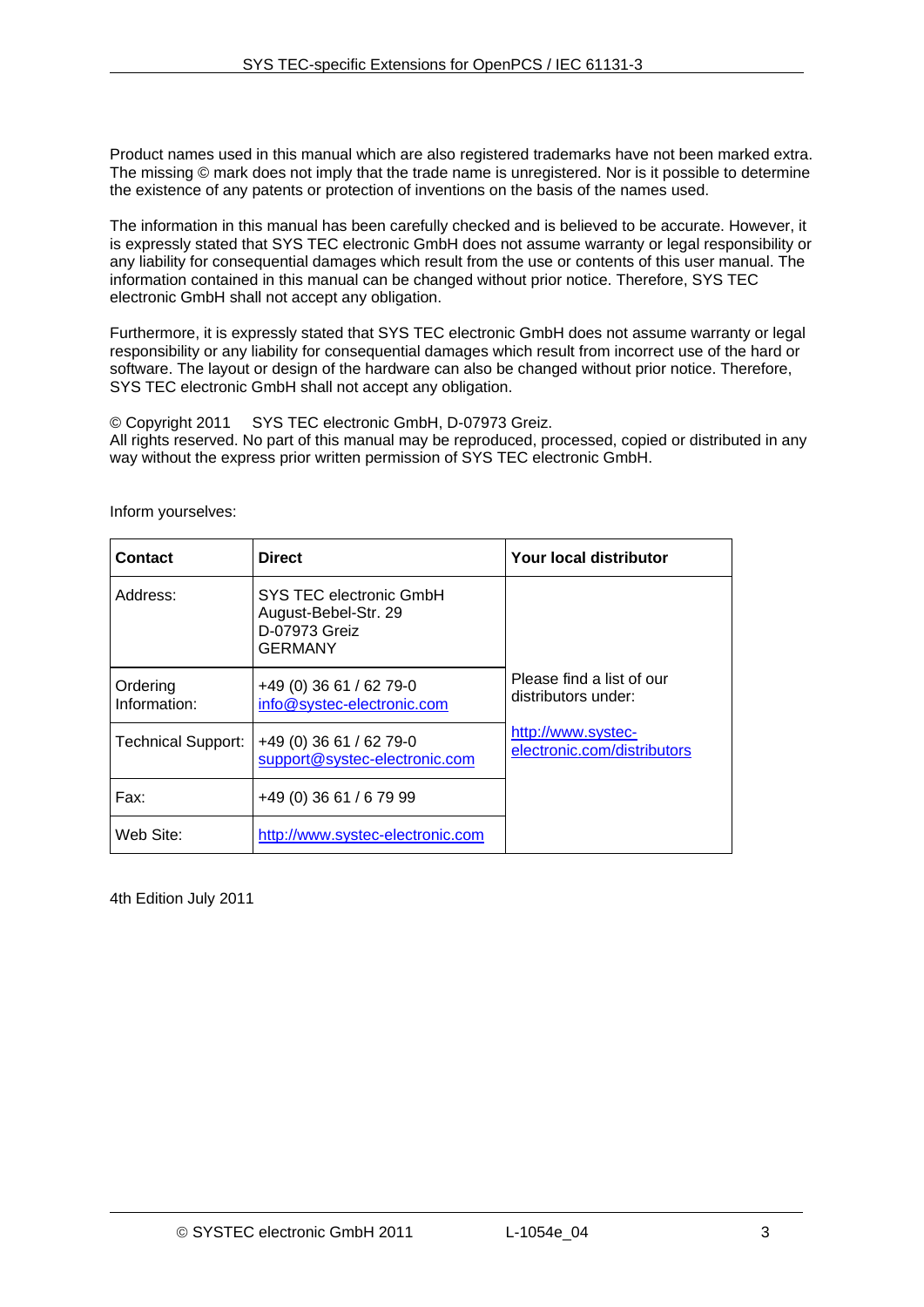# **Table of Contents**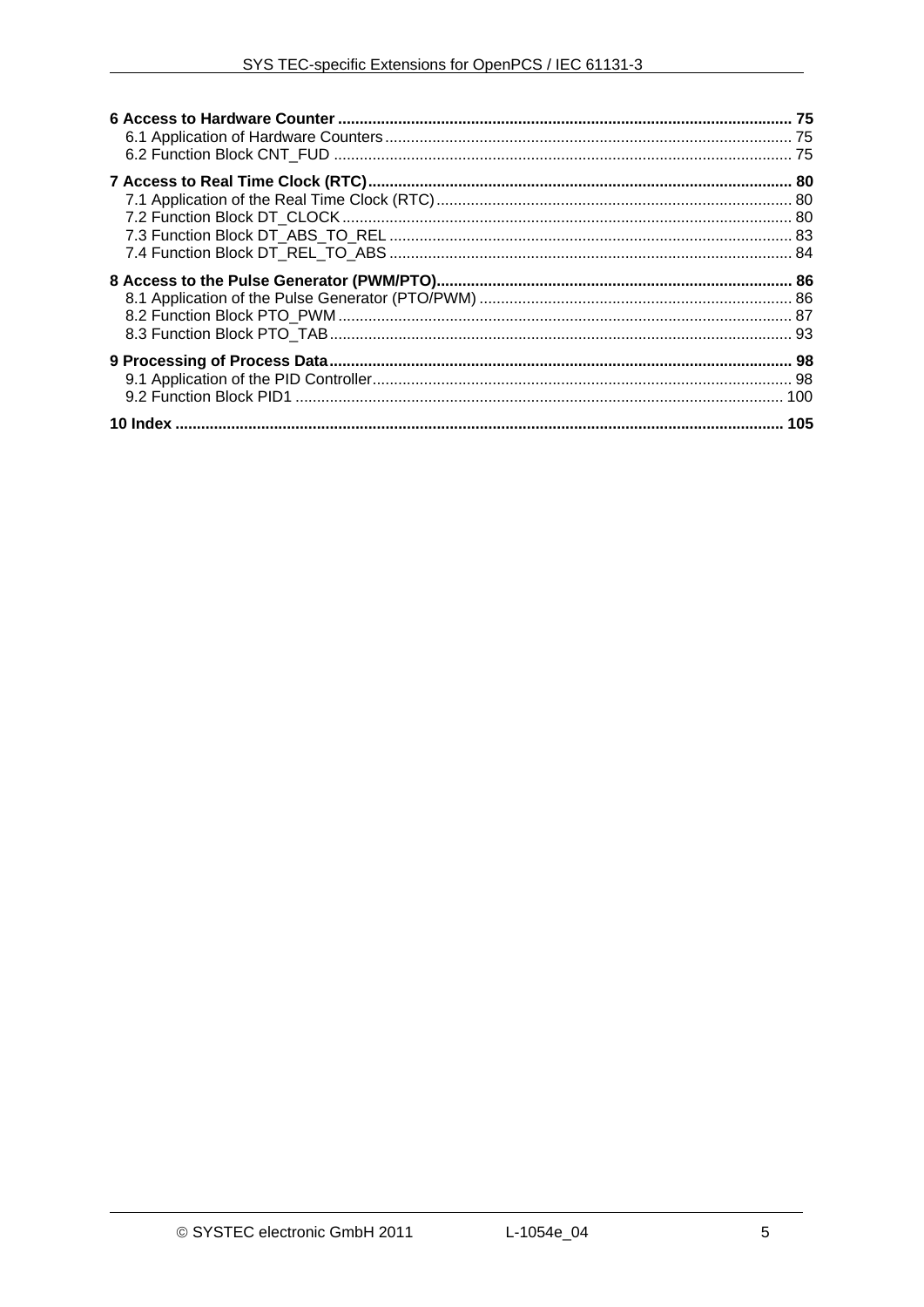# **List of Tables**

# **List of Illustrations**

| Figure 7: Composition of the controlled system for sample program "PidTest" 103                     |  |
|-----------------------------------------------------------------------------------------------------|--|
| Figure 8: "PidTest" - Change of the actual value during a command variable jump (set value) from 1V |  |
|                                                                                                     |  |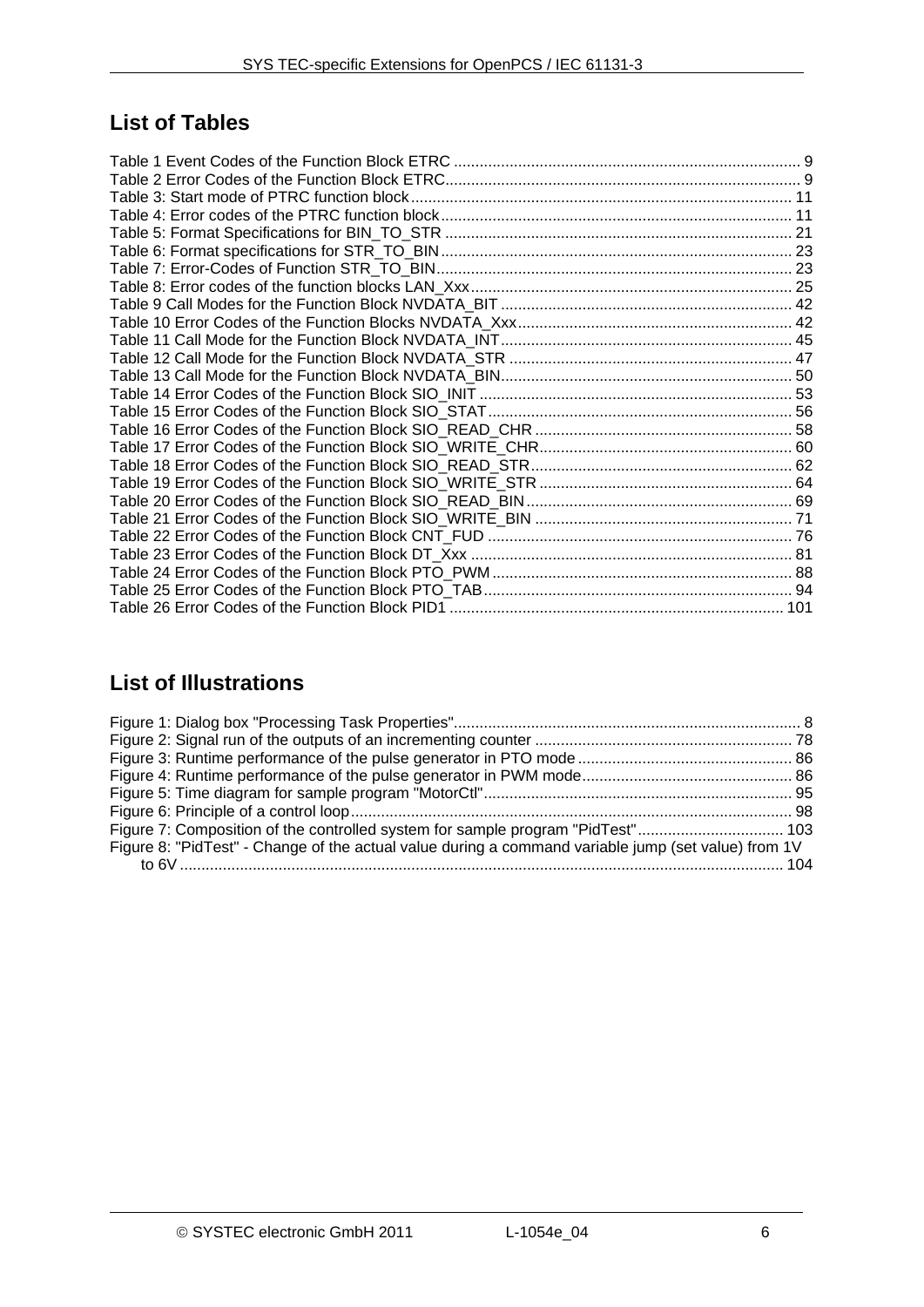# <span id="page-6-0"></span>**1 Event Tasks**

# <span id="page-6-1"></span>**1.1 Application of Event Tasks**

PLC programs which are only executed in case of a certain event (aka "interrupts") are called event tasks. For example, starts and stops of a PLC or a run-time error during program execution (division by zero or access to data field elements outside the defined field boundaries).

The start task is responsible for the one-time configuration and initialization of the control or system components. This includes, for example, the parameterization of decentralized field nodes at the start of program execution (e.g. parameterization of CANopen field bus devices via corresponding SDO accesses to the objects' device directories). Additionally, the stop task enables defined deactivation of the field nodes at the end of PLC program execution. In case of an error it is possible to set the local PLC outputs as well as the field node outputs to an uncritical state via the error task.

- Start Task: Execution of the start task occurs during the stop to run state change of the PLC. This can be triggered on the hardware-side by switching the RUN/STOP switch to RUN and on the software-side by pressing a start button in the OpenPCS programming environment. The actual main PLC program is not executed until the start task has been fully executed.
- Stop Task: Execution of the stop task occurs during the run to stop state change of the PLC. This can be triggered on the hardware-side by switching the RUN/STOP switch to STOP and on the software-side by pressing the stop button in the OpenPCS programming environment. The stop task is executed after termination of the actual main PLC program. Only then is the PLC in stop state.
- Error Task: Error task execution is coupled to the occurrence of various error states (e.g. division by zero) which can occur during PLC program execution. Similar to the stop task, error task execution occurs after termination of the actual main PLC program. Only then is the PLC is in stop state.

# <span id="page-6-2"></span>**1.2 Creation and Configuration of Event Tasks**

In OpenPCS event tasks are only PLC programs with specific properties. Therefore, an event task is only created similar to "normal" programs via the menu item "File  $\supseteq$  New  $\supseteq$  Program". The entry "interrupt" has to be selected in the select field "task type" during assignment of the task to the resource (see Figure 1).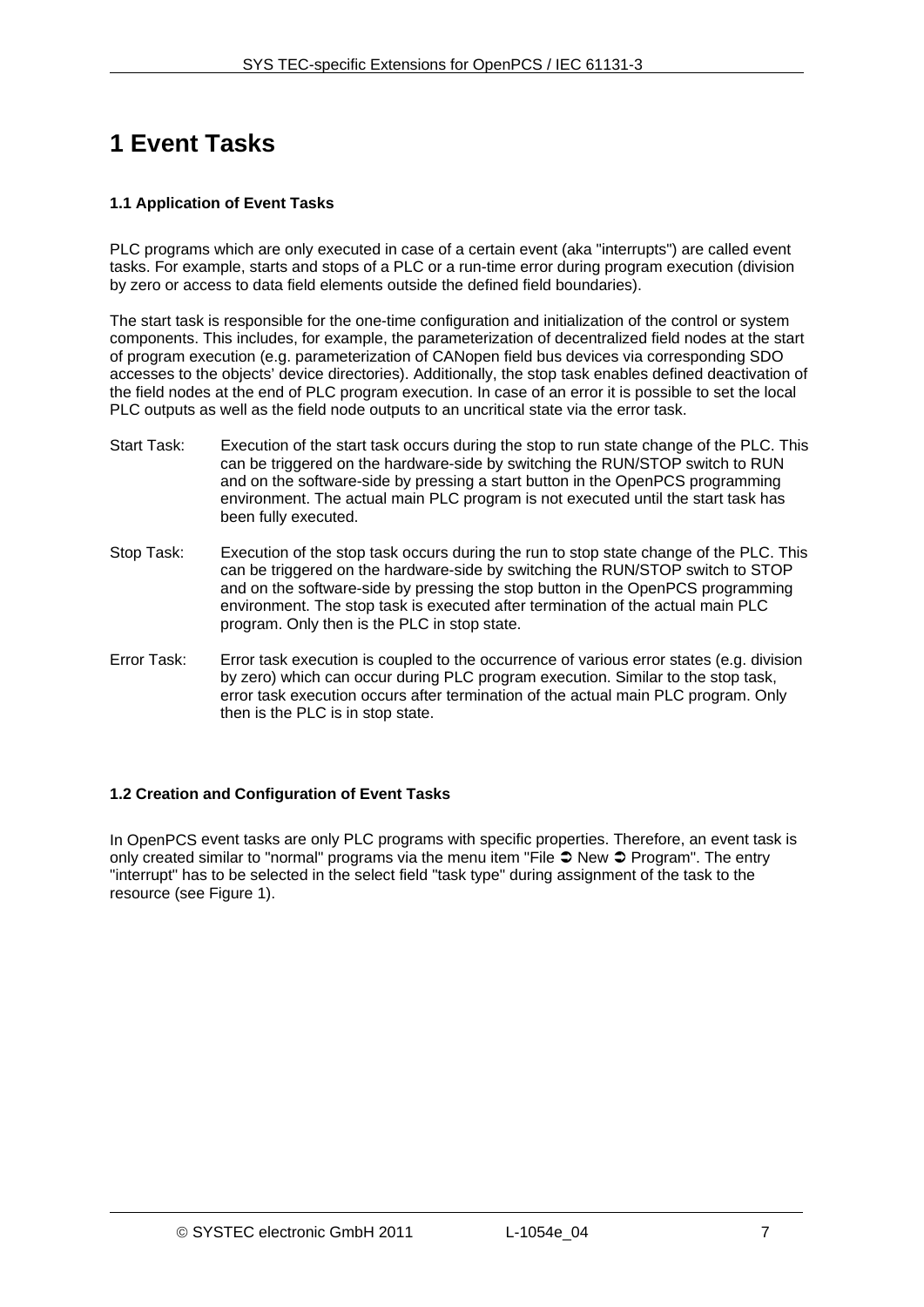| Task Type<br>Interrupt            |
|-----------------------------------|
| Optimization<br>Resource defaults |
|                                   |
| Cancel                            |
|                                   |

<span id="page-7-1"></span>*Figure 1: Dialog box "Processing Task Properties"*

As standard, an event task is executed once when the allocated event occurs. The function block *ETRC,* described in section [1.3,](#page-7-0) enables an expansion of program execution to numerous successive cycles.

# <span id="page-7-0"></span>**1.3 Function Block ETRC**

As standard, an event task is executed once when the allocated event occurs. However, it may be necessary, especially when using decentralized field nodes, to expand the execution of an event task to numerous successive cycles. For example, the SDO accesses necessary for parameterization of CANopen field bus devices require the continuous calling of the SDO block for several PLC program cycles until successful completion.

Via the firmware function block *ETRC* (**E**vent **T**ask **R**un **C**ontrol), an event task can expand its own execution by a further program cycle. Information available at the block's outputs about the previous runtime and the number of the executed cycles can be used as a stop criterion to avoid getting caught in an infinite loop during event task execution in case of an error.

# Prototype of the Function Block

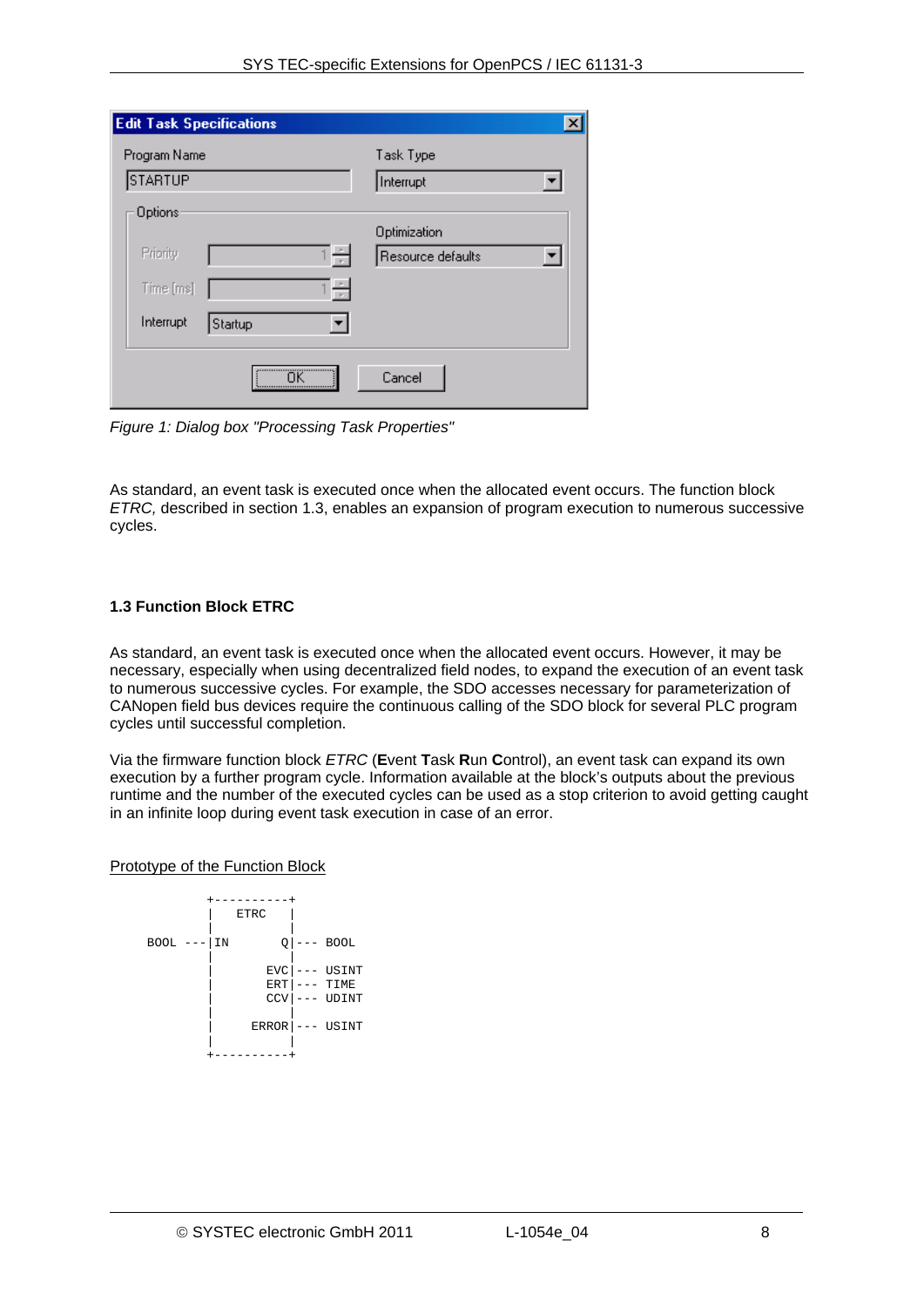# **Definition of Operands**

| IN:    | TRUE: The event task requests execution for a further cycle.<br>FALSE: The event task intends to terminate its execution, or only asks for current<br>status information without simultaneously requesting expansion for a further cycle. |
|--------|-------------------------------------------------------------------------------------------------------------------------------------------------------------------------------------------------------------------------------------------|
| Q:     | TRUE: The event task is processed by the runtime system for a further cycle.<br>FALSE: Execution of the event task is terminated after the current cycle.                                                                                 |
| EVC:   | The event code describes the internal system reason for the event task call. The<br>event codes are defined in Table 1.                                                                                                                   |
| ERT:   | The elapsed run time states the event task time which has already been executed.                                                                                                                                                          |
| CCV:   | The cycle counter value defines the number of event task cycles which have<br>already been executed.                                                                                                                                      |
| ERROR: | The error code provides information about the execution result of the function<br>block. Possible error codes are defined in Table 2.                                                                                                     |

*Table 1 Event Codes of the Function Block ETRC* 

<span id="page-8-0"></span>

| Event Code     | <b>Event for the Task Call</b>                                         |
|----------------|------------------------------------------------------------------------|
| 0              | Called task is unknown                                                 |
| 1              | PLC cold start executed                                                |
| 2              | PLC warm start executed                                                |
| 3              | PLC hot start executed                                                 |
| 4              | Single cycle start executed                                            |
| 5              | PLC has been switched to STOP via the RUN/STOP switch                  |
| 6              | PLC has been switched to STOP on the software-side                     |
| $\overline{7}$ | PLC changes to STOP after executing a single cycle                     |
| 8              | General error during PLC program execution (e.g. invalid program code) |
| 9              | Division by zero                                                       |
| 10             | Access to an invalid data field index (ARRAY)                          |
| 11             | Error during the execution of a function block                         |

*Table 2 Error Codes of the Function Block ETRC* 

<span id="page-8-1"></span>

| <b>Error Code   Definition</b> |                                                                                                                             |
|--------------------------------|-----------------------------------------------------------------------------------------------------------------------------|
| 0                              | The function block has been successfully executed                                                                           |
|                                | The function block has been called by an invalid event task. Therefore, execution of<br>the function block is not possible. |

# **Description**

As standard an event task is only called for one single cycle. If the event task requires further cycles for its execution, it has to register this via the function block *ETRC*. The function block *ETRC* simultaneously states the reason for the event task call at the *EVC* output (see [Table 1\)](#page-8-0). Additionally,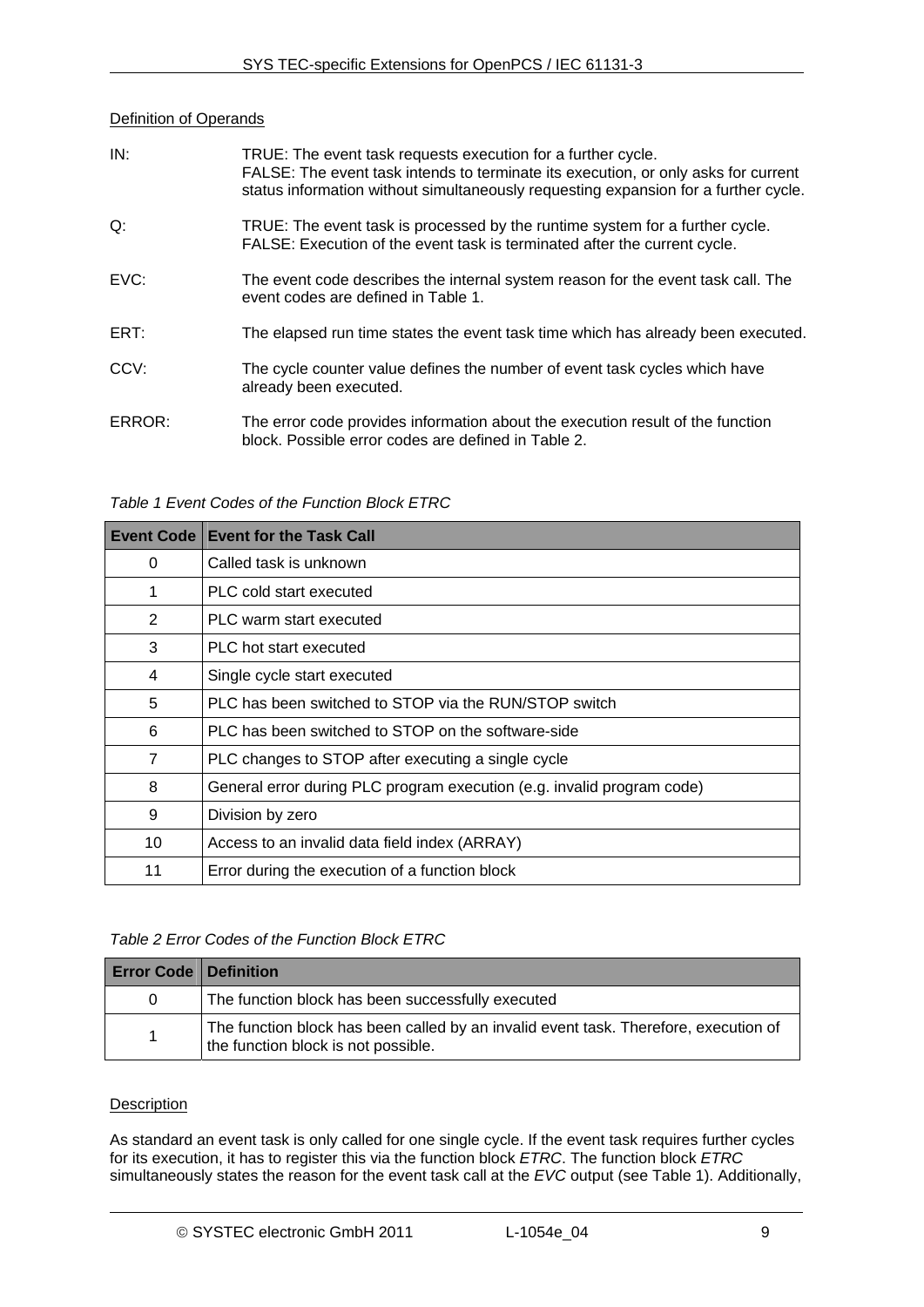output *ERT* (Elapsed Run Time) and output C*CV* (Cycle Counter Value) state the elapsed event task runtime in milliseconds and the number of cycles during which the event task has already been executed respectively. Via the *ERT* and *CCV* information the event task can decide whether to execute a further cycle or not. Possible errors during function block execution are displayed at output *ERROR* and described in [Table 2](#page-8-1).

In case a runtime error such as Division by Zero occurred, the user can restart the nominal PLC program execution by using the function block *PTRC* (**P**rogram **T**ask **R**un **C**ontrol) described in Section [1.4.](#page-10-0)

The following sample program shows a simple start task which is processed for a total of 4 cycles. In order to achieve this, the task requests execution of a further cycle 3 times by calling the function block *ETRC*.

```
Sample Program
```

```
PROGRAM Startup 
VAR 
     Out8_15 AT %QB1.0 : BYTE; 
     RunState : BOOL; 
     EventCode : USINT; 
     RunTime : TIME; 
     CycleCounter : UDINT; 
     Error : USINT; 
         FB_ETRC : ETRC; 
END_VAR 
(* get the current state only, but don't request execution time for *) 
(* the next cycle yet *) 
CAL FB_ETRC ( 
         IN := FALSE 
 | 
         RunState := Q, 
         EventCode := EVC, 
         RunTime := ERT, 
         CycleCounter := CCV, 
         Error := ERROR) 
LD CycleCounter 
UDINT_TO_BYTE 
ST Out8_15 
(* for 1.-3. cycle request execution time for the next cycle *) 
LD CycleCounter 
LE<br>CALC
        CALC FB_ETRC (IN := TRUE) 
RET
```
*END\_PROGRAM*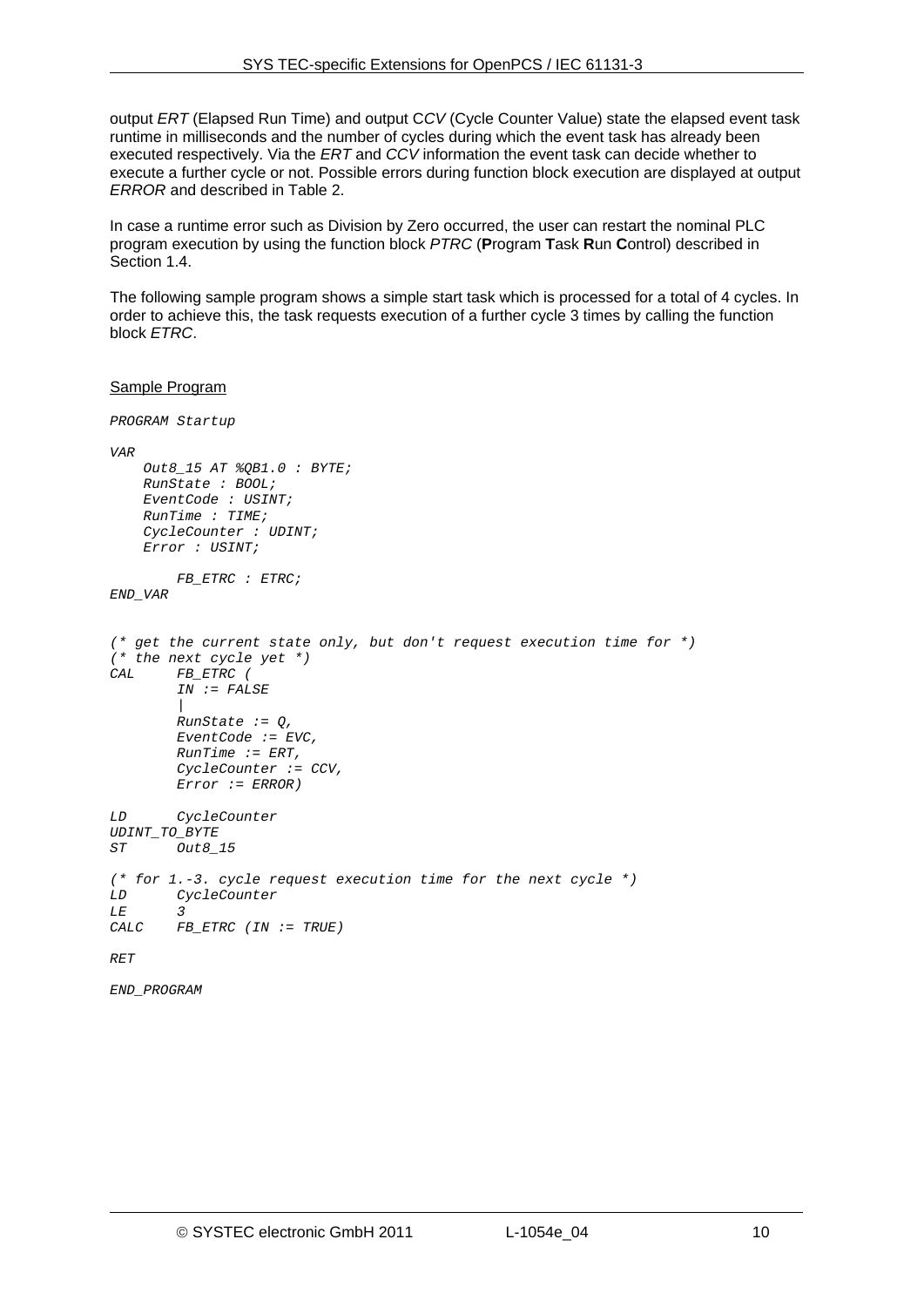# <span id="page-10-0"></span>**1.4 Function Block PTRC**

The *PTRC* (**P**rogram **T**ask **R**un **C**ontrol) function block provides methods to stop and restart the program execution from within the PLC program.

# Prototype of the Function block



# Definition of Operand

MODE: Command to be executed, start mode of function block, see [Table 3](#page-10-1)

ERROR: The error code states information about the execution result of the function block. Possible error codes are defined in [Table 4.](#page-10-2)

# *Table 3: Start mode of PTRC function block*

<span id="page-10-1"></span>

| Start mode   Meaning |                                           |
|----------------------|-------------------------------------------|
| 0                    | Stop execution of PLC program             |
|                      | Start execution of PLC program; Coldstart |
| 2                    | Start execution of PLC program; Warmstart |
| 3                    | Start execution of PLC program; Hotstart  |

# *Table 4: Error codes of the PTRC function block*

<span id="page-10-2"></span>

| <b>Error code   Meaning</b> |                                                            |
|-----------------------------|------------------------------------------------------------|
| $\Omega$                    | The function block has been successfully executed          |
| 4                           | Invalid mode (MODE) passed when calling the function block |

# **Description**

Using the *PTRC* function block it is possible to stop or restart the execution of a PLC program from within the PLC program and enable an automatic restart in case a runtime error (i.e. division by zero) occurred and thus, allows for a continuous operation without user-interaction. Normally this function block is called from within an Error Task (see also Section [1.1\)](#page-6-1). The supported modes are listed in [Table 3](#page-10-1). Possible errors during function block execution are displayed at output *ERROR* and described in [Table 4.](#page-10-2)

The following example shows the application of the *PTRC* function block within an user-specific Error Task (here the program is called "Resume" as used in Section [1.2\)](#page-6-2).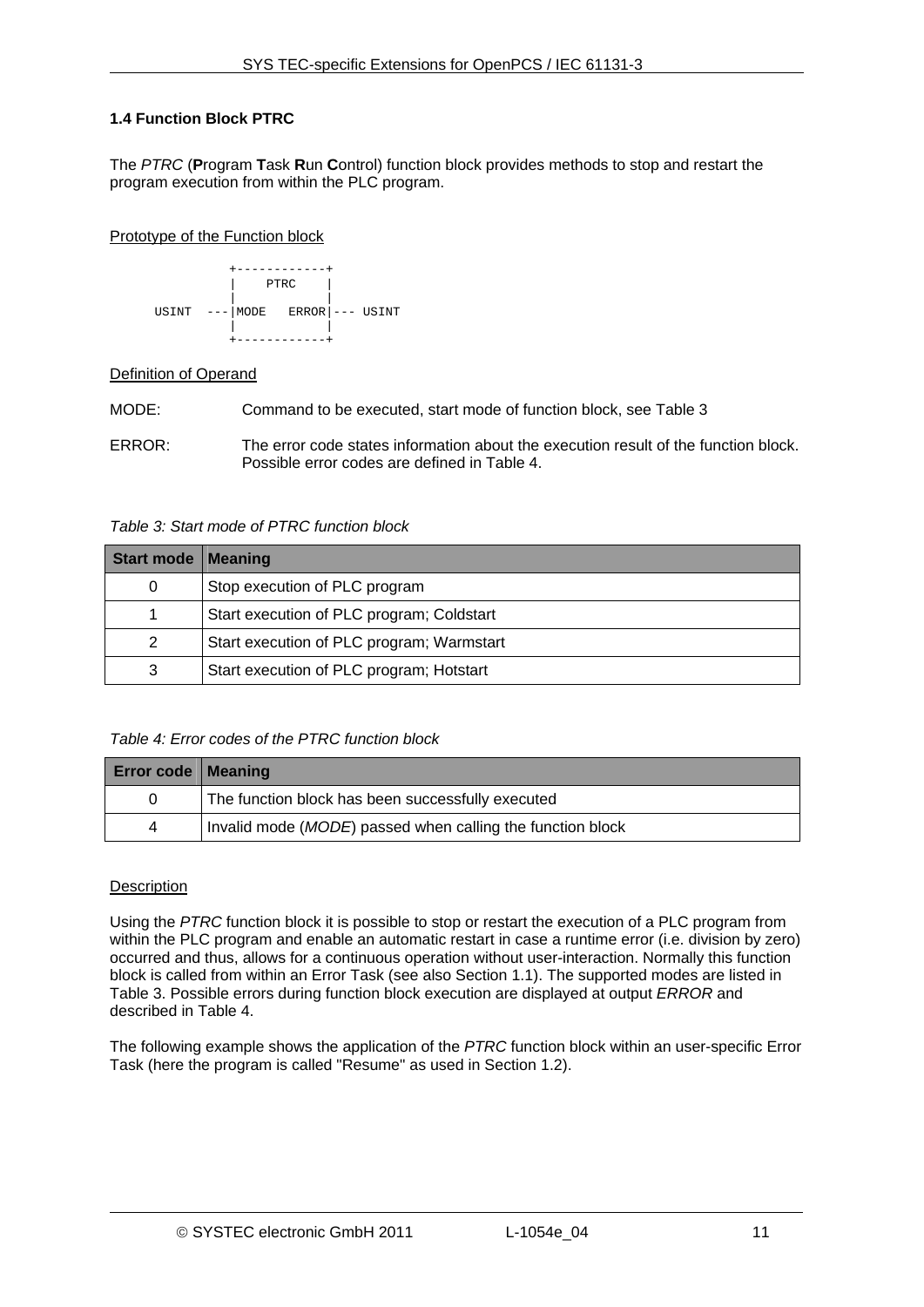# Sample Program

*PROGRAM Resume* 

|                 | VAR CONSTANT                                                           |  |  |  |
|-----------------|------------------------------------------------------------------------|--|--|--|
|                 | PTRC MODE STOP : USINT := 0;                                           |  |  |  |
|                 | PTRC MODE COLDSTART : USINT $:= 1;$                                    |  |  |  |
|                 | PTRC_MODE_WARMSTART : USINT := 2;                                      |  |  |  |
|                 | PTRC MODE HOTSTART : USINT := 3;                                       |  |  |  |
| END VAR         |                                                                        |  |  |  |
| VAR             |                                                                        |  |  |  |
|                 | FB PTRC : PTRC;                                                        |  |  |  |
|                 | usiError : USINT;                                                      |  |  |  |
| END VAR         |                                                                        |  |  |  |
|                 | $FB\_PTRC$ (MODE := $PTRC\_MODE\_COLDSTART$   $usiError$ := $ERROR$ ); |  |  |  |
| <i>RETURN ;</i> |                                                                        |  |  |  |
|                 | $H$ וגמממת חזוה                                                        |  |  |  |

*END\_PROGRAM*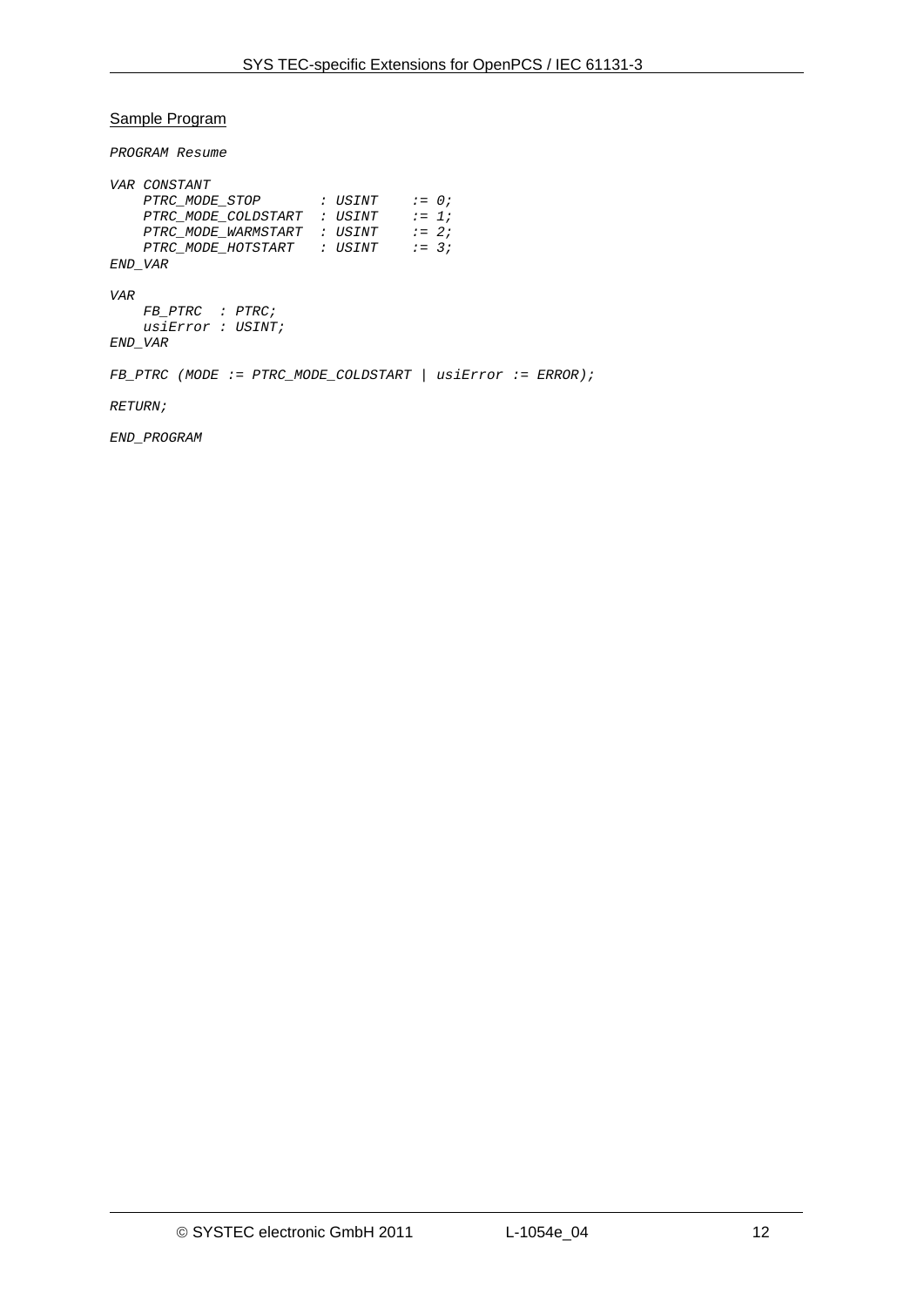# <span id="page-12-0"></span>**2 String Processing**

# <span id="page-12-1"></span>**2.1 Standard String Functions according to IEC 61131-3**

The string functions listed below are standard functions according to IEC 61131-3 and are described in detail in the OpenPCS online help. This list provides an overview of all the string functions available on SYSTEC controls.

# <span id="page-12-2"></span>**2.1.1 Function LEN**

The function *LEN* determines the length of a character string.



# **Description**

This function determines the length of the character string IN.

# **Example**

*A := LEN('ABCDEF'); (\* Result: A := 6 \*)* 

# <span id="page-12-3"></span>**2.1.2 Function LEFT**

The function *LEFT* determines the left part of a character string.



# **Description**

This function determines the left part with the length L of the character string IN.

```
A := LEFT(IN:='ABCDEF', L:=3); (* Result: A := 'ABC' *)
```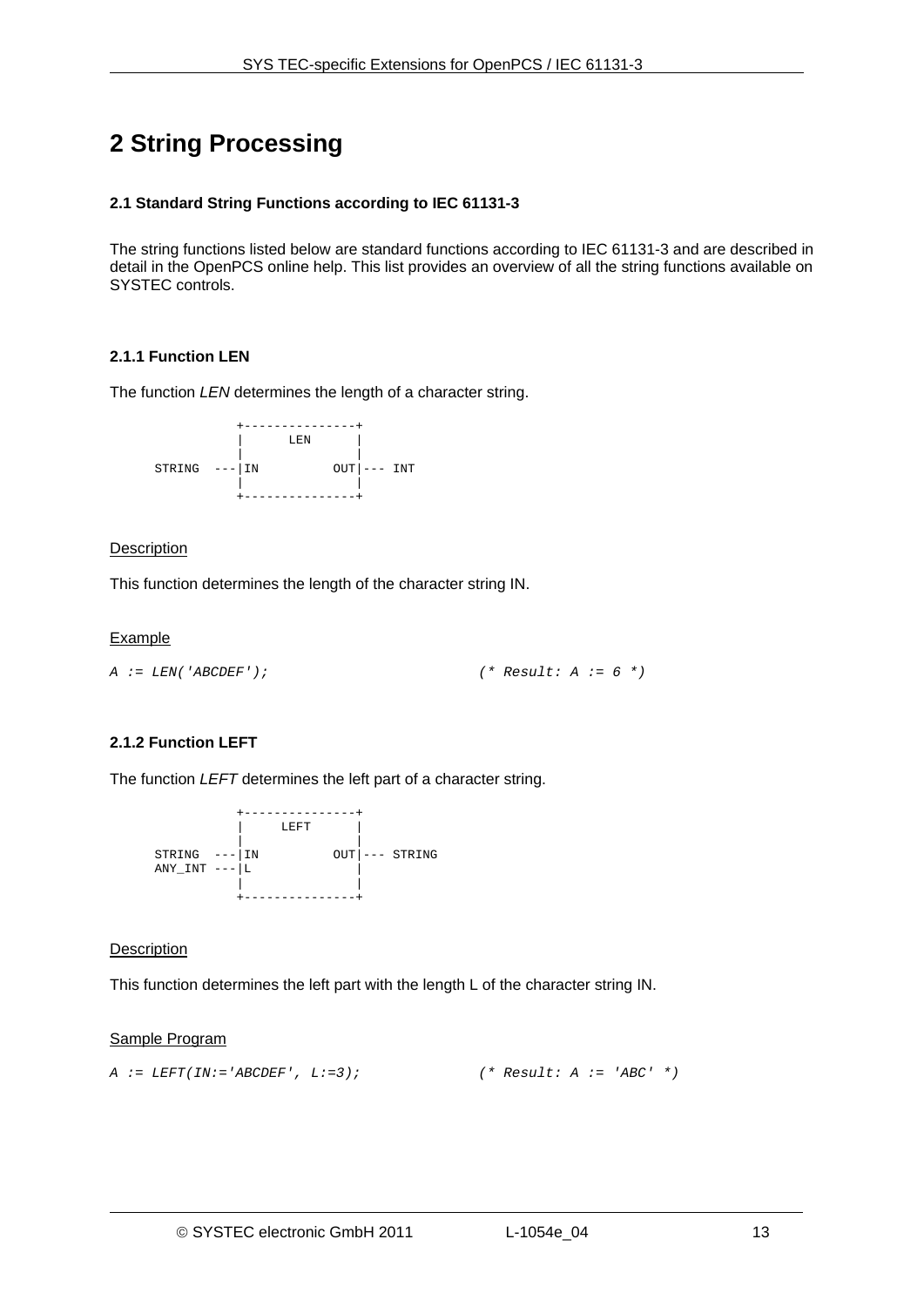# <span id="page-13-0"></span>**2.1.3 Function RIGHT**

The function *RIGHT* determines the right part of a character string.



# **Description**

This function determines the right part with the length L of the character string IN.

#### Sample Program

```
A := RIGHT(IN:='ABCDEF', L:=3); (* Result: A := 'DEF' *)
```
# <span id="page-13-1"></span>**2.1.4 Function MID**

The function *MID* determines the mid part of a character string.

 +---------------+ | MID | | |  $STRING$  ---  $IN$  OUT --- STRING  $\text{ANY\_INT}$  --- | L  $\text{ANY\_INT}$  ---  $\text{P}$  | | +---------------+

# **Description**

This function determines the mid part with the length L of the character string IN, starting at position P.

```
A := MID(IN:='ABCDEF', L:=3, P:=2); (* Result: A := 'BCD' *)
```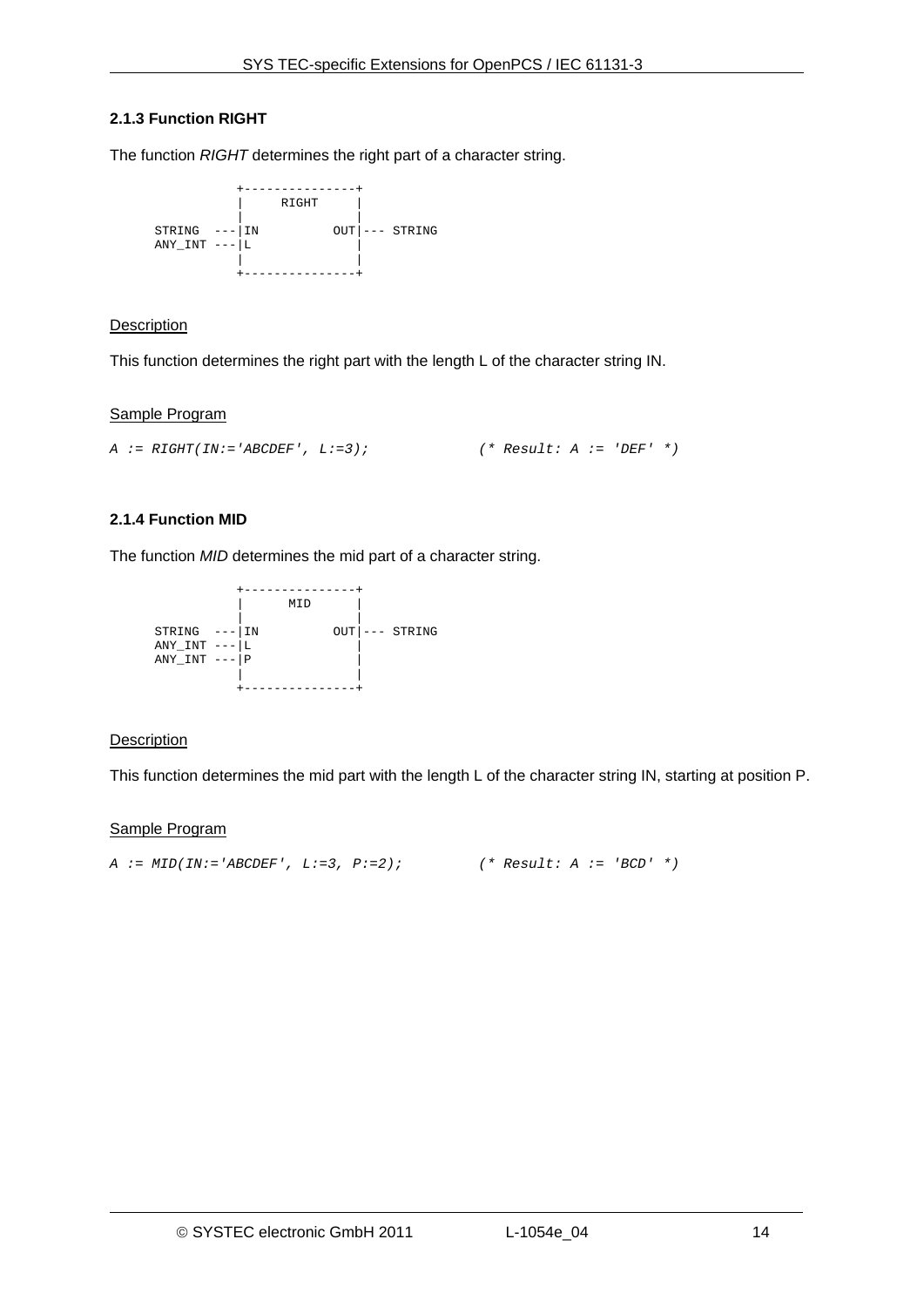# <span id="page-14-0"></span>**2.1.5 Function CONCAT**

The function *CONCAT* concatenates character strings.



# **Description**

This function determines the total character string concatenated from character strings IN1 and IN2.

#### Sample Program

```
A := CONCAT(IN1:='ABC', IN2:='xyz'); (* Result: A := 'ABCxyz' *)
```
# <span id="page-14-1"></span>**2.1.6 Function INSERT**

The function *INSERT* inserts a character string into another character string.

 +---------------+ | INSERT | | |  $STRING$  ---  $\vert$  IN1  $OUT \vert$  --- STRING  $STRING$  ---  $|IN2$  |  $\text{ANY\_INT}$  ---  $\text{P}$  | | +---------------+

# **Description**

This function inserts character string IN2 into character string IN1 after position P.

```
A := INSERT(IN1:='ABC', IN2:='xyz', P:=2); (* Result: A := 'ABxyzC' *)
```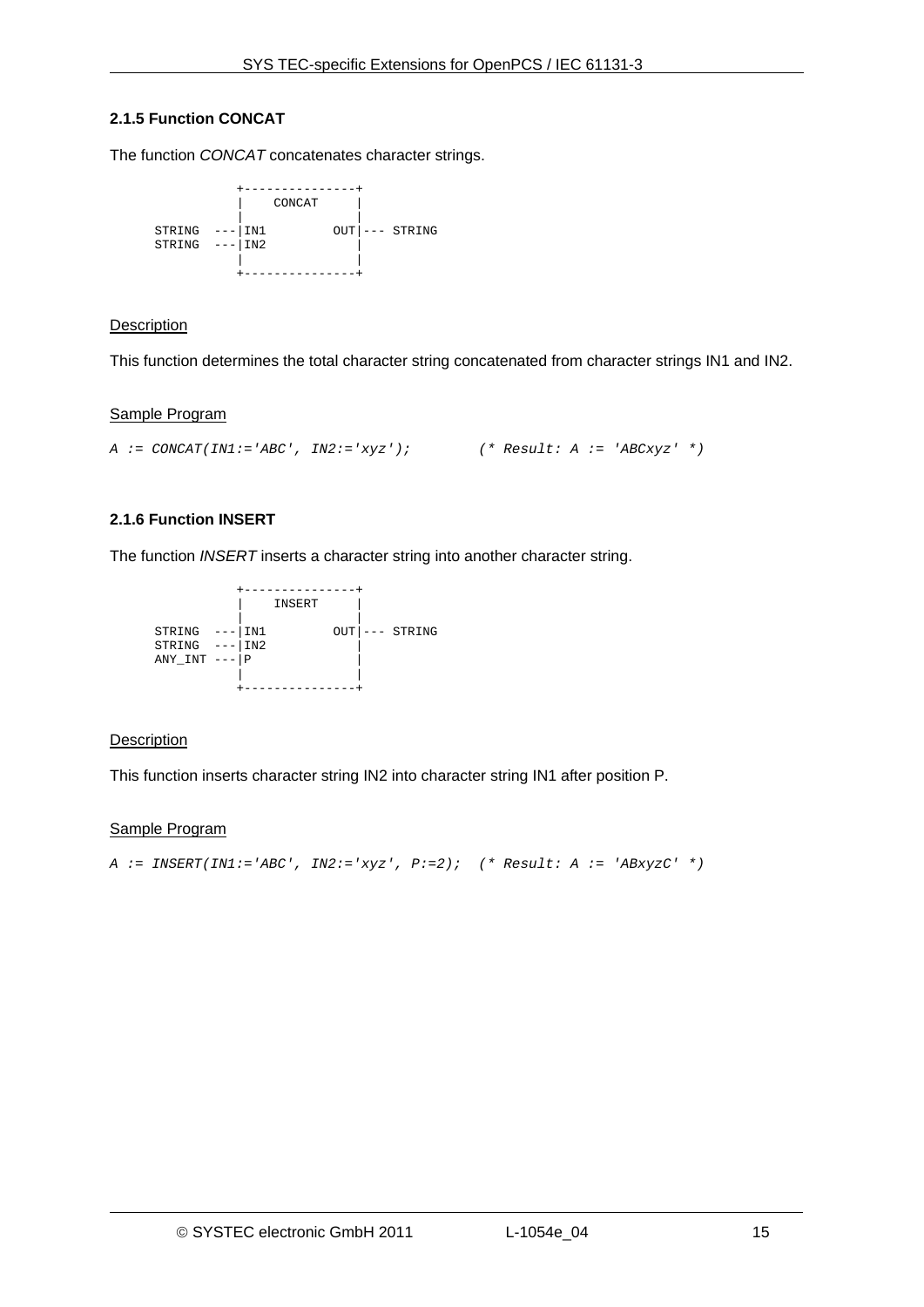# <span id="page-15-0"></span>**2.1.7 Function DELETE**

The function *DELETE* deletes characters from a character string.



# **Description**

This function deletes L characters from character string IN, starting at position P.

#### Sample Program

```
A := DELETE(IN:='ABCDEF', L:=3, P:=2); (* Result: A := 'AEF' *)
```
# <span id="page-15-1"></span>**2.1.8 Function REPLACE**

The function *REPLACE* replaces parts of a character string.

 +---------------+ | REPLACE | | | STRING ---|IN1 OUT|--- STRING  $STRING$   $-- IN2$   $|$  $ANY\_INT$  --- $L$  $ANY$ <sub>INT</sub>  $-- P$  | | +---------------+

# **Description**

This function replaces L characters of character string IN1 with character string IN2, starting at position P.

```
A := REPLACE(IN1:='ABCDEF', IN2:='z', (* Result: A := 'AzEF' *) 
            L:=3, P:=2);
```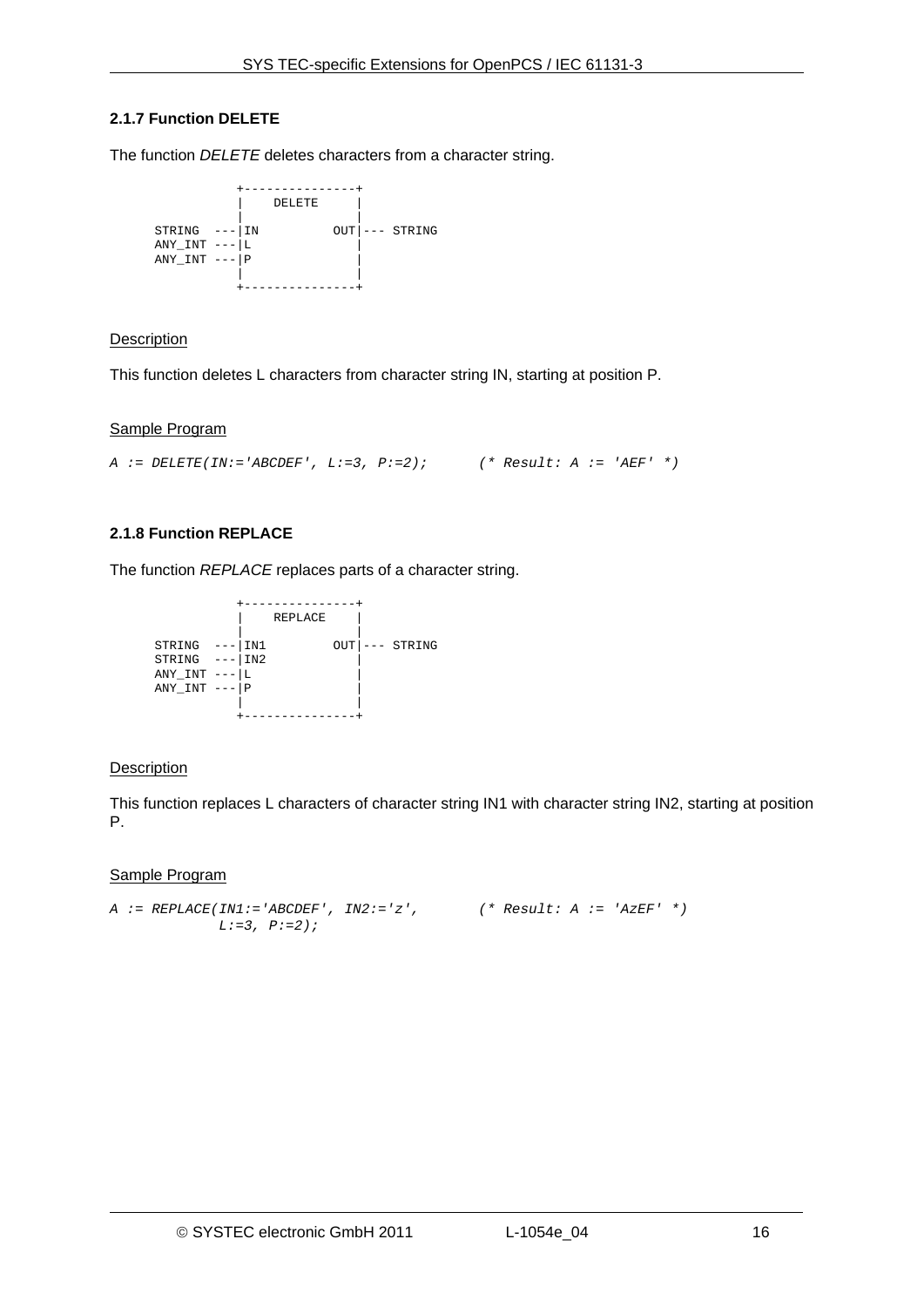# <span id="page-16-0"></span>**2.1.9 Function FIND**

The function *FIND* finds a character string.



# **Description**

This function determines the start position for the first appearance of character string IN2 in character string IN1. If character string IN2 is not contained in character string IN1, the function results in the value 0.

# Sample Program

```
A := FIND(IN1:='ABCBCF', IN2:='BC'); (* Result: A := 2 *)
```
# <span id="page-16-1"></span>**2.2 SYSTEC-Specific String Functions and Function Blocks**

# <span id="page-16-2"></span>**2.2.1 Function Block GETSTRINFO**

The function block GETSTRINFO retrieves specific string information.

# Prototype of the Function Block



# Definition of Operands

| <b>ISTR</b> | String whose properties are to be determined                                             |
|-------------|------------------------------------------------------------------------------------------|
| <b>SIZE</b> | Maximum string length (internal size of the available buffer for this string variable)   |
| <b>USED</b> | Occupied string length (same as IEC 61131-3 standard function LEN, see section<br>2.1.1) |
| <b>FREE</b> | Unoccupied/Unused string length (same as SIZE - USED)                                    |
|             |                                                                                          |

# **Description**

This function block determines the size of the available internal buffer of a specified string (maximum string length) as well as the occupied and unoccupied string length. This block is especially important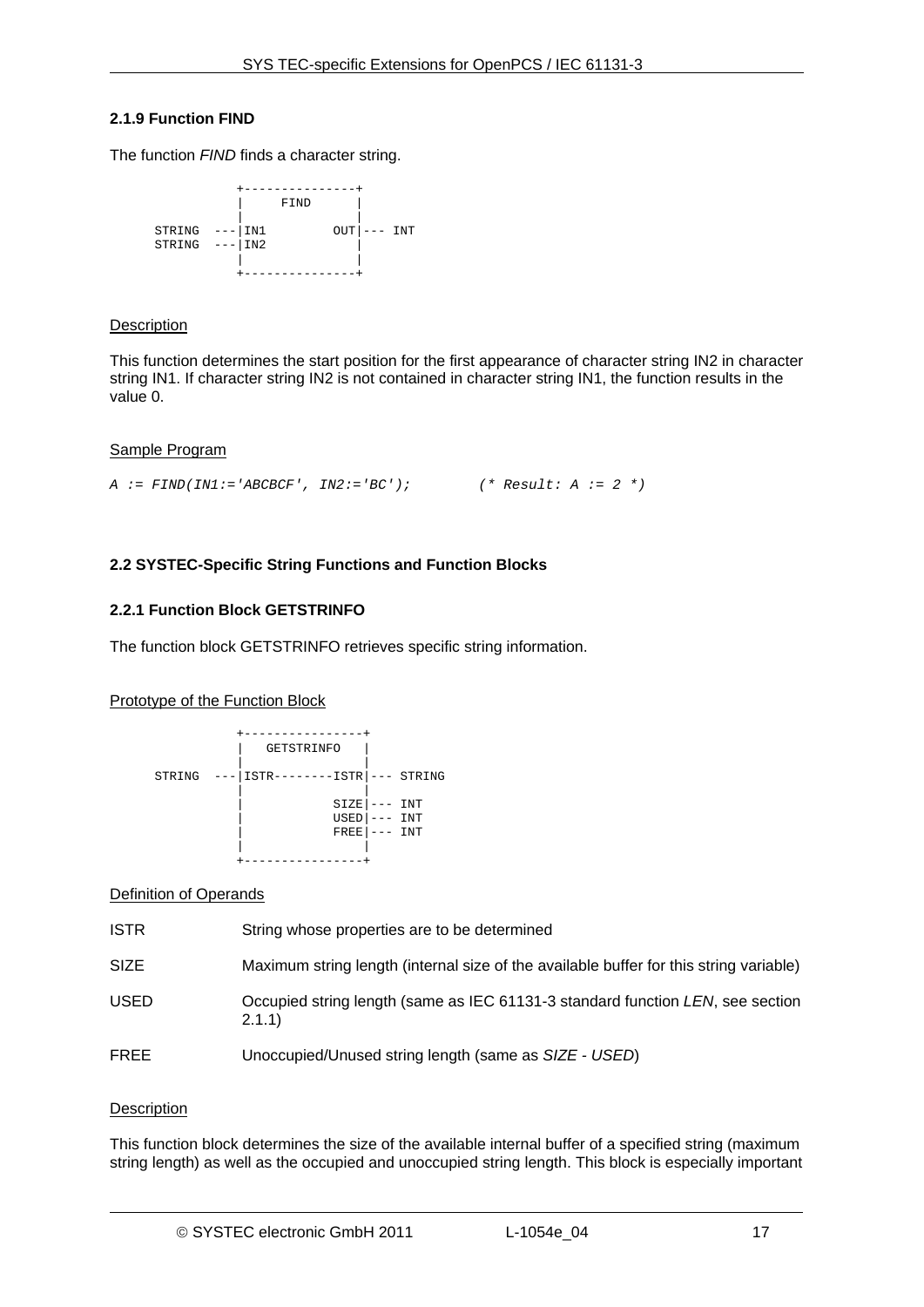in connection with other function blocks which are used to read out or receive character strings, e.g. *NVDATA\_STR* (see section [4.4](#page-46-0)), *SIO\_READ\_STR* (see section [5.6\)](#page-60-0) or *CAN\_SDO\_READ\_STR*.

#### Sample Program

```
VAR 
     strText : STRING(16) := 'ABCDEFGHIJ'; 
     iStrSize : INT; 
     iStrUsed : INT; 
     iStrFree : INT; 
     FB_GetStrInfo : GETSTRINFO; 
END_VAR 
CAL FB_GetStrInfo ( 
         ISTR := strText 
 | 
         iStrSize := SIZE, (* iStrSize := 16 *) 
         iStrUsed := USED, (* iStrUsed := 10 *) 
                                      iStrFree := FREE) (* iStrFree := 6 *) 
... 
RET
```
#### <span id="page-17-0"></span>**2.2.2 Function CHR**

The function *CHR* changes a numerical character code into the respective ASCII character.

#### Prototype of the Function



#### Definition of Operands

CHRCODE Numerical character code to be changed into an ASCII character

CHRSTR String with ASCII character which corresponds to the numerical character code

#### **Description**

This function returns a string to output *CHRSTR* whose only character corresponds to the character code passed at input *CHRCODE*.

| CHR(16#41) | $(*$ Result: 'A' *)       |  |
|------------|---------------------------|--|
| CHR(97)    | $(*$ Result: 'a' *)       |  |
| CHR(60)    | $(*$ Result: $'(-*)$      |  |
| CHR(36)    | $(*$ Result: ' $\$'$ ' *) |  |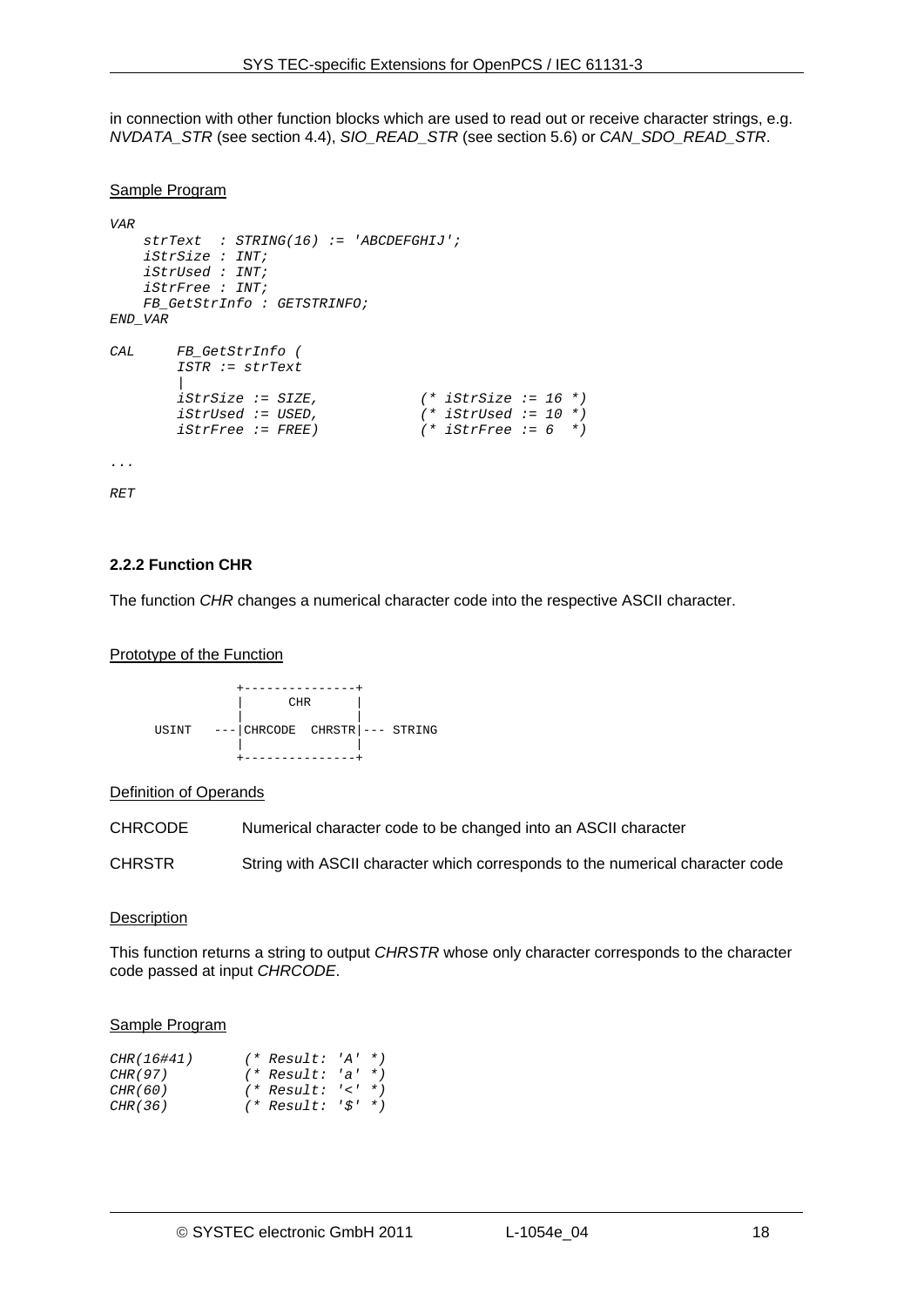# <span id="page-18-0"></span>**2.2.3 Function ASC**

The function *ASC* changes an ASCII character into the corresponding numerical character code.

# Prototype of the Function



#### Definition of Operands

CHRSTR String whose first character is used to determine the numerical character code

```
CHRCODE Numerical character code of the first ASCII character in the string
```
#### **Description**

This function returns the numerical character code of the first character of the string passed at input *CHRSTR* to output *CHRCODE*.

#### Sample Program

| ASC('A')    | $(*$ Result: 65 / 16#41 *) |  |  |
|-------------|----------------------------|--|--|
| ASC('a')    | $(*$ Result: 97 / 16#61 *) |  |  |
| ASC('ABC')  | $(*$ Result: 65 / 16#41 *) |  |  |
| ASC(' 123') | $(*$ Result: 32 / 16#20 *) |  |  |

# <span id="page-18-1"></span>**2.2.4 Function STR**

The function *STR* changes a REAL value into a corresponding string.

Prototype of the Function

 +---------------+ | STR | | | REAL ---|VALNUM VALSTR|--- STRING | | +---------------+

#### Definition of Operands

VALNUM Numerical REAL value to be changed into a string

VALSTR String with a character string which corresponds to the numerical REAL value

# **Description**

This function changes the numerical REAL value passed at input *VALNUM* into a corresponding string and returns it to output *VALSTR*. During conversion, a leading space is always reserved for the sign. No trailing zeros are given; the decimal point is also dropped for integers.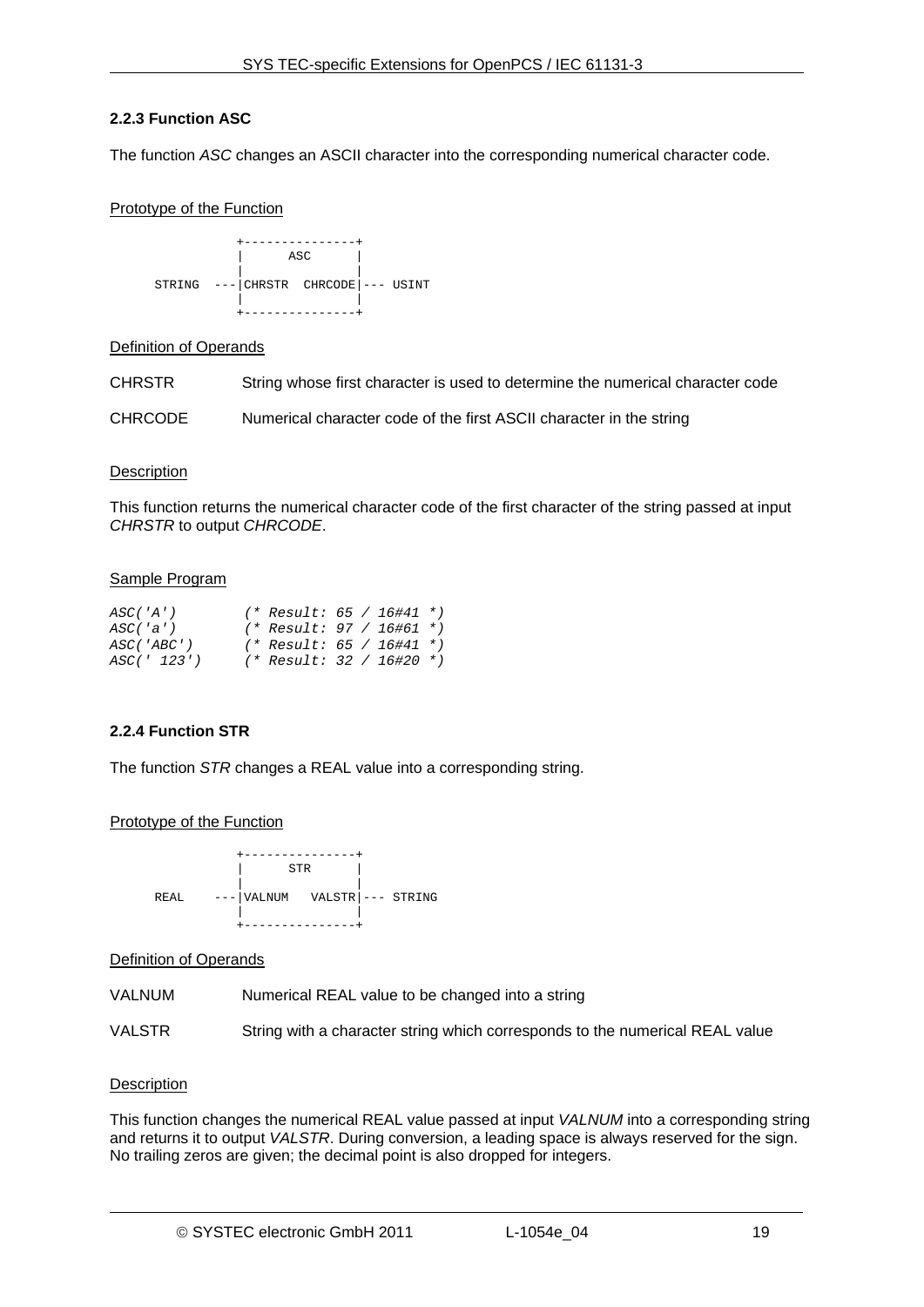#### Sample Program

| <i>STR(123)</i>     | (* Result: ' 123'    |                          | $*$ ) |
|---------------------|----------------------|--------------------------|-------|
| STR(123.45)         | (* Result: ' 123.45' |                          | $*$ ) |
| $STR(-123.45)$      |                      | (* Result: '-123.45' *)  |       |
| <i>STR(98.7654)</i> |                      | (* Result: ' 98.7654' *) |       |

#### <span id="page-19-1"></span>**2.2.5 Function VAL**

The function *VAL* changes a string into a corresponding REAL value.

#### Prototype of the Function



# Definition of Operands

VALSTR String whose character string is to be changed into a numerical REAL value

VALNUM Numerical REAL value which corresponds to the passed character string

#### **Description**

This function changes the string passed at input *VALSTR* into a corresponding numerical REAL value and returns it to output *VALNUM*.

#### Sample Program

| VAL('123')        | (* Result: 123    |                           | $*$ )     |
|-------------------|-------------------|---------------------------|-----------|
| VAL('123.45')     | (* Result: 123.45 |                           | $\star$ ) |
| $VAL(' -123.45')$ |                   | $(*$ Result: $-123.45$ *) |           |
| VAL('98.7654')    |                   | (* Result: 98.7654 *)     |           |

# <span id="page-19-0"></span>**2.2.6 Function BIN\_TO\_STR**

The function *BIN\_TO\_STR* converts a numerical value into an appropriate string.

# Prototype of the function

```
 +----------------------+ 
           | BIN_TO_STR | 
 | | 
 POINTER ---|PTR_DATA_IN DATA_OUT|--- STRING 
  STRING --- FORMAT | | 
           +----------------------+
```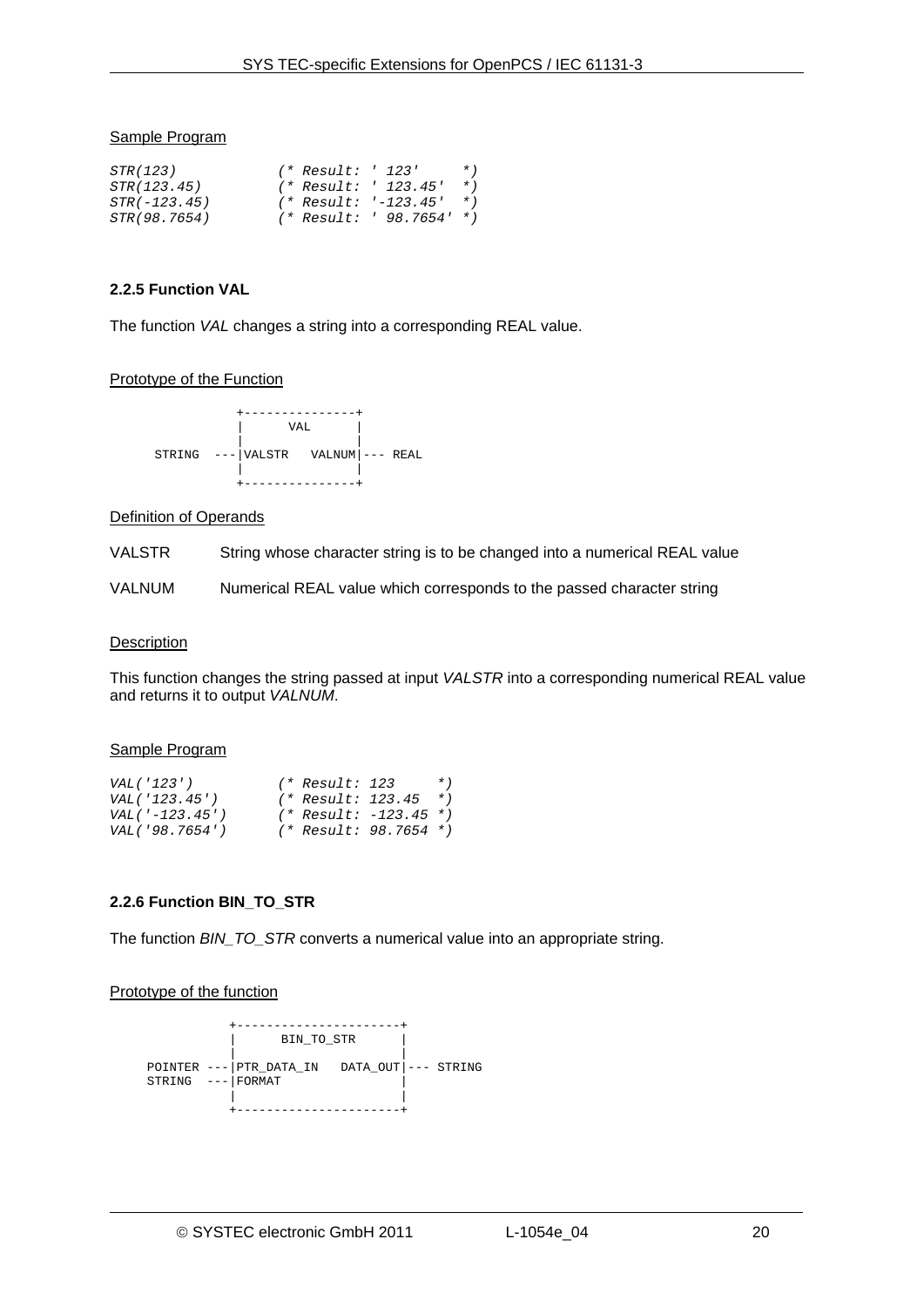# Definition of Operands

| PTR DATA IN | Address of an object, whose value has to convert into a string. |
|-------------|-----------------------------------------------------------------|
| FORMAT      | String with specification of the output format, see Table 5     |
| DATA OUT    | formatted string according to the numerical input value         |

# **Description**

The function converts a numerical object addressed via *PTR\_DATA\_IN* into an appropriate string, considering the given format specification. The format specification transferred at the input *FORMAT* defines the output format of the string returned as *DATA\_OUT*, whose string conforms to the numerical input value. [Table 5](#page-20-0) describes possible format specifications.

<span id="page-20-0"></span>

| <b>Object Type</b>                            | <b>Format Specification</b> | <b>Description</b>                                                                                                                               |
|-----------------------------------------------|-----------------------------|--------------------------------------------------------------------------------------------------------------------------------------------------|
| <b>BOOL</b>                                   | 'd'                         | Numerical output $\{0   1\}$                                                                                                                     |
|                                               | 'b'                         | Literal output in small form letters { true   false }                                                                                            |
|                                               | 'B'                         | Literal output in capital letters { TRUE   FALSE }                                                                                               |
| BYTE,<br>USINT,                               | 'd'                         | Output in decimal notation, definition of minimal output of<br>characters is possible (see text below)                                           |
| <b>SINT</b><br>WORD,<br>UINT,                 | 'x'                         | Output in hexadecimal notation with small form letters,<br>definition of minimal output of characters is possible (see<br>text below)            |
| <b>INT</b><br>DWORD,<br>UDINT,<br><b>DINT</b> | 'X'                         | Output in hexadecimal notation with capital letters,<br>definition of minimal output of characters is possible (see<br>text below)               |
| REAL                                          | 'd' or 'f'                  | Output in decimal notation with decimal places; definition<br>of minimal output of characters and decimal places is<br>possible (see text below) |

|  | Table 5: Format Specifications for BIN_TO_STR |  |  |
|--|-----------------------------------------------|--|--|
|  |                                               |  |  |

For numerical types of integers, the format specifications 'd', 'x' und 'X' can be extended optionally according to the definition of the minimal output of characters. This minimal number of characters has to be attached to the format specification (e.g. 'd4'). A '0' set before the minimal number of characters can effect that the output string is filled left-aligned with '0'-characters, if applicable, to achieve the demanded field width (e.g. 'd04'). Otherwise, the output string is filled left-aligned with spaces.

For objects of type REAL, format specifications 'd', and 'f' can be extended optionally through the definition of the minimal number of characters. It is thereby distinguished between the total number of characters and decimal places. Decimal places are to specify with '.y' (e.g. 'f.4' for 4 decimal places). Optionally, the minimal number of the whole output string can be defined in the form of 'x.y' left of the point, whereat the decimal point is included. Therefore, the format specification 'f9.4' for example causes the output of a string with 9 characters in total, of which one character is the decimal point itself followed by 4 decimal places, so that 4 pre-decimal places result (9 total – 1 decimal point – 4 decimal places = 4 integers). A '0' set before the total minimal number of characters ('x' in format 'x.y') effects that the output string is filled left-aligned with '0'-characters to achieve the demanded field width (e.g. 'f09.4'). Otherwise, the output string is filled left-aligned with spaces.

If a successful change is not possible due to invalid parameters, the output string *DATA\_OUT* receives an appropriate error message in the plain text. (e.g. *'ERROR: data type not supported'* or *'ERROR: format type not supported'*).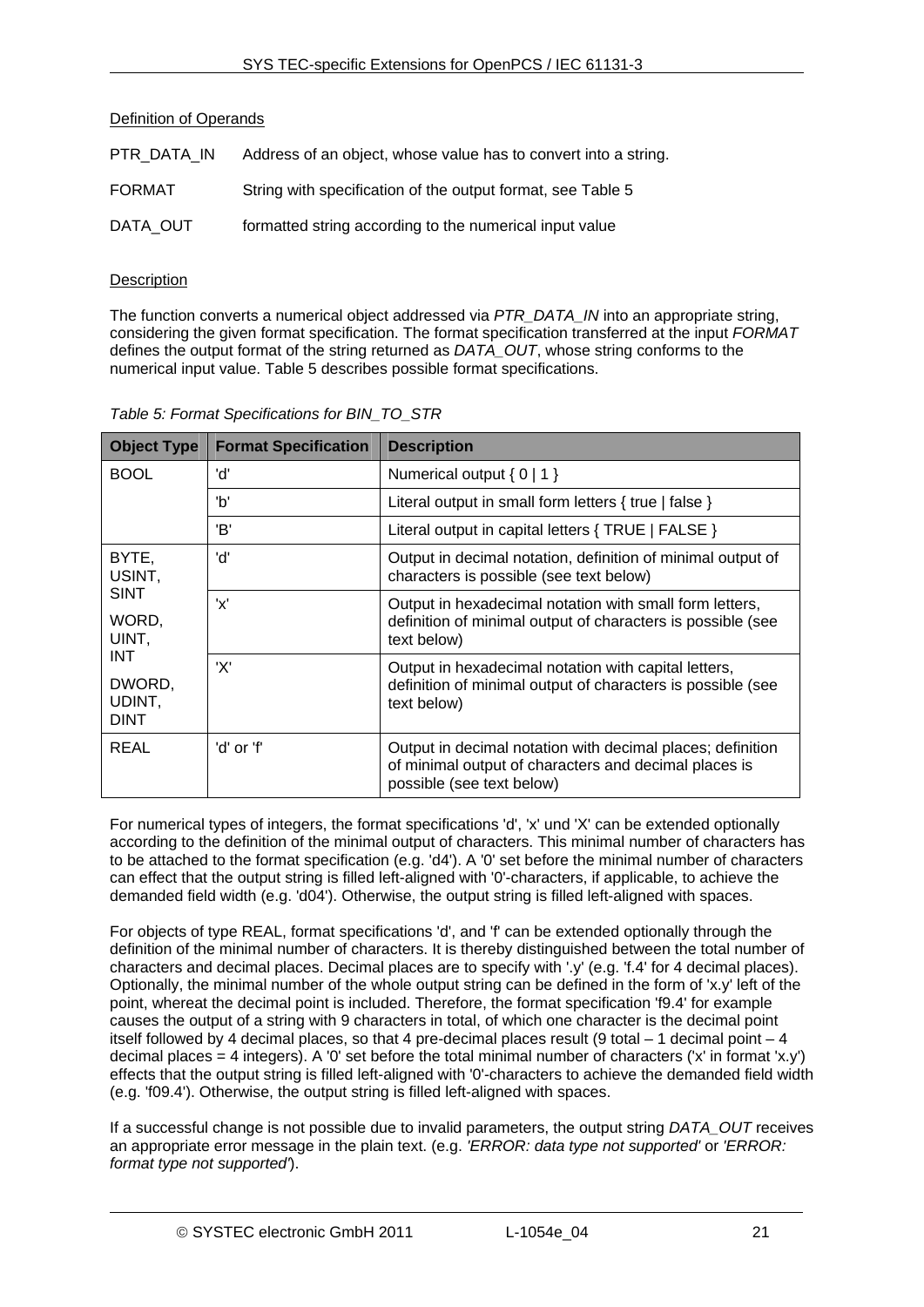#### Sample Program

*VAR* 

| xBoolVar  | : BOOL;           |
|-----------|-------------------|
| iIntVar   | :INT:             |
| rRealVar  | : REAL:           |
| pVar      | <i>: POINTER;</i> |
| strResult | : STRING;         |

#### *END\_VAR*

```
 xBoolVar := TRUE; 
    pVar := &xBoolVar; 
    strResult := BIN_TO_STR (pVar, 'd'); (* strResult: '1' *) 
    strResult := BIN_TO_STR (pVar, 'b'); (* strResult: 'true' *) 
    iIntVar := 123; 
    pVar := &iIntVar; 
   strResult := BIN_TO_STR (pVar, 'd'); (* strResult: '123' *)<br>strResult := BIN_TO_STR (pVar, 'x4'); (* strResult: ' 7b' *)
 strResult := BIN_TO_STR (pVar, 'x4'); (* strResult: ' 7b' *) 
 strResult := BIN_TO_STR (pVar, 'X04'); (* strResult: '007B' *) 
    rRealVar := 123.456; 
    pVar := &rRealVar; 
    strResult := BIN_TO_STR (pVar, 'f.4'); (* strResult: '123.4560' *) 
   strResult := BIN_TO_STR (pVar, 'f09.4');
```
#### <span id="page-21-0"></span>**2.2.7 Function STR\_TO\_BIN**

The function *STR\_TO\_BIN* converts a character string into an appropriate numerical value.

#### Prototype of the function



#### Definition of Operands

- DATA\_IN String, whose character sequence is to convert into a numerical value
- FORMAT String with specification of the input format, see [Table 6](#page-22-0)
- PTR\_DATA\_OUT\_Address of an object, in which the changed numerical value is to store
- RES Information on the implementation result of the change, possible error codes are defined in [Table 7.](#page-22-1)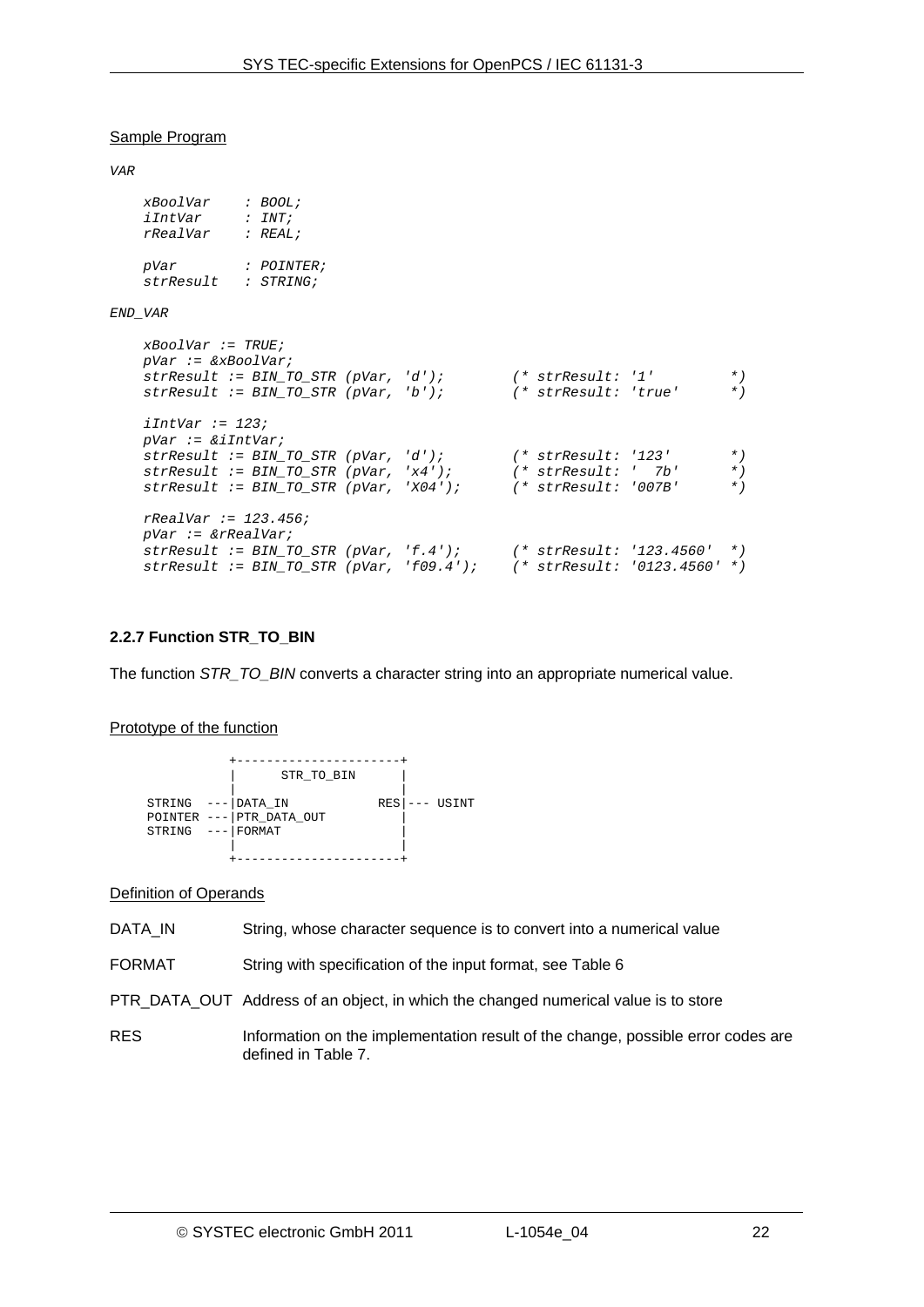# **Description**

This function converts a string passed at input *DATA\_IN* into an appropriate numerical value and stores it in the object addressed via *PTR\_DATA\_OUT.* The format specification passed at input *FORMAT* describes the input format of the string, which is to concert into a numerical value. Table 6 describes possible format specifications.

<span id="page-22-0"></span>

| Object-<br><b>Type</b>                                | <b>Format Specification</b> | <b>Description</b>                                                                                  |
|-------------------------------------------------------|-----------------------------|-----------------------------------------------------------------------------------------------------|
| <b>BOOL</b>                                           | 'd'                         | Input string in numerical notation $\{0   1\}$                                                      |
|                                                       | 'b' or 'B'                  | Input string as literal, optional capital or small form letters,<br>{ true   false   TRUE   FALSE } |
| BYTE,                                                 | 'd'                         | Input string in decimal notation                                                                    |
| USINT.<br><b>SINT</b><br>WORD,<br>UINT,<br><b>INT</b> | 'x' or 'X'                  | Input string in hexadecimal notation, optional capital or<br>small form letters                     |
| DWORD,<br>UDINT,<br><b>DINT</b>                       |                             |                                                                                                     |
| REAL                                                  | 'd' or 'f'                  | Input string in decimal notation with decimal places                                                |

*Table 6: Format specifications for STR\_TO\_BIN* 

# *Table 7: Error-Codes of Function STR\_TO\_BIN*

<span id="page-22-1"></span>

| <b>Error-Code   Meaning</b> |                                                                         |  |  |  |
|-----------------------------|-------------------------------------------------------------------------|--|--|--|
| 0                           | No error has occurred during processing of the function block           |  |  |  |
|                             | Pointer refers to an object of unsupported data type                    |  |  |  |
| $\mathcal{P}$               | Invalid format specification (FORMAT) when selecting the function block |  |  |  |
| 4                           | Invalid input string (DATA_IN) when selecting the function block        |  |  |  |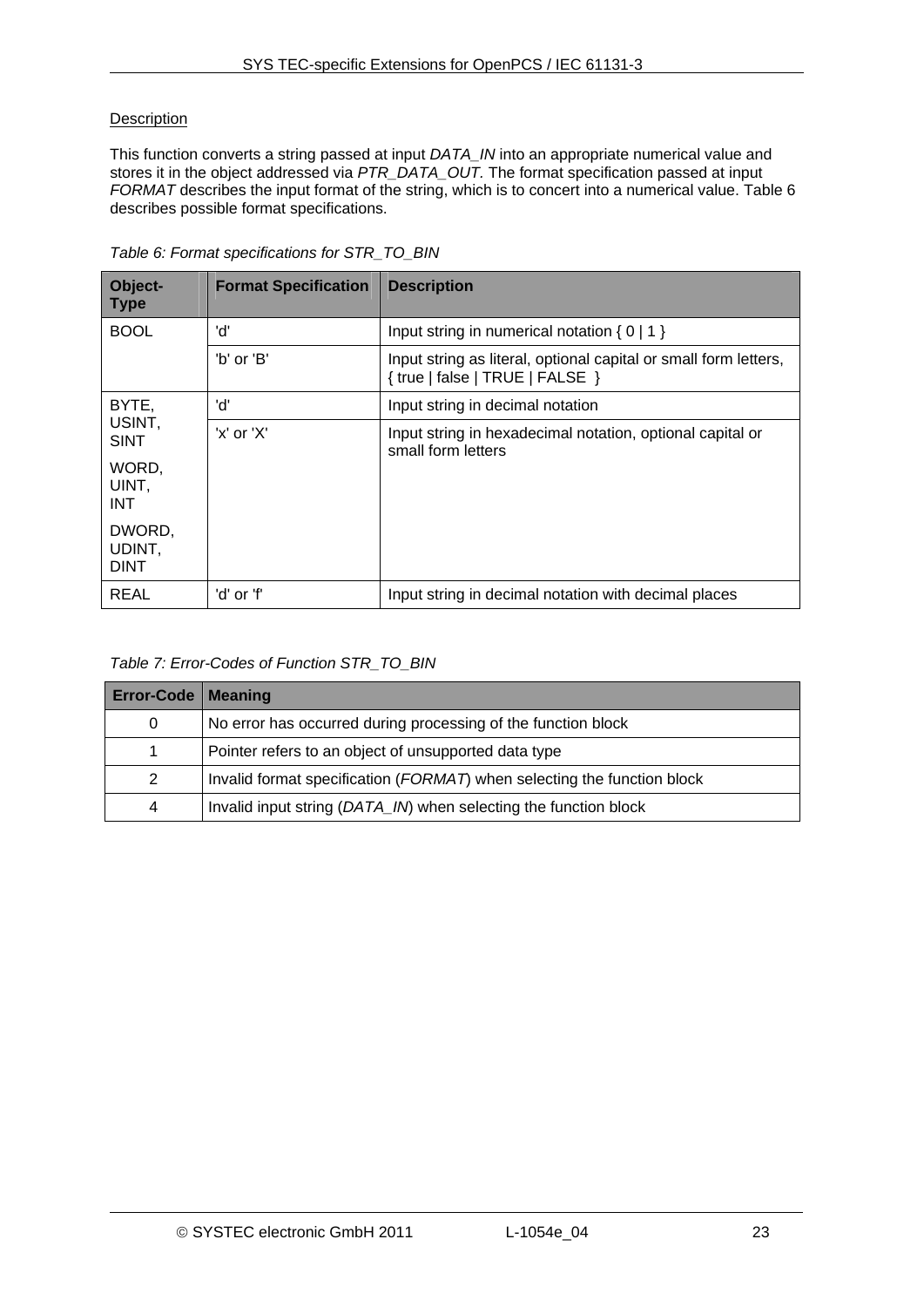#### Sample Program

*VAR* 

| xBoolVar | : BOOL;    |
|----------|------------|
| iIntVar  | :INT;      |
| rRealVar | : REAL:    |
|          |            |
| pVar     | : POINTER; |
| usiRes   | $:$ USINT; |

#### *END\_VAR*

```
 pVar := &xBoolVar; 
 usiRes := STR_TO_BIN ('1', pVar, 'd'); 
 usiRes := STR_TO_BIN ('true', pVar, 'b'); 
 pVar := &iIntVar; 
 usiRes := STR_TO_BIN ('-123', pVar, 'd'); 
 usiRes := STR_TO_BIN ('ABCD', pVar, 'x'); 
 pVar := &rRealVar; 
 usiRes := STR_TO_BIN ('123.456', pVar, 'd');
```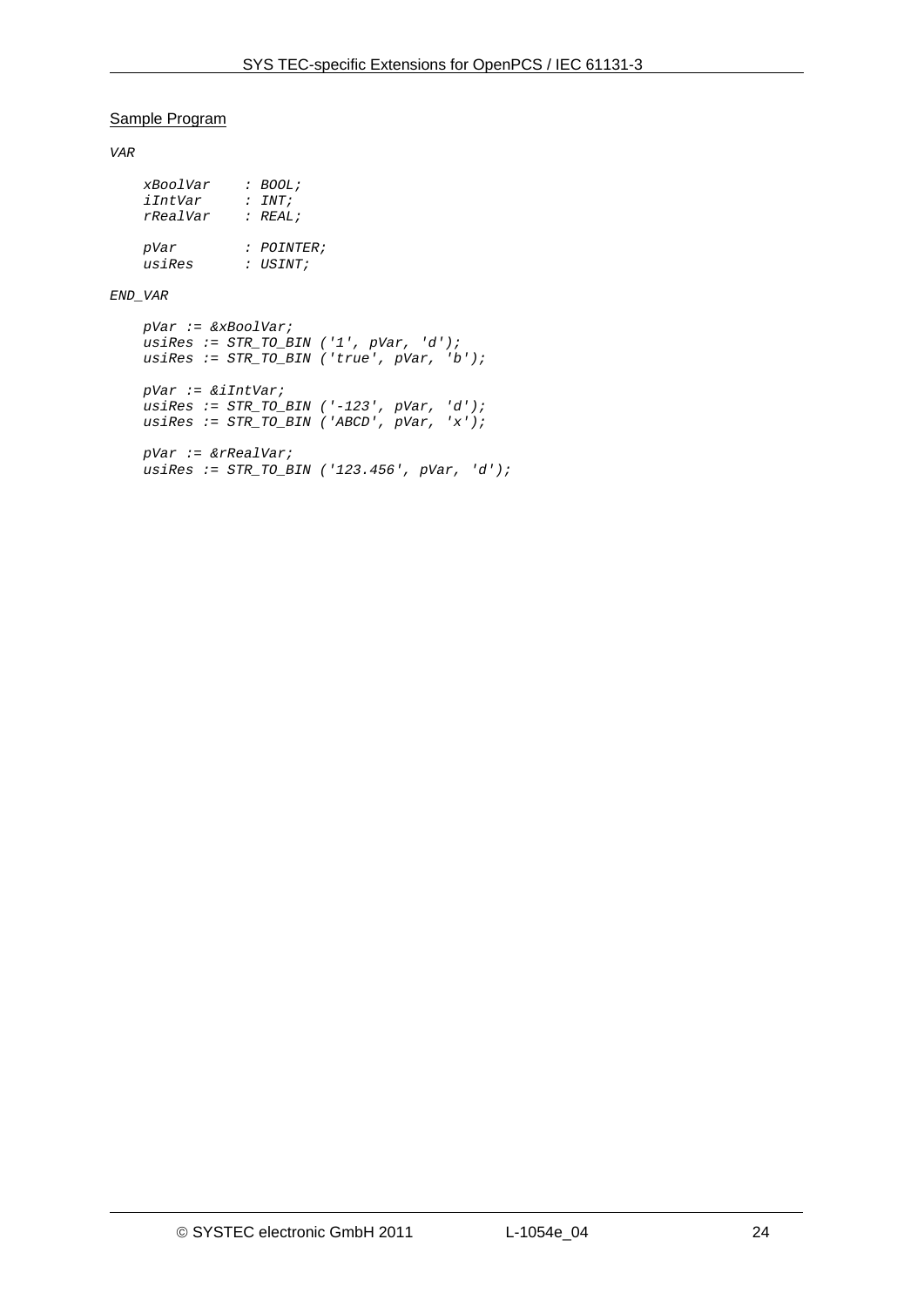# <span id="page-24-0"></span>**3 Data Communication via UDP**

# <span id="page-24-1"></span>**3.1 Data Communication Application via UDP**

UDP (**U**ser **D**atagram **P**rotocol) is a minimal, connection-free and packet-oriented network protocol which belongs to the transport layer of the Internet protocol suite. Most systems with Ethernet interface used in the industrial sector support UDP. Therefore, this protocol can be recommended for the Ethernet-based data transfer between PLC and systems like terminals (HMI) or host computers.

Sending and receiving of UDP packets occurs via sockets. The function block *LAN\_UDP\_CREATE\_SOCKET* is responsible for creating a local socket. The function block *LAN\_UDP\_SENDTO\_STR* enables the sending of data packets and function block *LAN\_UDP\_RECVFROM\_STR* enables the reception of data. A no longer required socket can be reenabled via the function block *LAN\_UDP\_CLOSE\_SOCKET*. Exiting the PLC program leads internally to an automatic shutdown of all occupied sockets.

# <span id="page-24-2"></span>**3.2 Definitions for UDP Blocks**

The following data types are globally defined in OpenPCS for the application via UDP blocks:

```
TYPE 
     INETV4 : UDINT; 
END_TYPE 
TYPE 
    SOCKID : UINT; 
END_TYPE
```
<span id="page-24-3"></span>

| <b>Error Code</b> | <b>Meaning</b>                                                                                                      |
|-------------------|---------------------------------------------------------------------------------------------------------------------|
| 0                 | No error occurred during function block execution                                                                   |
| 1                 | The specified network number (NETNUMBER) is not supported                                                           |
| 2                 | An invalid parameter has been specified while calling the block                                                     |
| 3                 | Error while initializing the UDP layer on the PLC                                                                   |
| 4                 | The UDP layer on the PLC reports an error while creating, sending or receiving a<br>socket                          |
| 5                 | No free socket available                                                                                            |
| 6                 | The specified socket ID is invalid                                                                                  |
| $\overline{7}$    | The socket with the specified socket ID is not in use                                                               |
| 8                 | The transferred send buffer is too big, the packet has been limited to the maximum<br>possible number of data bytes |
| 9                 | The transferred buffer is too small, no data has been copied                                                        |
| 10                | The specified host is unknown                                                                                       |
| 11                | Pointer references an object of an unsupported data type                                                            |

# *Table 8: Error codes of the function blocks LAN\_Xxx*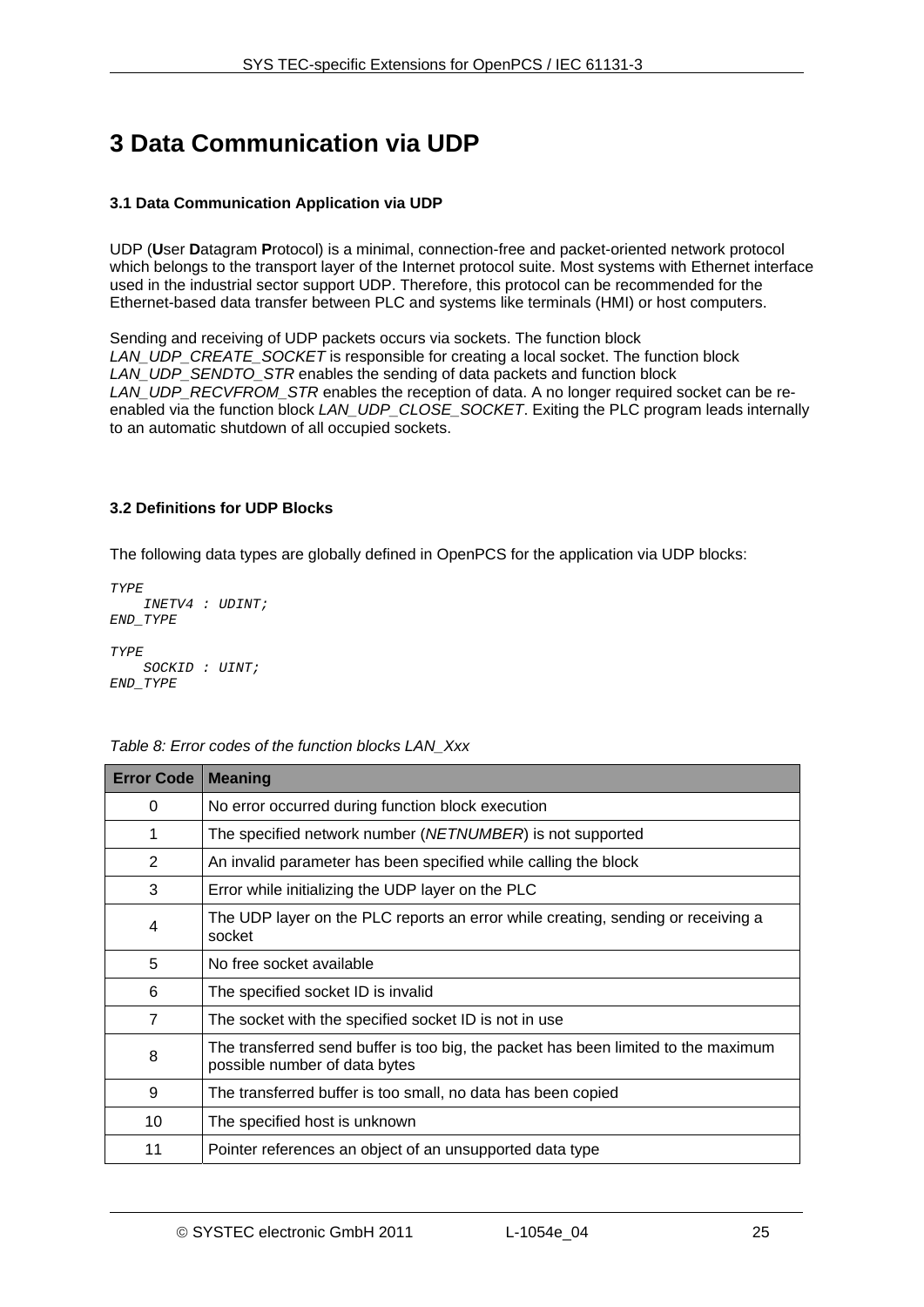# <span id="page-25-0"></span>**3.3 Function Block LAN\_GET\_HOST\_CONFIG**

The function block *LAN\_GET\_HOST\_CONFIG* is used to determine the local host configuration.

# Prototype of the Function Block

|             |               | LAN_GET_HOST_CONFIG                                                          |         |                                  |
|-------------|---------------|------------------------------------------------------------------------------|---------|----------------------------------|
| STRING      |               | HOST NAME---------HOST NAME<br>INET ADDR<br>NUM OF SOCKETS<br>SOCKETS IN USE | $- - -$ | STRING<br>INETV4<br>UINT<br>UINT |
| <b>BOOL</b> | <b>ENABLE</b> | CONFIRM                                                                      |         | <b>BOOL</b>                      |
| USINT       | NETNUMBER     | <b>ERROR</b><br>ERRORINFO                                                    |         | WORD<br><b>DWORD</b>             |
|             |               |                                                                              |         |                                  |

Definition of Operands

| HOST NAME        | String variable for receiving the local host name of the PLC                                                                                                                                                       |
|------------------|--------------------------------------------------------------------------------------------------------------------------------------------------------------------------------------------------------------------|
| INET ADDR        | Local IP address of the PLC                                                                                                                                                                                        |
| NUM_OF_SOCKETS   | Number of maximum sockets which can be used for the PLC program                                                                                                                                                    |
| SOCKETS IN USE   | Number of the sockets currently being used                                                                                                                                                                         |
| <b>NETNUMBER</b> | Network number (Note: If the PLC only supports one Ethernet interface,<br>setting of this input can be skipped since numeric variables have already<br>been preset with the initial value 0 according to IEC61131) |
| ERROR            | The error code states information about the execution result of the function<br>block. Possible error codes are defined in Table 8.                                                                                |
| <b>ERRORINFO</b> | Reserved for additional error information                                                                                                                                                                          |
| <b>ENABLE</b>    | Input for enabling or disabling the FB                                                                                                                                                                             |
| <b>CONFIRM</b>   | Output for completed message via the FB                                                                                                                                                                            |

# **Description**

The function block is used to determine the local host configuration of the PLC.

#### Sample Program

A detailed sample program in section [3.14](#page-36-0) displays the application of all the UDP blocks described in section [3.](#page-24-0)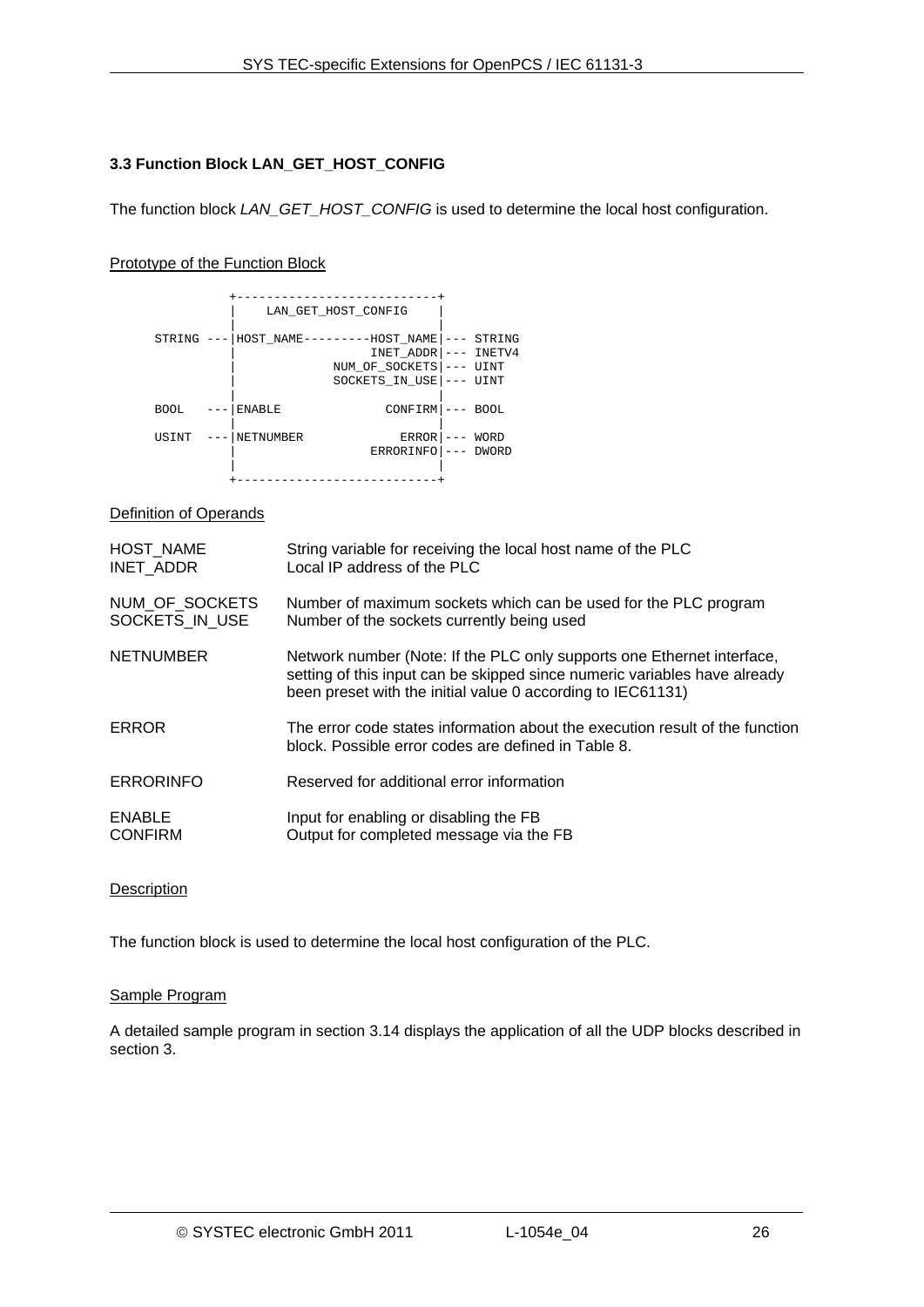# <span id="page-26-0"></span>**3.4 Function LAN\_ASCII\_TO\_INET**

The function *LAN\_ASCII\_TO\_INET* converts an IP address transferred as a string in default "." notation into the respective numeric presentation.

#### Prototype of the Function

 +---------------------------+ LAN ASCII TO INET | | STRING --- | IP\_ADDR INET\_ADDR | --- INETV4 | | +---------------------------+

#### Definition of Operands

IP\_ADDR String with IP address in default "." notation (e.g. '192.168.1.20')

INET\_ADDR Numeric presentation of the transferred IP address

#### **Description**

This function converts the string with the IP address in default "." notation (e.g. '192.168.1.20') transferred at input *IP\_ADDR* into the respective numeric presentation and returns it at output *INET\_ADDR*. The numeric format of the IP address is used by function blocks as, e.g., *LAN\_GET\_HOST\_CONFIG*, *LAN\_UDP\_SENDTO\_STR* or *LAN\_UDP\_RECVFROM\_STR*.

The function *LAN\_ASCII\_TO\_INET* complements function *LAN\_INET\_TO\_ASCII* (see section [3.5\)](#page-26-1).

#### Sample Program

A detailed sample program in section [3.14](#page-36-0) displays the application of all the UDP blocks described in section [3.](#page-24-0)

# <span id="page-26-1"></span>**3.5 Function LAN\_INET\_TO\_ASCII**

The function *LAN\_INET\_TO\_ASCII* converts an IP address transferred in a numeric presentation into the respective string with default "." notation.

# Prototype of the Function



# Definition of Operands

| INET ADDR | Numeric presentation of the IP address                               |
|-----------|----------------------------------------------------------------------|
| IP ADDR   | String with IP address in default "." notation (e.g. '192.168.1.20') |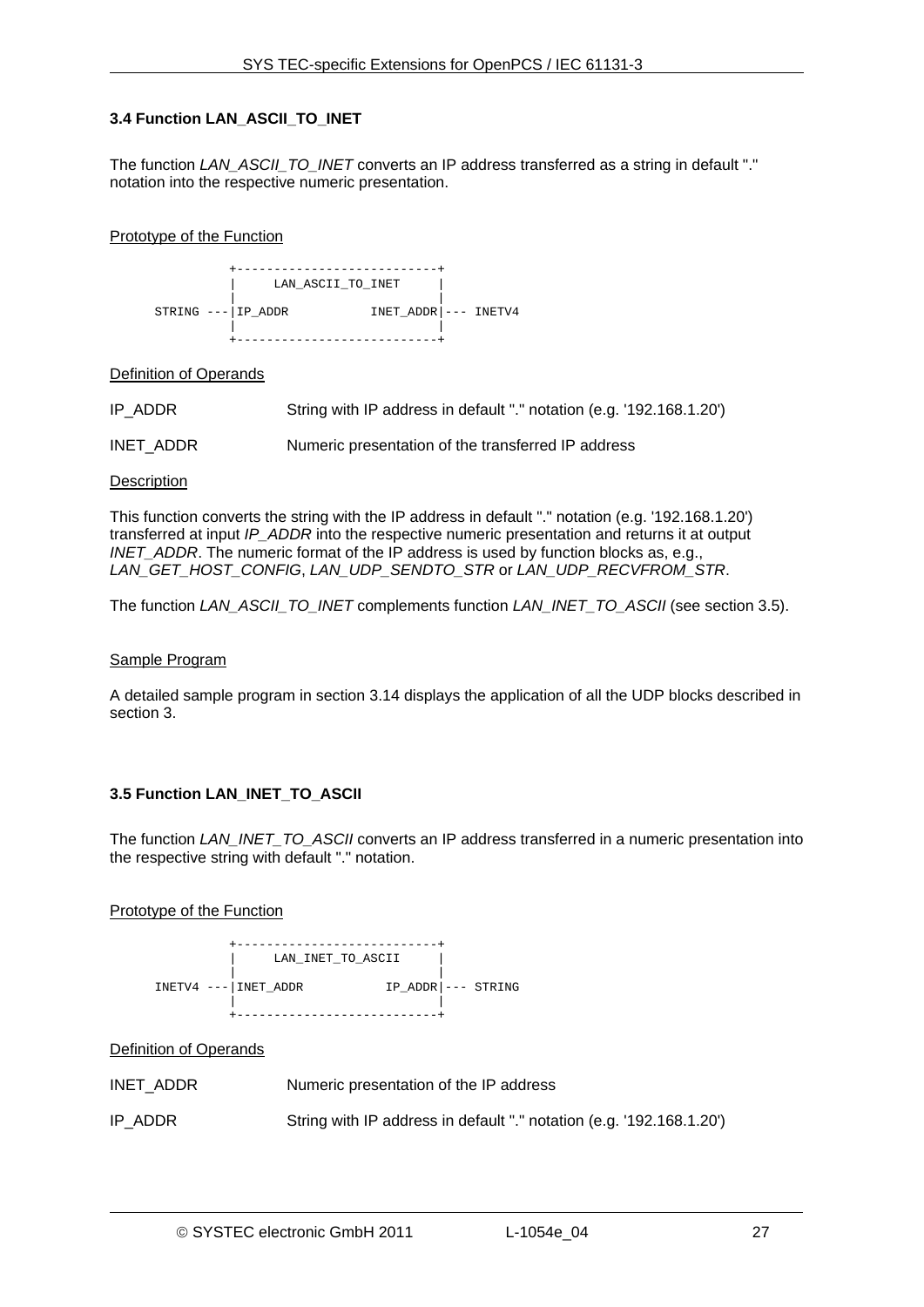# **Description**

This function converts the IP address transferred at input *INET\_ADDR* in a numeric presentation into the respective string with default "." notation and returns it at output *IP\_ADDR*. The numeric format of the IP address is used by function blocks as, e.g., *LAN\_GET\_HOST\_CONFIG*, *LAN\_UDP\_SENDTO\_STR* or *LAN\_UDP\_RECVFROM\_STR*. This numeric presentation of the IP address can be converted into a presentable string via the function *LAN\_INET\_TO\_ASCII*.

The function *LAN\_INET\_TO\_ASCII* complements function *LAN\_ASCII\_TO\_INET* (see section [3.4\)](#page-26-0).

# Sample Program

A detailed sample program in section [3.14](#page-36-0) displays the application of all the UDP blocks described in section [3.](#page-24-0)

# <span id="page-27-0"></span>**3.6 Function LAN\_GET\_HOST\_BY\_NAME**

The function *LAN\_GET\_HOST\_BY\_NAME* determines the IP address for the specified host name (only available on controls with DNS support).

Prototype of the Function

|                      | LAN GET HOST BY NAME     |
|----------------------|--------------------------|
| STRING --- HOST NAME | $INET\_ADDR$ $-- INETV4$ |
|                      |                          |

Definition of Operands

HOST NAME String with the name of the host to be searched for

INET\_ADDR Numeric presentation of the determined IP address

**Description** 

This function determines the IP address for the host name specified at input *HOST\_NAME* and returns it at output *INET* ADDR. The determined IP address can, e.g., be used for calling function block *LAN\_UDP\_SENDTO\_STR*.

**Note:** The function *LAN\_GET\_HOST\_BY\_NAME* is only available on controls with DNS support.

The function *LAN\_GET\_HOST\_BY\_NAME* complements function *LAN\_GET\_HOST\_BY\_ADDR* (see section [3.7](#page-28-0)).

# Sample Program

A detailed sample program in section [3.14](#page-36-0) displays the application of all the UDP blocks described in section [3.](#page-24-0)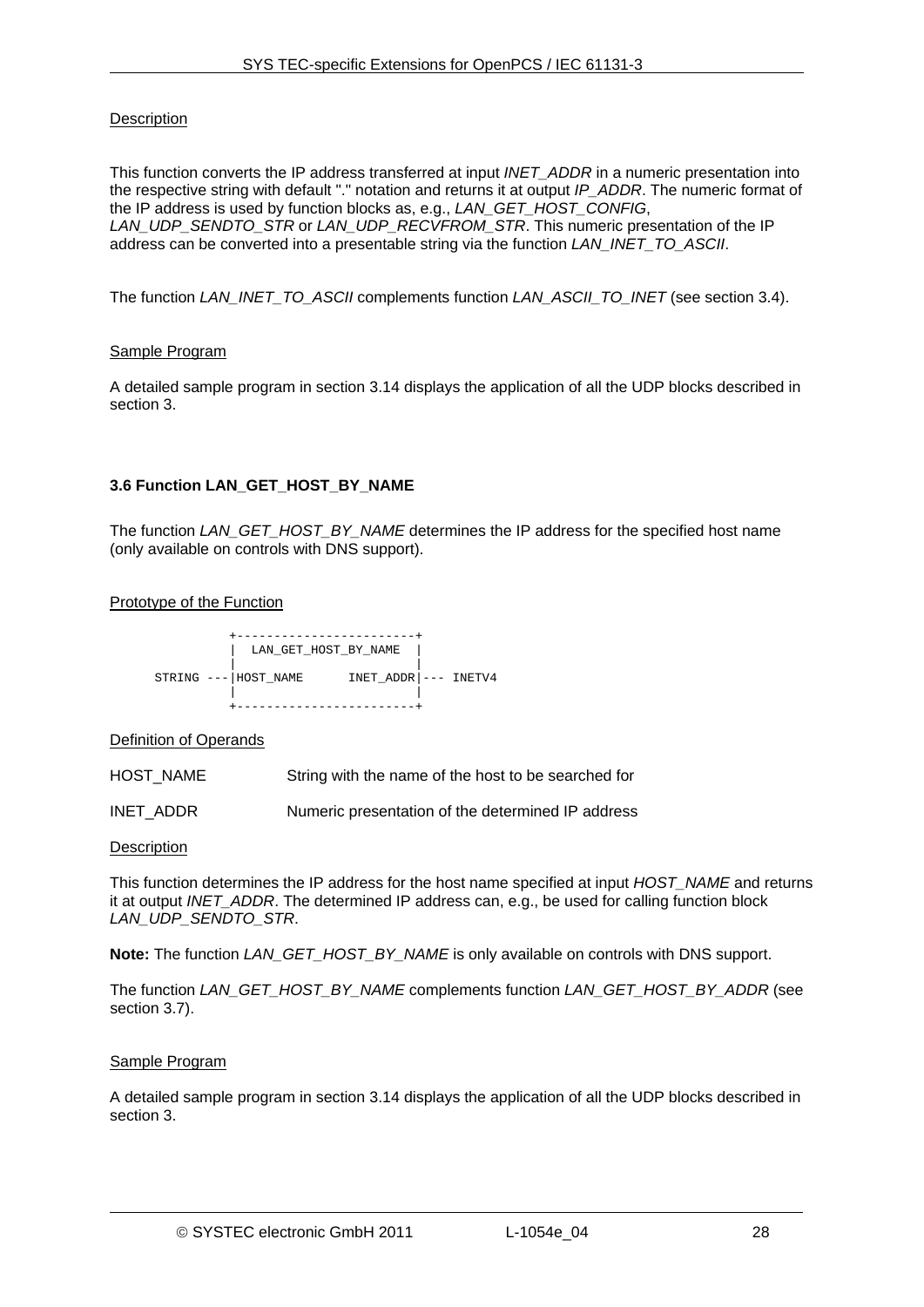# <span id="page-28-0"></span>**3.7 Function LAN\_GET\_HOST\_BY\_ADDR**

The function *LAN\_GET\_HOST\_BY\_ADDR* determines the host name for the specified IP address (only available on controls with DNS support).

#### Prototype of the Function

 +------------------------+  $LAN$  GET HOST BY ADDR | | INETV4 ---|INET\_ADDR HOST\_NAME|--- STRING | | +------------------------+

#### Definition of Operands

| INET ADDR<br>Numeric presentation of the IP address to be resolved |  |
|--------------------------------------------------------------------|--|
|--------------------------------------------------------------------|--|

HOST NAME String with the name of the determined host

#### **Description**

This function determines the respective host name for the numeric IP address transferred at input *INET\_ADDR* and returns it as a string to output *HOST\_NAME*. The function can, e.g., be used in connection with *LAN\_UDP\_RECVFROM\_STR* to resolve the IP addresses returned by this function block as clear text names.

**Note:** The function *LAN\_GET\_HOST\_BY\_NAME* is only available on controls with DNS support.

<span id="page-28-2"></span>The function *LAN\_GET\_HOST\_BY\_ADDR* complements function *LAN\_GET\_HOST\_BY\_NAME* (see section [3.6](#page-27-0)).

#### Sample Program

A detailed sample program in section [3.14](#page-36-0) displays the application of all the UDP blocks described in section [3.](#page-24-0)

# <span id="page-28-1"></span>**3.8 Function Block LAN\_UDP\_CREATE\_SOCKET**

The function block *LAN\_UDP\_CREATE\_SOCKET* creates a socket for sending or receiving data.

# Prototype of the Function Block

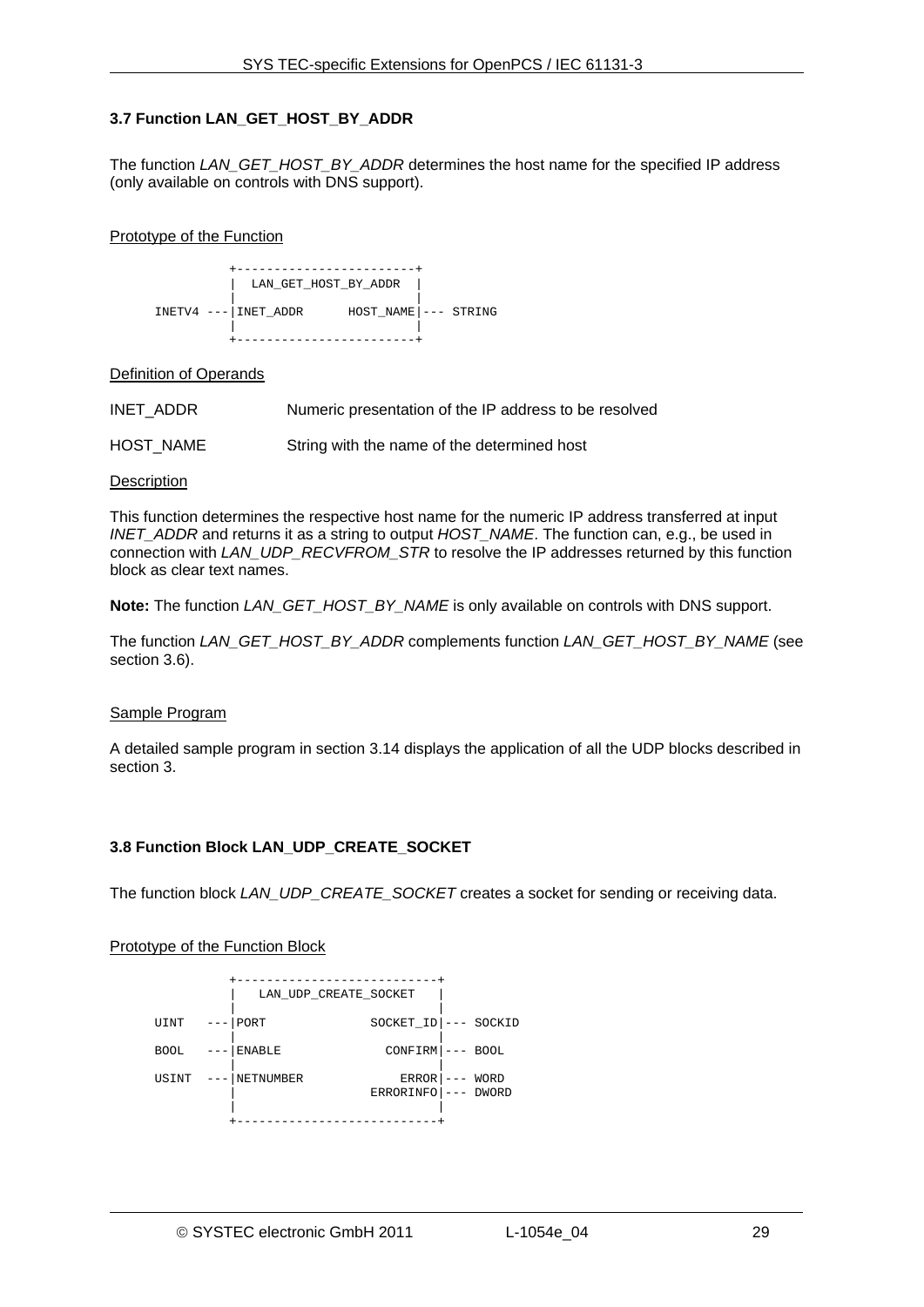Definition of Operands

| <b>PORT</b>                     | Port number to which the socket is to be bound (see text)                                                                                                                                                           |
|---------------------------------|---------------------------------------------------------------------------------------------------------------------------------------------------------------------------------------------------------------------|
| SOCKET ID                       | Socket ID (an internal reference to the created socket assigned by the UDP<br>layer of the PLC)                                                                                                                     |
| <b>NETNUMBER</b>                | Network number (Note: If the PLC only supports one Ethernet interface,<br>setting of this input can be skipped, since numeric variables have already<br>been preset with the initial value 0 according to IEC61131) |
| <b>ERROR</b>                    | The error code states information about the execution result of the function<br>block. Possible error codes are defined in Table 8.                                                                                 |
| <b>ERRORINFO</b>                | Reserved for additional error information                                                                                                                                                                           |
| <b>ENABLE</b><br><b>CONFIRM</b> | Input for enabling or disabling the FB<br>Output for completed message via the FB                                                                                                                                   |

# **Description**

The function block creates a socket for sending or receiving data. If the socket is intended for receiving data, a valid port number has to be specified at input *PORT*. In this case, the PLC internally calls the function *bind()* of the UDP layer and is thus capable of receiving data packets which are sent to its IP address with the specified port number. On most systems the use of port numbers smaller than 1024 is only permitted for privileged processes; the range from 1024 to 49151 is still reserved for default applications and administered by IANA (Internet Assigned Numbers Authority). If possible, port numbers from the private range from 49152 to 65535 should, therefore, preferably be used for the UDP communication with the PLC.

If the created socket should only be used for sending data, the specification of the port number is optional. If input *PORT* has been set to zero, the UDP layer of the PLC internally uses a free port number from the private range for sending. Calling of the internal function *bind()* within the UDP layer is then unnecessary. However, specification of a defined port number can also be necessary for sending, e.g., with an active firewall in the network which only forwards data to specific ports.

Upon its return the function block *LAN\_UDP\_CREATE\_SOCKET* returns an internal reference assigned by the UDP layer of the PLC to the created socket at output *SOCKET\_ID*. This socket ID has to be transferred when subsequently calling function blocks, e.g., *LAN\_UDP\_SENDTO\_STR* or *LAN\_UDP\_RECVFROM\_STR*.

A socket which is no longer required can be re-enabled by calling *LAN\_UDP\_CLOSE\_SOCKET* (see section [0\)](#page-30-1). Exiting the PLC program leads internally to an automatic shutdown of all occupied sockets.

# Sample Program

A detailed sample program in section [3.14](#page-36-0) displays the application of all the UDP blocks described in section [3.](#page-24-0)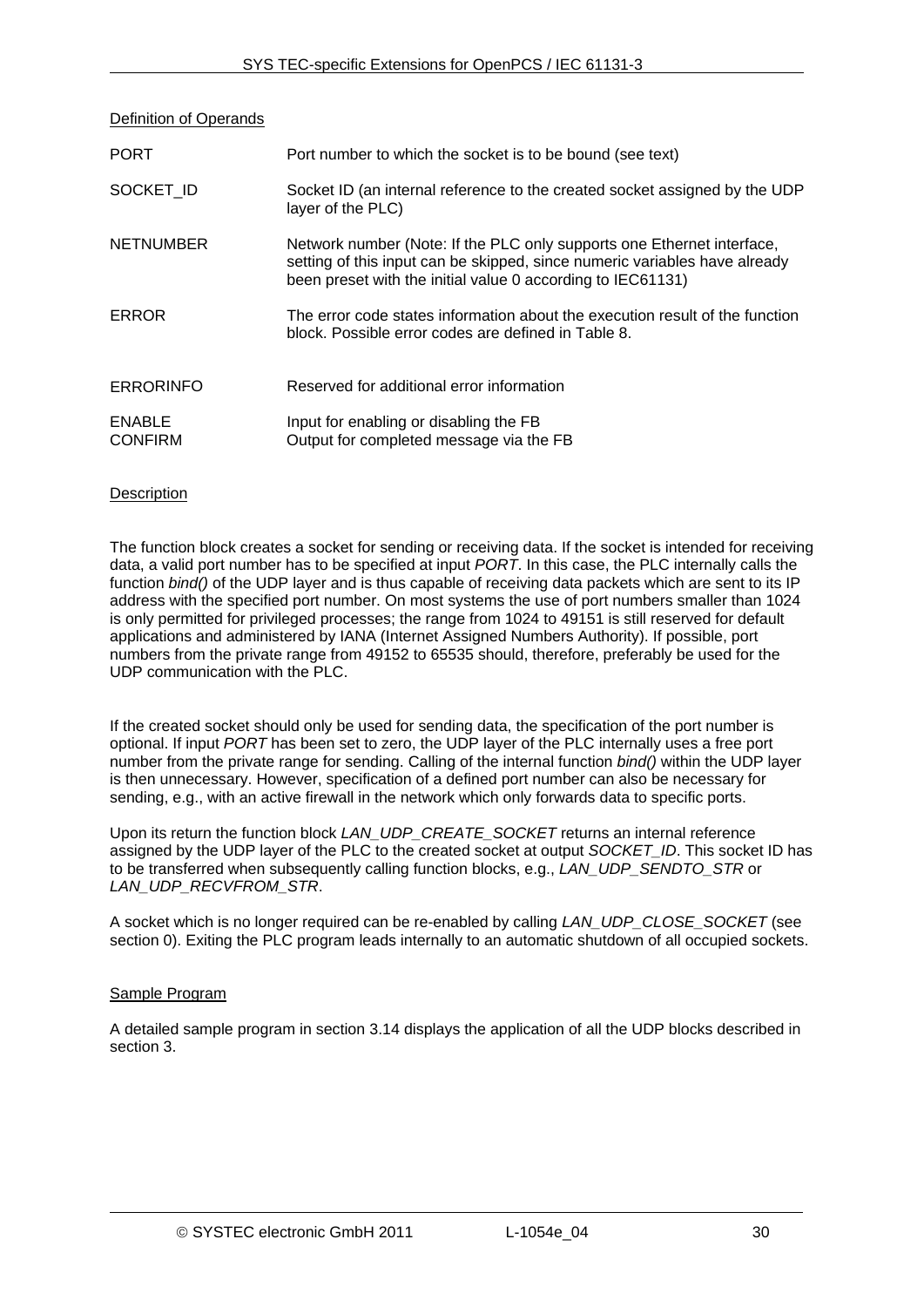# <span id="page-30-0"></span>**3.9 Function Block LAN\_UDP\_CLOSE\_SOCKET**

The function block *LAN\_UDP\_CLOSE\_SOCKET* is used to explicitly enable a socket which is no longer required.

#### Prototype of the Function Block

|                      | LAN UDP CLOSE SOCKET |                    |                      |
|----------------------|----------------------|--------------------|----------------------|
| $SOCKID$ ---         | SOCKET ID            |                    |                      |
| <b>BOOL</b><br>$---$ | <b>ENABLE</b>        | $CONFIRM$ $---$    | BOOL                 |
| USINT                | <b>NETNUMBER</b>     | ERROR<br>ERRORINFO | WORD<br><b>DWORD</b> |
|                      |                      |                    |                      |

#### Definition of Operands

| SOCKET ID                                           | Socket ID of the socket to be enabled                                                                                                                                                                              |
|-----------------------------------------------------|--------------------------------------------------------------------------------------------------------------------------------------------------------------------------------------------------------------------|
| <b>NETNUMBER</b>                                    | Network number (Note: If the PLC only supports one Ethernet interface,<br>setting of this input can be skipped since numeric variables have already<br>been preset with the initial value 0 according to IEC61131) |
| <b>ERROR</b>                                        | The error code states information about the execution result of the function<br>block. Possible error codes are defined in Table 8.                                                                                |
| <b>ERRORINFO</b><br><b>ENABLE</b><br><b>CONFIRM</b> | Reserved for additional error information<br>Input for enabling or disabling the FB<br>Output for completed message via the FB                                                                                     |

# **Description**

The function block is used to explicitly enable a socket which is no longer required. The *SOCKET\_ID* is the internal reference to the respective socket returned by the UDP layer of the PLC while calling *LAN\_UDP\_CREATE\_SOCKET* (see section [3.8](#page-28-1)). All the sockets which have not been explicitly enabled are automatically closed internally when exiting the PLC program.

# Sample Program

<span id="page-30-1"></span>A detailed sample program in section [3.14](#page-36-0) displays the application of all the UDP blocks described in section [3.](#page-24-0)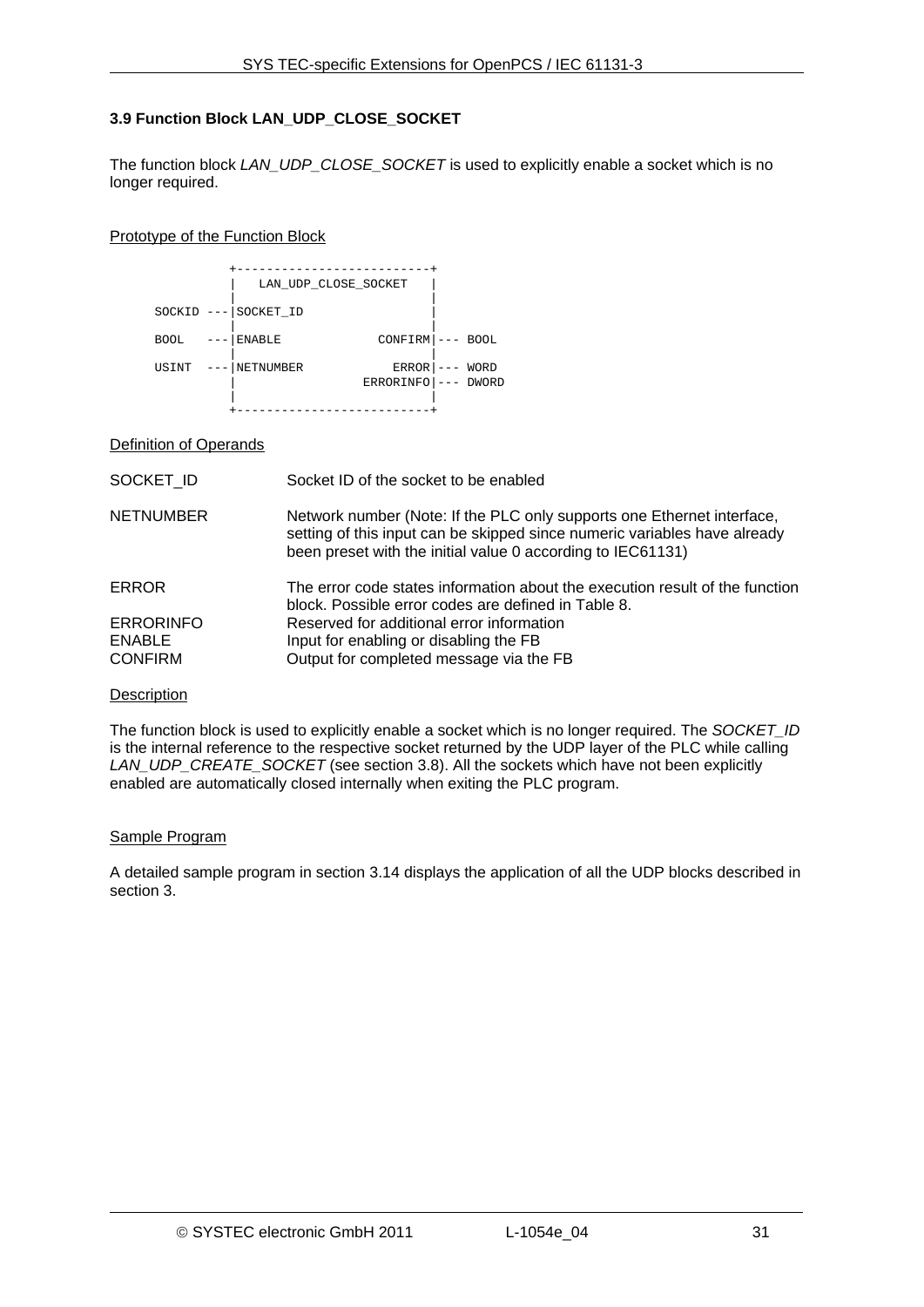# <span id="page-31-0"></span>**3.10 Function Block LAN\_UDP\_RECVFROM\_STR**

The function block *LAN\_UDP\_RECVFROM\_STR* is used to read UDP packets from the receive buffer of the UDP layer.

#### Prototype of the Function Block

|               | LAN UDP RECVFROM STR                    |                                  |                      |
|---------------|-----------------------------------------|----------------------------------|----------------------|
| $SOCKID$ ---  | SOCKET ID                               | PEER ADDR<br>PEER PORT           | INETV4<br>UINT       |
| STRING<br>INT | RXDATA--------------RXDATA<br>MAXLENGTH | RXLENGTH                         | STRING<br>INT        |
| <b>BOOL</b>   | <b>ENABLE</b>                           | CONFIRM                          | <b>BOOL</b>          |
| USINT         | <b>NETNUMBER</b>                        | <b>ERROR</b><br><b>ERRORINFO</b> | WORD<br><b>DWORD</b> |
|               |                                         |                                  |                      |

# Definition of Operands

| SOCKET ID                         | Socket ID of the socket to be polled                                                                                                                                                                                                                                                                                                                  |
|-----------------------------------|-------------------------------------------------------------------------------------------------------------------------------------------------------------------------------------------------------------------------------------------------------------------------------------------------------------------------------------------------------|
| <b>RXDATA</b><br><b>MAXLENGTH</b> | String variable for receiving the read characters<br>Limitation of the number of characters to be read. If the number is 0, the<br>buffer length of the transferred string is internally determined and used as<br>the delimiter for the number of characters to be read (Note: the standard<br>buffer size of a string in OpenPCS is 32 characters). |
| <b>RXLENGTH</b>                   | Length of the read character string                                                                                                                                                                                                                                                                                                                   |
| PEER_ADDR                         | Numeric presentation of the IP address of the opposite position from which<br>the packet was received                                                                                                                                                                                                                                                 |
| PEER_PORT                         | Port number which was used by the opposite position to send the data                                                                                                                                                                                                                                                                                  |
| <b>NETNUMBER</b>                  | Network number (Note: If the PLC only supports one Ethernet interface,<br>setting of this input can be skipped since numeric variables have already<br>been preset with the initial value 0 according to IEC61131)                                                                                                                                    |
| <b>ERROR</b>                      | The error code states information about the execution result of the function<br>block. Possible error codes are defined in Table 8.                                                                                                                                                                                                                   |
| <b>ERRORINFO</b>                  | Reserved for additional error information                                                                                                                                                                                                                                                                                                             |
| <b>ENABLE</b><br><b>CONFIRM</b>   | Input for enabling or disabling the FB<br>Output for completed message via the FB                                                                                                                                                                                                                                                                     |

# **Description**

The function block is used to read UDP packets from the receive buffer of the UDP layer. If output *CONFIRM* has been set to TRUE when the function block returns, the string variable specified as input/output parameter *RXDATA* contains the received string. Output *RXLENGTH* specifies the number of characters stored in *RXDATA*. If output *CONFIRM* has been set to FALSE when the block returns, no characters were received via the specified socket.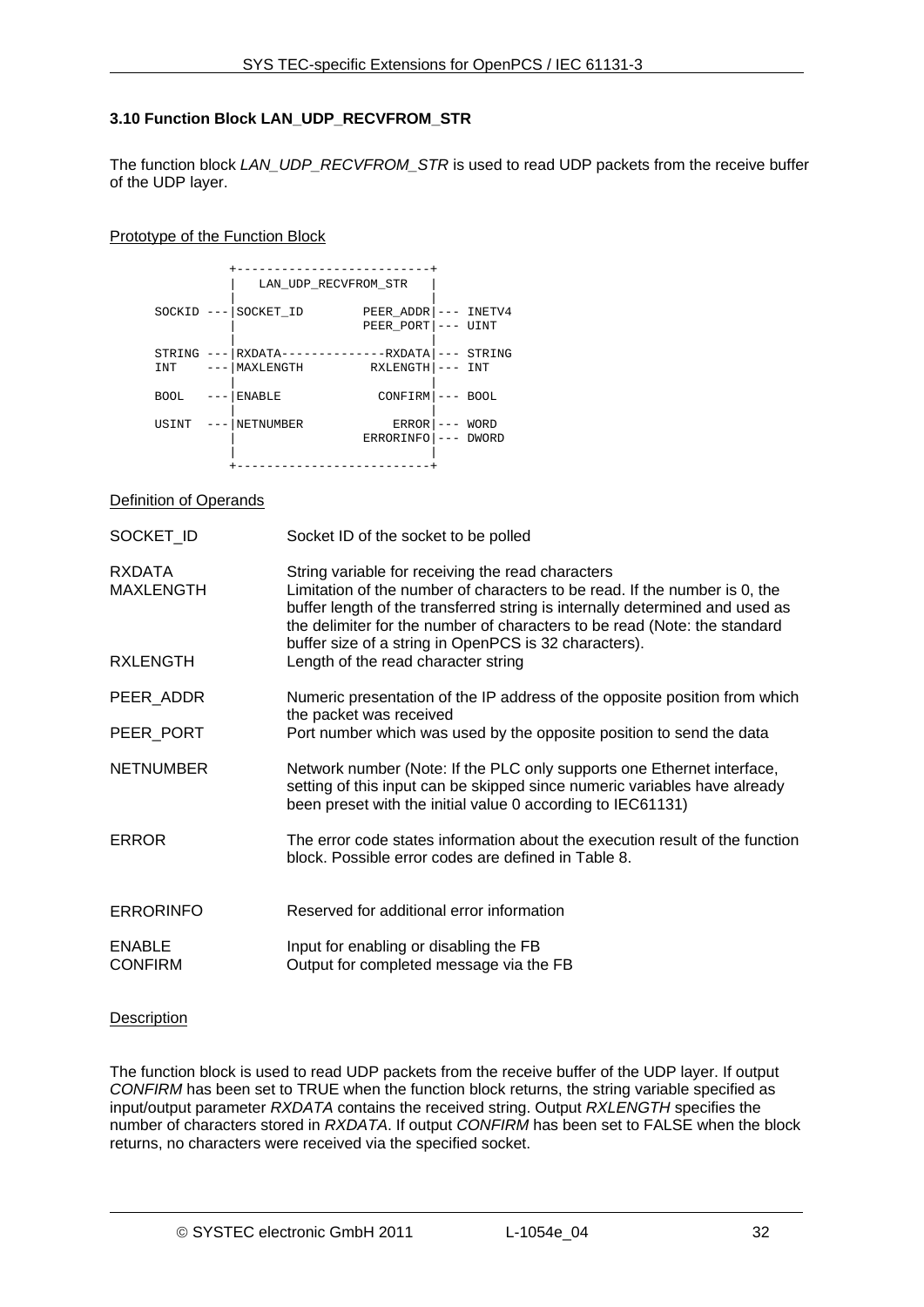When receiving packets (*CONFIRM* set to TRUE) the outputs *PEER\_ADDR* and *PEER\_PORT* receive information about the IP address of the opposite position as well as the port number used for sending it. If the PLC should response to this received packet, the values from *PEER\_ADDR* and *PEER\_PORT* have to be used as destination specifications for the subsequent call of block *LAN\_UDP\_SENDTO\_STR* (see section [3.11\)](#page-32-0):

*LAN\_UDP\_SENDTO\_STR.PEER\_ADDR := LAN\_UDP\_RECVFROM\_STR.PEER\_ADDR; LAN\_UDP\_SENDTO\_STR.PEER\_PORT := LAN\_UDP\_RECVFROM\_STR.PEER\_PORT;* 

The socket to be used for receiving packets must have been created via the function block *LAN\_UDP\_CREATE\_SOCKET* stating a valid port number prior to its use (see section [0\)](#page-28-2).

# Sample Program

A detailed sample program in section [3.14](#page-36-0) displays the application of all the UDP blocks described in section [3.](#page-24-0)

# <span id="page-32-0"></span>**3.11 Function Block LAN\_UDP\_SENDTO\_STR**

The function block *LAN\_UDP\_SENDTO\_STR* is used for sending UDP packets.

#### Prototype of the Function Block

|                                  |                                                                      | LAN UDP SENDTO STR        |                     |                      |
|----------------------------------|----------------------------------------------------------------------|---------------------------|---------------------|----------------------|
|                                  | SOCKID --- SOCKET ID<br>$INETV4$ --- PEER ADDR<br>UINT --- PEER PORT |                           |                     |                      |
| STRING<br>INT                    | $---$ TXLENGTH                                                       | TXDATA-------------TXDATA |                     | STRING               |
| <b>BOOL</b><br>$\qquad \qquad -$ | <b>ENABLE</b>                                                        | $CONFIRM$ $---$           |                     | <b>BOOL</b>          |
| USINT                            | NETNUMBER                                                            | ERROR<br>ERRORINFO        | $\qquad \qquad - -$ | WORD<br><b>DWORD</b> |

#### Definition of Operands

| SOCKET ID                        | Socket ID of the socket to be used for sending                                                                                                                                                                                                                                       |
|----------------------------------|--------------------------------------------------------------------------------------------------------------------------------------------------------------------------------------------------------------------------------------------------------------------------------------|
| PEER ADDR                        | Numeric presentation of the IP address of the opposite position to which the<br>packet is to be sent                                                                                                                                                                                 |
| PEER PORT                        | Port number of the opposite position to which the packet is to be sent                                                                                                                                                                                                               |
| <b>TXDATA</b><br><b>TXLENGTH</b> | String variable with the character string to be sent<br>Number of characters to be sent, if the number is 0, the length of the<br>character string contained in the string TXDATA is internally determined<br>(equals LEN(TXDATA);) and used as the number of characters to be sent. |
| <b>NETNUMBER</b>                 | Network number (Note: If the PLC only supports one Ethernet interface,<br>setting of this input can be skipped since numeric variables have already<br>been preset with the initial value 0 according to IEC61131)                                                                   |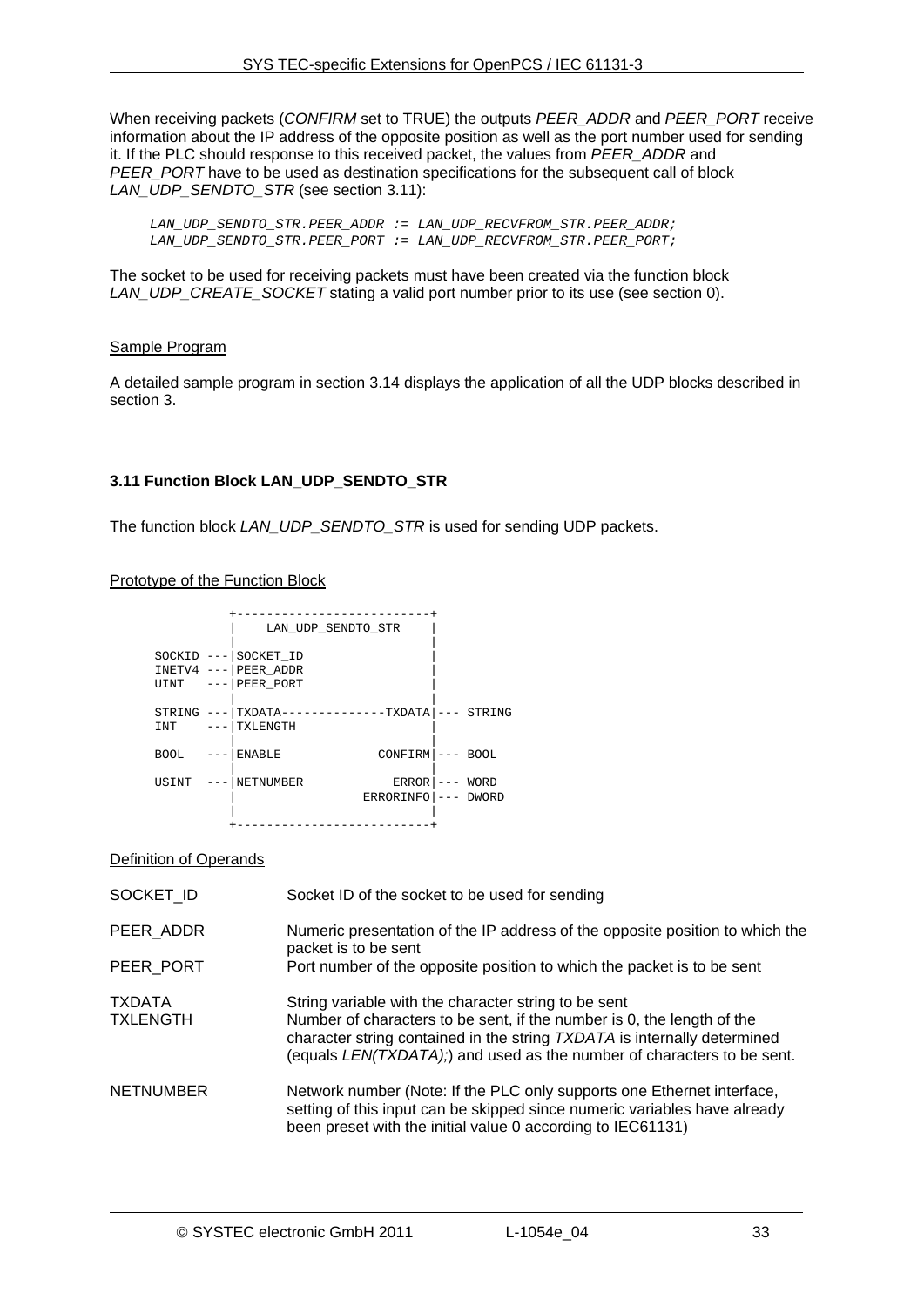| ERROR                    | The error code states information about the execution result of the function<br>block. Possible error codes are defined in Table 8. |
|--------------------------|-------------------------------------------------------------------------------------------------------------------------------------|
| <b>ERRORINFO</b>         | Reserved for additional error information                                                                                           |
| ENABLE<br><b>CONFIRM</b> | Input for enabling or disabling the FB<br>Output for completed message via the FB                                                   |

# **Description**

The function block is used for sending UDP packets. The inputs *PEER\_ADDR* and *PEER\_PORT* contain the address information of the opposite position to which the packet is to be sent. If the packet to be sent is a response to a message previously received with the function block *LAN\_UDP\_RECVFROM\_STR*, the sender's address information has to be transferred here (see section [3.10\)](#page-31-0).

The socket to be used for sending packets must have been created via the function block *LAN\_UDP\_CREATE\_SOCKET* prior to its use (see section [3.8\)](#page-28-1).

#### Sample Program

A detailed sample program in section [3.14](#page-36-0) displays the application of all the UDP blocks described in section [3.](#page-24-0)

# <span id="page-33-0"></span>**3.12 Function Block LAN\_UDP\_RECVFROM\_BIN**

The function block *LAN\_UDP\_RECVFROM\_BIN* is used to read UDP packets from the receive buffer of the UDP layer.

# Prototype of the Function Block

|                | LAN UDP RECVFROM BIN    |                           |                      |
|----------------|-------------------------|---------------------------|----------------------|
| SOCKID         | SOCKET ID               | PEER ADDR<br>PEER PORT    | INETV4<br>UINT       |
| POINTER<br>INT | PTR RXDATA<br>MAXLENGTH | RXLENGTH                  | INT                  |
| <b>BOOL</b>    | <b>ENABLE</b>           | <b>CONFIRM</b>            | <b>BOOL</b>          |
| USINT          | NETNUMBER               | <b>ERROR</b><br>ERRORINFO | WORD<br><b>DWORD</b> |
|                |                         |                           |                      |

#### Definition of Operands

SOCKET\_ID Socket ID of the socket to be polled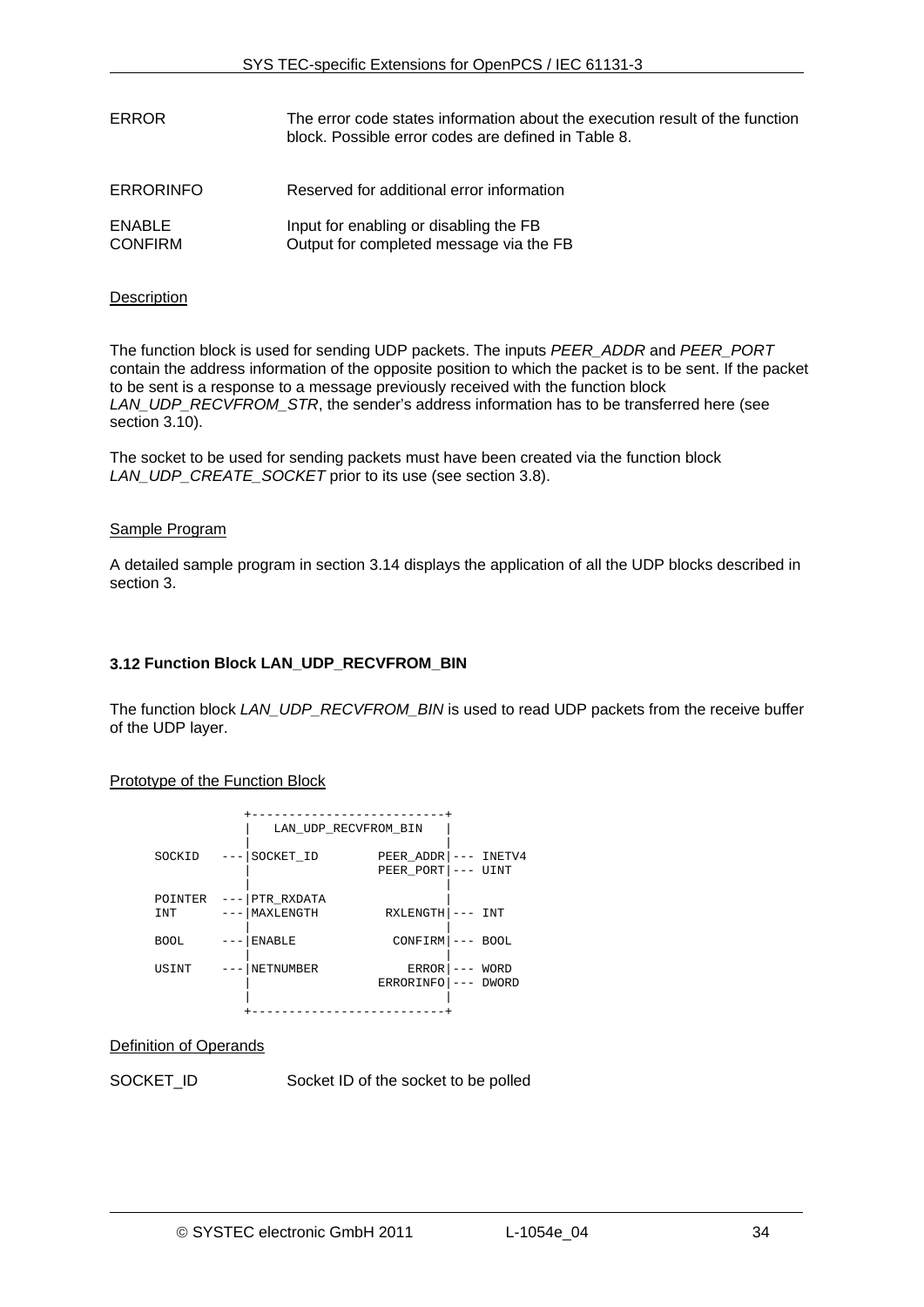| PTR RXDATA<br><b>MAXLENGTH</b>  | Address of an object for receiving the read data bytes<br>Limitation of number of bytes to read, if 0, the length of the object addressed<br>by PTR_RXDATA is internally determined and used as the number of bytes<br>to be read (there are max. read so much bytes as the object can take up) |
|---------------------------------|-------------------------------------------------------------------------------------------------------------------------------------------------------------------------------------------------------------------------------------------------------------------------------------------------|
| <b>RXLENGTH</b>                 | Number of read data bytes                                                                                                                                                                                                                                                                       |
| PEER ADDR                       | Numeric presentation of the IP address of the opposite position from which<br>the packet was received                                                                                                                                                                                           |
| PEER PORT                       | Port number which was used by the opposite position to send the data                                                                                                                                                                                                                            |
| <b>NETNUMBER</b>                | Network number (Note: If the PLC only supports one Ethernet interface,<br>setting of this input can be skipped since numeric variables have already<br>been preset with the initial value 0 according to IEC61131)                                                                              |
| <b>ERROR</b>                    | The error code states information about the execution result of the function<br>block. Possible error codes are defined in Table 8.                                                                                                                                                             |
| <b>ERRORINFO</b>                | Reserved for additional error information                                                                                                                                                                                                                                                       |
| <b>ENABLE</b><br><b>CONFIRM</b> | Input for enabling or disabling the FB<br>Output for completed message via the FB                                                                                                                                                                                                               |

# **Description**

The function block is used to read UDP packets from the receive buffer of the UDP layer. If output *CONFIRM* has been set to TRUE when the function block returns, then the object addressed by element *PTR\_RXDATA* contains the received data bytes. Output *RXLENGTH* specifies the number of read data bytes. If output *CONFIRM* has been set to FALSE when the block returns, no data bytes were received via the specified socket.

When receiving packets (*CONFIRM* set to TRUE) the outputs *PEER\_ADDR* and *PEER\_PORT* receive information about the IP address of the opposite position as well as the port number used for sending it. If the PLC should response to this received packet, the values from *PEER\_ADDR* and *PEER\_PORT* have to be used as destination specifications for the subsequent call of block *LAN\_UDP\_SENDTO\_BIN* (see section [3.13](#page-35-0)):

*LAN\_UDP\_SENDTO\_BIN.PEER\_ADDR := LAN\_UDP\_RECVFROM\_BIN.PEER\_ADDR; LAN\_UDP\_SENDTO\_BIN.PEER\_PORT := LAN\_UDP\_RECVFROM\_BIN.PEER\_PORT;* 

The socket to be used for receiving packets must have been created via the function block *LAN\_UDP\_CREATE\_SOCKET* stating a valid port number prior to its use (see section [0\)](#page-28-2).

# Sample Program

A detailed sample program in section [3.14](#page-36-0) displays the application of all the UDP blocks described in section [3.](#page-24-0)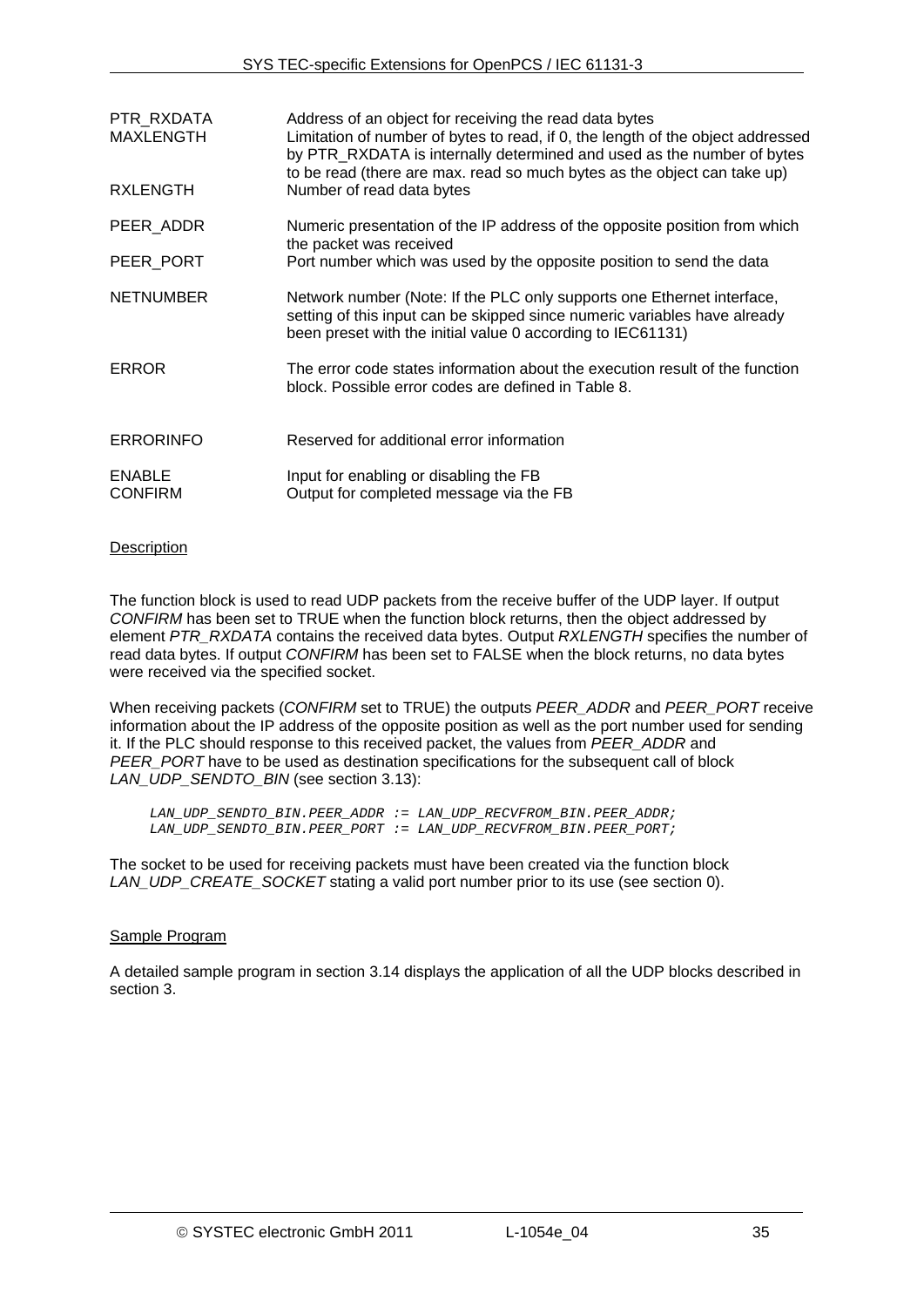# <span id="page-35-0"></span>**3.13 Function Block LAN\_UDP\_SENDTO\_BIN**

The function block *LAN\_UDP\_SENDTO\_BIN* is used for sending UDP packets.

#### Prototype of the Function Block

|                          |       |                                     | LAN UDP SENDTO BIN |                      |
|--------------------------|-------|-------------------------------------|--------------------|----------------------|
| SOCKID<br>INETV4<br>UINT | $---$ | SOCKET ID<br>PEER ADDR<br>PEER PORT |                    |                      |
| POINTER<br>INT           |       | PTR_TXDATA<br>TXLENGTH              |                    |                      |
| <b>BOOL</b>              |       | <b>ENABLE</b>                       | <b>CONFIRM</b>     | <b>BOOL</b>          |
| USINT                    |       | NETNUMBER                           | ERROR<br>ERRORINFO | WORD<br><b>DWORD</b> |
|                          |       |                                     |                    |                      |

#### Definition of Operands

| SOCKET_ID                       | Socket ID of the socket to be used for sending                                                                                                                                                                                               |
|---------------------------------|----------------------------------------------------------------------------------------------------------------------------------------------------------------------------------------------------------------------------------------------|
| PEER ADDR                       | Numeric presentation of the IP address of the opposite position to which the<br>packet is to be sent                                                                                                                                         |
| PEER_PORT                       | Port number of the opposite position to which the packet is to be sent                                                                                                                                                                       |
| PTR TXDATA<br><b>TXLENGTH</b>   | Address of an object with the binary data to be sent<br>Number of data bytes to be sent, if the number is 0, the length of the object<br>addressed by PTR_TXDATA is internally determined and used as the<br>number of characters to be sent |
| <b>NETNUMBER</b>                | Network number (Note: If the PLC only supports one Ethernet interface,<br>setting of this input can be skipped since numeric variables have already<br>been preset with the initial value 0 according to IEC61131)                           |
| <b>ERROR</b>                    | The error code states information about the execution result of the function<br>block. Possible error codes are defined in Table 8.                                                                                                          |
| <b>ERRORINFO</b>                | Reserved for additional error information                                                                                                                                                                                                    |
| <b>ENABLE</b><br><b>CONFIRM</b> | Input for enabling or disabling the FB<br>Output for completed message via the FB                                                                                                                                                            |

#### Description

The function block is used for sending UDP packets. The inputs *PEER\_ADDR* and *PEER\_PORT* contain the address information of the opposite position to which the packet is to be sent. If the packet to be sent is a response to a message previously received with the function block *LAN\_UDP\_RECVFROM\_BIN*, the sender's address information has to be transferred here (see section [3.12\)](#page-33-0).

The socket to be used for sending packets must have been created via the function block *LAN\_UDP\_CREATE\_SOCKET* prior to its use (see section [3.8\)](#page-28-1).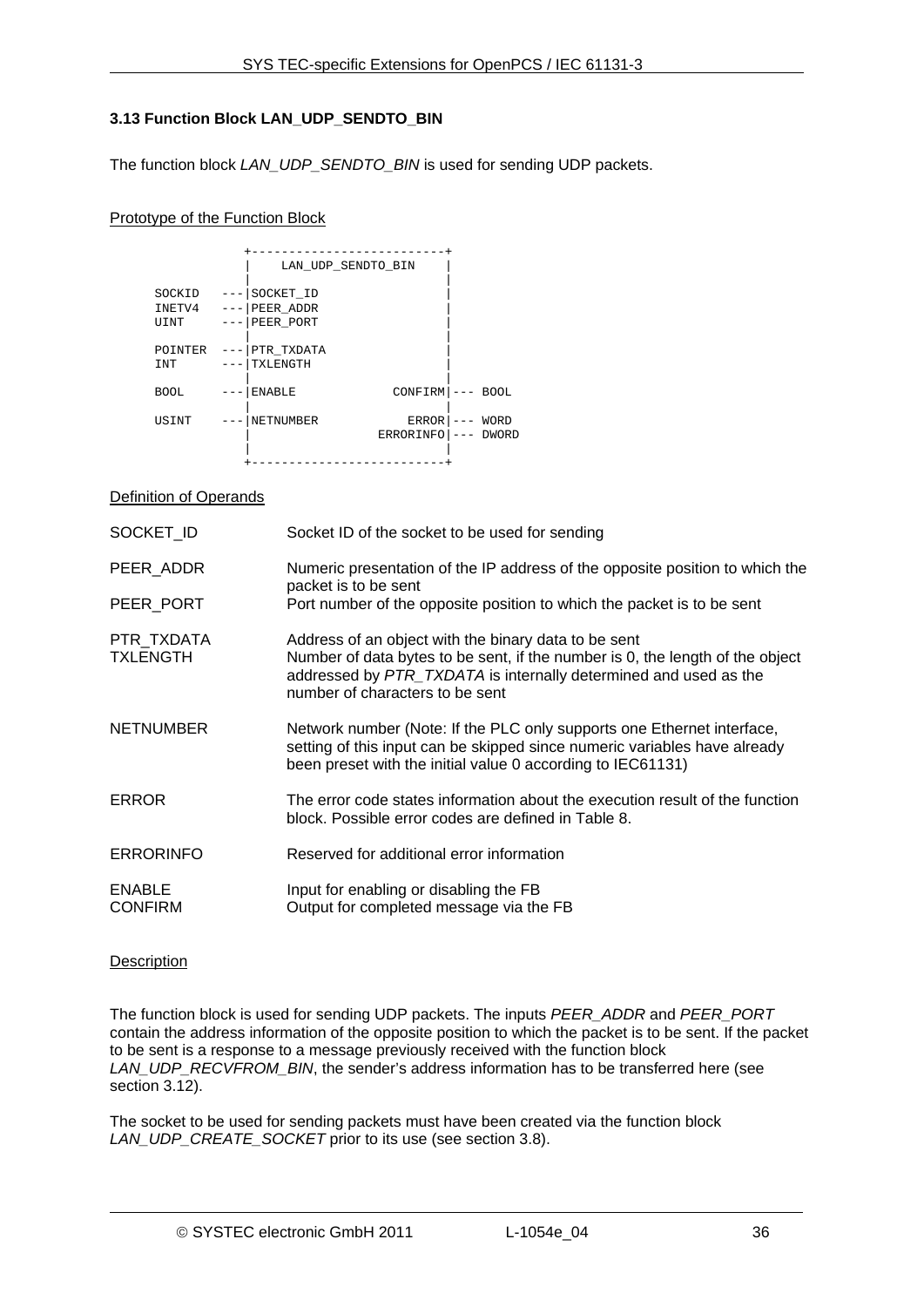#### Sample Program

A detailed sample program in section [3.14](#page-36-0) displays the application of all the UDP blocks described in section [3.](#page-24-0)

#### <span id="page-36-0"></span>**3.14 Sample Program for applying UDP Function Blocks**

The following sample program illustrates the application of all the UDP blocks described in section [3](#page-24-0). The sample program realizes a simple server which accepts and executes commands in string format and returns a respective response string with the execution result to the client. Firstly, block *LAN\_UDP\_CREATE\_SOCKET* is called to create a socket for exchanging data with the client. Secondly, the server remains in the subsequent program step until block

LAN\_UDP\_RECVFROM\_STR signals the reception of the command by a client. After interpreting and executing the command (in the user-specific function block "*ExecCommand*", not displayed here) the sample program returns the generated response string to the client via block

*LAN\_UDP\_SENDTO\_STR*. The IP address and port number which were received previously during command reception of *LAN\_UDP\_CREATE\_SOCKET* are accepted as address information for calling *LAN\_UDP\_SENDTO\_STR*.

#### Sample Program

|            | PROGRAM UdpServer                                                |  |                                   |  |                                                                                                   |  |
|------------|------------------------------------------------------------------|--|-----------------------------------|--|---------------------------------------------------------------------------------------------------|--|
|            | VAR CONSTANT                                                     |  |                                   |  |                                                                                                   |  |
|            | NETNUMBER : USINT := 0;                                          |  |                                   |  |                                                                                                   |  |
|            | SVRPORT                                                          |  | $: \text{UINT} \qquad : = 55555;$ |  |                                                                                                   |  |
|            | STOP_CMD                                                         |  | : STRING := 'stop';               |  |                                                                                                   |  |
|            | END_VAR                                                          |  |                                   |  |                                                                                                   |  |
| <b>VAR</b> |                                                                  |  |                                   |  |                                                                                                   |  |
|            | xServerRunning : BOOL;                                           |  |                                   |  |                                                                                                   |  |
|            | FB_ExecCommand : ExecCommand;                                    |  |                                   |  |                                                                                                   |  |
|            | $strRxCommand$ : $STRING(128)$ ;                                 |  |                                   |  |                                                                                                   |  |
|            | strTxResult : STRING(250);                                       |  |                                   |  |                                                                                                   |  |
|            | FB_LanGetHostConfig : LAN_GET_HOST_CONFIG;                       |  |                                   |  |                                                                                                   |  |
|            | strip1cHostName : STRING(64);                                    |  |                                   |  |                                                                                                   |  |
|            | $inetPlcIpAddr$ : INETV4;                                        |  |                                   |  |                                                                                                   |  |
|            | uiNumOfSockets : UINT;                                           |  |                                   |  |                                                                                                   |  |
|            | uiSocketsInUse : UINT;                                           |  |                                   |  |                                                                                                   |  |
|            | strPlcIpAddr : STRING;                                           |  |                                   |  |                                                                                                   |  |
|            |                                                                  |  |                                   |  | ${\small \texttt{FB\_LanUdpCreateSocket}\ \colon\ \texttt{LAN\_UDP\_CREATE\_SOCKET}\ \texttt{?}}$ |  |
|            | FB_LanUdpCloseSocket : LAN_UDP_CLOSE_SOCKET;                     |  |                                   |  |                                                                                                   |  |
|            | SocketID : SOCKID;                                               |  |                                   |  |                                                                                                   |  |
|            | FB_LanUdpRecvfromStr : LAN_UDP_RECVFROM_STR;                     |  |                                   |  |                                                                                                   |  |
|            | $strRxData$ : $STRING(128)$ ;                                    |  |                                   |  |                                                                                                   |  |
|            | $\texttt{intPerI} \texttt{p} \texttt{addr}$ : $\texttt{INETV4};$ |  |                                   |  |                                                                                                   |  |
|            | $u \text{ iPeerPort}$ : $U \text{INT};$                          |  |                                   |  |                                                                                                   |  |
|            | <i>iRxDataLen : INT;</i>                                         |  |                                   |  |                                                                                                   |  |
|            | strRxDataLen : STRING;                                           |  |                                   |  |                                                                                                   |  |
|            | strPeerIpAddr : STRING;                                          |  |                                   |  |                                                                                                   |  |
|            | strPeerPort : STRING;                                            |  |                                   |  |                                                                                                   |  |
|            | FB_LanUdpSendtoStr : LAN_UDP_SENDTO_STR;                         |  |                                   |  |                                                                                                   |  |
|            | strTxData : STRING(250);                                         |  |                                   |  |                                                                                                   |  |
|            | $uiProcessate$ : $UINT$ := 0;                                    |  |                                   |  |                                                                                                   |  |
|            | END VAR                                                          |  |                                   |  |                                                                                                   |  |
|            |                                                                  |  |                                   |  |                                                                                                   |  |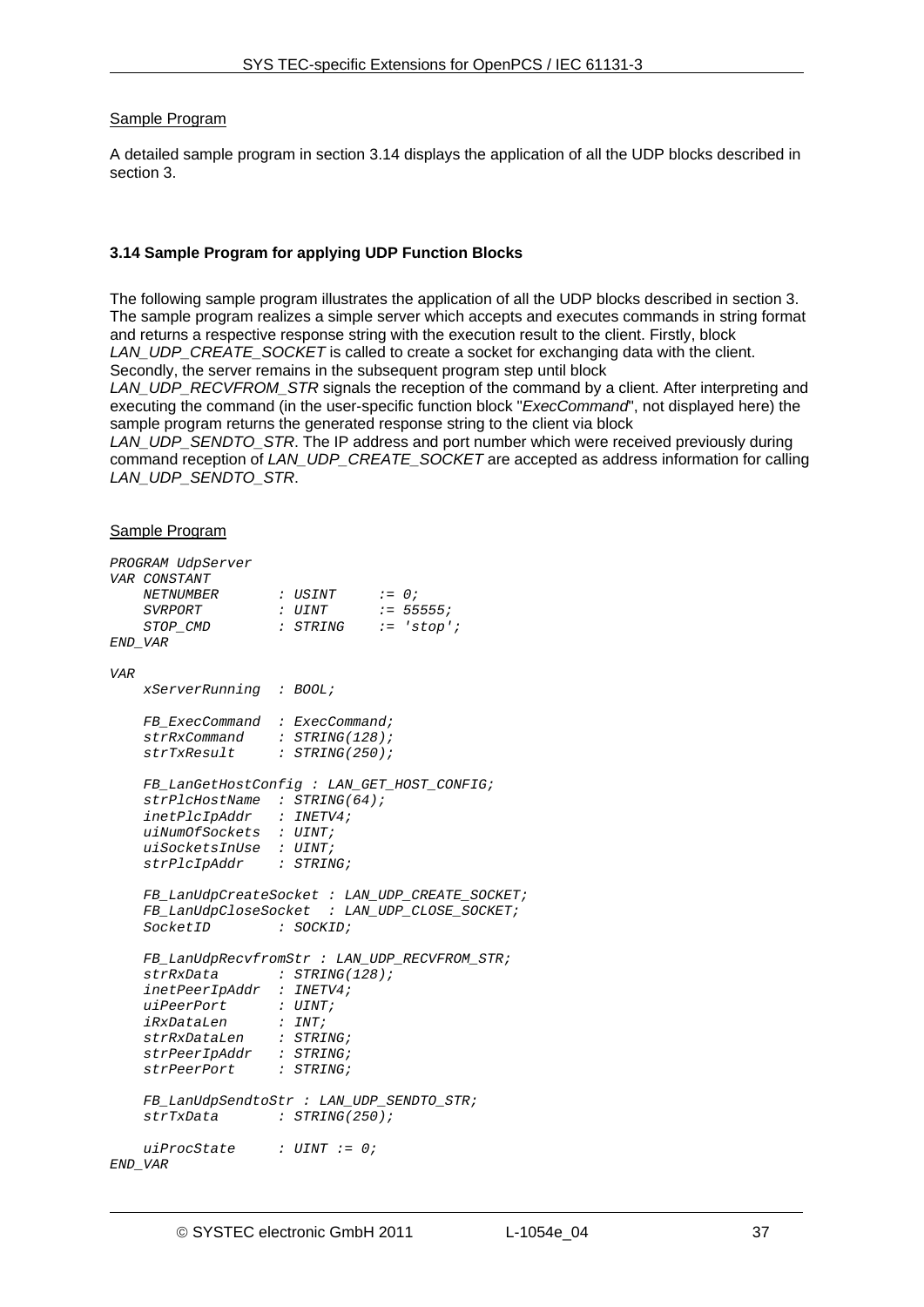```
(* ========== Program UdpServer ========== *) 
CASE uiProcState OF 
     (* ----- Inititialization ----- *) 
    \theta:
         (*------------------------------------------------------*) 
         (* The following block is not really necessary in this *) 
         (* application but it shows how to use some additional *) 
         (* LAN function(-blocks) which are maybe be helpful in *) 
         (* other projects. *) 
         FB_LanGetHostConfig ( 
            ENABLE := TRUE, 
            NETNUMBER := NETNUMBER, 
            HOST_NAME := strPlcHostName 
 | 
            inetPlcIpAddr := INET_ADDR, 
            uiNumOfSockets := NUM_OF_SOCKETS, 
            uiSocketsInUse := SOCKETS_IN_USE); 
         strPlcIpAddr := LAN_INET_TO_ASCII (inetPlcIpAddr); 
         inetPlcIpAddr := LAN_ASCII_TO_INET (strPlcIpAddr); 
         strPlcHostName := LAN_GET_HOST_BY_ADDR (inetPlcIpAddr); 
         inetPlcIpAddr := LAN_GET_HOST_BY_NAME (strPlcHostName); 
         (*----------------------------------------------------*) 
         (* ... continue with realy serious stuff for this application... *) 
         FB_LanUdpCreateSocket ( 
            ENABLE := TRUE, 
            NETNUMBER := NETNUMBER, 
            PORT := SVRPORT 
 | 
            SocketID := SOCKET_ID); 
         xServerRunning := TRUE; 
         uiProcState := uiProcState + 1; (* new state: Wait for Receipt *) 
     (* ----- Wait for Receipt ----- *) 
     1: 
         (* Because this application acts as a server it is *) 
         (* necessary to save the output values PEER_ADDR and *) 
         (* PEER_PORT from the FB LAN_UDP_RECVFROM_STR. This *) 
         (* both parameters indentifies the client host from *) 
           (* which the command/request was receipt. They are used *) 
         (* later to send back the answer to the peer client *) 
         (* via FB LAN_UDP_SENDTO_STR. *) 
         FB_LanUdpRecvfromStr ( 
            ENABLE := TRUE, 
            NETNUMBER := NETNUMBER, 
            SOCKET_ID := SocketID, 
            MAXLENGTH := 0, (* use StrAllocLen of strRxData *) 
            RXDATA := strRxData 
 | 
            inetPeerIpAddr := PEER_ADDR, 
 uiPeerPort := PEER_PORT, 
 iRxDataLen := RXLENGTH); 
         IF (FB_LanUdpRecvfromStr.CONFIRM = TRUE) THEN 
            uiProcState := uiProcState + 1; (* new state: Process Command *) 
         END_IF;
```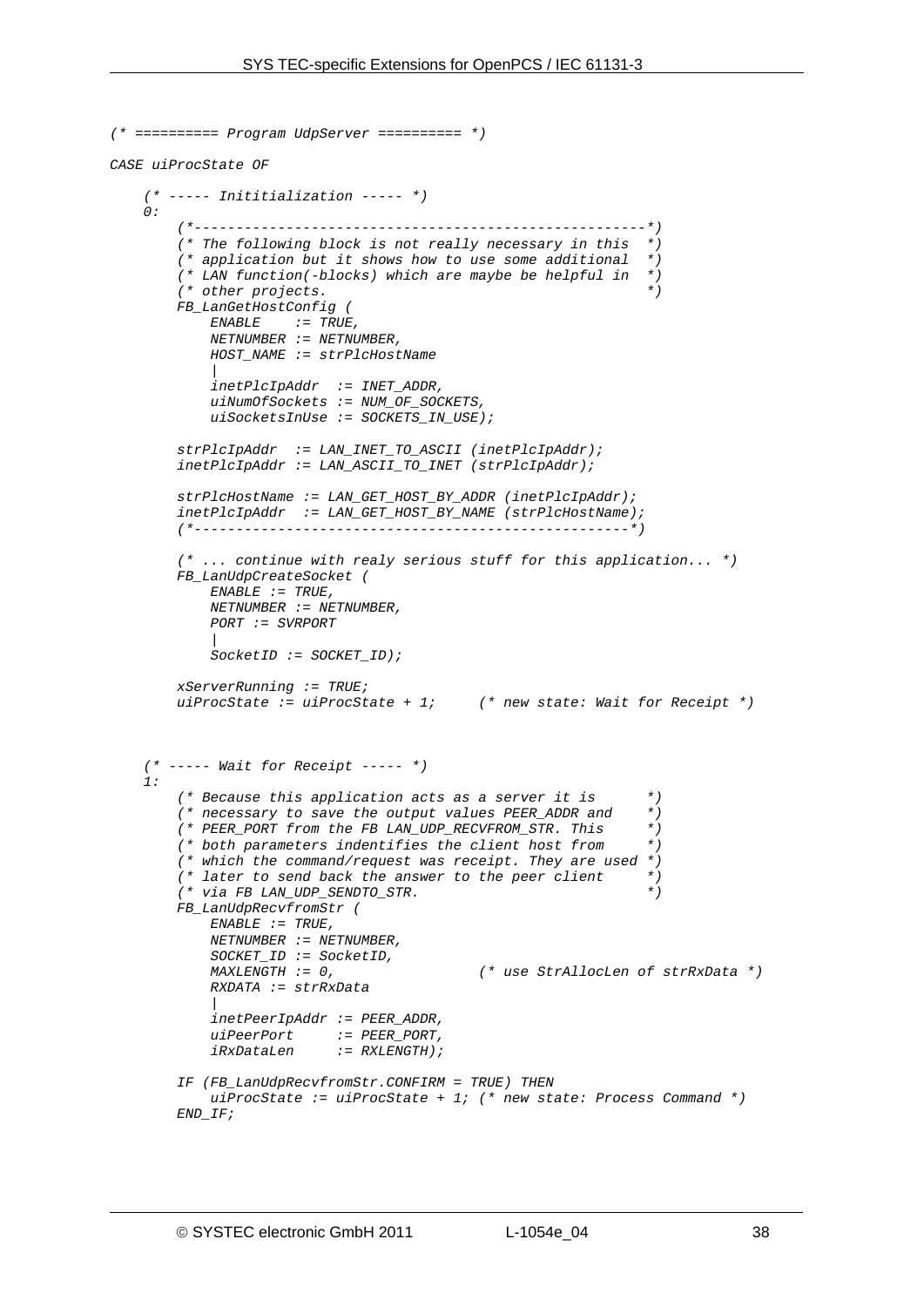```
 (* ----- Process Command ----- *) 
   2.2 IF (strRxData = STOP_CMD) THEN 
             xServerRunning := FALSE; 
         END_IF; 
         IF (xServerRunning = TRUE) THEN 
             (* execute command *) 
             strRxCommand := strRxData; 
             FB_ExecCommand ( 
                 strCommand_i := strRxCommand 
 | 
                 strTxResult := strResult_o); 
         ELSE 
             (* show good-by message *) 
             strTxResult := '$NServer stopped.$N'; 
         END_IF; 
         (* create answer string *) 
         strRxDataLen := INT_TO_STRING(iRxDataLen); 
         strPeerIpAddr := LAN_INET_TO_ASCII(inetPeerIpAddr); 
         strPeerPort := UINT_TO_STRING(uiPeerPort); 
         strTxData := CONCAT ('$NPLC: ', strRxDataLen, ' Byte(s) received ', 
                               'from IP-Address=', strPeerIpAddr, '/', 
                               'Port=', strPeerPort, ':', 
                               '$N-> Command: ', strRxData, 
                               '$N-> Result: ', strTxResult); 
         uiProcState := uiProcState + 1; (* new state: Send Response *) 
     (* ----- Send Response ----- *) 
    3: 
         (* The values PEER_ADDR and PEER_PORT identifies the *) 
         (* client host, to which the answer should be send now. *) 
         (* Both values was output parameters from a previous *) 
         (* call of the FB LAN_UDP_RECVFROM_STR. *) 
         FB_LanUdpSendtoStr ( 
             ENABLE := TRUE, 
             NETNUMBER := NETNUMBER, 
             SOCKET_ID := SocketID, 
             PEER_ADDR := inetPeerIpAddr, 
             PEER_PORT := uiPeerPort, 
             TXDATA := strTxData, 
             TXLENGTH := 0); 
         IF (xServerRunning = TRUE) THEN 
            uiProcState := uiProcState - 2; (* go back to reveive state *) 
        ET, SF uiProcState := uiProcState + 1; (* goto finish state *) 
         END_IF; 
     (* ----- Finish Server ----- *) 
    4: 
         FB_LanUdpCloseSocket ( 
             ENABLE := TRUE, 
             NETNUMBER := NETNUMBER, 
             SOCKET_ID := SocketID); 
         uiProcState := uiProcState + 1;
```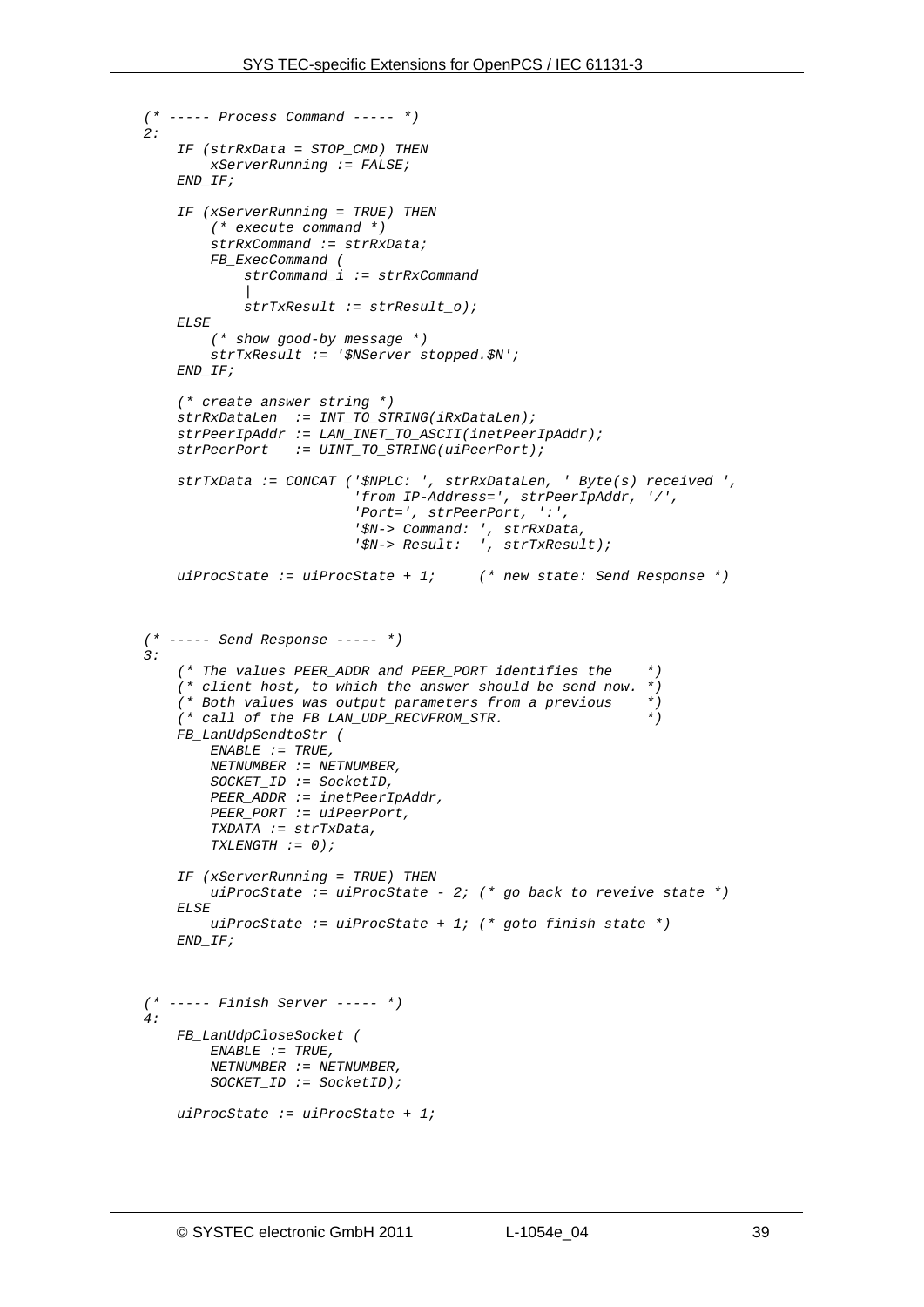```
 (* ----- Stop State ----- *) 
 5: 
    ; (* simply do nothing *) 
 (* --- unknown state --- *) 
 ELSE 
   uiProcState := 0;
```
*END\_CASE;* 

*RETURN;* 

*END\_PROGRAM*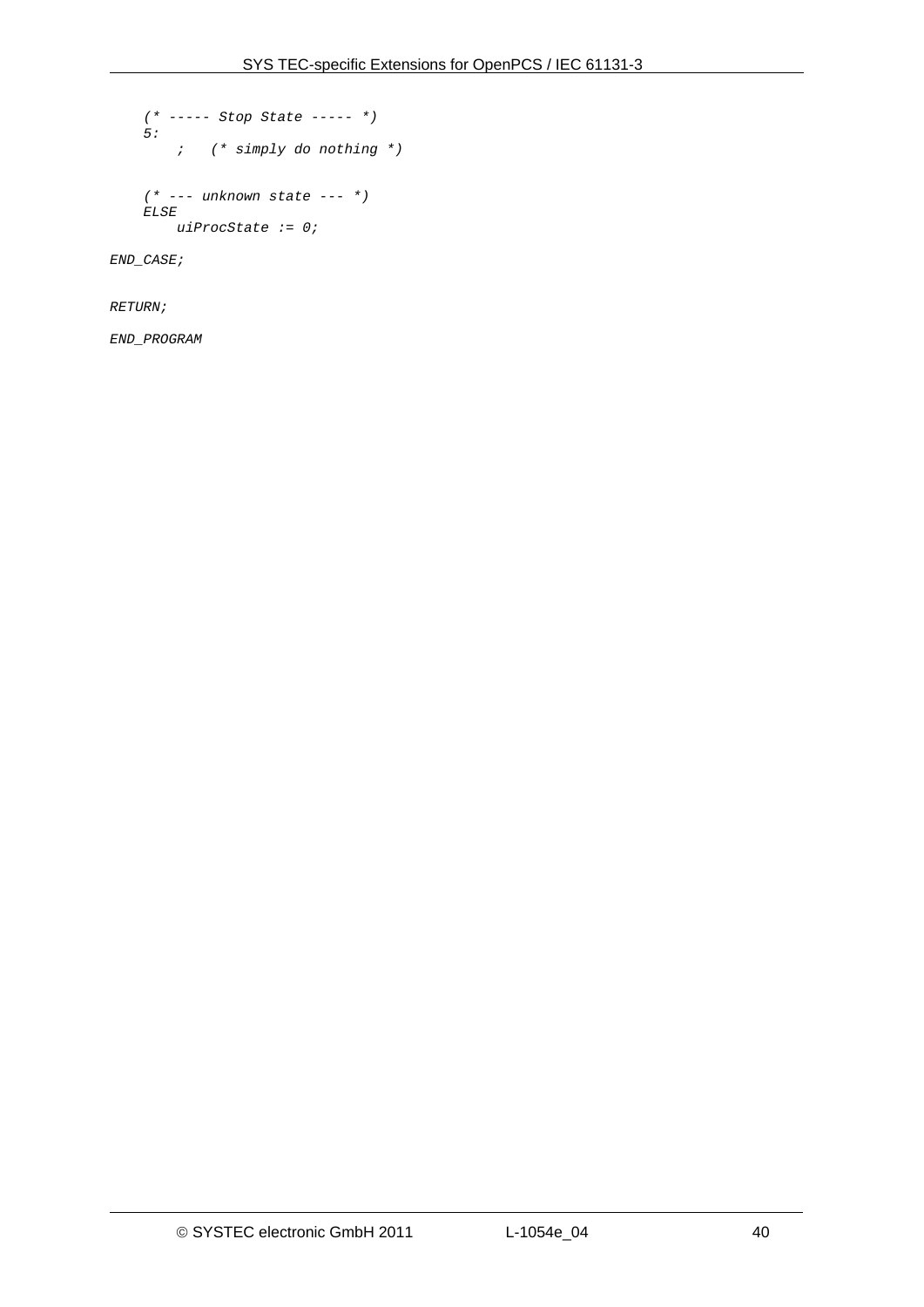# **4 Securing Process Data in the Nonvolatile Storage**

# **4.1 Application of Nonvolatile Storage for Process Data**

The defined PLC program variables can only store the information they contain during the program runtime. This information is usually lost when the program is terminated or the PLC shutdown. The function block *NVDATA\_Xxx* (NV = nonvolatile), described in sections [4.2,](#page-40-0) [4.3](#page-43-0) and [4.4](#page-46-0), allows the filing of process data in a nonvolatile storage.

Storing process data in the nonvolatile storage allows a PLC program, for example, to continue the operation of production counters even after a system restart. It is also possible to retentively store parameters which have been reconfigured to the system runtime by the user, e.g. via an operating device.

# <span id="page-40-0"></span>**4.2 Function Block NVDATA\_BIT**

The function block *NVDATA\_BIT* writes logical process data (BYTE, WORD, DWORD) in as well as reads stored process data from the PLC nonvolatile storage (EEPROM, file).

#### Prototype of the Function Block

|              | NVDATA BIT         |              |         |              |
|--------------|--------------------|--------------|---------|--------------|
|              |                    |              |         |              |
| <b>BYTE</b>  | DIN1               | DOUT1        | $- - -$ | <b>BYTE</b>  |
| WORD         | DIN2               | DOUT2        |         | WORD         |
| <b>DWORD</b> | DIN3<br>$--$       | DOUT3        | $- -$   | <b>DWORD</b> |
|              |                    |              |         |              |
| UINT         | <b>ADDR</b>        | SIZE         |         | UINT         |
| USINT        | MODE<br>. <b>.</b> |              |         |              |
|              |                    |              |         |              |
| USINT        | DEVICE             | <b>ERROR</b> |         | USINT        |
|              |                    |              |         |              |
|              |                    |              |         |              |

#### Definition of Operands

| DIN <sub>1</sub><br>DIN <sub>2</sub><br>DIN <sub>3</sub> | Data input for writing a BYTE value<br>Data input for writing a WORD value<br>Data input for writing a DWORD value                               |
|----------------------------------------------------------|--------------------------------------------------------------------------------------------------------------------------------------------------|
| <b>ADDR</b>                                              | Address in the nonvolatile storage to read and write data (parameter MODE<br>dependent)                                                          |
| <b>MODE</b>                                              | Setting of the read or write operation to be executed, Table 9 contains a list of the<br>supported modes                                         |
| DOUT <sub>1</sub><br>DOUT <sub>2</sub><br>DOUT3          | Data output for reading a BYTE value<br>Data output for reading a WORD value<br>Data output for reading a DWORD value                            |
| <b>SIZE</b>                                              | This output states the number of written or read bytes $(MODE \ll 0)$ or the size of<br>the usable nonvolatile storage ( $MODE = 0$ , see text). |
| <b>ERROR</b>                                             | The error code states information about the execution result of the function block.<br>Possible error codes are defined in Table 10.             |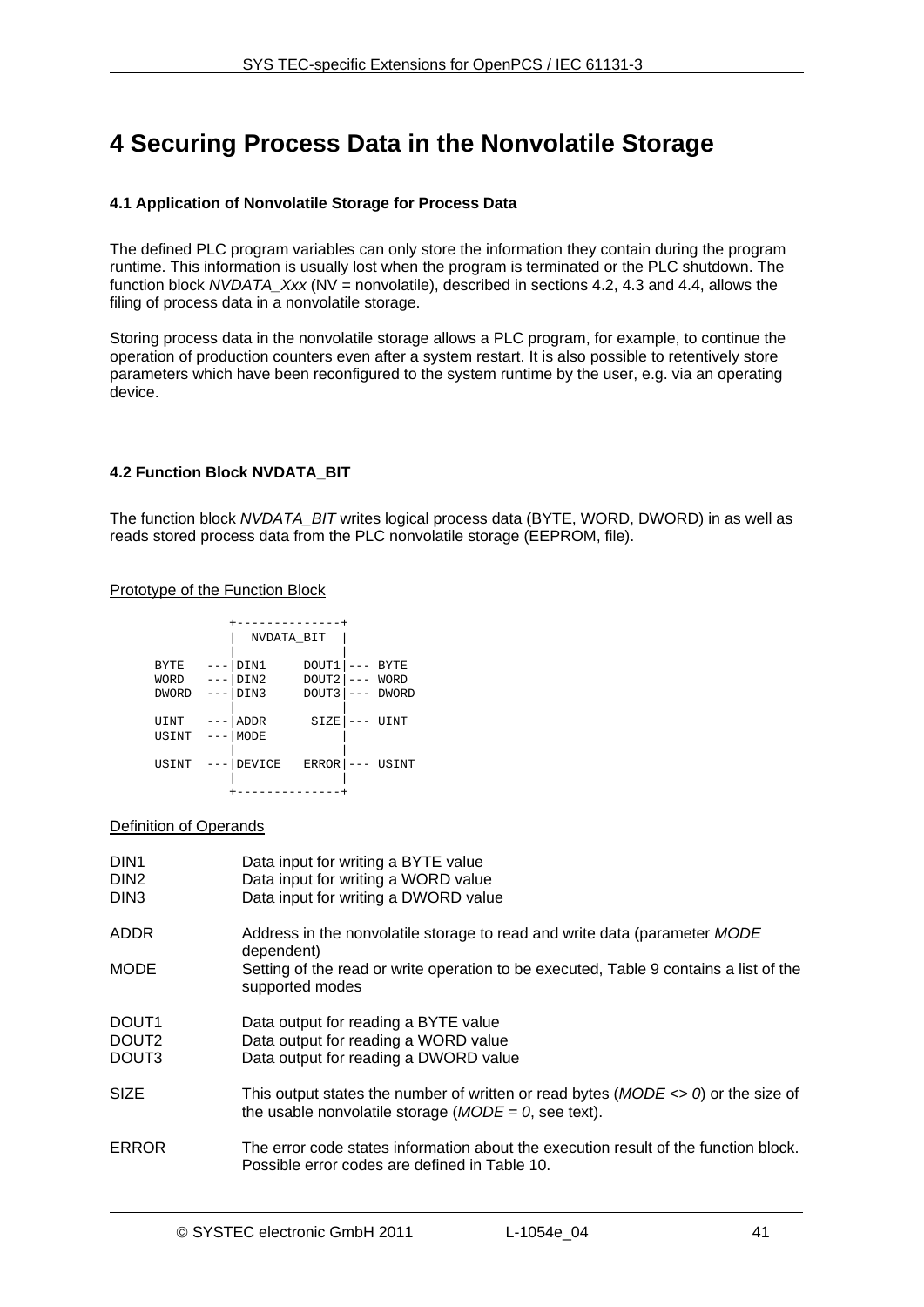DEVICE Device number, this parameter depends on the respective control. (Note: most controls only support the device 0. Therefore, this input does not have to be set since it is already pre-occupied with the initial value 0).

*Table 9 Call Modes for the Function Block NVDATA\_BIT* 

<span id="page-41-0"></span>

| <b>Mode</b> | <b>Action</b>                                                   |
|-------------|-----------------------------------------------------------------|
| 16#00       | Determine the size of the usable nonvolatile storage (see text) |
| 16#01       | Read a BYTE from the nonvolatile storage at data output DOUT1   |
| 16#02       | Read a WORD from the nonvolatile storage at data output DOUT2   |
| 16#03       | Read a DWORD from the nonvolatile storage at data output DOUT3  |
| 16#81       | Write a BYTE in the nonvolatile storage at data input DIN1      |
| 16#82       | Write a WORD in the nonvolatile storage at data input DIN2      |
| 16#83       | Write a DWORD in the nonvolatile storage at data input DIN3     |

# *Table 10 Error Codes of the Function Blocks NVDATA\_Xxx*

<span id="page-41-1"></span>

| <b>Error Code   Definition</b> |                                                                                |
|--------------------------------|--------------------------------------------------------------------------------|
| 0                              | No error occurred during execution of the function block                       |
|                                | Hardware error occurred during execution of the function block                 |
| $\mathcal{P}$                  | Invalid device number (DEVICE) when calling the function block                 |
| 4                              | Invalid mode (MODE) when calling the function block                            |
| 8                              | Specified address (ADDR) is too large, maximum available storage area exceeded |
| 16                             | Pointer references an object of an unsupported data type                       |

# **Description**

Various types of data can be written in or read from a nonvolatile storage (EEPROM, file) via the function block. Depending on the data to be written or read, the respective mode has to be set at input *MODE* according to [Table 9](#page-41-0). Ensure that, depending on the selected mode, the data is either stored at the associated data input or read from the associated data output. The passed value at input *ADDR* is the basic address for the read or write operation to be executed. If addressing exceeds the maximum memory size, the function block returns with a corresponding error. The PLC program is fully responsible for partitioning the available memory and for ensuring that the value used at input *ADDR* does not cause overlapping of the data to be stored. The number of read or written bytes is returned to output *SIZE*. This value can then be used to calculate the next free address  $(ADDR<sub>new</sub> := ADDR<sub>old</sub> + SIZE).$ 

Calling the block via *MODE = 0* determines the size of the usable nonvolatile storage. For this, the remaining residual size as from the value passed at input ADDR is returned to output *SIZE* (*SIZE := NVDATAFullSize - ADDR*). Call the block via *ADDR := 0* to determine the overall size of the nonvolatile storage.

Possible errors during execution of the function block are displayed at output *ERROR* and described in [Table 10.](#page-41-1)

The following sample program shows the application of the function block *NVDATA\_BIT*. At first, a data byte is written from address 10 onwards and subsequently read by the same address. Since input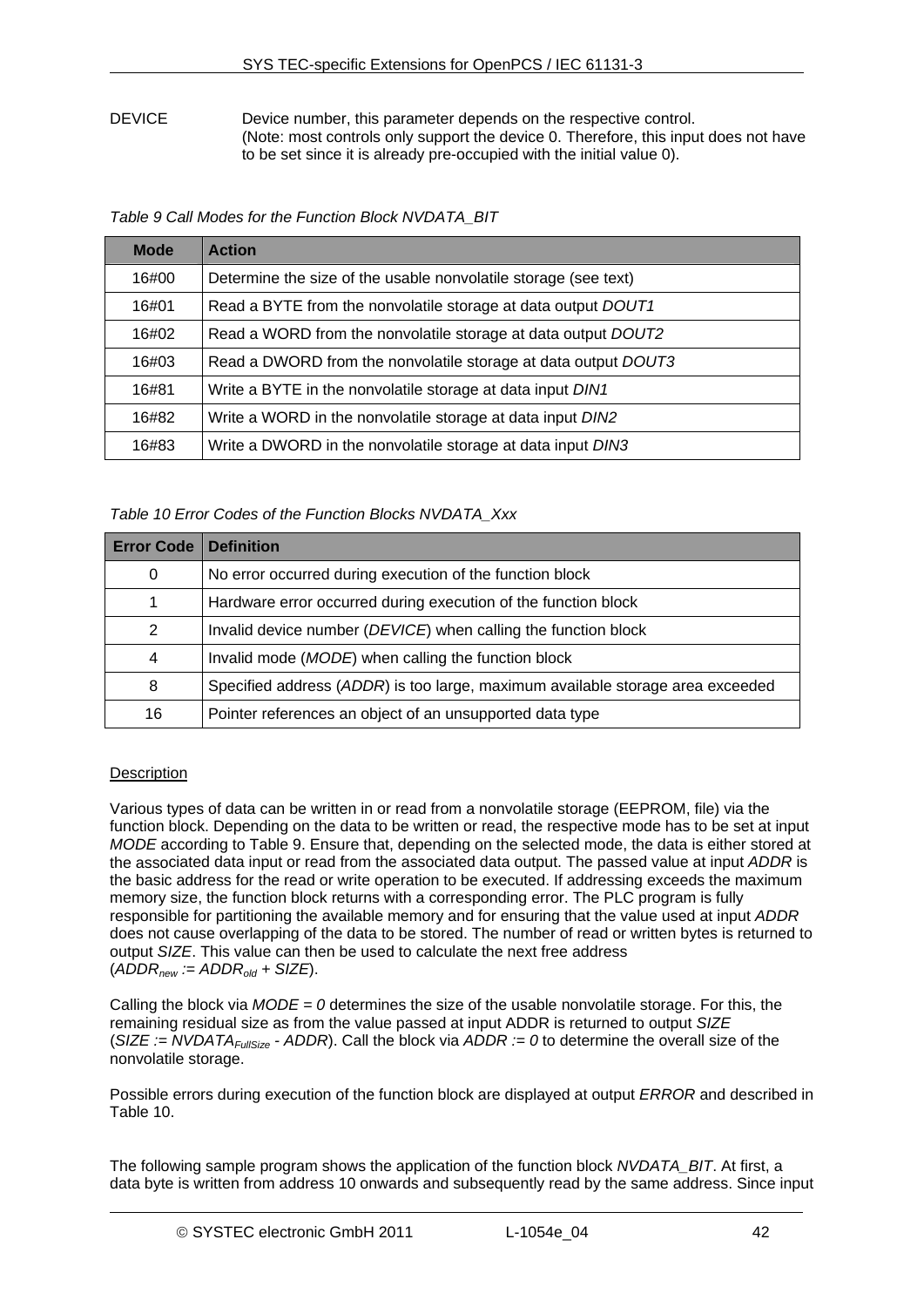*DEVICE* is not set by the user program, the standard setting remains the same and the block implicitly uses the device number 0.

#### Sample Program

*PROGRAM SaveDataBit* 

```
VAR CONSTANT 
    NVDBIT_MODE_GET_SIZE : USINT := 16#00; 
 NVDBIT_MODE_RD_BYTE : USINT := 16#01; 
 NVDBIT_MODE_RD_WORD : USINT := 16#02; 
    NVDBIT_MODE_RD_DWORD : USINT := 16#03; 
    NVDBIT_MODE_WR_BYTE : USINT := 16#81; 
    \emph{NVDBIT\_MODE\_WR\_WORD} NVDBIT_MODE_WR_DWORD : USINT := 16#83; 
    NVDATA_ERROR_SUCCESS : USINT := 0; 
   NVDATA ERROR HW ERROR NVDATA_ERROR_UNKNOWN_DEVICE : USINT := 2; 
    NVDATA_ERROR_INVALID_MODE : USINT := 4; 
     NVDATA_ERROR_OUT_OF_MEM : USINT := 8; 
END_VAR 
VAR 
     WriteDataByte : BYTE; 
     WriteDataSize : UINT; 
     ReadDataByte : BYTE; 
     ReadDataSize : UINT; 
     Error : ARRAY[0..1] OF USINT; 
     FB_NvDataBit : NVDATA_BIT; 
END_VAR
(* write a BYTE value into EEPROM *) 
LD 16#10 
ST WriteDataByte 
CAL FB_NvDataBit ( 
         DIN1 := WriteDataByte, 
         ADDR := 10, 
         MODE := NVDBIT_MODE_WR_BYTE 
 | 
         WriteDataSize := SIZE, 
         Error[0] := ERROR) 
(* read a BYTE value from EEPROM *) 
CAL FB_NvDataBit ( 
         ADDR := 10, 
         MODE := NVDBIT_MODE_RD_BYTE 
 | 
         ReadDataByte := DOUT1, 
         ReadDataSize := SIZE, 
         Error[1] := ERROR) 
RET
```

```
END_PROGRAM
```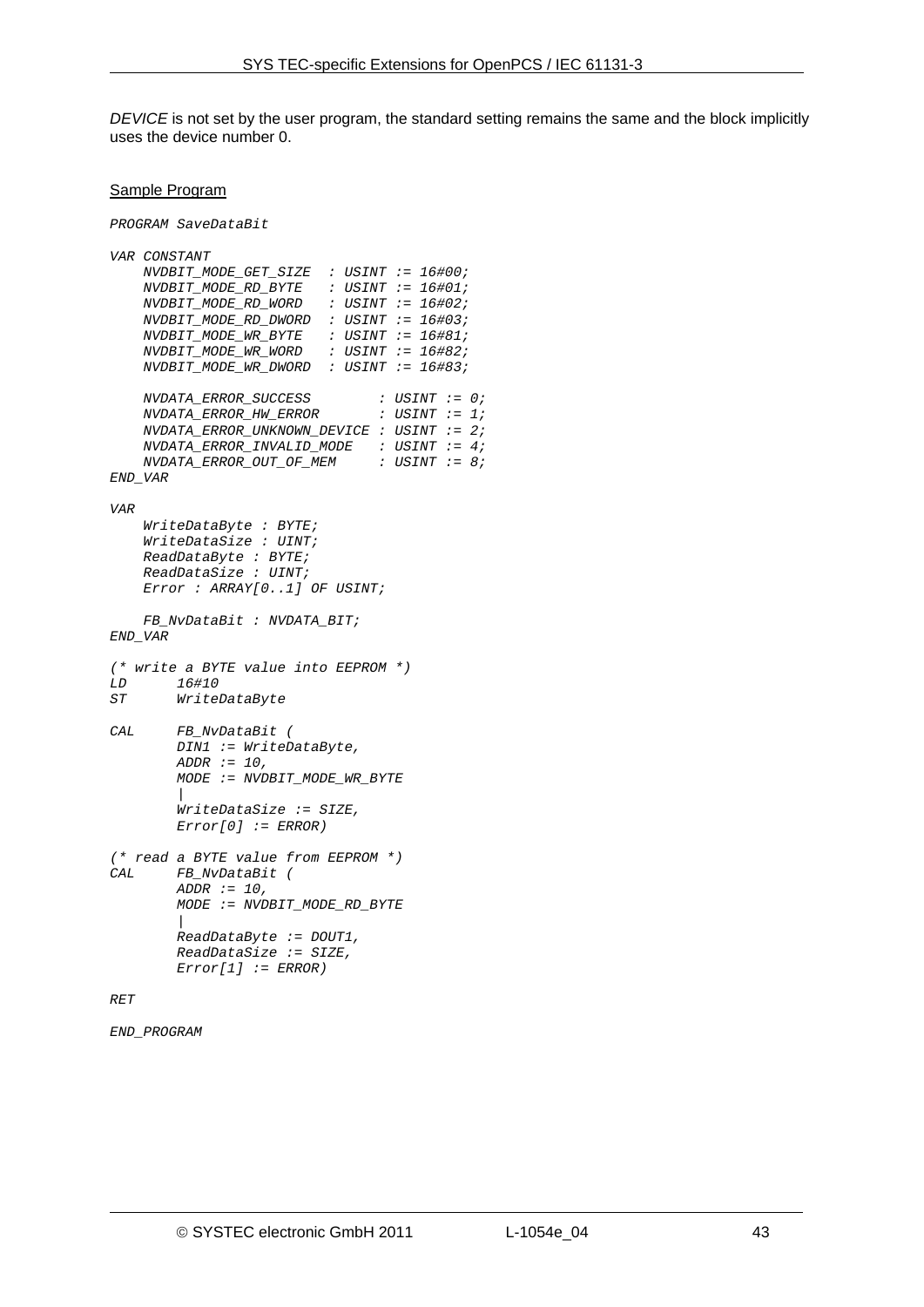# <span id="page-43-0"></span>**4.3 Function Block NVDATA\_INT**

The function block *NVDATA\_INT* writes arithmetical process data (SINT, INT, DINT, REAL) in as well as reads stored process data from the PLC nonvolatile storage (EEPROM, file).

#### Prototype of the Function Block

|            |       | NVDATA INT |              |            |
|------------|-------|------------|--------------|------------|
|            |       |            |              |            |
| SINT       |       | DIN1       | DOUT1        | SINT       |
| <b>INT</b> | $- -$ | DIN2       | DOUT2        | <b>INT</b> |
| DINT       |       | DIN3       | DOUT3        | DINT       |
| REAL       |       | DIN4       | DOUT4        | REAL       |
|            |       |            |              |            |
| UINT       |       | ADDR       | SIZE         | UINT       |
| USINT      |       | MODE       |              |            |
|            |       |            |              |            |
| USINT      |       | DEVICE     | <b>ERROR</b> | USINT      |
|            |       |            |              |            |
|            |       |            |              |            |

# Definition of Operands

| DIN <sub>1</sub><br>DIN <sub>2</sub><br>DIN <sub>3</sub><br>DIN4 | Data input for writing a SINT value<br>Data input for writing an INT value<br>Data input for writing a DINT value<br>Data input for writing a REAL value                                                                         |
|------------------------------------------------------------------|----------------------------------------------------------------------------------------------------------------------------------------------------------------------------------------------------------------------------------|
| <b>ADDR</b>                                                      | Address in the nonvolatile storage to read and write data (parameter MODE<br>dependent)                                                                                                                                          |
| <b>MODE</b>                                                      | Setting of the read or write operation to be executed, Table 11 contains a list of the<br>supported modes.                                                                                                                       |
| DOUT <sub>1</sub><br>DOUT <sub>2</sub><br>DOUT3<br>DOUT4         | Data output for reading a SINT value<br>Data output for reading an INT value<br>Data output for reading a DINT value<br>Data output for reading a REAL value                                                                     |
| <b>SIZE</b>                                                      | This output states the number of written or read bytes $(MODE \ll 0)$ or the size of<br>the usable nonvolatile storage ( $MODE = 0$ , see text).                                                                                 |
| <b>ERROR</b>                                                     | The error code states information about the execution result of the function block.<br>Possible error codes are defined in Table 10 (they are identical to the error codes<br>of the block NVDATA_BIT).                          |
| <b>DEVICE</b>                                                    | Device number, this parameter depends on the respective control.<br>(Note: most controls only support the device 0. Therefore, this input does not have<br>to be set since it is already pre-occupied with the initial value 0). |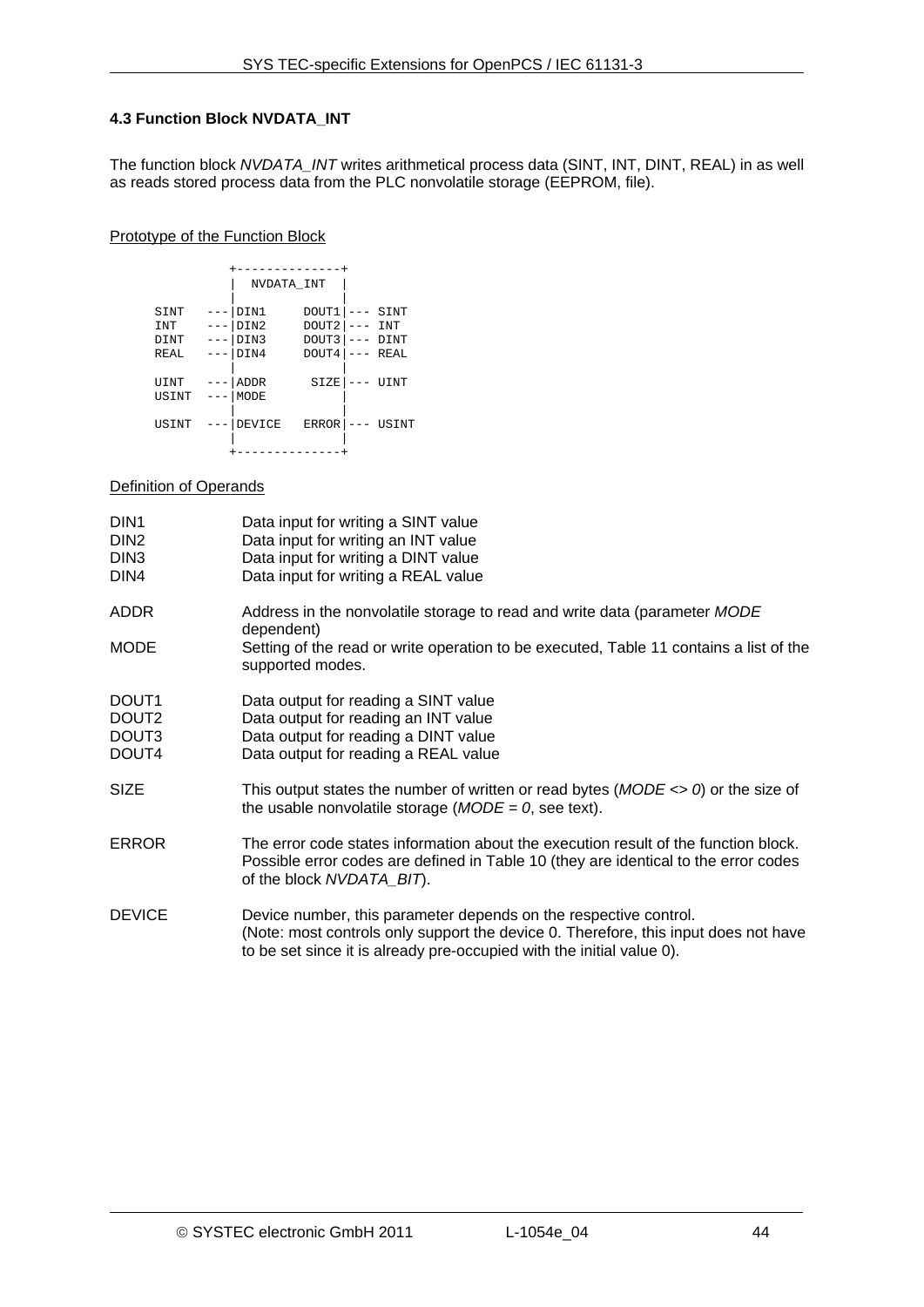<span id="page-44-0"></span>

| <b>Mode</b> | <b>Action</b>                                                   |
|-------------|-----------------------------------------------------------------|
| 16#00       | Determine the size of the usable nonvolatile storage (see text) |
| 16#01       | Read a SINT from the nonvolatile storage at data output DOUT1   |
| 16#02       | Read an INT from the nonvolatile storage at data output DOUT2   |
| 16#03       | Read a DINT from the nonvolatile storage at data output DOUT3   |
| 16#04       | Read a REAL from the nonvolatile storage at data output DOUT4   |
| 16#81       | Write a SINT in the nonvolatile storage at data input DIN1      |
| 16#82       | Write an INT in the nonvolatile storage at data input DIN2      |
| 16#83       | Write a DINT in the nonvolatile storage at data output DIN3     |
| 16#84       | Write a REAL in the nonvolatile storage at data input DIN4      |

# *Table 11 Call Mode for the Function Block NVDATA\_INT*

#### **Description**

Various types of data can be written in or read from a nonvolatile storage (EEPROM, file) via the function block. Depending on the data to be read or written, the respective mode has to be set at input *MODE* according to [Table 11.](#page-44-0) Ensure that, depending on the selected mode, the data is either stored at the associated data input or read from the associated data output. The value passed at input *ADDR* is the basic address for the read or write operation to be executed. If addressing exceeds the maximum memory size, the function block returns with a corresponding error. The PLC program is fully responsible for partitioning the available memory and for ensuring that the value used at input *ADDR* does not cause overlapping of the data to be stored. The number of read or written bytes is returned to output *SIZE*. This value can then be used to calculate the next free address  $(ADDR<sub>new</sub> := ADDR<sub>old</sub> + SIZE).$ 

Calling the block via *MODE = 0* determines the size of the usable nonvolatile storage. For this, the remaining residual size as from the value passed at input ADDR is returned to output *SIZE* (*SIZE := NVDATA<sub>FullSize</sub>* - *ADDR*). Call the block via *ADDR := 0* to determine the overall size of the nonvolatile storage.

Possible errors during execution of the function block are displayed at output *ERROR* and described in [Table 10](#page-41-1) (they are identical to the error codes of the *NVDATA\_BIT* block).

The following sample program shows the application of the function block *NVDATA\_INT*. At first, a REAL value is written from address 20 onwards and subsequently read by the same address. Since input *DEVICE* is not set by the user program, the standard setting remains the same and the block implicitly uses the device number 0.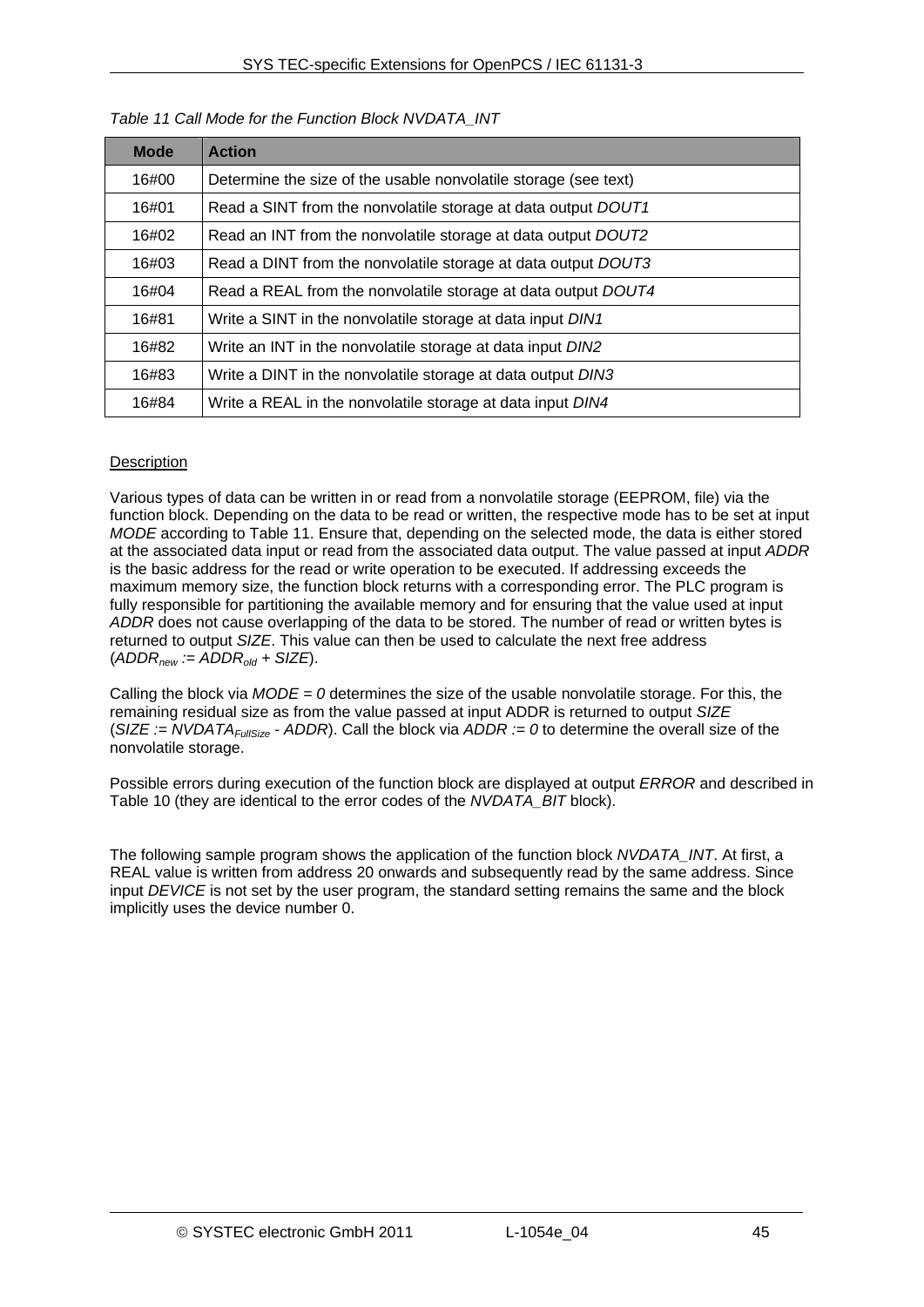#### Sample Program

*PROGRAM SaveDataInt* 

```
VAR CONSTANT 
     NVDINT_MODE_GET_SIZE : USINT := 16#00; 
 NVDINT_MODE_RD_SINT : USINT := 16#01; 
 NVDINT_MODE_RD_INT : USINT := 16#02; 
     NVDINT_MODE_RD_DINT : USINT := 16#03; 
     NVDINT_MODE_RD_REAL : USINT := 16#04; 
     NVDINT_MODE_WR_SINT : USINT := 16#81; 
     NVDINT_MODE_WR_INT : USINT := 16#82; 
     NVDINT_MODE_WR_DINT : USINT := 16#83; 
    \emph{NVDINT\_MODE\_WR\_REAL} NVDATA_ERROR_SUCCESS : USINT := 0; 
    NVDATA ERROR HW_ERROR
     NVDATA_ERROR_UNKNOWN_DEVICE : USINT := 2; 
     NVDATA_ERROR_INVALID_MODE : USINT := 4; 
    NVDATA ERROR_OUT_OF_MEM :
END_VAR 
VAR 
     WriteDataReal : REAL; 
     WriteDataSize : UINT; 
     ReadDataReal : REAL; 
     ReadDataSize : UINT; 
     Error : ARRAY[0..1] OF USINT; 
     FB_NvDataInt : NVDATA_INT; 
END_VAR
(* write a REAL value into EEPROM *) 
LD 7.89 
ST WriteDataReal 
CAL FB_NvDataInt ( 
         DIN4 := WriteDataReal, 
         ADDR := 20, 
         MODE := NVDINT_MODE_WR_REAL 
 | 
         WriteDataSize := SIZE, 
         Error[0] := ERROR) 
(* read a REAL value from EEPROM *) 
CAL FB_NvDataInt ( 
         ADDR := 20, 
         MODE := NVDINT_MODE_RD_REAL 
         | 
         ReadDataReal := DOUT4, 
         ReadDataSize := SIZE, 
         Error[1] := ERROR) 
RET
```

```
END_PROGRAM
```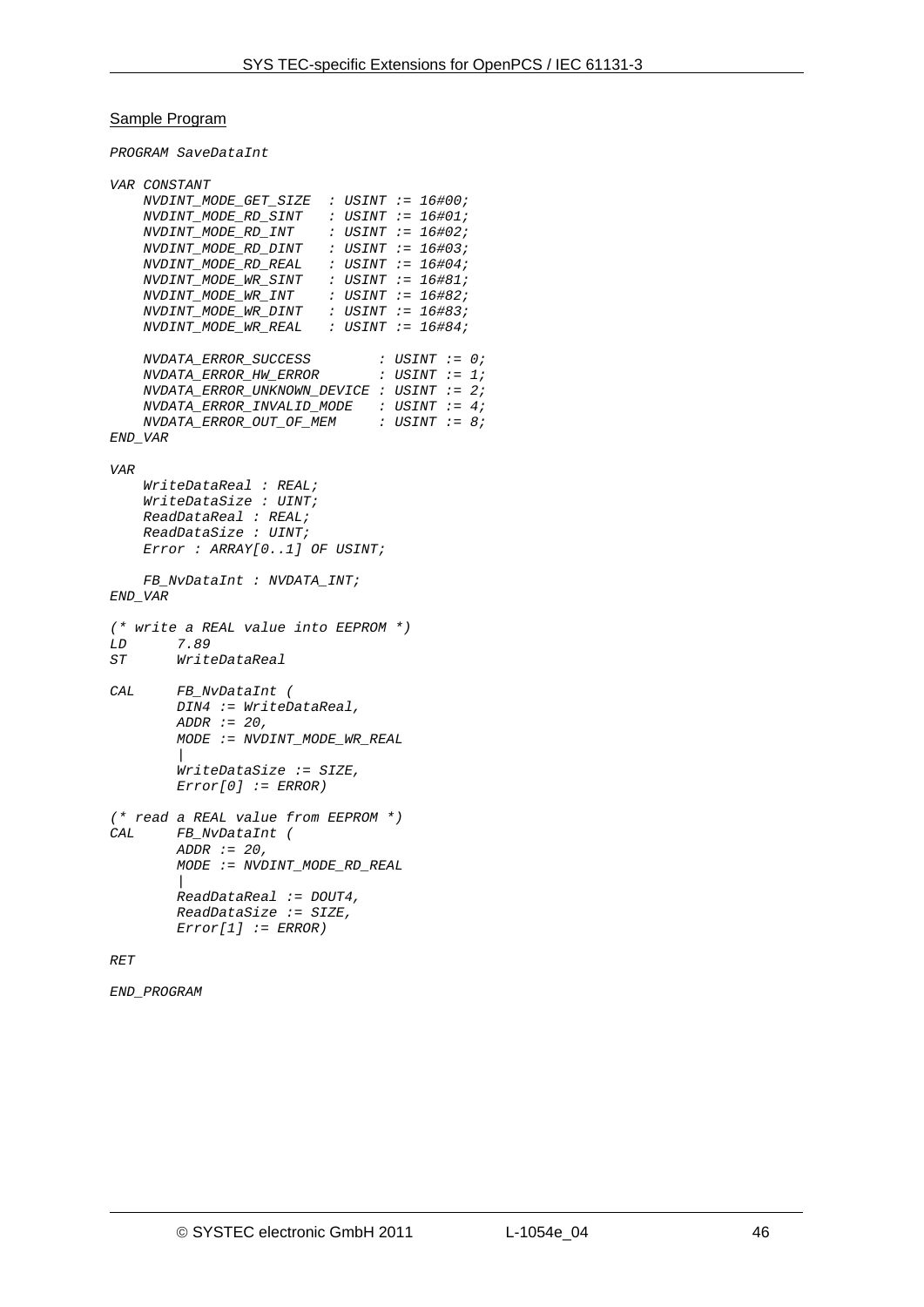#### <span id="page-46-0"></span>**4.4 Function Block NVDATA\_STR**

The function block *NVDATA\_STR* writes character string-based process data (STRING) in as well as reads stored process data from the PLC nonvolatile storage (EEPROM, file).

#### Prototype of the Function Block

|                                     | -------<br>NVDATA STR                         |                 |
|-------------------------------------|-----------------------------------------------|-----------------|
| STRING<br>---<br>INT<br><b>BOOL</b> | DINOUT--DINOUT --- STRING<br>LENGTH<br>SETEOT |                 |
| UINT<br>$---$<br>USINT<br>$---$     | SIZE<br>ADDR<br>MODE                          | UINT<br>$- - -$ |
| USINT                               | DEVICE<br>ERROR                               | USINT<br>$---$  |

# **Definition of Operands**

| <b>DINOUT</b><br><b>LENGTH</b> | Data in and output for reading or writing a STRING value<br>Limitation of the number of characters to be read or written. If 0, the buffer length of<br>the passed string is internally determined and used as the number of characters to<br>be read or written (equals LEN(DINOUT);)<br>Note: the standard string buffer size in OpenPCS is 32 characters. |
|--------------------------------|--------------------------------------------------------------------------------------------------------------------------------------------------------------------------------------------------------------------------------------------------------------------------------------------------------------------------------------------------------------|
| <b>ADDR</b>                    | Address in the nonvolatile storage to read and write data (parameter MODE<br>dependent)                                                                                                                                                                                                                                                                      |
| <b>MODE</b>                    | Setting of the read or write operation to be executed: Table 12 contains a list of the<br>supported modes                                                                                                                                                                                                                                                    |
| <b>SETEOT</b>                  | TRUE: The string is stored with terminating character<br>FALSE: Storage of the terminating character is blanked (Default: TRUE, see text)                                                                                                                                                                                                                    |
| <b>SIZE</b>                    | This output states the number of written or read bytes ( $MODE \le 0$ ) or the size of<br>the usable nonvolatile storage ( $MODE = 0$ , see text).                                                                                                                                                                                                           |
| ERROR:                         | The error code states information about the execution result of the function block.<br>Possible error codes are defined in Table 10 (they are identical to the error codes<br>of the NVDATA_BIT block).                                                                                                                                                      |
| <b>DEVICE</b>                  | Device number, this parameter depends on the respective control.<br>(Note: most controls only support the device 0. Therefore, this input does not have<br>to be set since it is already pre-occupied with the initial value 0).                                                                                                                             |

#### *Table 12 Call Mode for the Function Block NVDATA\_STR*

<span id="page-46-1"></span>

| <b>Mode</b> | <b>Action</b>                                                    |
|-------------|------------------------------------------------------------------|
| 16#00       | Determine the size of the usable nonvolatile storage (see text)  |
| 16#08       | Read a STRING from the nonvolatile storage at data output DINOUT |
| 16#88       | Write a STRING into the nonvolatile storage at data input DINOUT |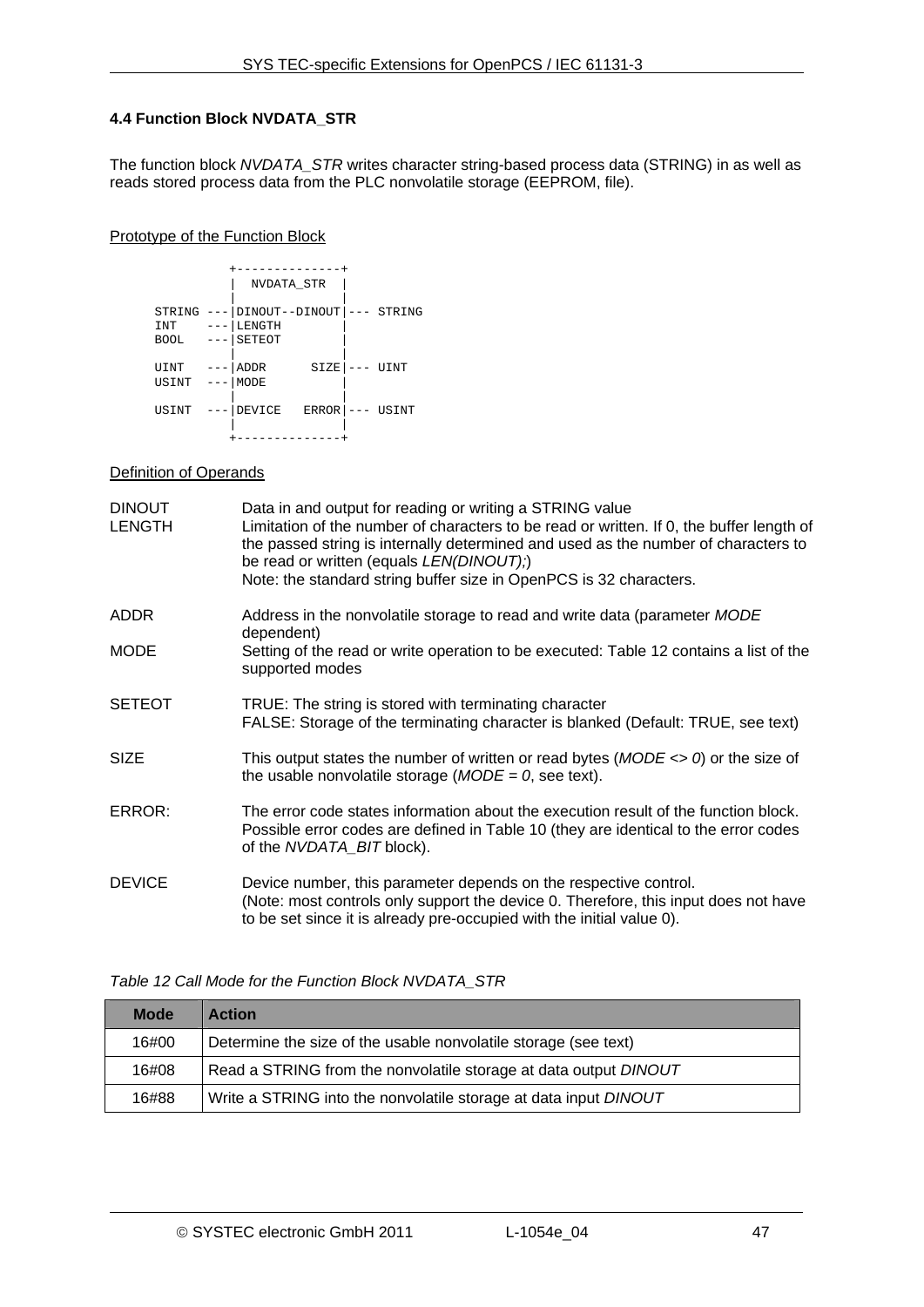# **Description**

Character string-based data can be written in or read from a nonvolatile storage (EEPROM, file) via the function block. Depending on the data to be read or written, the respective mode has to be set at input *MODE* according to [Table 12](#page-46-1). For this, the parameter *DINOUT* is used as in or output depending on the mode. The value passed at input *ADDR* is the basic address for the read or write operation to be executed. If addressing exceeds the maximum memory size, the function block returns with a corresponding error. The PLC program is fully responsible for partitioning the available memory and for ensuring that the value used at input *ADDR* does not cause overlapping of the data to be stored. The number of read or written bytes is returned to output *SIZE*. This value can then be used to calculate the next free address (*ADDRnew := ADDRold + SIZE*).

Input *LENGTH* specifies the number of valid characters during writing. If this value is 0, the length of the character string in the string is determined internally (equals *LEN(DINOUT);*) and used as the number of characters to be written. In this case, the entire occupied string content is written. Input *LENGTH* can be used during reading to limit the number of characters to be processed to the specified value.

Use input *SETEOT* to set whether the string's terminating character should also be stored or not (Default: TRUE). If the string is completely stored in the nonvolatile storage together with the terminating character, the length is not necessary during reading at input *LENGTH* (*LENGTH = 0*). The block accepts all the characters until the end delimiter in the string passed to parameter *DINOUT*. Storage of the terminating character is blanked when the block is called via *SETEOT = FALSE*. Therefore, one byte less is occupied per string in the non-volatile storage. However, in this case the string length has to be known and specified at input *LENGTH* during reading. If the terminating character has been written, it is taken into consideration when the processed characters are specified at output *SIZE*. Therefore, when calling the block via *SETEOT = TRUE*, the value of output SIZE is equal to *LEN(DINOUT) + 1*.

Calling the block via *MODE = 0* determines the size of the usable nonvolatile storage. For this, the remaining residual size as from the value passed at input ADDR is returned to output *SIZE* (*SIZE := NVDATAFullSize - ADDR*). Call the block via *ADDR := 0* to determine the overall size of the nonvolatile storage.

Possible errors during execution of the function block are displayed at output *ERROR* and described in [Table 10](#page-41-1) (they are identical to the error codes of the *NVDATA\_BIT* block).

The following sample program shows the application of the function block *NVDATA\_STR*. At first, a string is written from address 30 onwards and subsequently read by the same address. Since input *DEVICE* is not set by the user program, the standard setting remains the same and the block implicitly uses the device number 0.

#### Sample Program

*PROGRAM SaveDataStr* 

```
VAR CONSTANT 
    NVDSTR_MODE_GET_SIZE : USINT := 16#00; 
    NVDSTR_MODE_RD_STRING : USINT := 16#08; 
    NVDSTR_MODE_WR_STRING : USINT := 16#88; 
    NVDATA_ERROR_SUCCESS : USINT := 0; 
    NVDATA_ERROR_HW_ERROR : USINT := 1; 
    NVDATA_ERROR_UNKNOWN_DEVICE : USINT := 2; 
 NVDATA_ERROR_INVALID_MODE : USINT := 4; 
 NVDATA_ERROR_OUT_OF_MEM : USINT := 8; 
END_VAR
```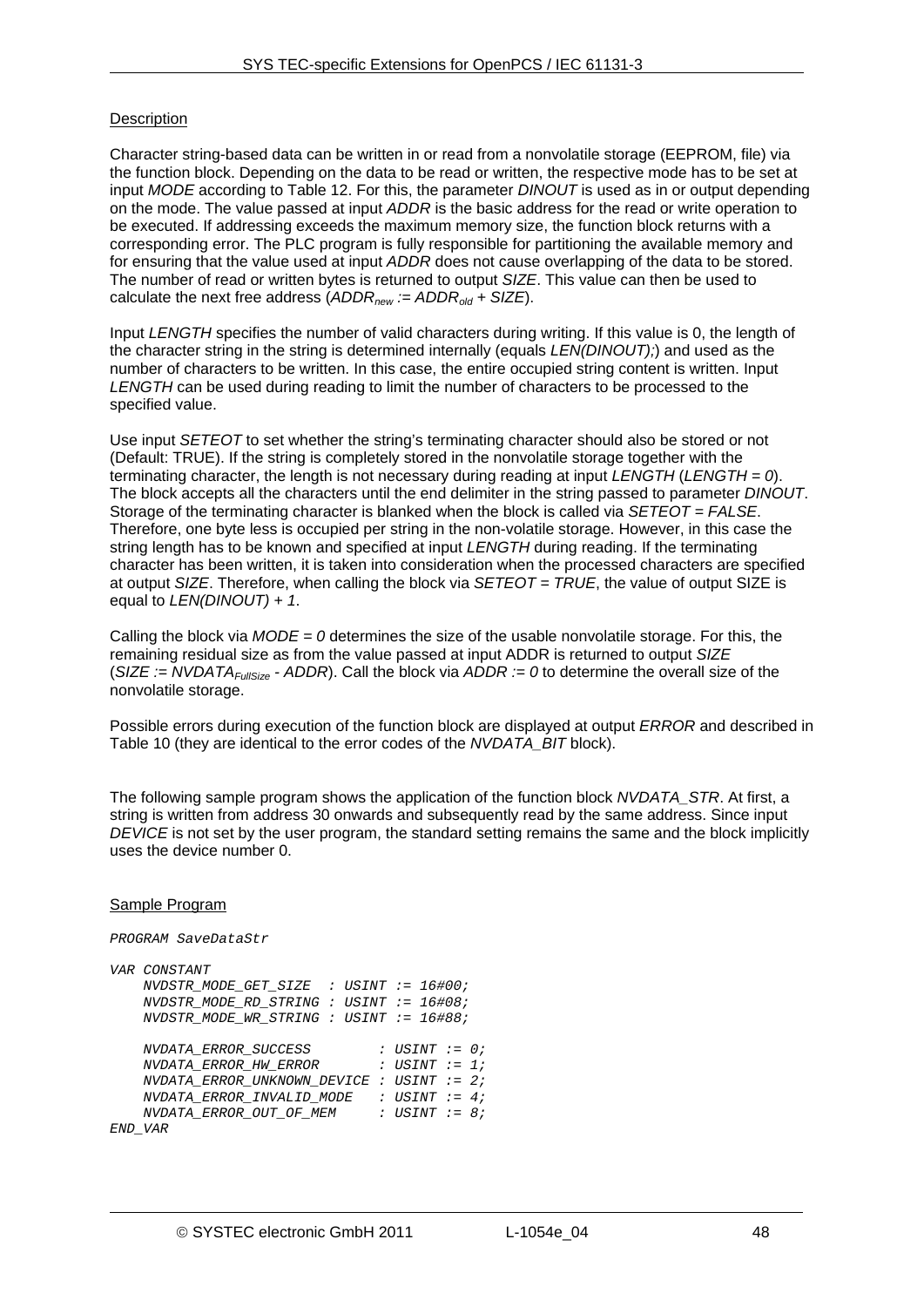```
VAR 
     WriteDataString : STRING; 
     WriteDataSize : UINT; 
     ReadDataString : STRING; 
     ReadDataSize : UINT; 
     Error : ARRAY[0..1] OF USINT; 
     FB_NvDataStr : NVDATA_STR; 
END_VAR
(* write a STRING value into EEPROM *) 
LD 'HelloWorld' 
ST WriteDataString 
CAL FB_NvDataStr ( 
         DINOUT := WriteDataString, 
        LENGTH := 0, ( * save whole string *)<br>
SETEOT := TRUE, ( * include termination character *)
                                   SETEOT := TRUE, (* include termination character *) 
         ADDR := 30, 
         MODE := NVDSTR_MODE_WR_STRING 
 | 
         WriteDataSize := SIZE, 
         Error[0] := ERROR) 
(* read a STRING value from EEPROM *) 
CAL FB_NvDataStr ( 
         DINOUT := ReadDataString, 
                                  (* read whole string * )
         ADDR := 30, 
         MODE := NVDSTR_MODE_RD_STRING 
 | 
         ReadDataSize := SIZE, 
         Error[1] := ERROR)
```
*RET* 

*END\_PROGRAM* 

#### **4.5 Function Block NVDATA\_BIN**

The function block *NVDATA\_BIN* writes binary process data in as well as reads stored process data from the PLC nonvolatile storage (EEPROM, file).

Prototype of the Function Block

|            | NVDATA BIN                        |  |
|------------|-----------------------------------|--|
|            |                                   |  |
| POINTER    | PTR DINOUT                        |  |
| <b>INT</b> | LENGTH                            |  |
|            |                                   |  |
| UINT       | ADDR<br>SIZE<br>UINT<br>$- - -$   |  |
| USINT      | MODE                              |  |
|            |                                   |  |
| USINT      | DEVICE<br>ERROR<br>USINT<br>$---$ |  |
|            |                                   |  |
|            |                                   |  |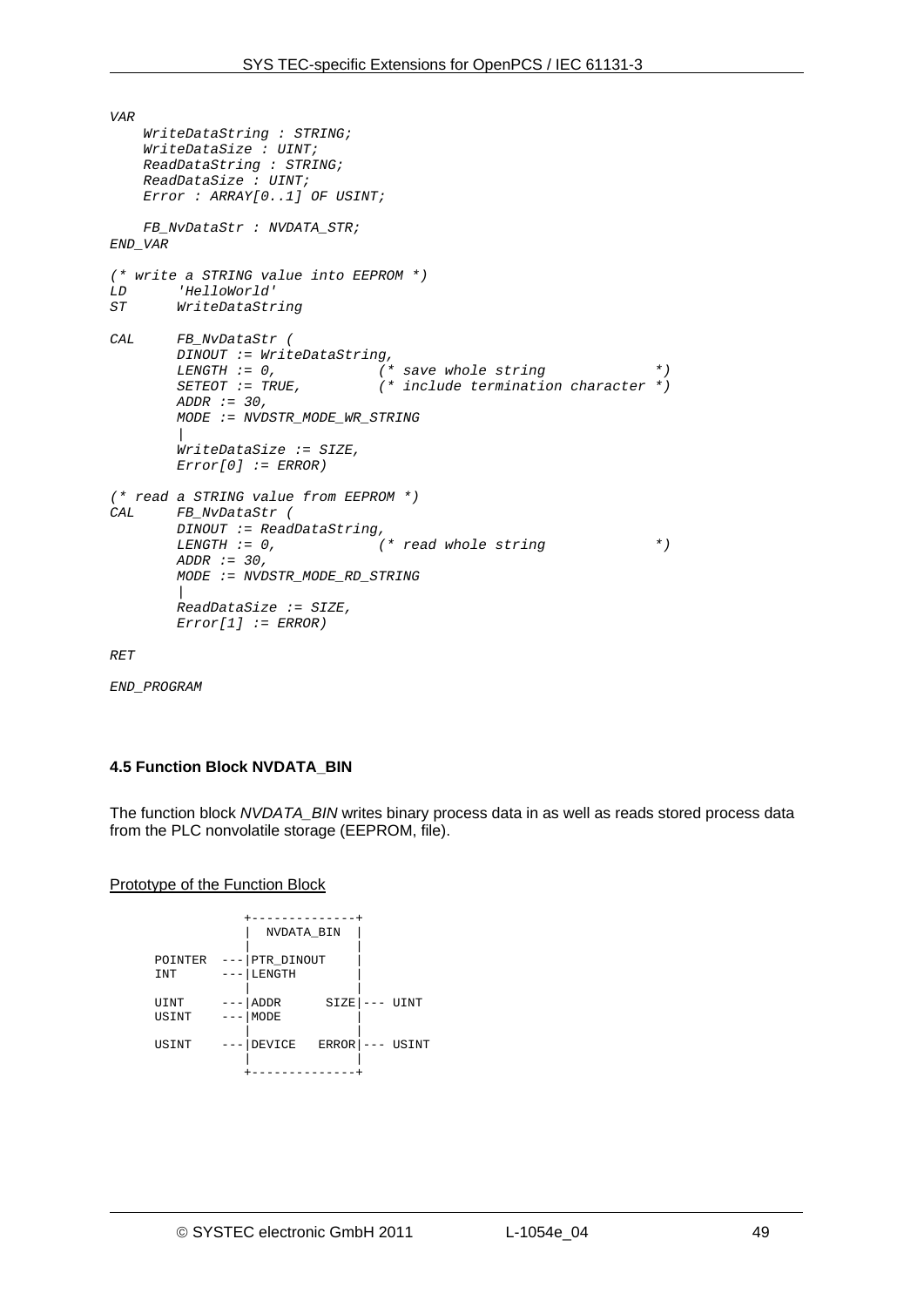# Definition of Operands

| <b>DINOUT</b><br><b>LENGTH</b> | Data in and output for reading or writing of binary data<br>Limitation of the number of bytes to be read or written. If 0, the length of the object<br>addressed by PTR_DINOUT is internally determined and used as the number of<br>characters to be read or written |
|--------------------------------|-----------------------------------------------------------------------------------------------------------------------------------------------------------------------------------------------------------------------------------------------------------------------|
| <b>ADDR</b>                    | Address in the nonvolatile storage to read and write data (parameter MODE<br>dependent)                                                                                                                                                                               |
| <b>MODE</b>                    | Setting of the read or write operation to be executed: Table 13 contains a list of the<br>supported modes                                                                                                                                                             |
| <b>SIZE</b>                    | This output states the number of written or read bytes $(MODE \ll 0)$ or the size of<br>the usable nonvolatile storage ( $MODE = 0$ , see text).                                                                                                                      |
| ERROR:                         | The error code states information about the execution result of the function block.<br>Possible error codes are defined in Table 10 (they are identical to the error codes<br>of the NVDATA_BIT block).                                                               |
| <b>DEVICE</b>                  | Device number, this parameter depends on the respective control.<br>(Note: most controls only support the device 0. Therefore, this input does not have<br>to be set since it is already pre-occupied with the initial value 0).                                      |

# *Table 13 Call Mode for the Function Block NVDATA\_BIN*

<span id="page-49-0"></span>

| <b>Mode</b> | <b>Action</b>                                                                                               |
|-------------|-------------------------------------------------------------------------------------------------------------|
| 16#00       | Determine the size of the usable nonvolatile storage (see text)                                             |
| 16#09       | Read binary data from the nonvolatile storage, read data are saved in the object<br>addressed by PTR_DINOUT |
| 16#89       | Write binary data into the nonvolatile storage, data are taken from object addressed<br>by PTR DINOUT       |

# **Description**

Binary data can be written in or read from a nonvolatile storage (EEPROM, file) via the function block. Depending on the data to be read or written, the respective mode has to be set at input *MODE* according to [Table 13](#page-49-0). For this, the object addressed by parameter *DINOUT* is used as data source or destination, depending on the mode. The value passed at input *ADDR* is the basic address for the read or write operation to be executed. If addressing exceeds the maximum memory size, the function block returns with a corresponding error. The PLC program is fully responsible for partitioning the available memory and for ensuring that the value used at input *ADDR* does not cause overlapping of the data to be stored. The number of read or written bytes is returned to output *SIZE*. This value can then be used to calculate the next free address (ADDR<sub>new</sub> := ADDR<sub>old</sub> + SIZE).

Input *LENGTH* specifies the number bytes to process. If this value is 0, the length of the object addressed by PTR\_TXDATA is internally determined and used as the number of bytes to be read or written.

Calling the block via *MODE = 0* determines the size of the usable nonvolatile storage. For this, the remaining residual size as from the value passed at input ADDR is returned to output *SIZE* (*SIZE := NVDATAFullSize - ADDR*). Call the block via *ADDR := 0* to determine the overall size of the nonvolatile storage.

Possible errors during execution of the function block are displayed at output *ERROR* and described in [Table 10](#page-41-1) (they are identical to the error codes of the *NVDATA\_BIT* block).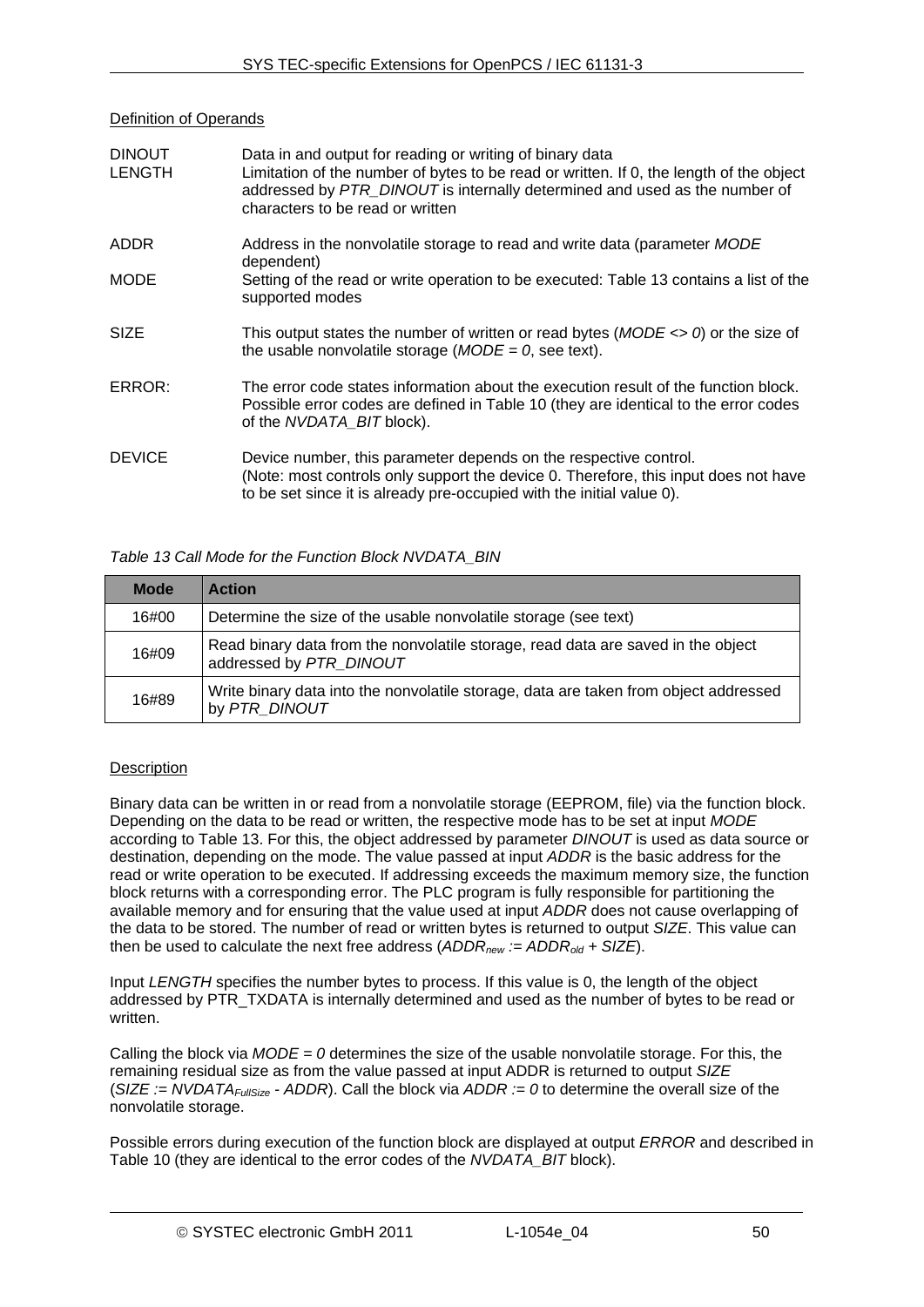The following sample program shows the application of the function block *NVDATA\_BIN*. At first, a data object is written from address 30 onwards and subsequently read by the same address. Since input *DEVICE* is not set by the user program, the standard setting remains the same and the block implicitly uses the device number 0.

```
Sample Program
PROGRAM SaveDataBin 
VAR CONSTANT 
    NVDSTR_MODE_GET_SIZE : USINT := 16#00; 
                         : USINT := 16#09;<br>DISINT := 16#89;
    \emph{NUDSTR MODEL} \emph{WRE} \emph{BIN} NVDATA_ERROR_SUCCESS : USINT := 0; 
     NVDATA_ERROR_HW_ERROR : USINT := 1; 
     NVDATA_ERROR_UNKNOWN_DEVICE : USINT := 2; 
     NVDATA_ERROR_INVALID_MODE : USINT := 4; 
 NVDATA_ERROR_OUT_OF_MEM : USINT := 8; 
 NVDATA_ERROR_PTR_TYPE : USINT := 16; 
END_VAR 
VAR 
     WriteDataObject : ARRAY[0..3] OF BYTE := [ 16#01, 16#02, 16#03, 16#04 ]; 
     ReadDataObject : ARRAY[0..3] OF BYTE; 
     Error : ARRAY[0..1] OF USINT; 
     FB_NvDataBin : NVDATA_BIN; 
     pDataObject : POINTER; 
END_VAR
(* write a binary data object into EEPROM *) 
LD &WriteDataObject 
        ST pDataObject 
CAL FB_NvDataBin ( 
         PTR_DINOUT := pDataObject, 
                                  LENGTH := 0, (* save whole object *) 
         ADDR := 30, 
         MODE := NVDSTR_MODE_WR_BIN 
 | 
         WriteDataSize := SIZE, 
         Error[0] := ERROR) 
(* read a binary data object from EEPROM *) 
LD &ReadDataObject 
ST pDataObject 
CAL FB_NvDataBin ( 
         PTR_DINOUT := pDataObject, 
                                  LENGTH := 0, (* read whole object *) 
         MODE := NVDSTR_MODE_RD_BIN 
         ADDR := 30, 
 | 
         ReadDataSize := SIZE, 
         Error[1] := ERROR) 
RET
```
*END\_PROGRAM*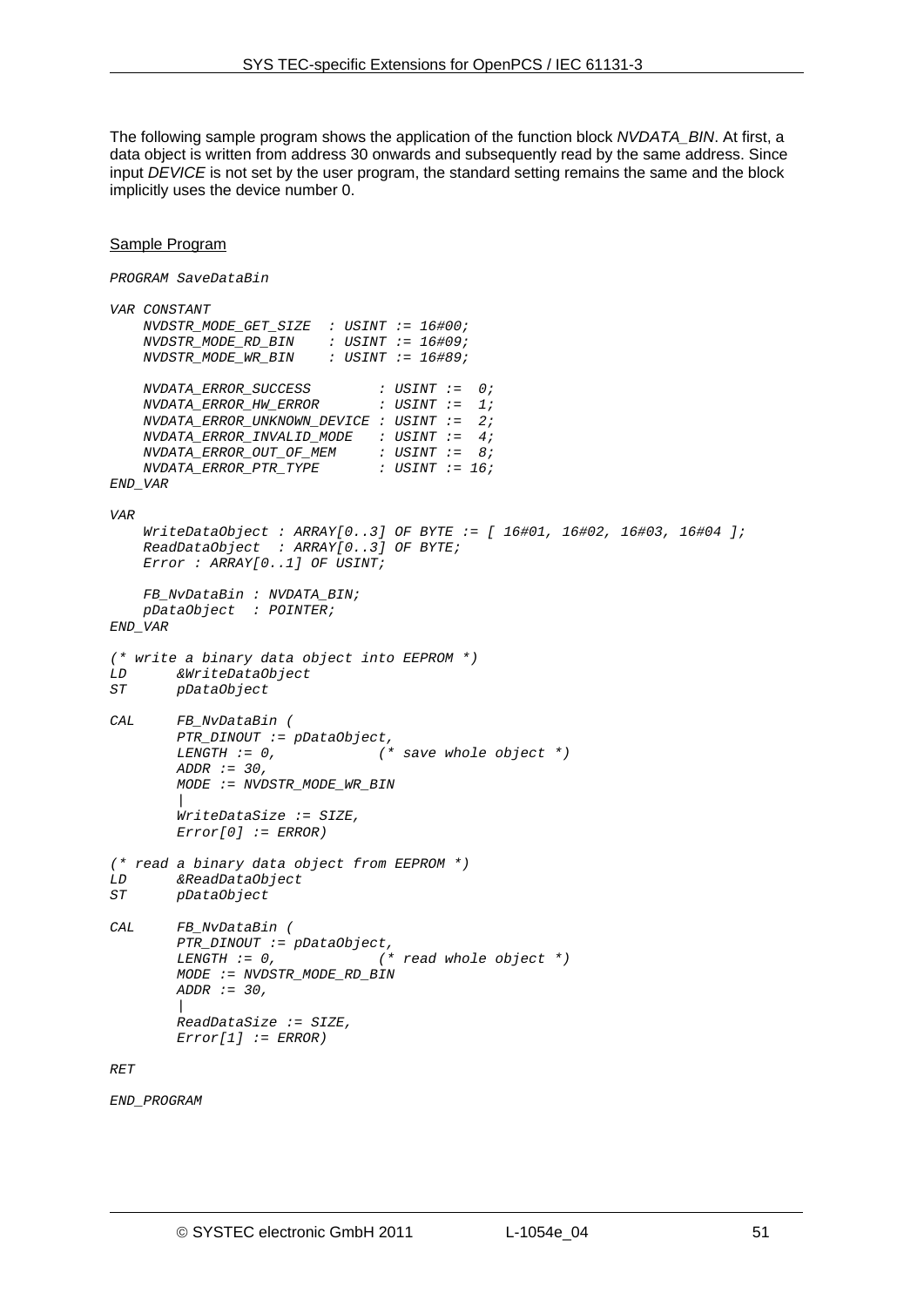# **5 Access to Serial Interface (SIO)**

# **5.1 Application of the Serial Interface**

The serial interface enables data exchange with other devices via direct point-to-point connection. It can, e.g., be used for data output on a printer or operation terminal control. Depending on the hardware design of the serial interface, the data flow can be influenced by different handshake protocols, e.g., via modem control lines (RTS, CTS, DTR, DSR) or XON/XOFF. Due to the function blocks *SIO\_INIT* and *SIO\_STATE* it is possible to initialize and control the interface. Status information can also be retrieved. With the function blocks *SIO\_READ\_CHR* and *SIO\_WRITE\_CHR* it is possible to process single characters. With *SIO\_READ\_STR* and *SIO\_WRITE\_STR* on the other hand it is possible to transfer character strings.

# **5.2 Function Block SIO\_INIT**

The function block *SIO\_INIT* initializes the serial interface and sets the handshake protocol for the flow control.

#### Prototype of the Function Block

|                     | SIO INIT             |       |
|---------------------|----------------------|-------|
|                     |                      |       |
| UDINT<br>. <b>.</b> | <b>BAUD</b>          |       |
| USINT<br>$-- -$     | DATABITS             |       |
| USINT               | PARITY               |       |
| USINT<br>- - -      | STOPBITS             |       |
| USINT<br>$---$      | PROTOCOL             |       |
|                     |                      |       |
| <b>BOOL</b>         | <b>ENABLE</b>        |       |
|                     |                      |       |
| USINT               | PORT<br><b>ERROR</b> | USINT |
|                     |                      |       |
|                     |                      |       |

#### Definition of Operands

#### BAUD

Specification of the baud rate to be used in bps, this parameter depends on the properties of the respective interface, valid values are, e.g.:

1200, 2400, 9600, 19200, 38400, 57600, 115200

- DATABITS Specification of the number of data bits to be used, this parameter depends on the properties of the respective interface, valid values are, e.g.:  $7 = 7$  data bits  $8 = 8$  data bits PARITY Specification of the parity to be used for secure data transfer, this parameter depends on the properties of the respective interface, valid values are, e.g.:
	- $0 = no$  parity
		- $1 =$  odd parity
		- $2 =$  even parity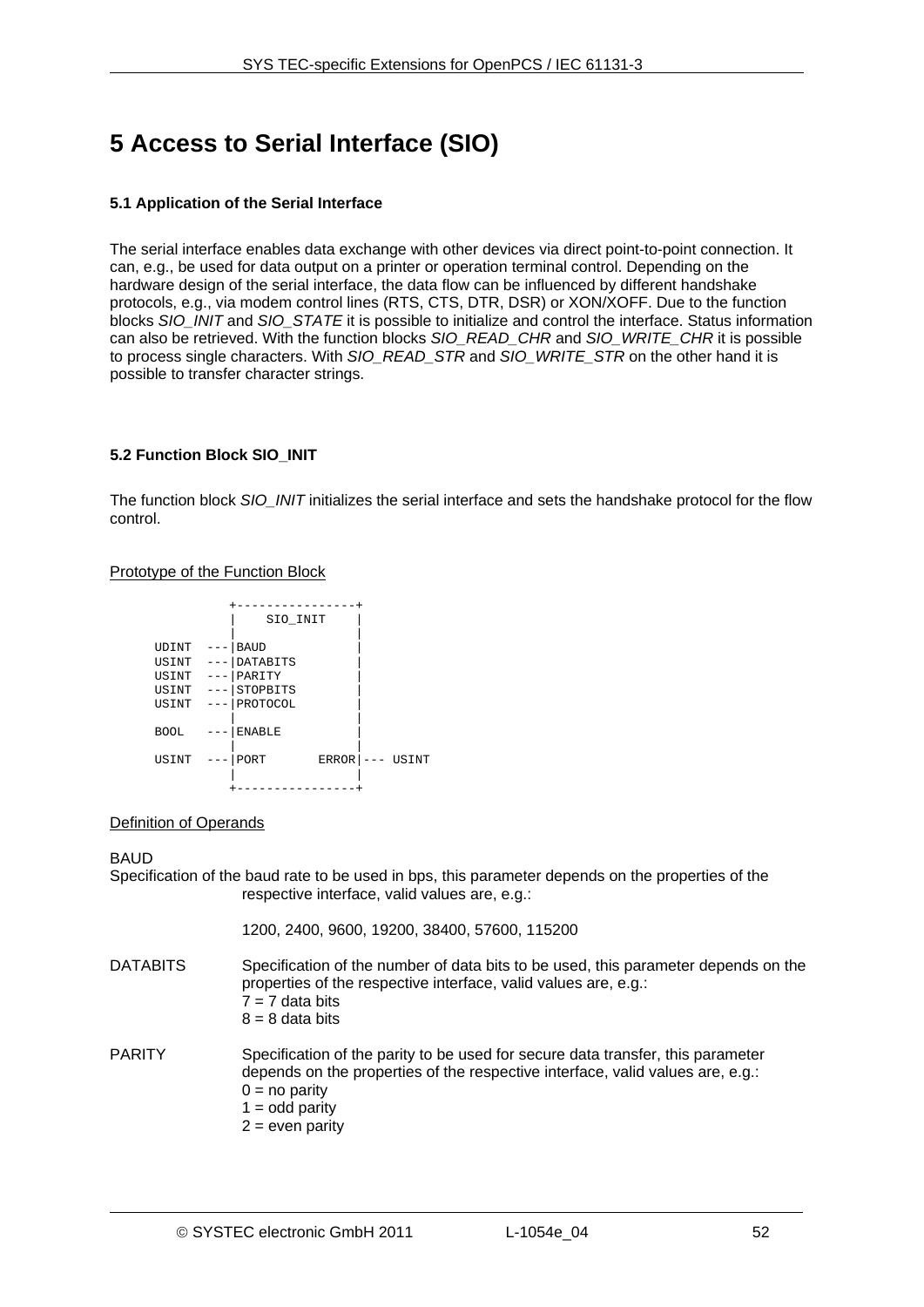| STOP BITS       | Specification of the number of stop bits to be used, this parameter depends on the<br>properties of the respective interface, valid values are, e.g.:<br>$1 = 1$ stop bit<br>$2 = 2$ stop bits                                                  |
|-----------------|-------------------------------------------------------------------------------------------------------------------------------------------------------------------------------------------------------------------------------------------------|
| <b>PROTOCOL</b> | Specification of the handshake protocols to be used, this parameter depends on<br>the properties of the respective interface, valid values are, e.g.:<br>$0 = no$ protocol<br>$1 = XON/XOFF$<br>$2$ = hardware handshake (RTS/CTS flow control) |
| ENABLE          | Enable or disable the serial interface<br>$TRUE =$ initialize the serial interface<br>$FALSE = switch off the serial interface$                                                                                                                 |
| <b>PORT</b>     | Number of serial interface to be used                                                                                                                                                                                                           |
| <b>ERROR</b>    | The error code states information about the execution result of the function block.<br>Possible error codes are defined in Table 14.                                                                                                            |

*Table 14 Error Codes of the Function Block SIO\_INIT* 

<span id="page-52-0"></span>

| <b>Error Code</b> | <b>Definition</b>                                              |
|-------------------|----------------------------------------------------------------|
| 0                 | No error occurred during execution of the function block       |
|                   | Hardware error occurred during execution of the function block |
| 2                 | The selected interface (PORT) is not supported                 |
| 4                 | The selected bit rate (BAUD) is not supported                  |
| 8                 | The selected number of data bits (DATABITS) is not supported   |
| 16                | The selected parity ( <i>PARITY</i> ) is not supported         |
| 32                | The selected number of stop bits is not supported              |
| 64                | The selected handshake protocol is not supported               |

#### **Description**

The function block initializes the serial interface with the specified parameters. The actual availability or support of parameters depends on the respective hardware properties of the interface. Please see the respective manual of each control for more detailed information. Possible errors during execution of the function block are displayed at output *ERROR* as a bit mask and described in [Table 14](#page-52-0). Due to the simultaneous setting of various bits it is possible to signalize several errors (e.g. 136 = 128 + 8 => invalid bit rate and non-supported protocol).

The following sample program shows the application of the function block *SIO\_INIT* to initialize the serial interface with the following parameters: 9600 baud, 8 data bits, no parity, 1 stop bit, software flow control via XON/XOFF protocol.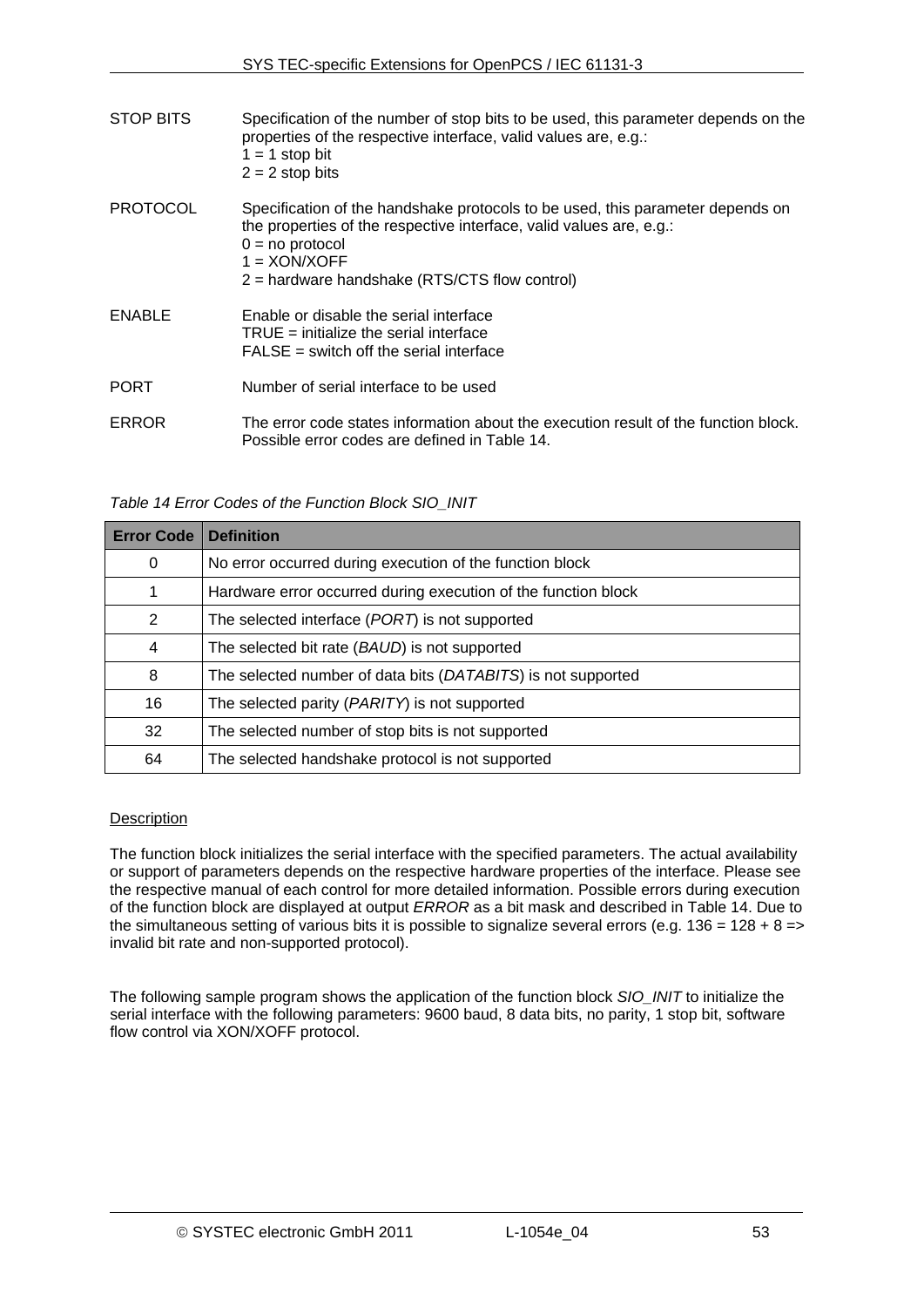#### Sample Program

*VAR CONSTANT (\* Definition of Parity Type \*) SIO\_INIT\_PARITY\_NO : USINT := 0; SIO\_INIT\_PARITY\_ODD : USINT := 1;*   $SIO$   $INIT$   $PARITY$   $EVEN$  *(\* Definition of Protocol Type \*) SIO\_INIT\_PROTOCOL\_NO : USINT := 0;*   $\begin{array}{lll} \texttt{SIO\_INIT\_PROTOCOL\_XON\_XOFF} & & : \texttt{USINT} & : = 1; \\ \texttt{SIO\_INIT\_PROTOCOL\_RTS\_CTS} & & : \texttt{USINT} & : = 2; \end{array}$  $SIO\_INIT\_PROTOCOL\_RTS\_CTS$  *(\* Error Codes of FB SIO\_INIT \*)*   $\begin{array}{lll} \textit{SIO\_INIT\_ERR\_SUCCES} & & \textit{: } \textit{USINT} & \textit{:= 0}; \\ \textit{SIO\_INIT\_ERR\_HR\_ERROR} & & \textit{: } \textit{USINT} & \textit{:= 1}; \\ \end{array}$  $SIO\_INIT\_ERR\_HW\_ERROR$  *SIO\_INIT\_ERR\_INVALID\_PORT : USINT := 2; SIO\_INIT\_ERR\_INVALID\_BAUD : USINT := 8; SIO\_INIT\_ERR\_INVALID\_DATABITS : USINT := 16; SIO\_INIT\_ERR\_INVALID\_PARITY : USINT := 32; SIO\_INIT\_ERR\_INVALID\_STOPBITS : USINT := 64; SIO\_INIT\_ERR\_INVALID\_PROTOCOL : USINT := 128; PORTNUM : USINT := 1; END\_VAR VAR FB\_SioInit : SIO\_INIT; xInitOk : BOOL := FALSE; END\_VAR (\* ----- Init Sio ----- \*) SioInit: (\* Initialize Serial Port \*) CAL FB\_SioInit ( BAUD := 9600, DATABITS := 8, PARITY := SIO\_INIT\_PARITY\_NO, STOPBITS := 1, PROTOCOL := SIO\_INIT\_PROTOCOL\_XON\_XOFF, ENABLE := TRUE, PORT := PORTNUM) LD FB\_SioInit.ERROR EQ SIO\_INIT\_ERR\_SUCCESS ST xInitOk* 

*...* 

*RET*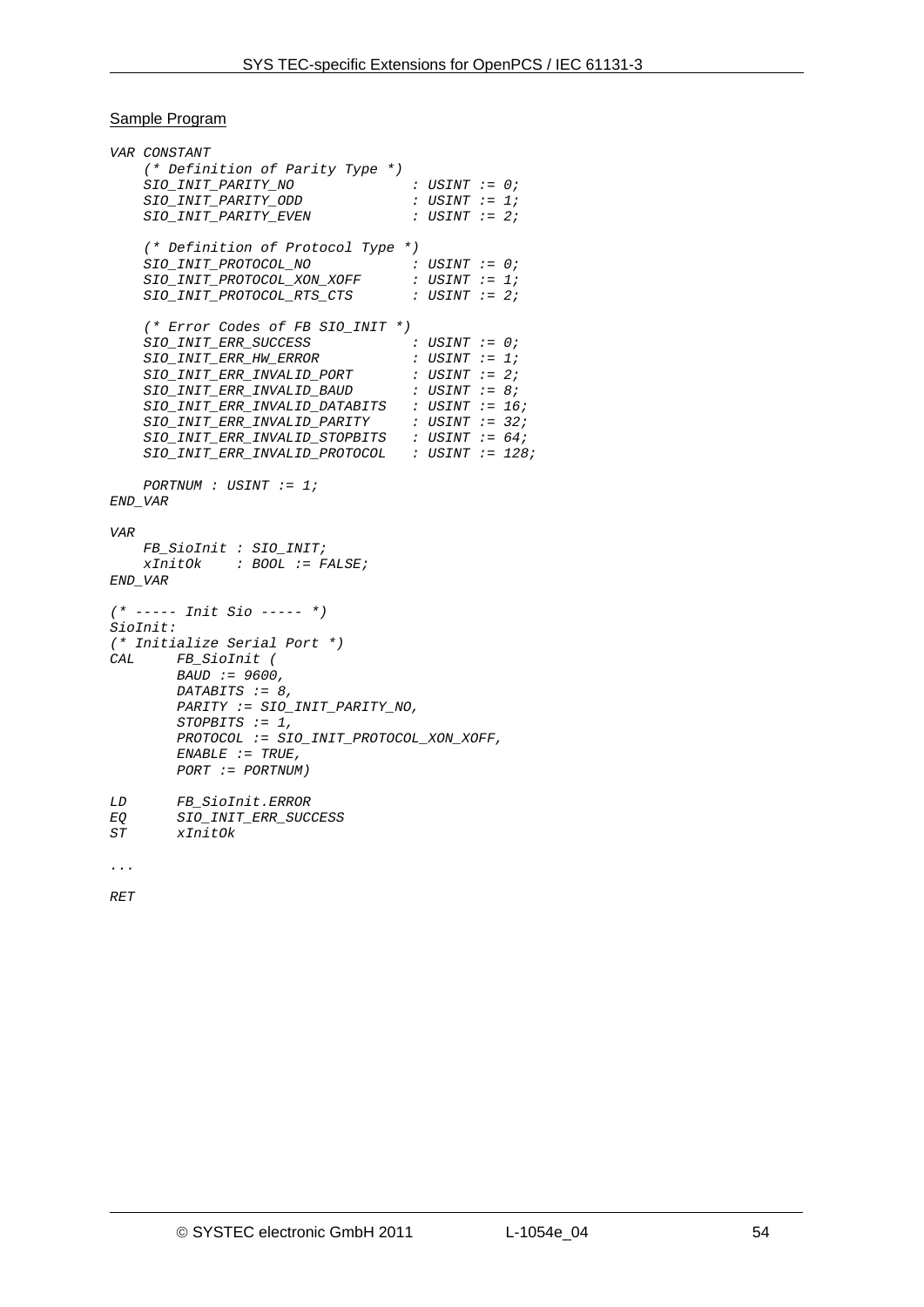# **5.3 Function Block SIO\_STATE**

The function block *SIO\_SATE* sets and retrieves status information of the serial interface.

# Prototype of the Function Block



#### Definition of Operands

| <b>RTS</b> | RTS signal status to be set:<br>-1 = do not influence current status<br>$0 = set$ signal to inactive<br>$1 = set signal to active$                                       |
|------------|--------------------------------------------------------------------------------------------------------------------------------------------------------------------------|
| DTR        | DTR signal status to be set:<br>-1 = do not influence current status<br>$0 = set$ signal to inactive<br>$1 = set signal to active$                                       |
| CLR        | Clear send and receive buffer:<br>$-1$ = do not influence current status<br>$1 =$ clear receive buffer<br>$2 =$ clear send buffer<br>$3$ = clear send and receive buffer |
| <b>CTS</b> | Determined CTS signal status:<br>$-1$ = signal is not supported<br>$0 =$ signal is set as inactive<br>$1 =$ signal is set as active                                      |
| DSR        | Determined DSR signal status<br>$-1$ = signal is not supported<br>$0 =$ signal is set as inactive<br>$1 =$ signal is set as active                                       |
| DCD        | Determined DCD signal status:<br>$-1$ = signal is not supported<br>$0 =$ signal is set as inactive<br>$1 =$ signal is set as active                                      |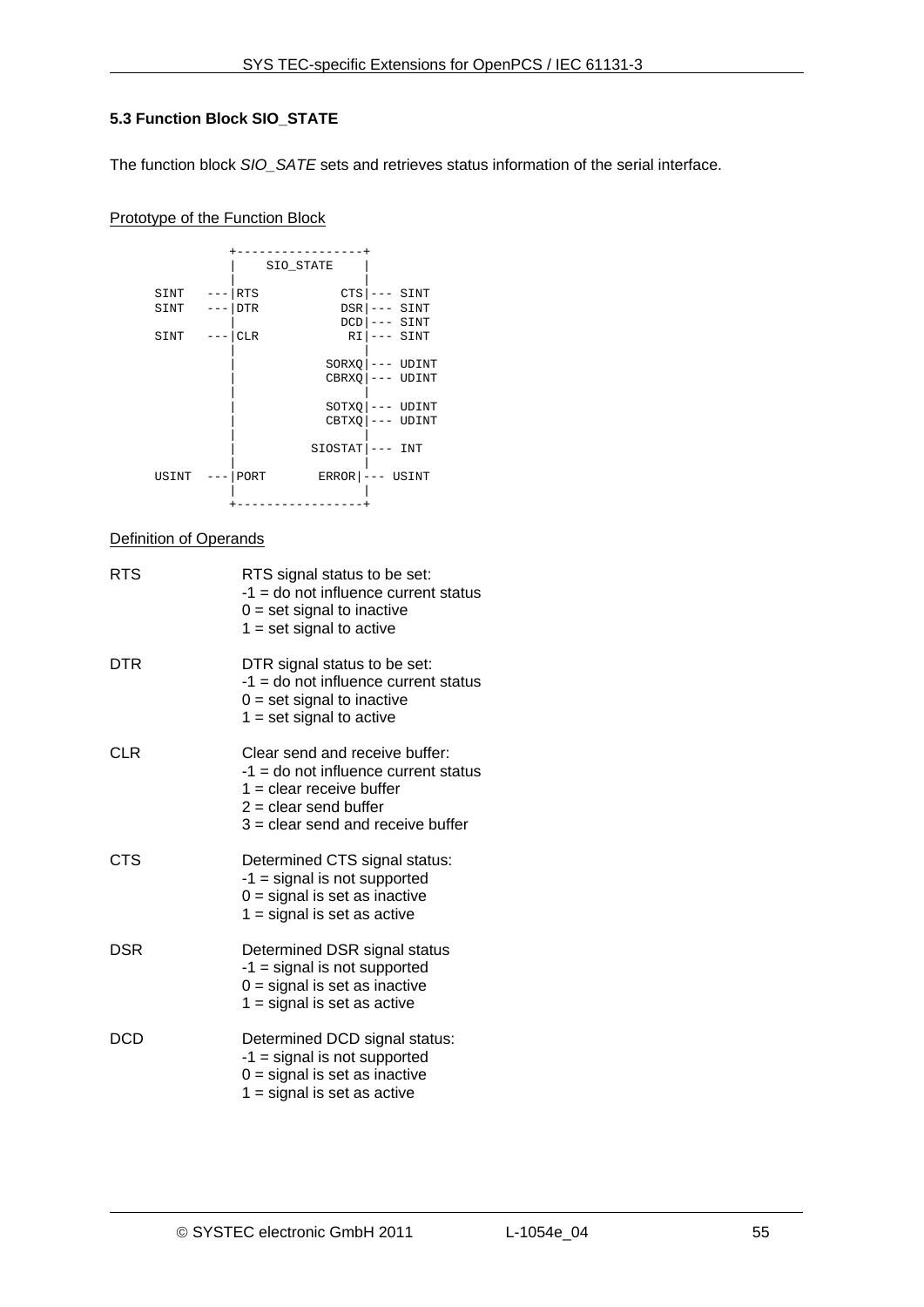| RI             | Determined RI signal status:<br>$-1$ = signal is not supported<br>$0 =$ signal is set as inactive<br>$1 =$ signal is set as active   |
|----------------|--------------------------------------------------------------------------------------------------------------------------------------|
| SORXQ          | Determined overall size of the receive buffer (Size of Rx Queue)                                                                     |
| <b>CBRXQ</b>   | Current number of the characters in the receive buffer (Count of Bytes in Rx<br>Queue)                                               |
| <b>SOTXQ</b>   | Determined overall size of the send buffer (Size of Tx Queue)                                                                        |
| <b>CBTXQ</b>   | Current number of characters in the send buffer (Count of Bytes in Tx Queue)                                                         |
| <b>SIOSTAT</b> | SIO specific status register (e.g. overrun, frame error etc.; see the manual of the<br>respective control)                           |
| <b>PORT</b>    | Number of serial interface to be used                                                                                                |
| <b>ERROR</b>   | The error code states information about the execution result of the function block.<br>Possible error codes are defined in Table 15. |

#### *Table 15 Error Codes of the Function Block SIO\_STAT*

<span id="page-55-0"></span>

| <b>Error Code</b> | <b>Definition</b>                                                                                             |
|-------------------|---------------------------------------------------------------------------------------------------------------|
| 0                 | No error occurred during execution of the function block                                                      |
| 1                 | Hardware error occurred during execution of the function block                                                |
| 2                 | The selected interface (PORT) is not supported                                                                |
| 8                 | The RTS signal cannot be influenced if a hardware handshake is active (SIO_INIT<br>called via PROTOCOL := 2)  |
| 16                | The DTR signal cannot be influenced if a hardware handshake is active (SIO_INIT<br>called with PROTOCOL := 2) |
| 32                | Direct setting of the RTS signal is not supported                                                             |
| 64                | Direct setting of the DTR signal is not supported                                                             |
| 128               | Clearing of the send and receive buffer is not supported                                                      |
| 255               | The selected interface (PORT) is not initialized                                                              |

#### **Description**

The function block sets and retrieves status information of the serial interface. The actual availability or support of parameters depends on the respective hardware properties of the interface. Please see the respective manual of each control for more detailed information. Possible errors during execution of the function block are displayed at output *ERROR* as a bit mask and described [Table 15.](#page-55-0) Due to simultaneous setting of various bits it is possible to signalize several errors (e.g.  $24 = 16 + 8 \Rightarrow$  RTSand DTR signals cannot be influenced during an activated hardware handshake).

The following extract from the program shows the application of the function block *SIO\_STAT* to determine the current status of the serial interface.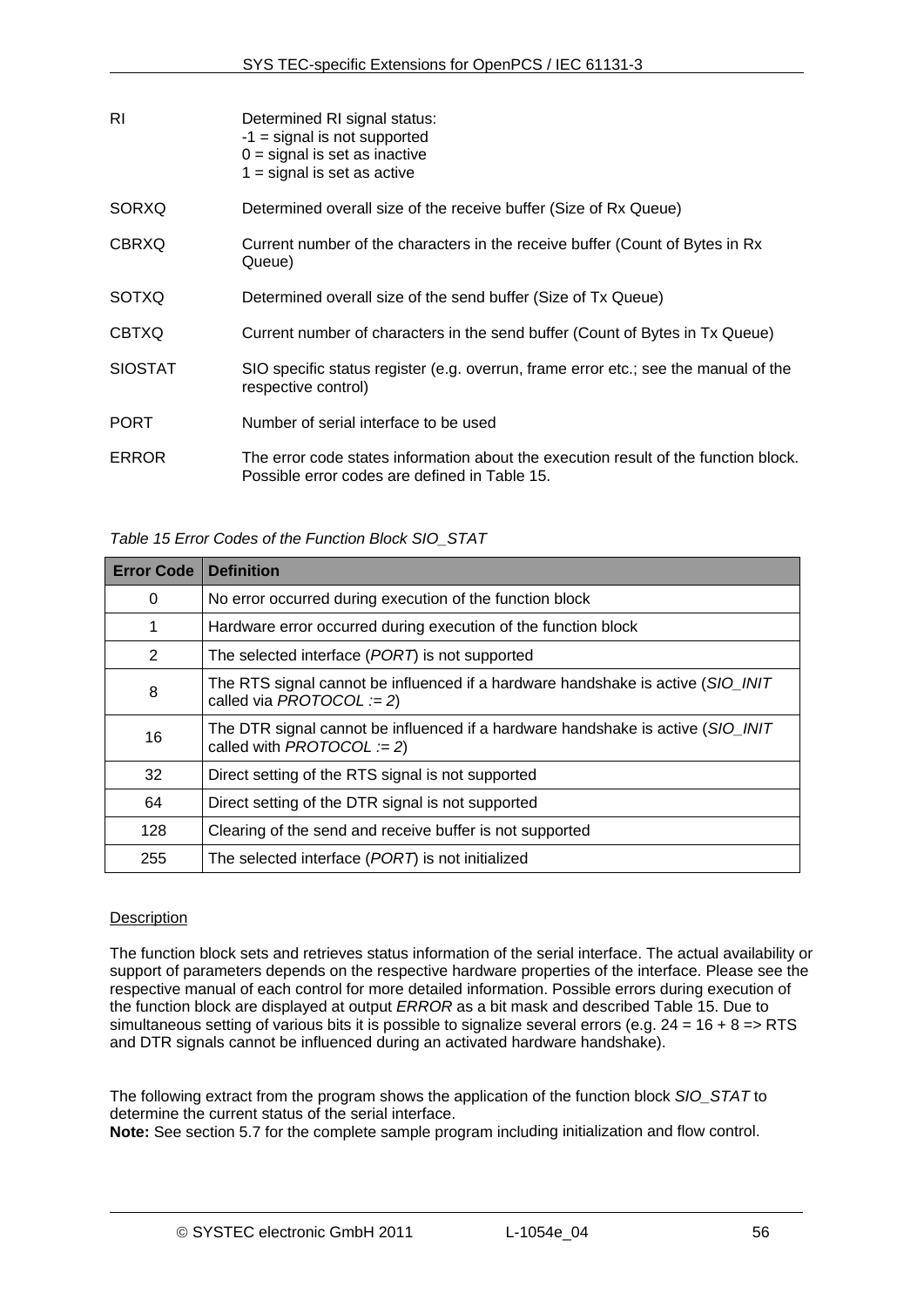#### Sample Program

```
VAR CONSTANT 
     (* Definition of Control Codes *) 
 SIO_STAT_DO_NOT_CHANGE : SINT := -1; 
 SIO_STAT_CLR : SINT := 0; 
 SIO_STAT_SET : SINT := 1; 
     (* Error Codes of FB SIO_STAT *) 
    SIO_STAT_ERR_SUCCESS : USINT := 0; 
     SIO_STAT_ERR_HW_ERROR : USINT := 1; 
     SIO_STAT_ERR_INVALID_PORT : USINT := 2; 
    SIO_STAT_ERR_RTS_SET_ERROR : USINT := 8; 
   SIO STAT_ERR_DTR_SET_ERROR
     SIO_STAT_ERR_RTS_NOT_SUPPORTED : USINT := 32; 
    SIO_STAT_ERR_DTR_NOT_SUPPORTED : USINT := 64; 
 SIO_STAT_ERR_CLR_NOT_SUPPORTED : USINT := 128; 
 SIO_STAT_ERR_NOT_INITIALIZED : USINT := 255; 
    PORTNUM : USINT := 1; 
END_VAR 
VAR 
    FB_SioState : SIO_STATE; 
             xStatOk : BOOL := FALSE; 
    siCts : SINT; 
     siDsr : SINT; 
    siDcd : SINT; 
                siRi : SINT; 
     udiSoRrQ : UDINT; 
               udiCbRxQ : UDINT; 
     udiSoTxQ : UDINT; 
     udiCbTxQ : UDINT; 
               iSioStat : INT; 
END_VAR 
(* ----- Check Sio State ----- *) 
CheckState: 
(* read current state from serial interface *) 
       CAL FB_SioState ( 
        RTS := SIO_STAT_DO_NOT_CHANGE, 
        DTR := SIO_STAT_DO_NOT_CHANGE, 
        CLR := SIO_STAT_DO_NOT_CHANGE, 
        PORT := PORTNUM 
 | 
        siCts := CTS, 
        siDsr := DSR, 
         siDcd := DCD, 
         siRi := RI, 
        udiSoRrQ := SORXQ, 
        udiCbRxQ := CBRXQ, 
         udiSoTxQ := SOTXQ, 
        udiCbTxQ := CBTXQ, 
         iSioStat := SIOSTAT) 
LD FB_SioState.ERROR 
EQ SIO_STAT_ERR_SUCCESS 
ST xStatOk 
... 
RET
```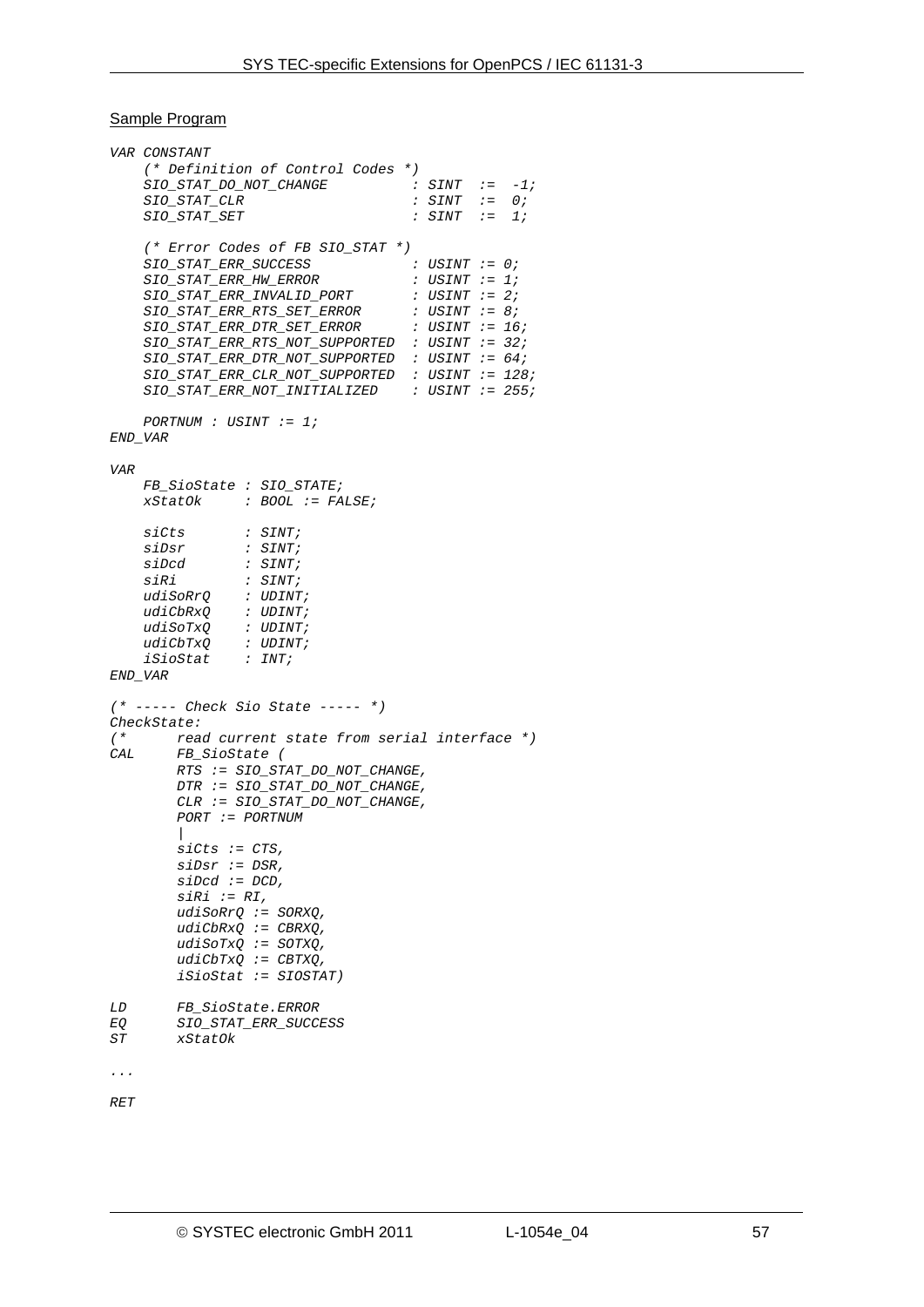# <span id="page-57-1"></span>**5.4 Function Block SIO\_READ\_CHR**

The function block *SIO\_READ\_CHR* reads a single character from the serial interface.

#### Prototype of the Function Block

|                |            | SIO READ CHR        |  |
|----------------|------------|---------------------|--|
| <b>BOOL</b>    | ---   ECHO | $RXDATA$ --- USINT  |  |
| USINT --- PORT |            | $ERROR$ $---$ USINT |  |
|                |            |                     |  |

# Definition of Operands

| <b>ECHO</b> | Character echo on/off<br>$FALSE = no echo$<br>TRUE = return echo                                                                     |
|-------------|--------------------------------------------------------------------------------------------------------------------------------------|
| RXDATA      | Received character (if <i>ERROR</i> := 0)                                                                                            |
| <b>PORT</b> | Number of serial interface to be used                                                                                                |
| ERROR       | The error code states information about the execution result of the function block.<br>Possible error codes are defined in Table 16. |

# *Table 16 Error Codes of the Function Block SIO\_READ\_CHR*

<span id="page-57-0"></span>

| <b>Error Code   Definition</b> |                                                                |
|--------------------------------|----------------------------------------------------------------|
| 0                              | No error occurred during execution of the function block       |
|                                | Hardware error occurred during execution of the function block |
| 2                              | The selected interface (PORT) is not supported                 |
| 8                              | No character available in the receive buffer                   |
| 16                             | A character echo is not supported                              |
| 255                            | The selected interface (PORT) is not initialized               |

# **Description**

The function block reads a single character from the serial interface. No character was available in the receive buffer if output *ERROR := 8* has been set when the block returns. The read character is available at output *RXDATA* if *ERROR := 0*. In this case, the received character is returned by the block as an echo if output *ECHO := TRUE* has been set. Possible errors during execution of the function block are displayed at output *ERROR* as a bit mask and described in [Table 16](#page-57-0). Due to the simultaneous setting of various bits it is possible to signalize several errors.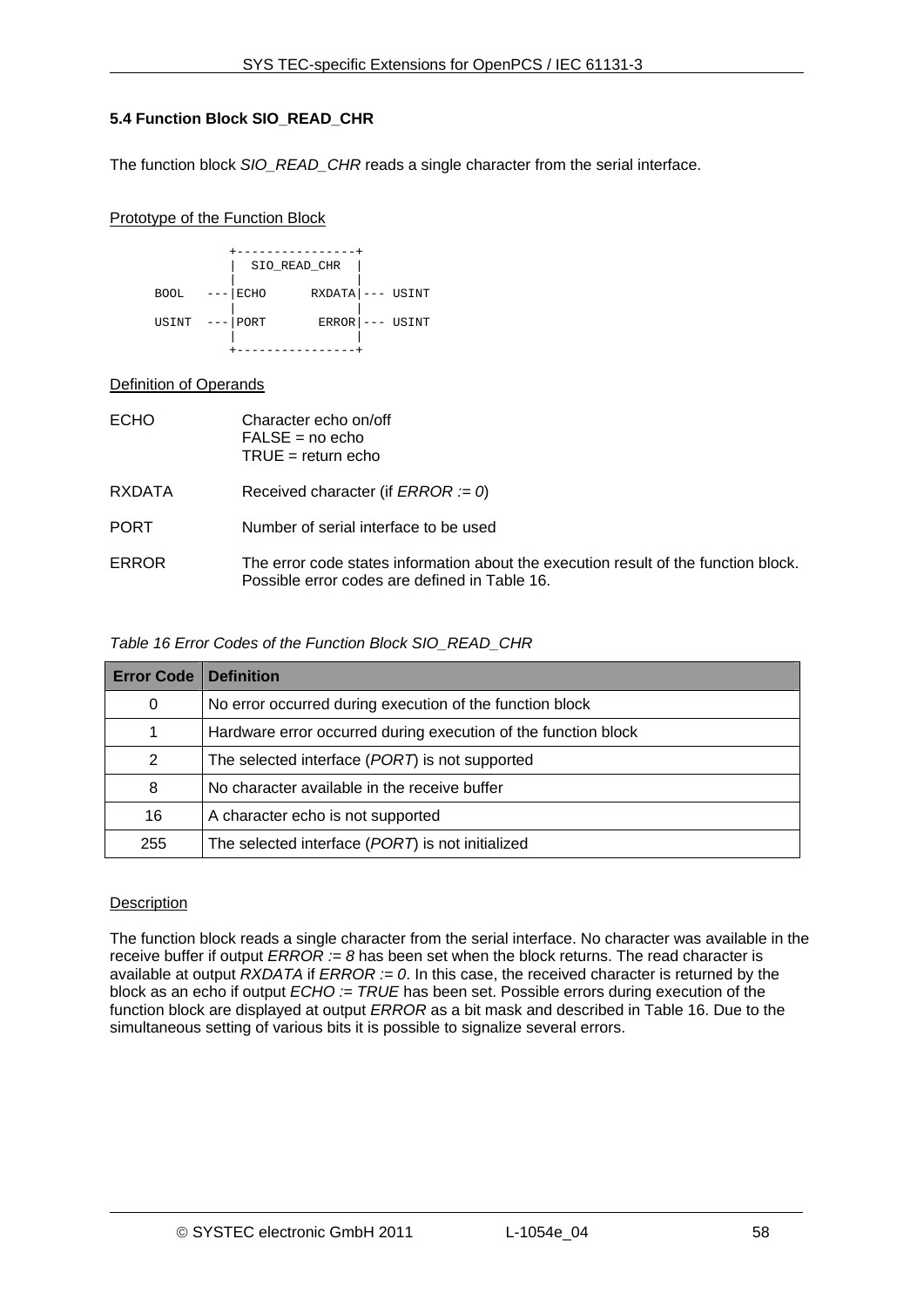#### Sample Program

The program extract in section [5.5](#page-58-0) shows the joint application of *SIO\_READ\_CHR* and the function block *SIO\_WRITE\_CHR*. At first, the sample program calls the block *SIO\_READ\_CHR* to read a character from the interface. If this was successful, the block *SIO\_WRITE\_CHR* rewrites the character on the same interface as an echo.

**Note:** See section [5.7](#page-62-0) for the complete sample program including initialization and flow control.

#### <span id="page-58-0"></span>**5.5 Function Block SIO\_WRITE\_CHR**

The function block *SIO\_WRITE\_CHR* writes a single character onto the serial interface.

Prototype of the Function Block



#### Definition of Operands

| <b>TXDATA</b>   | Input for the character to be sent                                                                                                                                                                                                     |
|-----------------|----------------------------------------------------------------------------------------------------------------------------------------------------------------------------------------------------------------------------------------|
| <b>EXPANDCR</b> | Automatic expansion of the carriage return on/off<br>FALSE: No automatic expansion of the carriage return<br>TRUE: Automatic expansion of the carriage return, CR ('\$R'=13) is automatically<br>expanded to $CR+LF$ (' $R$L'=13+10$ ) |
| EXPANDLF        | Automatic expansion of the line feed on/off<br>FALSE: No automatic expansion of the line feed<br>TRUE: Automatic expansion of the line feed, LF ('\$L'=10) is automatically<br>expanded to $CR+LF$ (' $R$L'=13+10$ )                   |
| <b>PORT</b>     | Number of serial interface to be used                                                                                                                                                                                                  |
| <b>ERROR</b>    | The error code states information about the execution result of the function block.<br>Possible error codes are defined in Table 17.                                                                                                   |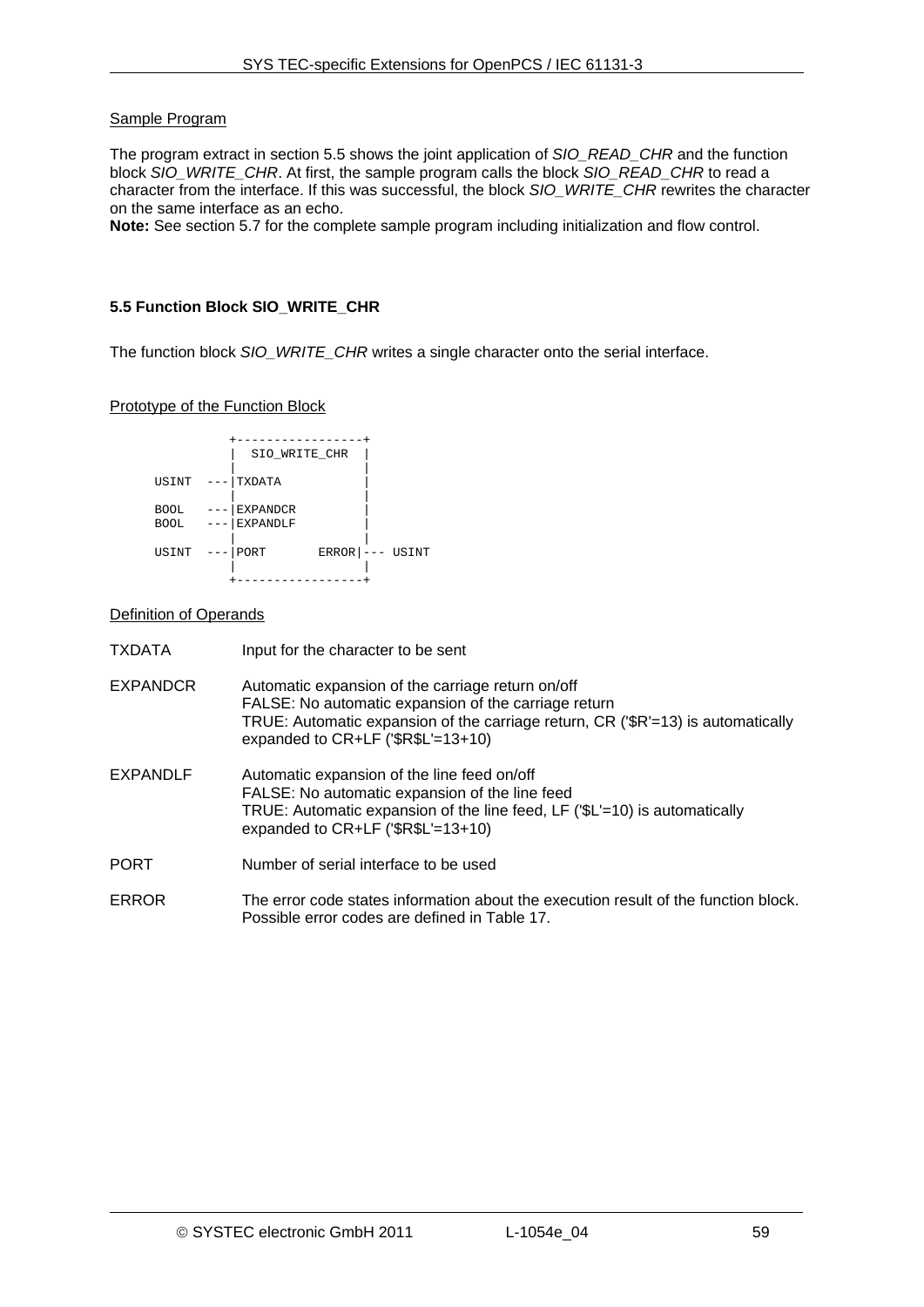<span id="page-59-0"></span>

| <b>Error Code</b> | <b>Definition</b>                                                                |
|-------------------|----------------------------------------------------------------------------------|
| 0                 | No error occurred during execution of the function block                         |
|                   | Hardware error occurred during execution of the function block                   |
| 2                 | The selected interface (PORT) is not supported                                   |
| 8                 | There is no space available in the send buffer, the character has been discarded |
| 16                | The automatic expansion of the carriage return is not supported                  |
| 32                | The automatic expansion of the line break is not supported                       |
| 255               | The selected interface (PORT) is not initialized                                 |

# *Table 17 Error Codes of the Function Block SIO\_WRITE\_CHR*

# **Description**

The function block writes a single character onto the serial interface. No space was available in the send buffer if output *ERROR := 1* has been set when the block returns. Output *TXDATA* has successfully written the character onto the interface if *ERROR := 0*. If input *EXPANDCR := TRUE* has been set, a check is carried out to see whether the transmitted character corresponds to the ASCII code for the carriage return. In this case, the block automatically expands this character to the character string carriage return+line break. Similar to this, the block also automatically adds (internally) a line break for the character string carriage return+line break if input *EXPANDLF := TRUE* has been set. Possible errors during execution of the function block are displayed at output *ERROR* as a bit mask and described in [Table 17.](#page-59-0) Due to the simultaneous setting of various bits it is possible to signalize several errors.

The following extract of the program shows the application of the function blocks *SIO\_READ\_CHR* (see section [5.4](#page-57-1)) and *SIO\_WRITE\_CHR* to read and write characters via the serial interface. At first, the sample program calls the block *SIO\_READ\_CHR* to read a character from the interface. If this was successful, the block *SIO\_WRITE\_CHR* rewrites the character on the same interface as an echo. **Note:** See section [5.7](#page-62-0) for the complete sample program including initialization and flow control.

#### Sample Program

| <i>VAR CONSTANT</i>                               |                 |  |
|---------------------------------------------------|-----------------|--|
| (* Error Codes of FB SIO READ CHR *)              |                 |  |
| SIO RCHR ERR SUCCESS                              | : USINT := 0;   |  |
| SIO RCHR ERR HW ERROR                             | : USINT := 1;   |  |
| $SIO$ RCHR ERR INVALID PORT : USINT := 2;         |                 |  |
| <i>SIO RCHR ERR NO CHAR</i>                       | : USINT := 8;   |  |
| SIO RCHR ERR ECHO NOT SUPPORTED : USINT := 16;    |                 |  |
| <i>SIO RCHR ERR NOT INITIALIZED</i>               | : USINT := 255; |  |
|                                                   |                 |  |
| (* Error Codes of FB SIO_WRITE_CHR *)             |                 |  |
| SIO WCHR ERR SUCCESS                              | : USINT := 0;   |  |
| <i>SIO WCHR ERR HW ERROR</i>                      | : USINT := 1;   |  |
| SIO WCHR ERR INVALID PORT<br>: USINT := 2;        |                 |  |
| SIO WCHR ERR TXBUFFER OVERFLOW : USINT $: = 8$ ;  |                 |  |
| SIO WCHR ERR EXCR NOT SUPPORTED : USINT $:= 16$ ; |                 |  |
| SIO WCHR ERR EXLF NOT SUPPORTED : USINT $:=$ 32;  |                 |  |
| SIO WCHR ERR NOT INITIALIZED : USINT $: = 255$ ;  |                 |  |
|                                                   |                 |  |
| $PORTNUM : USINT := 1;$                           |                 |  |
| END VAR                                           |                 |  |
|                                                   |                 |  |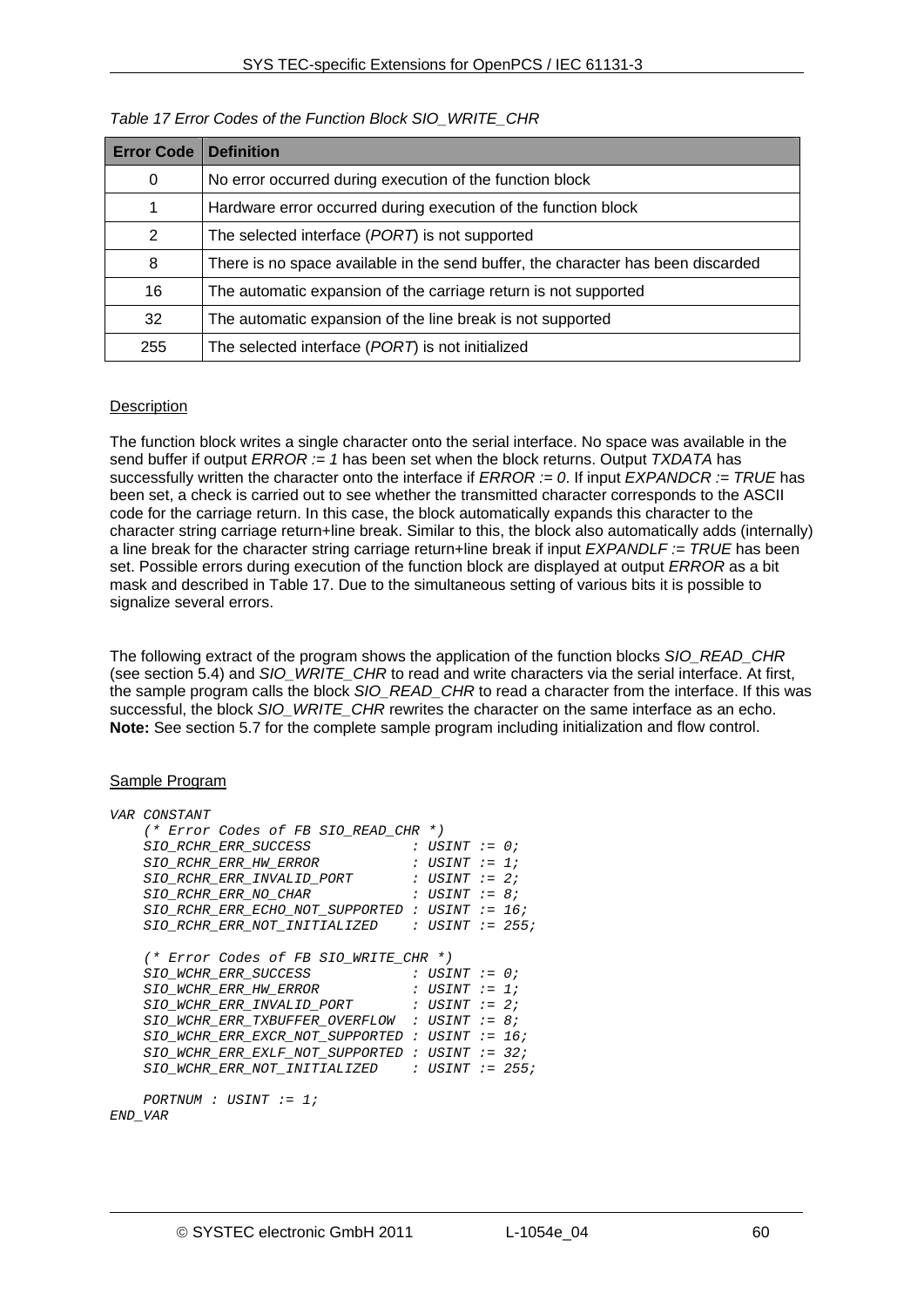```
VAR 
    xEcho : BOOL := FALSE; 
    FB_SioReadChr : SIO_READ_CHR; 
 usiRxData : USINT; 
 xRdCharSuccess : BOOL := FALSE; 
    xExpandCR : BOOL := FALSE; 
                    xExpandLF : BOOL := FALSE; 
     FB_SioWriteChr : SIO_WRITE_CHR; 
    xWrCharOk : BOOL := FALSE; 
END_VAR 
(* ----- Read Char ----- *) 
       CAL FB_SioReadChr ( 
        ECHO := xEcho, 
        PORT := PORTNUM 
         | 
        usiRxData := RXDATA) 
(* check receive result *) 
LD FB_SioReadChr.ERROR (* character received ? *)
EQ SIO_RCHR_ERR_SUCCESS 
       ST xRdCharSuccess 
RETCN 
(* ----- Write Char ----- *) 
CAL FB_SioWriteChr ( 
        TXDATA := usiRxData, 
        EXPANDCR := xExpandCR, 
        EXPANDLF := xExpandLF, 
        PORT := PORTNUM) 
LD FB_SioWriteChr.ERROR 
EQ SIO_WCHR_ERR_SUCCESS 
ST xWrCharOk 
... 
RET
```
#### <span id="page-60-0"></span>**5.6 Function Block SIO\_READ\_STR**

The function block *SIO\_READ\_STR* reads a character string from the serial interface.

#### Prototype of the Function Block

|                               |                     | SIO READ STR                         |                    |                   |               |
|-------------------------------|---------------------|--------------------------------------|--------------------|-------------------|---------------|
|                               |                     |                                      |                    |                   |               |
| <b>BOOL</b>                   |                     | <b>ENABLE</b>                        | $CONFIRM$ $---$    |                   | <b>BOOL</b>   |
| STRING<br>INT                 |                     | RXDATA--------RXDATA<br>MAXLENGTH    | RXLENGTH           | ---               | STRING<br>INT |
| USINT<br><b>BOOL</b><br>BOOL. | $- - - \,$<br>$---$ | <b>EOTCHR</b><br><b>ECHO</b><br>EDIT |                    |                   |               |
| USINT                         |                     | PORT                                 | ERROR<br>$- - - -$ | $\qquad \qquad -$ | USINT         |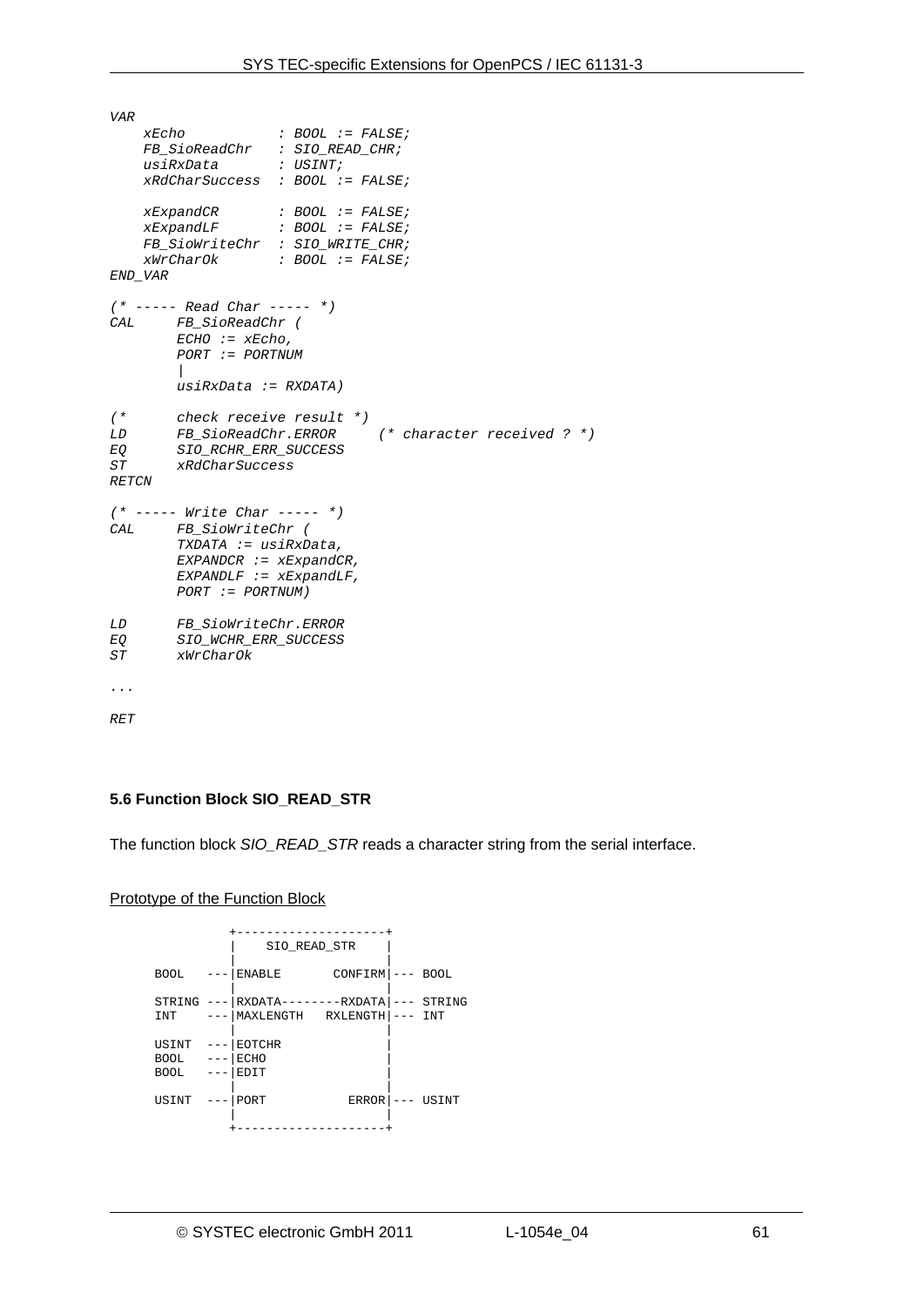#### Definition of Operands

| <b>RXDATA</b><br><b>MAXLENGTH</b> | String variable for receiving the read characters<br>Limitation of the number of characters to be read. If the number is 0, the buffer<br>length of the passed string is internally determined and used as the delimiter for the<br>number of characters to be read (Note: the standard buffer size of a string in<br>OpenPCS is 32 characters). |
|-----------------------------------|--------------------------------------------------------------------------------------------------------------------------------------------------------------------------------------------------------------------------------------------------------------------------------------------------------------------------------------------------|
| <b>EOTCHR</b>                     | Character for the string end delimiter (Default: 10='\$L'), e.g.:<br>0 (NUL), 10 ('\$L'=line break), 13 ('\$R'=carriage return)                                                                                                                                                                                                                  |
| <b>ECHO</b>                       | Character echo on/off<br>$FALSE = no echo$<br>$TRUE = return echo$                                                                                                                                                                                                                                                                               |
| <b>EDIT</b>                       | Edit mode on/off<br>$FALSE = BS(8)$ is stored as normal character in the receive string<br>$TRUE = BS(8)$ is interpreted as a correction character                                                                                                                                                                                               |
| <b>RXLENGTH</b>                   | Length of the read character string (if $ERROR := 0$ )                                                                                                                                                                                                                                                                                           |
| <b>ENABLE</b><br><b>CONFIRM</b>   | Input for enabling or disabling the FB (see text)<br>Output for completed message via the FB (see text)<br>FALSE = reception not successfully completed or terminated after error<br>TRUE = reception successfully completed, RXLENGTH characters are available in<br>the receive buffer RXDATA                                                  |
| <b>PORT</b>                       | Number of serial interface to be used                                                                                                                                                                                                                                                                                                            |
| <b>ERROR</b>                      | The error code states information about the execution result of the function block.<br>Possible error codes are defined in Table 18.                                                                                                                                                                                                             |

# *Table 18 Error Codes of the Function Block SIO\_READ\_STR*

<span id="page-61-0"></span>

| <b>Error Code</b> | <b>Definition</b>                                                                                        |
|-------------------|----------------------------------------------------------------------------------------------------------|
| 0                 | No error occurred during execution of the function block                                                 |
|                   | Hardware error occurred during execution of the function block                                           |
| 2                 | The selected interface (PORT) is not supported                                                           |
| 8                 | No character received for the end delimiter, reception termination after<br><b>MAXLENGHTH characters</b> |
| 16                | A character echo is not supported                                                                        |
| 32                | The edit mode is not supported                                                                           |
| 255               | The selected interface (PORT) is not initialized                                                         |

#### Description

The function block reads a character string from the serial interface. The read characters are stored in the string passed to input *RXDATA*. Reading of the character string is terminated if the character defined for the end delimiter at input *EOTCHR* has been received, or if the string set with the *MAXLENGTH* number of characters is full (if *EDIT* is taken into consideration; if *MAXLENGTH := 0,* the buffer length of the passed string is internally determined and used as the delimiter). In both cases, the returning block displays that reception has been completed and that the string passed to input RXDATA contains the read character string by setting output CONFIRM to TRUE. Output *RXLENGTH* shows the number of characters in the receive buffer (equals *LEN(RXDATA);*). If output *ERROR := 0*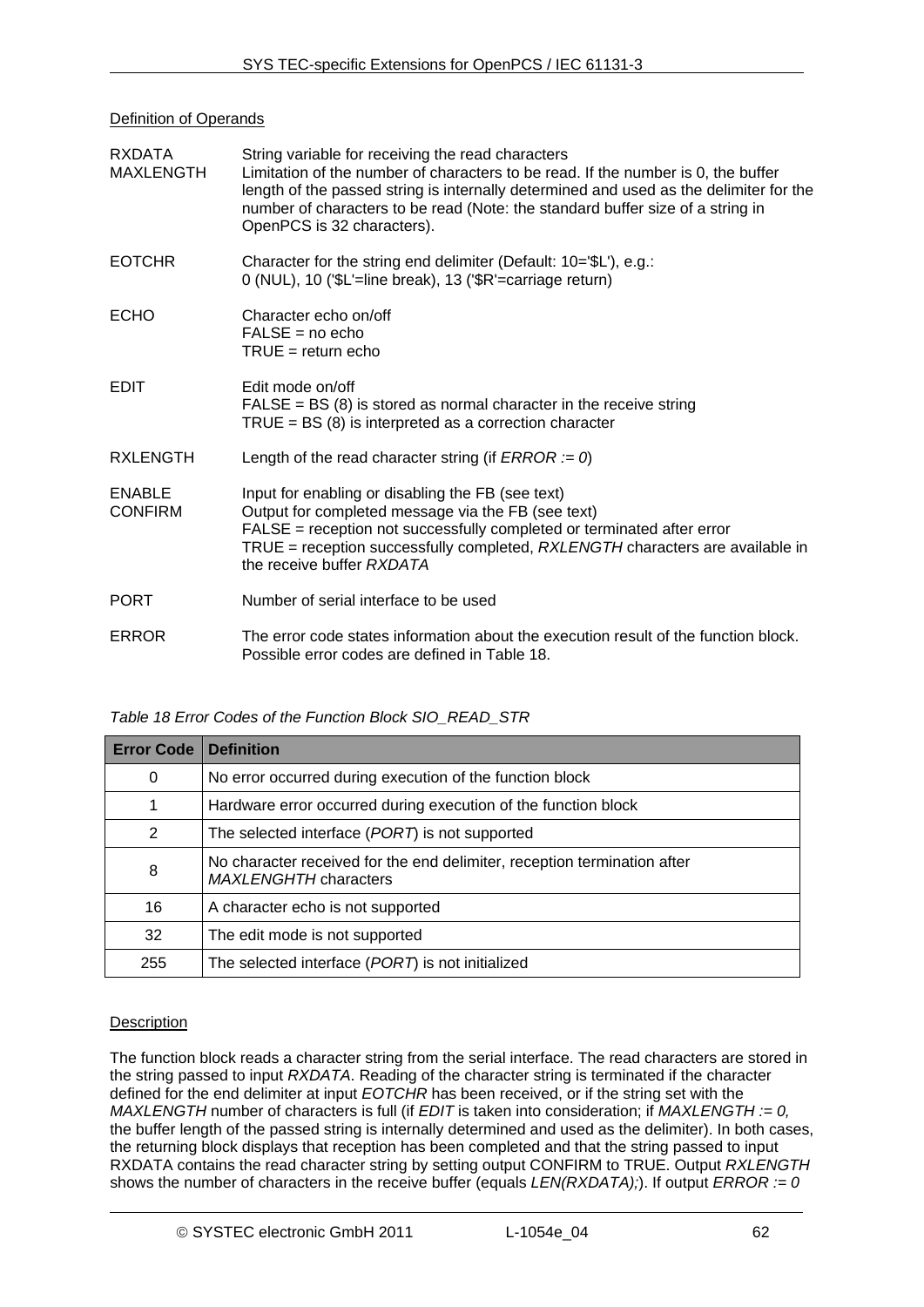has also been set, the character for the end delimiter defined at input *EOTCHR* has been received. If *ERROR := 8,* reception has been terminated after reading the number of characters set as *MAXLENGTH*.

The block starts character reception after detecting a rising edge at input *ENABLE* (first call via *ENABLE := TRUE*). Repeatedly call the function block via the PLC program until character reception (end delimiter or *MAXLENGTH* characters) has been terminated. For this, input *ENABLE* has to be set as TRUE to enable character reception. The block signals successful termination of reception by setting output *CONFIRM* to TRUE. After processing the received character string, the PLC program has to call the block via *ENABLE := FALSE* to internally reset the block to its initial state. Further characters can subsequently be received by resetting input *ENABLE* to TRUE and thus detecting a rising edge. Active reception can be terminated at any time by calling the block via *ENABLE := FALSE*.

The block automatically returns each received character as an echo if input *ECHO := TRUE* has been set. The character backspace (BS=8) is not stored as a normal character but as a correction character in the receive buffer if input *EDIT := TRUE* has been set. The last received character is thus deleted and the number of the already received characters reported at output *RXLENGTH* reduced.

Possible errors during execution of the function block are displayed at output *ERROR* as a bit mask and described in [Table 18.](#page-61-0) Due to the simultaneous setting of various bits it is possible to signalize several errors.

The following sample program shows the application of the function block *SIO\_READ\_STR* for reading a character string from the serial interface.

#### Sample Program

The sample program in section [5.7](#page-62-0) shows the joint application of *SIO\_READ\_STR* and the function block *SIO\_WRITE\_STR*. At first, the sample program calls the block *SIO\_READ\_STR* to read a character string from the interface. After the character string has been completely read, the block SIO\_WRITE\_STR rewrites it onto the interface.

#### <span id="page-62-0"></span>**5.7 Function Block SIO\_WRITE\_STR**

The function block *SIO\_WRITE\_STR* writes a character string onto the serial interface.

#### Prototype of the Function Block

|                                           | SIO WRITE STR                                  |              |             |
|-------------------------------------------|------------------------------------------------|--------------|-------------|
| <b>BOOL</b>                               | <b>ENABLE</b>                                  | CONFIRM      | <b>BOOL</b> |
| STRING<br>INT                             | TXDATA--<br>TXLENGTH                           | $----TXDATA$ | STRING      |
| <b>BOOL</b><br><b>BOOL</b><br><b>BOOL</b> | <b>EXPANDCR</b><br><b>EXPANDLF</b><br>APPENDLF |              |             |
| USINT                                     | PORT                                           | ERROR        | USINT       |
|                                           |                                                |              |             |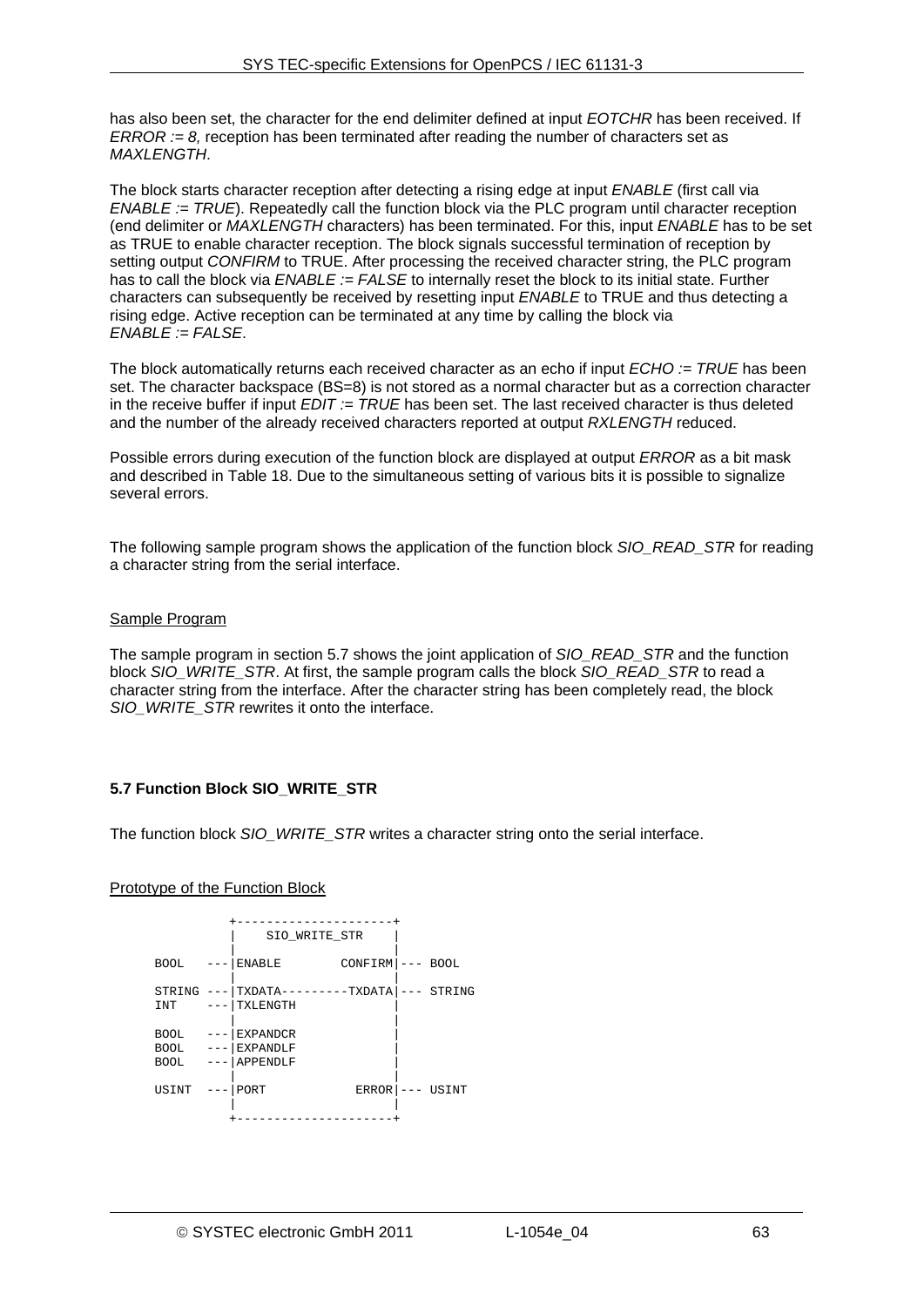# **Definition of Operands**

| <b>TXDATA</b><br><b>TXLENGTH</b> | String variable with the string to be written<br>Number of characters to be written, if the number is 0, the length of the character<br>string contained in the string TXDATA is internally determined (equals<br>LEN(TXDATA);) and used as the number of characters to be written. |
|----------------------------------|-------------------------------------------------------------------------------------------------------------------------------------------------------------------------------------------------------------------------------------------------------------------------------------|
| <b>EXPANDCR</b>                  | Automatic expansion of the carriage return on/off<br>FALSE: No automatic expansion of the carriage return<br>TRUE: Automatic expansion of the carriage return, CR ('\$R'=13) is automatically<br>expanded to CR+LF ('\$R\$L'=13+10)                                                 |
| <b>EXPANDLF</b>                  | Automatic expansion of the line feed on/off<br>FALSE: No automatic expansion of the line feed<br>TRUE: Automatic expansion of the line feed, LF ('\$L'=10) is automatically<br>expanded to $CR+LF$ (' $R$L'=13+10$ )                                                                |
| APPENDLF                         | Automatic appending of the line feed on/off<br>FALSE: No automatic appending of the line feed<br>TRUE: Automatic appending of a line feed, LF ('\$L'=10) is appended if<br>EXPANDLF:=FALSE, CR+LF ('\$R\$L'=13+10) is appended if EXPANDLF:=TRUE                                    |
| <b>ENABLE</b><br><b>CONFIRM</b>  | Input for enabling or disabling the FB (see text)<br>Output for completed message via the FB (see text)<br>FALSE = transmission not successfully completed or terminated after error<br>TRUE = transmission successfully completed                                                  |
| <b>PORT</b>                      | Number of serial interface to be used                                                                                                                                                                                                                                               |
| <b>ERROR</b>                     | The error code states information about the execution result of the function block.<br>Possible error codes are defined in Table 19.                                                                                                                                                |

# *Table 19 Error Codes of the Function Block SIO\_WRITE\_STR*

<span id="page-63-0"></span>

| <b>Error Code</b> | <b>Definition</b>                                               |
|-------------------|-----------------------------------------------------------------|
| 0                 | No error occurred during execution of the function block        |
|                   | Hardware error occurred during execution of the function block  |
| 2                 | The selected interface (PORT) is not supported                  |
| 16                | The automatic expansion of the carriage return is not supported |
| 32                | The automatic expansion of the line break is not supported      |
| 64                | The automatic attachment of the line break is not supported     |
| 255               | The selected interface (PORT) is not initialized                |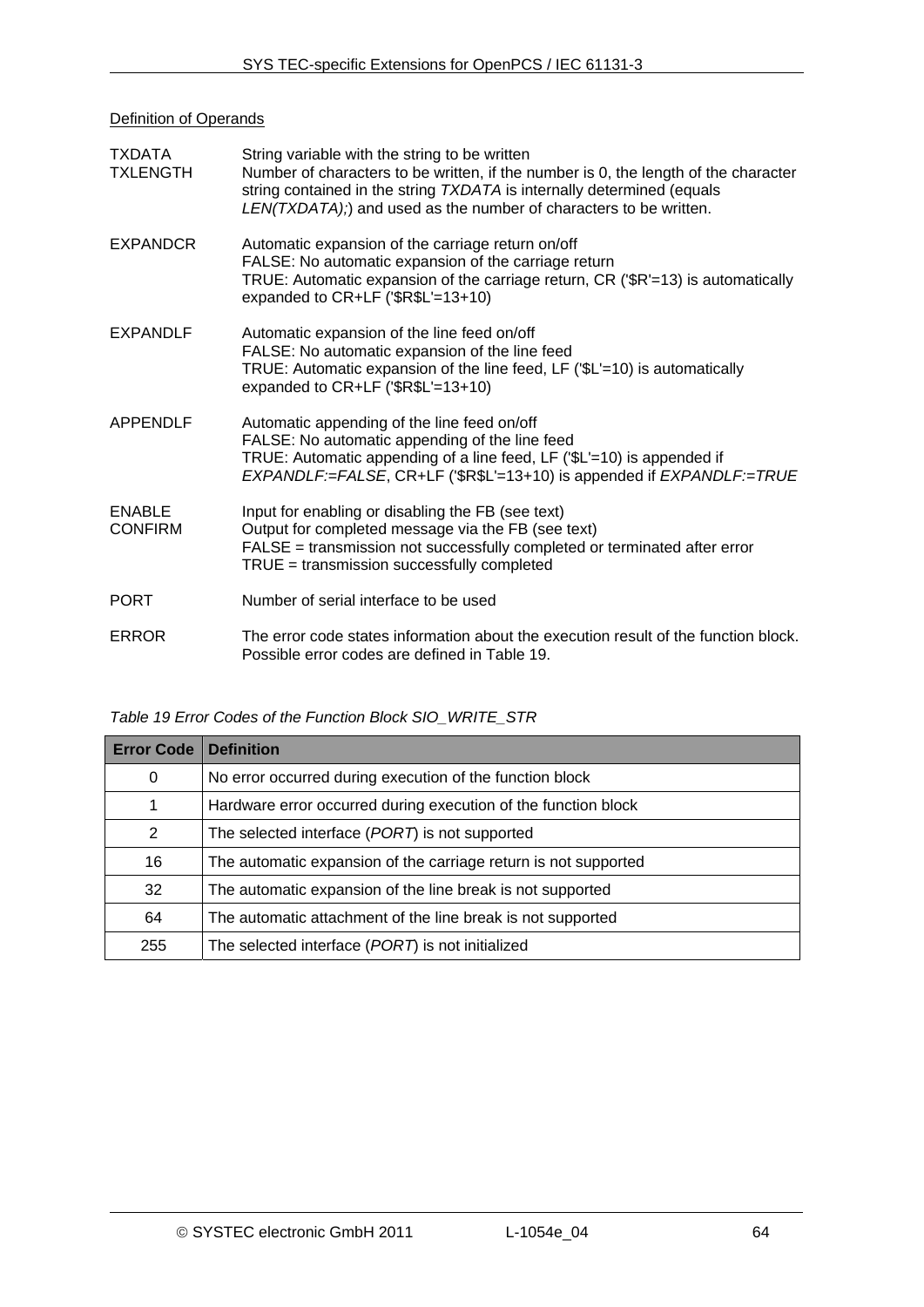# **Description**

The function block writes a character string onto the serial interface. The string with the character string to be transferred should be passed at input *TXDATA*. Here, input *TXLENGTH* specifies the number of valid characters. If this value is 0, the length of the character string contained in string *TXDATA* is internally determined (equals *LEN(TXDATA);*) and used as the number of characters to be written. In this case, the entire occupied string content is written.

The block starts writing the character string after detecting a rising edge at input *ENABLE* (first call via *ENABLE := TRUE*). Repeatedly call the function block via the PLC program until character transfer has been completed. For this, input *ENABLE* has to be set as TRUE to enable character transmission. The block automatically signals successful termination by setting output *CONFIRM* to TRUE. During further processing, the PLC program has to call the block via *ENABLE := FALSE* to internally reset the block to its initial state. Further character transfer can subsequently be started by resetting input *ENABLE* to TRUE and thus detecting a rising edge. Active transmission can be terminated at any time by calling the block via *ENABLE := FALSE*.

If input *EXPANDCR := TRUE* has been set, the block automatically expands (internally) each character with the ASCII code for the carriage return to the character string carriage return+line break. Similar to this, the block also automatically adds (internally) a line break for the character string carriage return+line feed if input *EXPANDLF := TRUE* has been set. If input *APPENDLF := TRUE* has been set, the block internally appends a line break after complete transfer of the character string passed to input *TXDATA*. Depending on input *APPENDLF*, this line break is, if necessary, transferred as a character string consisting of carriage return+line break.

Possible errors during execution of the function block are displayed at output ERROR as a bit mask and described in [Table 19.](#page-63-0) Due to the simultaneous setting of various bits it is possible to signalize several errors.

The following sample program shows the application of the function blocks *SIO\_READ\_STR* (see section [5.6](#page-60-0)) and *SIO\_WRITE\_STR*. At first, the block *SIO\_READ\_STR* is called to read a character string from the interface. After the character string has been completely read, the block *SIO\_WRITE\_STR* rewrites it onto the interface. This sample program is completed via initialization of the serial interface and the flow control of the program execution.

#### Sample Program

| PROGRAM SioRwStr<br>VAR CONSTANT                                                            |  |  |                   |    |                |
|---------------------------------------------------------------------------------------------|--|--|-------------------|----|----------------|
| (* Definition of specail ASCII-Codes *)                                                     |  |  |                   |    | $*$ )          |
| strApostroph : STRING := '\$''; (* Apostroph                                                |  |  |                   |    | $*$ )<br>$*$ ) |
| : STRING := '\$L'; (* LineFeed<br>strLF<br>$strCR$ : $STRING := 'SR'$ ; $(* CarriageReturn$ |  |  |                   |    | $*$ )          |
|                                                                                             |  |  |                   |    | $*$ )          |
| strFF                                                                                       |  |  |                   |    | $*$ )          |
| strTab                                                                                      |  |  |                   |    | $*$ )          |
| (* Definition of Parity Type *)                                                             |  |  |                   |    |                |
| SIO INIT PARITY NO                                                                          |  |  | : USINT $:=$ 0;   |    |                |
| SIO INIT PARITY ODD                                                                         |  |  | $:$ USINT $:$ $=$ | 1: |                |
| <i>SIO INIT PARITY EVEN</i>                                                                 |  |  | $:$ USINT $:$ $=$ | 2: |                |
| (* Definition of Protocol Type *)                                                           |  |  |                   |    |                |
| SIO INIT PROTOCOL NO                                                                        |  |  | : USINT :=        | 0; |                |
| SIO INIT PROTOCOL XON XOFF : USINT :=                                                       |  |  |                   | 1: |                |
| SIO INIT PROTOCOL RTS CTS : USINT :=                                                        |  |  |                   | 2: |                |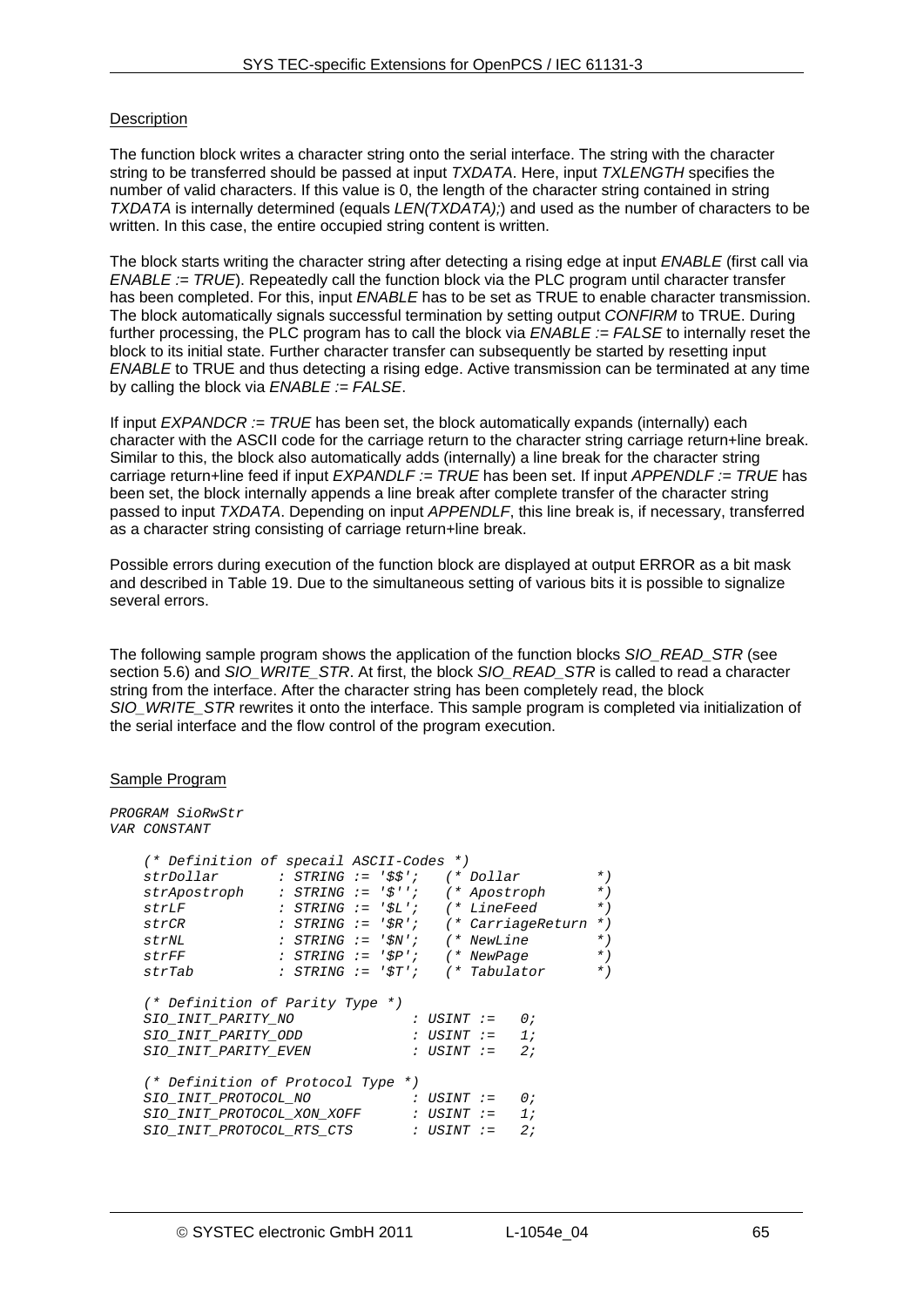|                                                  |                                        | (* Error Codes for FB SIO INIT *)<br>$SIO\_INIT\_ERR\_INVALID\_PORT$ : USINT := 2;<br>$\begin{minipage}{0.9\linewidth} \texttt{SIO\_INIT\_ERR\_INVALID\_BAUD} & \texttt{: } \texttt{USINT} := 8 \, \texttt{;} \end{minipage}$<br>$\begin{tabular}{lllllll} \it SIO\_INIT\_ERR\_INVALID\_DATABITS & : USINT & := & 16 \thinspace; \\ \it SIO\_INIT\_ERR\_INVALID\_PARTTY & : USINT & := & 32 \thinspace; \\ \end{tabular}$<br>$\begin{minipage}{0.9\linewidth} \texttt{SIO\_INIT\_ERR\_INVALID\_STOPBITS} \quad : \texttt{USINT} := 64 \texttt{;} \end{minipage}$<br>$\begin{minipage}{0.9\linewidth} \texttt{SIO\_INIT\_ERR\_INVALID\_PROTOCOL} & \texttt{: } \texttt{USINT} := 128 \texttt{;} \end{minipage}$ |                 |  |  |  |
|--------------------------------------------------|----------------------------------------|----------------------------------------------------------------------------------------------------------------------------------------------------------------------------------------------------------------------------------------------------------------------------------------------------------------------------------------------------------------------------------------------------------------------------------------------------------------------------------------------------------------------------------------------------------------------------------------------------------------------------------------------------------------------------------------------------------------|-----------------|--|--|--|
|                                                  |                                        | (* Error Codes for FB SIO READ STR *)<br>$\begin{tabular}{lllllllll} \it{SIO\_RSTR\_ER\_SUCCES} & & & \it{: } \; \it{USINT} & := & \it{0;} \\ \it{SIO\_RSTR\_ER\_HW\_ERROR} & & & \it{: } \; \it{USINT} & := & \it{1;} \\ \end{tabular}$<br>$\begin{minipage}{0.9\linewidth} \texttt{SIO\_RSTR\_ERR\_INVALID\_PORT} & \texttt{: } \texttt{USINT} := 2 \texttt{;} \end{minipage}$<br>SIO_RSTR_ERR_NO_EOT_CHAR<br>SIO RSTR ERR ECHO NOT SUPPORTED : USINT $:=$ 16;<br>SIO RSTR ERR EDIT NOT SUPPORTED : USINT $:=$ 32;<br>$SIO\_RSTR\_ERR\_NOT\_INITIALIZED$ : USINT := 255;                                                                                                                                     | : USINT := 8;   |  |  |  |
|                                                  | $PORTNUM : USINT := 1;$                | (* Error Codes for FB SIO_WRITE_STR *)<br>SIO_WSTR_ERR_HW_ERROR<br>$\begin{minipage}{0.9\linewidth} \texttt{SIO\_WSTR\_ERR\_INVALID\_PORT} & \texttt{: } \texttt{USINT} := 2 \texttt{;} \end{minipage}$<br>$SIO$ _WSTR_ERR_TXBUFFER_OVERFLOW : USINT := 8;<br>$SIO$ _WSTR_ERR_EXCR_NOT_SUPPORTED : USINT := 16;<br>SIO WSTR ERR EXLF NOT SUPPORTED : USINT $:=$ 32;<br>SIO WSTR ERR APLF NOT SUPPORTED : USINT $:=$ 64;<br>SIO WSTR ERR NOT INITIALIZED : USINT := 255;                                                                                                                                                                                                                                        | : USINT $:=$ 1; |  |  |  |
| END_VAR                                          |                                        |                                                                                                                                                                                                                                                                                                                                                                                                                                                                                                                                                                                                                                                                                                                |                 |  |  |  |
| VAR                                              |                                        | FB_SioInit : SIO_INIT;<br>xInitDone : BOOL := F.<br>$: BOOL := FALSE;$                                                                                                                                                                                                                                                                                                                                                                                                                                                                                                                                                                                                                                         |                 |  |  |  |
| xEdit<br>iRxDataSize                             | FB SioReadStr                          | xEcho : BOOL := TRUE;<br>$: BOOL := TRUE;$<br>: $SIO\_READ\_STR;$<br>: $INT:$<br>xRdStrConfirm : BOOL := FALSE;<br>$xWaitForReceipt : BOOL := FALSE;$                                                                                                                                                                                                                                                                                                                                                                                                                                                                                                                                                          |                 |  |  |  |
| strTxText<br>xExpandCR<br>xExpandLF<br>xAppendLF | <i>FB_SioWriteStr</i><br>xTransmitting | : STRING;<br>: BOOL := $TRUE$ ;<br>: BOOL $:=$ FALSE;<br>$: BOOL := TRUE;$<br>: SIO_WRITE_STR;<br>$xWrStrConfirm$ : BOOL := FALSE;<br>: BOOL $:=$ FALSE;                                                                                                                                                                                                                                                                                                                                                                                                                                                                                                                                                       |                 |  |  |  |

*END\_VAR*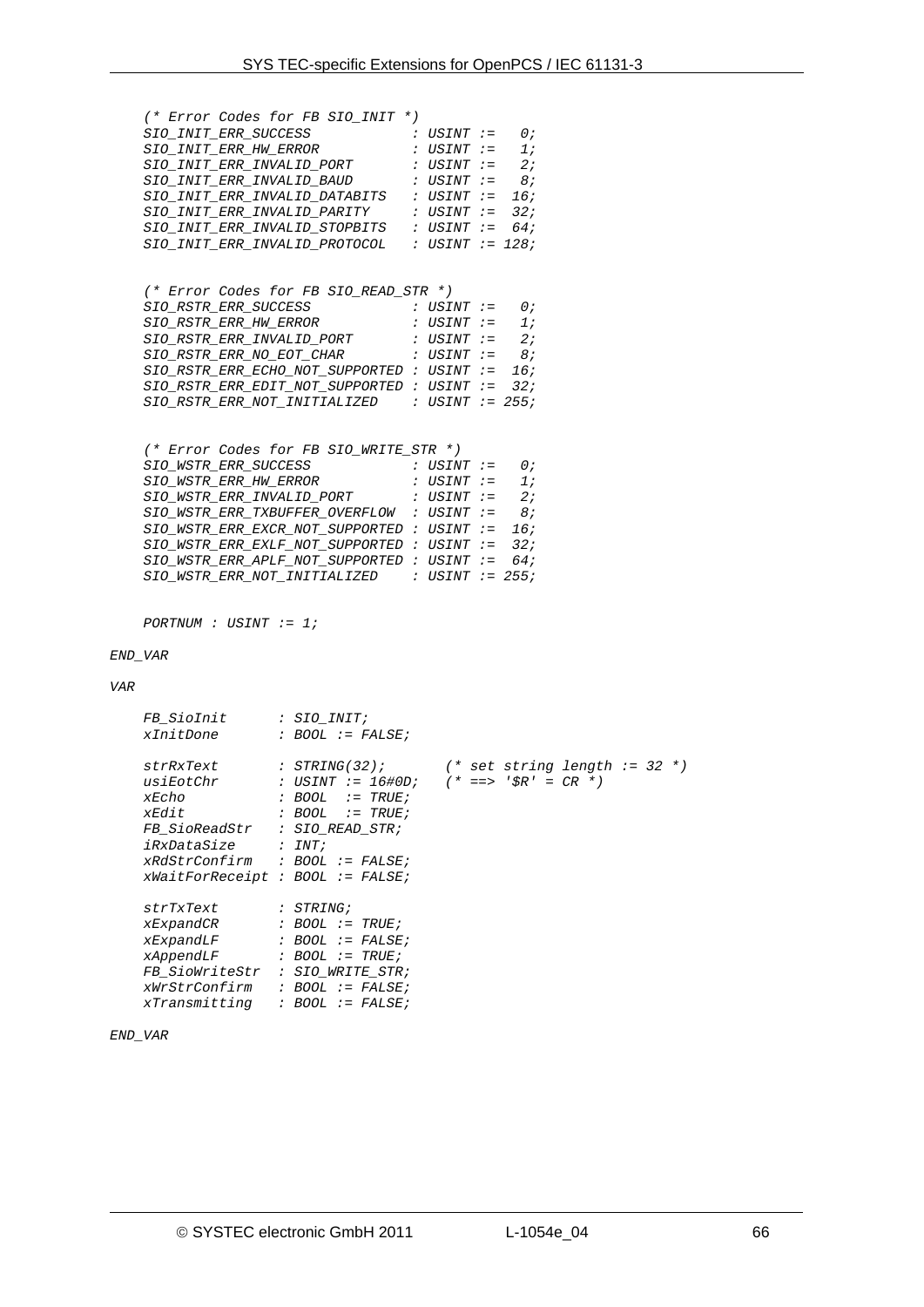```
LD xTransmitting 
JMPC WriteStringCont 
LD xRdStrConfirm 
        WriteStringStartLD xWaitForReceipt 
        JMPC ReadStringCont 
LD xInitDone 
        JMPC ReadStringStart 
(* ----- Init Sio ----- *) 
SioInit: 
CAL FB_SioInit ( 
         BAUD := 9600, 
         DATABITS := 8, 
         PARITY := SIO_INIT_PARITY_NO, 
         STOPBITS := 1, 
         PROTOCOL := SIO_INIT_PROTOCOL_NO, 
         ENABLE := TRUE, 
         PORT := PORTNUM) 
LD FB_SioInit.ERROR 
        EQ SIO_INIT_ERR_SUCCESS 
RETCN 
LD TRUE 
ST xInitDone 
(* ----- Read String ----- *) 
ReadStringStart: 
        CAL FB_SioReadStr ( 
         ENABLE := FALSE, (* Step 1: Reset FB *) 
         RXDATA := strRxText, 
         PORT := PORTNUM) 
LD FB_SioReadStr.ERROR 
EQ SIO_RSTR_ERR_SUCCESS 
RETCN 
LD TRUE 
ST xWaitForReceipt 
ReadStringCont: 
CAL FB_SioReadStr ( 
                                  ENABLE := TRUE, (* Step 2: Start FB *) 
         RXDATA := strRxText, 
                                  MAXLENGTH := 0, (* no limit, use whole string length *) 
         EOTCHR := usiEotChr, 
         ECHO := xEcho, 
         EDIT := xEdit, 
         PORT := PORTNUM 
 | 
         xRdStrConfirm := CONFIRM, 
         iRxDataSize := RXLENGTH) 
LD xRdStrConfirm 
RETCN 
LD strCR 
CONCAT '-> ' 
CONCAT strRxText 
ST strTxtext
```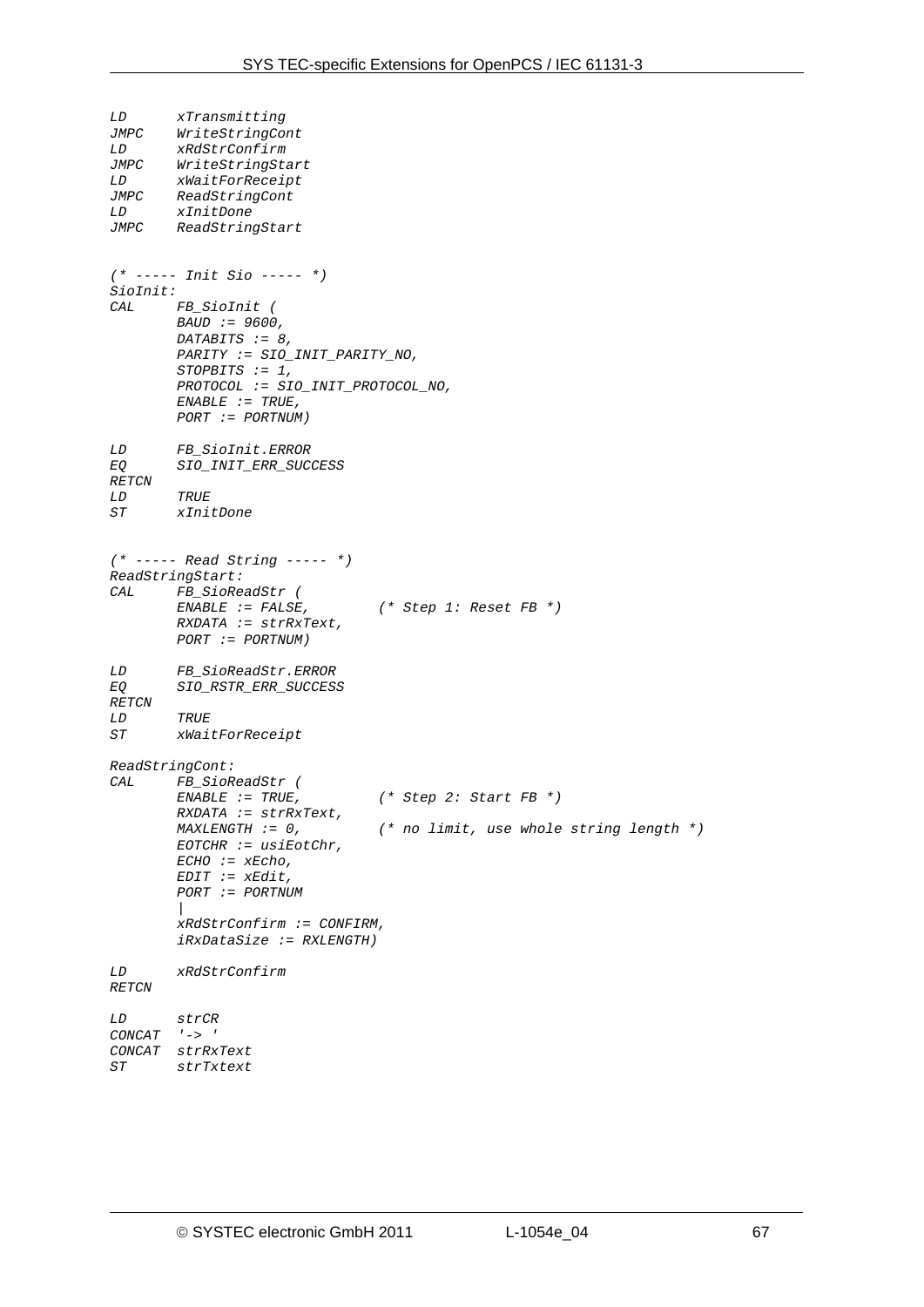```
(* ----- Write String ----- *) 
WriteStringStart: 
       CAL FB_SioWriteStr ( 
                                (* Step 1: Reset FB *)
         TXDATA := strTxText, 
         PORT := PORTNUM) 
LD FB_SioWriteStr.ERROR 
        EQ SIO_WSTR_ERR_SUCCESS 
RETCN 
LD TRUE 
ST xTransmitting 
WriteStringCont: 
CAL FB_SioWriteStr ( 
         ENABLE := TRUE, (* Step 2: Start FB *) 
         TXDATA := strTxText, 
                                 TXLENGTH := 0, (* no limit, transmit whole string *) 
         EXPANDCR := xExpandCR, 
 EXPANDLF := xExpandLF, 
 APPENDLF := xAppendLF, 
         PORT := PORTNUM 
 | 
         xWrStrConfirm := CONFIRM) 
LD xWrStrConfirm 
RETCN 
(* ----- Reset Flow Control Logic ----- *) 
LD FALSE 
ST xTransmitting 
       ST xWrStrConfirm 
ST xWaitForReceipt 
       ST xRdStrConfirm 
RET
```
*END\_PROGRAM* 

#### <span id="page-67-0"></span>**5.8 Function Block SIO\_READ\_BIN**

The function block *SIO\_READ\_BIN* reads a binary character stream from the serial interface.

#### Prototype of the Function Block

|                       |                  | SIO READ BIN                     |              |                     |             |
|-----------------------|------------------|----------------------------------|--------------|---------------------|-------------|
| <b>BOOL</b>           |                  | <b>ENABLE</b>                    | CONFIRM      | $\qquad \qquad - -$ | <b>BOOL</b> |
| POINTER<br><b>INT</b> | $---$            | PTR RXDATA<br>MAXLENGTH RXLENGTH |              |                     | INT         |
| USINT<br><b>BOOL</b>  | $---$<br>$- - -$ | <b>ETXCHR</b><br><b>CHKETX</b>   |              |                     |             |
| USINT                 | $- - -$          | PORT                             | <b>ERROR</b> |                     | USINT       |
|                       |                  |                                  |              |                     |             |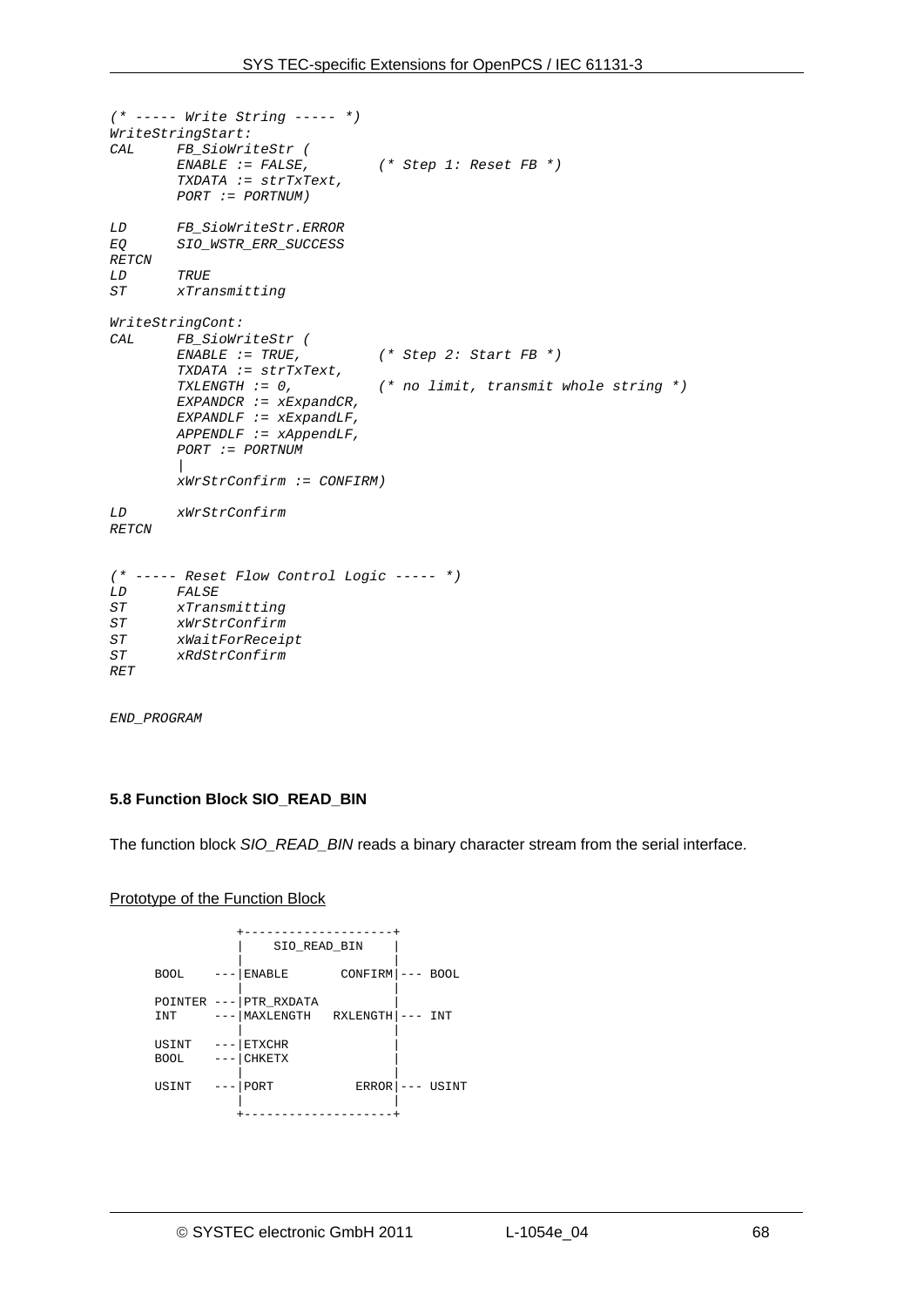Definition of Operands

| PTR RXDATA<br>MAXLENGTH         | Address of an object for receiving the read data bytes<br>Limitation of number of bytes to read, if 0, the length of the object addressed by<br>PTR_RXDATA is internally determined and used as the number of bytes to be read<br>(there are max. read so much bytes as the object can take up)          |
|---------------------------------|----------------------------------------------------------------------------------------------------------------------------------------------------------------------------------------------------------------------------------------------------------------------------------------------------------|
| <b>EOTCHR</b><br><b>CHKETX</b>  | Character for the end delimiter of the binary character stream (only checked if<br>$CHKEY = TRUE$<br>Check of end delimiter character on/off<br>$FALSE = end$ delimiter character is not checked<br>$TRUE = check$ for end delimiter character is activated                                              |
| <b>RXLENGTH</b>                 | Number of the read character (if <i>ERROR</i> := 0)                                                                                                                                                                                                                                                      |
| <b>ENABLE</b><br><b>CONFIRM</b> | Input for enabling or disabling the FB (see text)<br>Output for completed message via the FB (see text)<br>FALSE = reception not successfully completed or terminated after error<br>TRUE = reception successfully completed, RXLENGTH characters are available in<br>the object addressed by PTR_RXDATA |
| <b>PORT</b>                     | Number of serial interface to be used                                                                                                                                                                                                                                                                    |
| <b>ERROR</b>                    | The error code states information about the execution result of the function block.<br>Possible error codes are defined in Table 20.                                                                                                                                                                     |

*Table 20 Error Codes of the Function Block SIO\_READ\_BIN* 

<span id="page-68-0"></span>

| <b>Error Code</b> | <b>Definition</b>                                                                                        |
|-------------------|----------------------------------------------------------------------------------------------------------|
| 0                 | No error occurred during execution of the function block                                                 |
|                   | Hardware error occurred during execution of the function block                                           |
| 2                 | The selected interface (PORT) is not supported                                                           |
| 8                 | No character received for the end delimiter, reception termination after<br><b>MAXLENGHTH characters</b> |
| 128               | Pointer references an object of an unsupported data type                                                 |
| 255               | The selected interface (PORT) is not initialized                                                         |

# **Description**

The function block reads a binary data stream from the serial interface. The read characters are stored in the object addressed by input *PTR\_RXDATA*. If input *CHKETX* is set to TRUE, the data stream read from serial interface is checked for the occurrence of the end delimiter character defined at input *EOTCHR*. On recognition of the defined end delimiter character the reading operations finishes and the function block returns with output *CONFIRM* set to TRUE. If either input *CHKETX* is set to FALSE or the defined end delimiter character doesn't occur in the read binary stream, the the function block stops reading operation if the maximum number of bytes has been received (either internal size of data object addressed by PTR\_RXDATA or *MAXLENGTH* characters). Also in this case the output *CONFIRM* is set to TRUE if the function block returns.

Output *RXLENGTH* shows the number of characters stored in the data object addressed by *PTR\_RXDATA.* If output *ERROR := 0* has also been set, the character for the end delimiter defined at input *EOTCHR* has been received. If *ERROR := 8,* reception has been terminated after reading the maximum number of characters.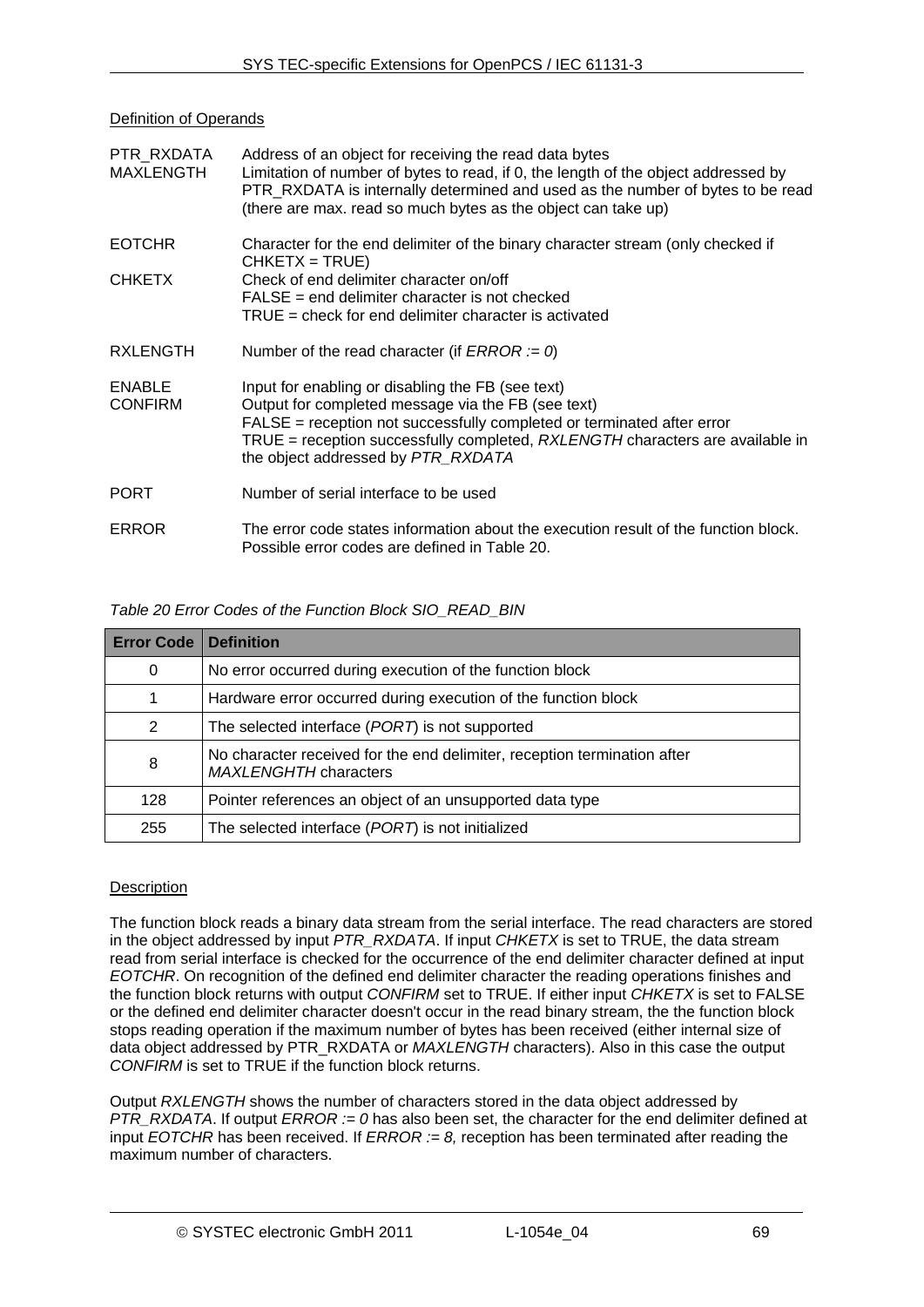The block starts character reception after detecting a rising edge at input *ENABLE* (first call via *ENABLE := TRUE*). Repeatedly call the function block via the PLC program until character reception (end delimiter or *MAXLENGTH* characters) has been terminated. For this, input *ENABLE* has to be set as TRUE to enable character reception. The block signals successful termination of reception by setting output *CONFIRM* to TRUE. After processing the received character string, the PLC program has to call the block via *ENABLE := FALSE* to internally reset the block to its initial state. Further characters can subsequently be received by resetting input *ENABLE* to TRUE and thus detecting a rising edge. Active reception can be terminated at any time by calling the block via *ENABLE := FALSE*.

Possible errors during execution of the function block are displayed at output *ERROR* as a bit mask and described in [Table 18.](#page-61-0) Due to the simultaneous setting of various bits it is possible to signalize several errors.

The following sample program shows the application of the function block *SIO\_READ\_BIN* for reading a character string from the serial interface.

#### Sample Program

The sample program in section [5.9](#page-69-0) shows the joint application of *SIO\_READ\_BIN* and the function block *SIO\_WRITE\_BIN*. At first, the sample program calls the block *SIO\_READ\_BIN* to read a binary character stream from the interface. After the character stream has been completely read, the function block *SIO\_WRITE\_BIN* rewrites it onto the interface.

#### <span id="page-69-0"></span>**5.9 Function Block SIO\_WRITE\_BIN**

The function block *SIO\_WRITE\_BIN* writes a binary character stream onto the serial interface.

#### Prototype of the Function Block

|  |                |       | SIO_WRITE_BIN          |                    |  |             |  |  |  |
|--|----------------|-------|------------------------|--------------------|--|-------------|--|--|--|
|  | <b>BOOL</b>    |       | ENABLE                 | $CONFIRM$ $ -----$ |  | <b>BOOL</b> |  |  |  |
|  | POINTER<br>INT | $---$ | PTR_TXDATA<br>TXLENGTH |                    |  |             |  |  |  |
|  | USINT          |       | PORT                   | $ERROR$   $---$    |  | USINT       |  |  |  |
|  |                |       |                        |                    |  |             |  |  |  |

#### Definition of Operands

PTR\_TXDATA Address of an object with the binary data to be sent TXLENGTH Number of data bytes to be sent, if the number is 0, the length of the object addressed by *PTR\_TXDATA* is internally determined and used as the number of characters to be sent ENABLE Input for enabling or disabling the FB (see text) CONFIRM Output for completed message via the FB (see text) FALSE = transmission not successfully completed or terminated after error TRUE = transmission successfully completed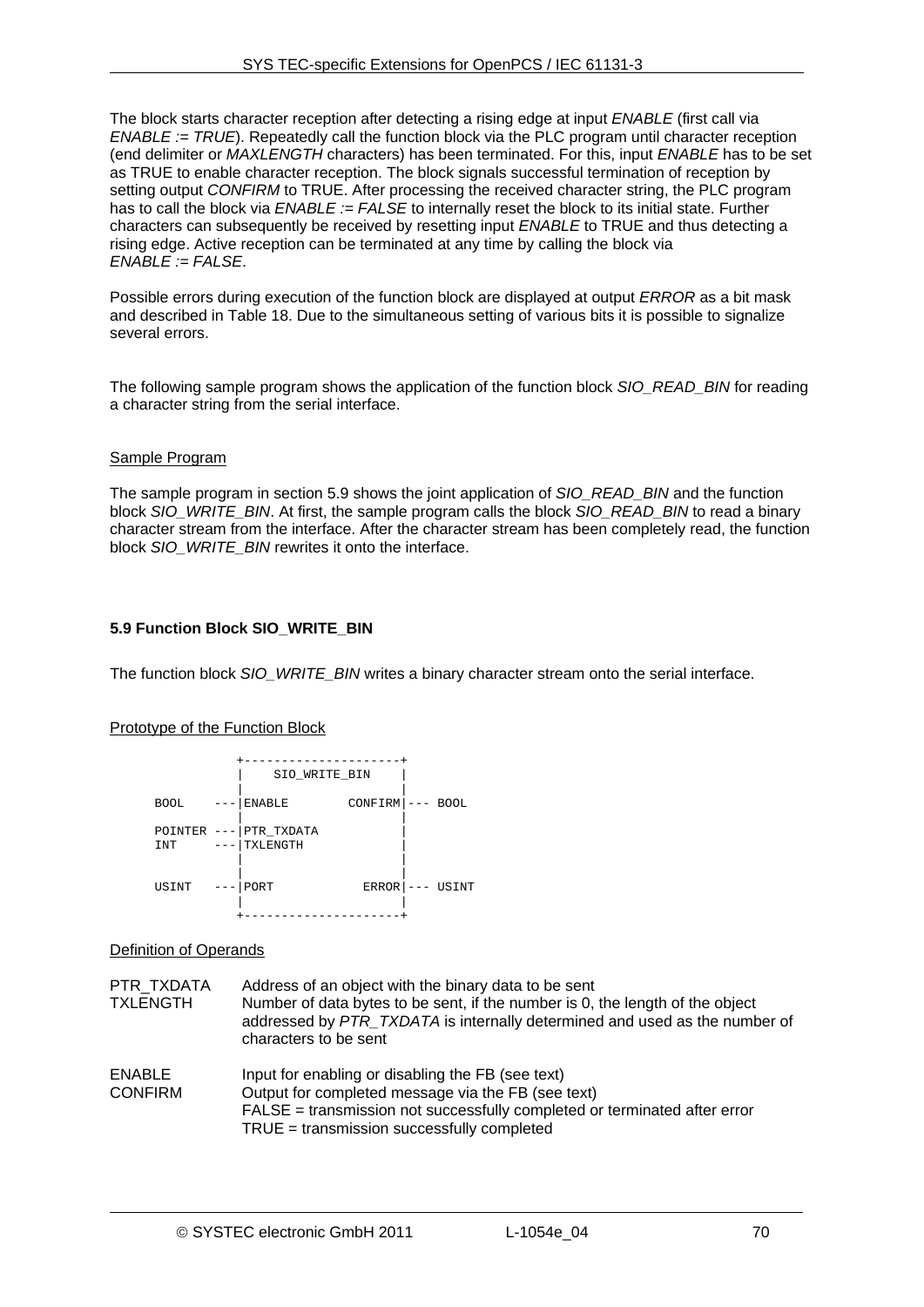PORT Number of serial interface to be used

ERROR The error code states information about the execution result of the function block. Possible error codes are defined in [Table 21](#page-70-0).

*Table 21 Error Codes of the Function Block SIO\_WRITE\_BIN* 

<span id="page-70-0"></span>

| <b>Error Code   Definition</b> |                                                                |
|--------------------------------|----------------------------------------------------------------|
| 0                              | No error occurred during execution of the function block       |
|                                | Hardware error occurred during execution of the function block |
| 2                              | The selected interface (PORT) is not supported                 |
| 128                            | Pointer references an object of an unsupported data type       |
| 255                            | The selected interface (PORT) is not initialized               |

# **Description**

The function block writes a binary character stream onto the serial interface. The address of an object with the binary data to be written has to be transferred to input *PTR\_TXDATA*. Input *TXLENGTH* specifies the number of valid bytes. If this value is 0, the length of the object addressed by **PTR\_TXDATA** is internally determined and used as the number of bytes to be written.

The block starts writing the character string after detecting a rising edge at input *ENABLE* (first call via *ENABLE := TRUE*). Repeatedly call the function block via the PLC program until character transfer has been completed. For this, input *ENABLE* has to be set as TRUE to enable character transmission. The block automatically signals successful termination by setting output *CONFIRM* to TRUE. During further processing, the PLC program has to call the block via *ENABLE := FALSE* to internally reset the block to its initial state. Further character transfer can subsequently be started by resetting input *ENABLE* to TRUE and thus detecting a rising edge. Active transmission can be terminated at any time by calling the block via *ENABLE := FALSE*.

Possible errors during execution of the function block are displayed at output *ERROR* as a bit mask and described in [Table 21.](#page-70-0) Due to the simultaneous setting of various bits it is possible to signalize several errors.

The following sample program shows the application of the function blocks *SIO\_READ\_BIN* (see section [5.8](#page-67-0)) and *SIO\_WRITE\_BIN*. At first, the block *SIO\_READ\_BIN* is called to read a binary character stream from the interface. After the character stream has been completely read, the function block *SIO\_WRITE\_BIN* rewrites it onto the interface. This sample program is completed via initialization of the serial interface and the flow control of the program execution.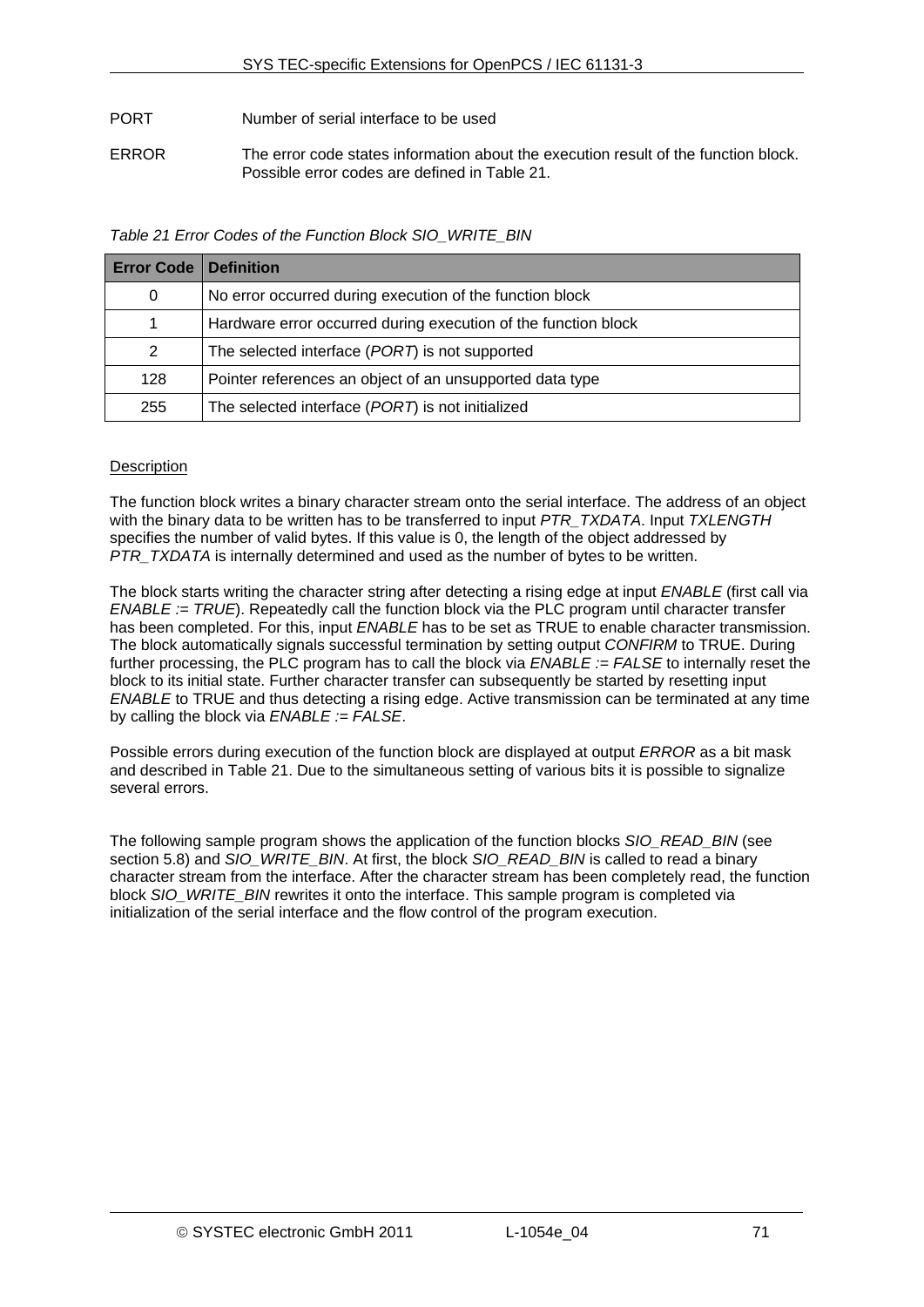# Sample Program

|            | PROGRAM SioRwBin<br>VAR CONSTANT           |                    |  |                   |         |                |  |  |
|------------|--------------------------------------------|--------------------|--|-------------------|---------|----------------|--|--|
|            | (* Definition of Parity Type *)            |                    |  |                   |         |                |  |  |
|            | SIO_INIT_PARITY_NO                         |                    |  | : USINT :=        |         | $\theta$ ;     |  |  |
|            | SIO INIT PARITY ODD                        |                    |  | $:$ USINT $:=$    |         | 1;             |  |  |
|            | SIO_INIT_PARITY_EVEN                       |                    |  | : USINT :=        |         | 2:             |  |  |
|            | (* Definition of Protocol Type *)          |                    |  |                   |         |                |  |  |
|            | SIO INIT PROTOCOL NO                       |                    |  | : USINT :=        |         | 0;             |  |  |
|            | SIO_INIT_PROTOCOL_XON_XOFF                 |                    |  | : USINT :=        |         | 1:             |  |  |
|            | SIO INIT PROTOCOL RTS CTS                  |                    |  | $:$ USINT $:=$    |         | 2:             |  |  |
|            | (* Error Codes for FB SIO_INIT *)          |                    |  |                   |         |                |  |  |
|            | SIO INIT ERR SUCCESS                       |                    |  | : USINT :=        |         | 0;             |  |  |
|            | SIO_INIT_ERR_HW_ERROR                      |                    |  | : USINT :=        |         | 1:             |  |  |
|            | SIO INIT ERR INVALID PORT                  |                    |  | : USINT :=        |         | 2;             |  |  |
|            | SIO_INIT_ERR_INVALID_BAUD                  |                    |  | $:$ USINT $:=$    |         | 8;             |  |  |
|            | SIO INIT ERR INVALID DATABITS              |                    |  | : USINT :=        |         | 16;            |  |  |
|            | SIO_INIT_ERR_INVALID_PARITY                |                    |  | : USINT :=        |         | 32;            |  |  |
|            | SIO_INIT_ERR_INVALID_STOPBITS              |                    |  | : USINT $:=$ 64;  |         |                |  |  |
|            | SIO INIT ERR INVALID PROTOCOL              |                    |  | : USINT $:= 128;$ |         |                |  |  |
|            |                                            |                    |  |                   |         |                |  |  |
|            | (* Error Codes for FB SIO_READ_BIN *)      |                    |  |                   |         |                |  |  |
|            | SIO RBIN ERR SUCCESS                       |                    |  | : USINT := 0;     |         |                |  |  |
|            | SIO RBIN ERR HW ERROR                      |                    |  | : USINT           | $: =$   | 1;             |  |  |
|            | SIO_RBIN_ERR_INVALID_PORT                  |                    |  | : USINT :=        |         | 2:             |  |  |
|            | SIO RBIN ERR NO EOT CHAR                   |                    |  | $:$ USINT $:=$    |         | 8;             |  |  |
|            | SIO RBIN ERR ECHO NOT SUPPORTED : USINT    |                    |  |                   | $t = 1$ |                |  |  |
|            |                                            |                    |  |                   |         | 16;            |  |  |
|            | SIO RBIN ERR EDIT NOT SUPPORTED : USINT := |                    |  |                   |         | 32;            |  |  |
|            | SIO_RBIN_ERR_PTR_TYPE                      |                    |  | : USINT := 128;   |         |                |  |  |
|            | SIO RBIN ERR NOT INITIALIZED               |                    |  | : USINT $:= 255;$ |         |                |  |  |
|            |                                            |                    |  |                   |         |                |  |  |
|            | (* Error Codes for FB SIO_WRITE_BIN *)     |                    |  |                   |         |                |  |  |
|            | SIO WBIN ERR SUCCESS                       |                    |  | : USINT           |         | $:= \qquad 0;$ |  |  |
|            | SIO WBIN ERR HW ERROR                      |                    |  | : USINT :=        |         | 1;             |  |  |
|            | SIO WBIN ERR INVALID PORT                  |                    |  | $:$ USINT $:=$    |         | 2:             |  |  |
|            | SIO WBIN ERR TXBUFFER OVERFLOW             |                    |  | : USINT           | $: =$   | 8;             |  |  |
|            | SIO WBIN ERR PTR TYPE                      |                    |  | : USINT $:= 128;$ |         |                |  |  |
|            | SIO WBIN ERR NOT INITIALIZED               |                    |  | : $USINT$ := 255; |         |                |  |  |
|            | $PORTNUM : USINT := 1;$                    |                    |  |                   |         |                |  |  |
| END VAR    |                                            |                    |  |                   |         |                |  |  |
| <b>VAR</b> |                                            |                    |  |                   |         |                |  |  |
|            |                                            |                    |  |                   |         |                |  |  |
|            | <i>FB SioInit</i>                          | : SIO_INIT;        |  |                   |         |                |  |  |
|            | xInitDone                                  | : BOOL := $FALSE;$ |  |                   |         |                |  |  |
|            |                                            |                    |  |                   |         |                |  |  |
|            | abDataBuffer : ARRAY[0127] OF BYTE;        |                    |  |                   |         |                |  |  |
|            | pDataObject : POINTER;                     |                    |  |                   |         |                |  |  |
|            | FB_SioReadBin : SIO_READ_BIN;              |                    |  |                   |         |                |  |  |
|            | iRxDataSize                                | : INT;             |  |                   |         |                |  |  |
|            | xRdBinConfirm : BOOL := FALSE;             |                    |  |                   |         |                |  |  |
|            | $xWaitForReceipt : BOOL := FALSE;$         |                    |  |                   |         |                |  |  |
|            |                                            |                    |  |                   |         |                |  |  |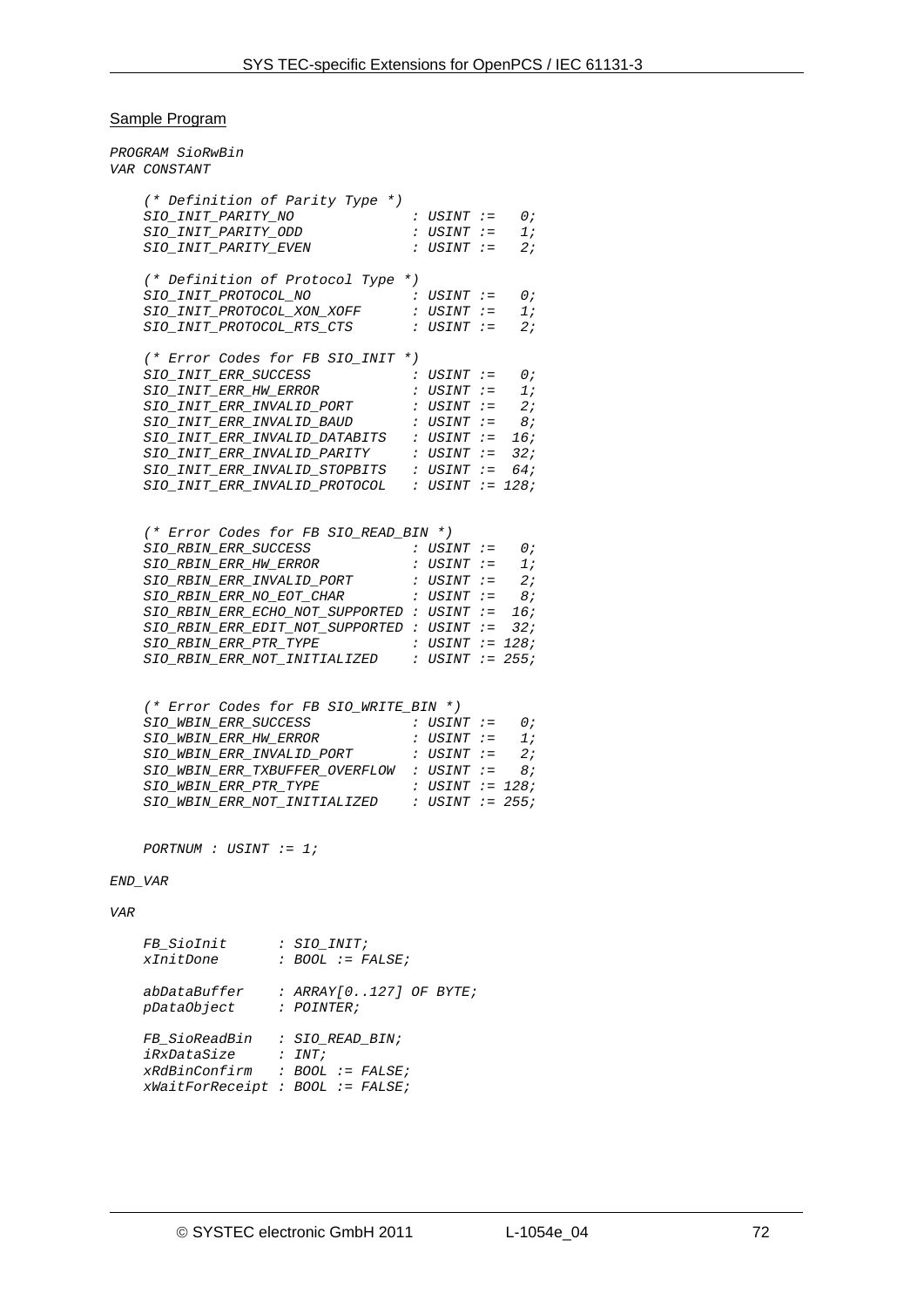```
 FB_SioWriteBin : SIO_WRITE_BIN; 
     xWrBinConfirm : BOOL := FALSE; 
                     xTransmitting : BOOL := FALSE; 
END_VAR 
LD xTransmitting 
JMPC WriteBinCont 
        LD xRdBinConfirm 
JMPC WriteBinStart 
LD xWaitForReceipt 
JMPC ReadBinCont 
LD xInitDone 
        JMPC ReadBinStart 
(* ----- Init Sio ----- *) 
SioInit: 
        CAL FB_SioInit ( 
         BAUD := 9600, 
         DATABITS := 8, 
         PARITY := SIO_INIT_PARITY_NO, 
         STOPBITS := 1, 
         PROTOCOL := SIO_INIT_PROTOCOL_NO, 
         ENABLE := TRUE, 
         PORT := PORTNUM) 
LD FB_SioInit.ERROR 
EQ SIO_INIT_ERR_SUCCESS 
RETCN 
LD &abDataBuffer 
        ST pDataObject 
LD TRUE 
        ST xInitDone 
(* ----- Read Binary Data Stream ----- *) 
ReadBinStart: 
CAL FB_SioReadBin ( 
         ENABLE := FALSE, (* Step 1: Reset FB *) 
         PORT := PORTNUM) 
LD FB_SioReadBin.ERROR 
        EQ SIO_RBIN_ERR_SUCCESS 
RETCN 
LD TRUE 
        ST xWaitForReceipt 
ReadBinCont: 
        FB_SioReadBin (<br>ENABLE := TRUE,
                                   ENABLE := TRUE, (* Step 2: Start FB *) 
         PTR_RXDATA := pDataObject, 
                                  MAXLENGTH := 0, (* no limit, use whole object size *) 
         CHKETX := FALSE, 
         PORT := PORTNUM 
 | 
         xRdBinConfirm := CONFIRM, 
         iRxDataSize := RXLENGTH) 
LD xRdBinConfirm 
RETCN
```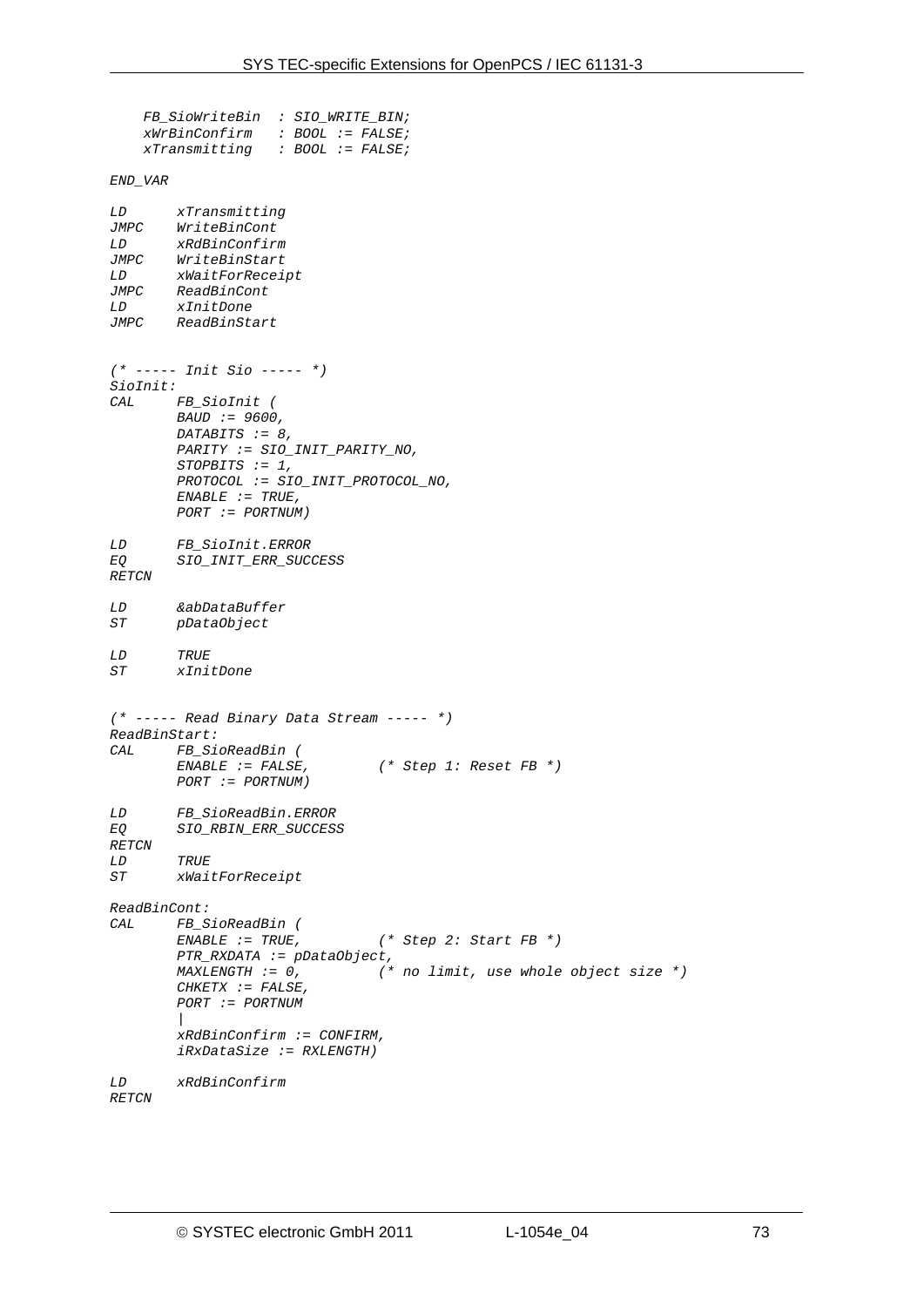```
(* ----- Write Binary Data Stream ----- *) 
WriteBinStart: 
       CAL FB_SioWriteBin ( 
                              ENABLE := FALSE, (* Step 1: Reset FB *) 
        PORT := PORTNUM) 
LD FB_SioWriteBin.ERROR 
       EQ SIO_WBIN_ERR_SUCCESS 
RETCN 
LD TRUE 
ST xTransmitting 
WriteBinCont: 
       CAL FB_SioWriteBin ( 
 ENABLE := TRUE, (* Step 2: Start FB *) 
 PTR_TXDATA := pDataObject, 
 TXLENGTH := 0, (* no limit, transmit whole object data *) 
 PORT := PORTNUM 
 | 
        xWrBinConfirm := CONFIRM) 
LD xWrBinConfirm 
RETCN 
(* ----- Reset Flow Control Logic ----- *) 
LD FALSE 
ST xTransmitting 
ST xWrBinConfirm 
ST xWaitForReceipt 
       ST xRdBinConfirm 
RET
```
*END\_PROGRAM*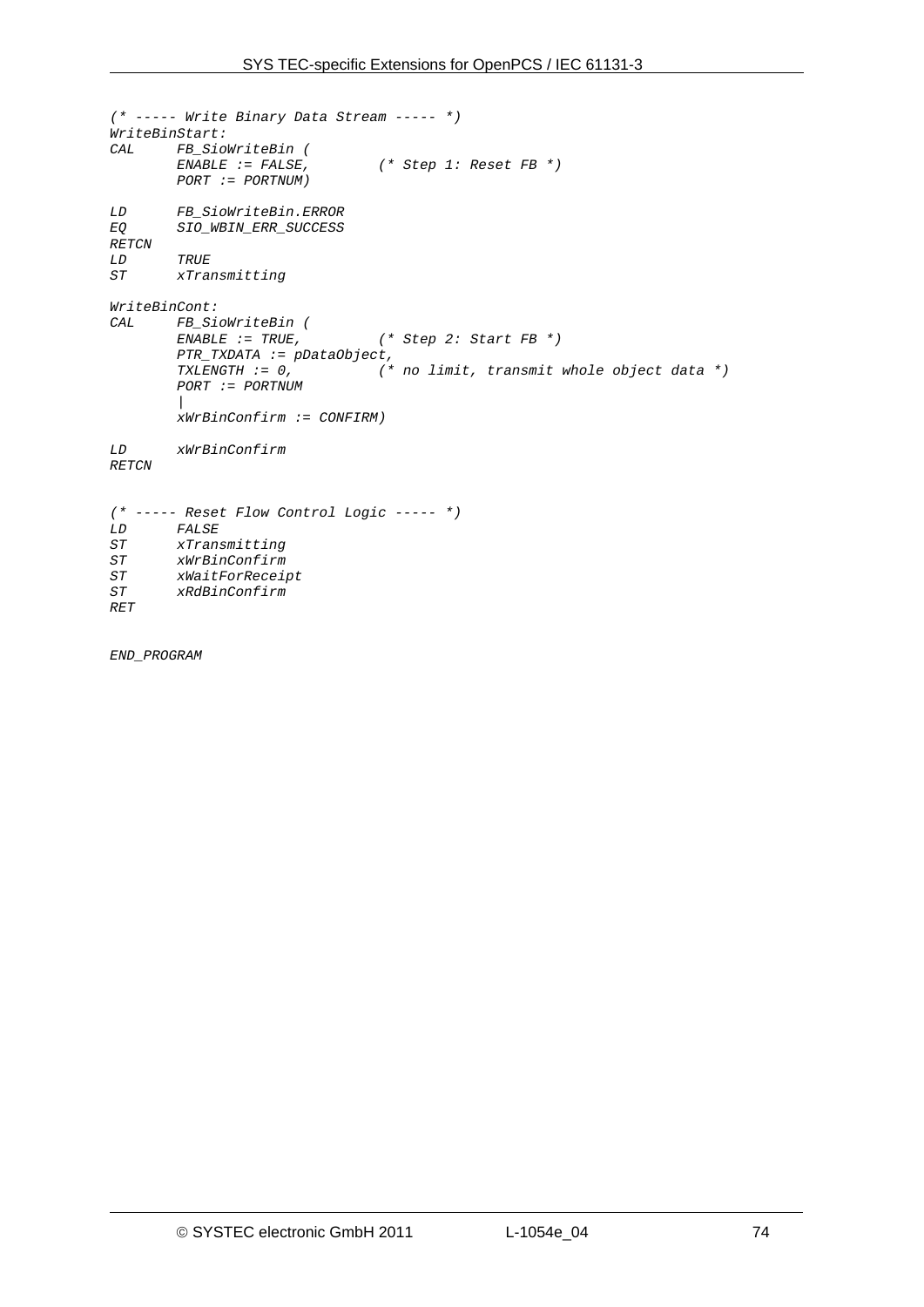# **6 Access to Hardware Counter**

## **6.1 Application of Hardware Counters**

Hardware counters enable the recording of fast, digital signals whose period duration is smaller than the cycle time of the PLC program. Therefore, hardware counters can also recognize and register fast consecutive signal changes. In contrast to hardware counters, software counters, e.g. the standard function blocks *CTU*, *CTD* and *CTUD,* only allow the processing of input signals whose change speed is larger than the cycle time of the PLC program. The function block *CNT\_FUD* (Counter for Fast Up Down) enables the configuration of hardware counters for various operating modes (incrementing/reverse counters, counting of rising, falling or of both edges, etc.). At the same time, the block can retrieve current counter readings as well as check whether the limit value has been exceeded in either direction.

## **6.2 Function Block CNT\_FUD**

The function block *CNT\_FUD* configures the operating mode (counter direction, count edge), retrieves the counter value and checks whether the limit value has been exceeded in either direction.

### Prototype of the Function Block

|                                    | CNT_FUD             |                |       |                                    |
|------------------------------------|---------------------|----------------|-------|------------------------------------|
|                                    |                     |                |       |                                    |
| USINT                              | MODE                |                |       |                                    |
| <b>BOOL</b><br><b>BOOL</b><br>DINT | RESET<br>LOAD<br>PV | QU<br>QD<br>CV |       | <b>BOOL</b><br><b>BOOL</b><br>DINT |
| USINT                              | CHANNEL             | ERROR          | $---$ | USINT                              |
|                                    |                     |                |       |                                    |

### Definition of Operands

MODE Mode selection for the selected channel, the range of values depends on the modes supported by the hardware

 $0 =$  disabling of the selected channel, the outputs are reset

Incrementing/Reverse counter, software-controlled:

- $1 =$  incrementing counter, rising edge
- 2 = incrementing counter, falling edge
- 3 = incrementing counter, both edges
- 4 = reverse counter, rising edge
- 5 = reverse counter, falling edge
- $6$  = reverse counter, both edges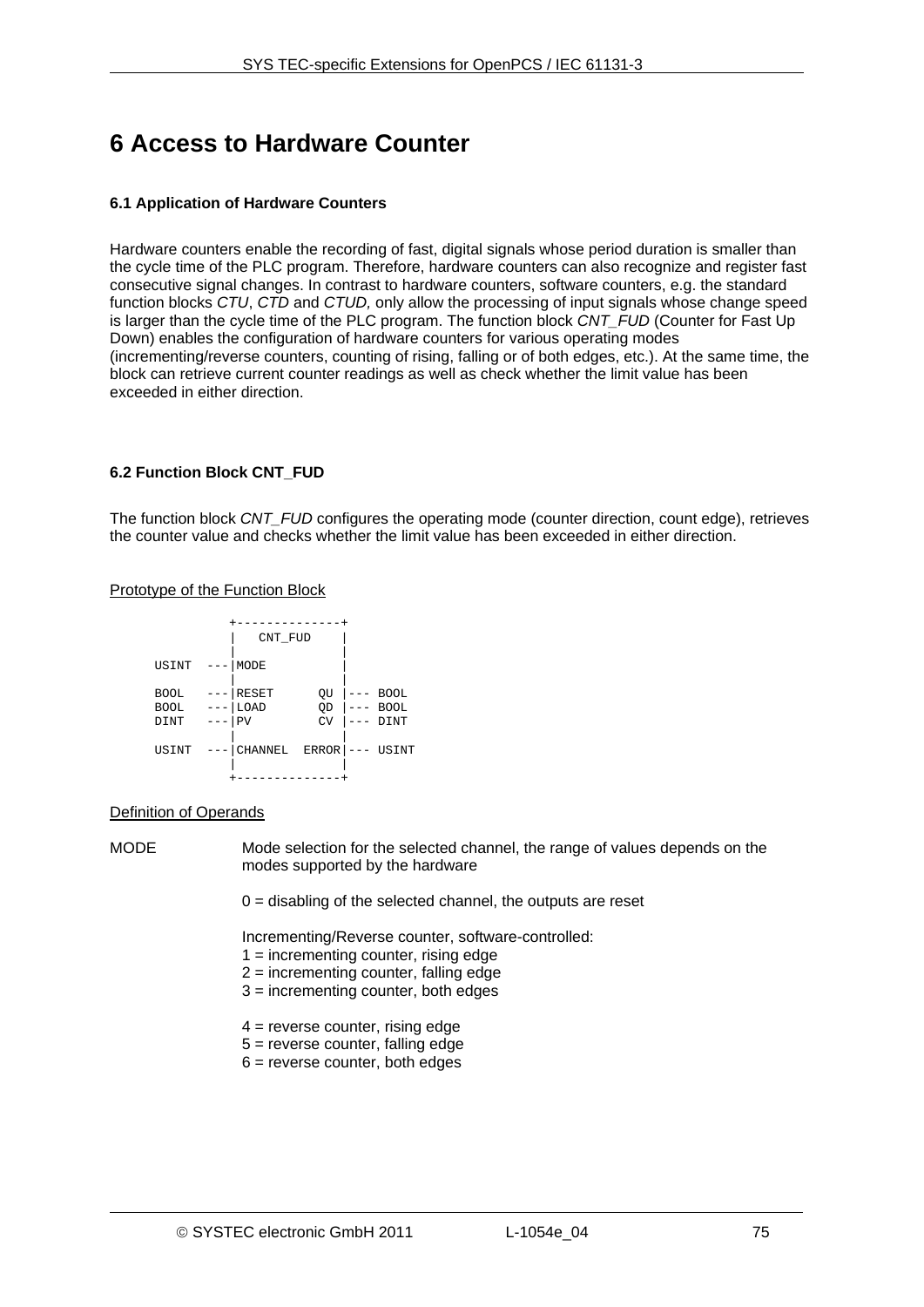|                | Incrementing/Reverse counter, hardware-controlled:<br>$7 =$ rising edge<br>$8 =$ falling edge<br>$9 =$ both edges<br>Direction control occurs via the respective digital control input:<br>Control input = $0 \rightarrow$ incrementing counter<br>Control input = $1 \rightarrow$ reverse counter    |
|----------------|-------------------------------------------------------------------------------------------------------------------------------------------------------------------------------------------------------------------------------------------------------------------------------------------------------|
|                | Incrementing/Reverse counter, hardware-controlled:<br>$10 =$ rising edge<br>$11 =$ falling edge<br>$12 =$ both edges<br>Direction control occurs via the respective digital control input:<br>Control input = $0 \rightarrow$ reverse counter<br>Control input = $1 \rightarrow$ incrementing counter |
| <b>RESET</b>   | The input value TRUE results in the internal counter being reset to zero. The inputs<br>LOAD and PV do not have any influence. No counter pulses are processed as long<br>as the input has the value TRUE. The block changes to the mode selected at input<br>MODE if the edge is falling.            |
| <b>LOAD</b>    | The input value TRUE results in the initial value specified at input PV being passed<br>into the counter                                                                                                                                                                                              |
| <b>PV</b>      | The value specified at the input is passed to the counter via LOAD = TRUE. Due to<br>the resulting parity of the current counter reading and the PV, the output QU is set<br>to TRUE                                                                                                                  |
| <b>CHANNEL</b> | Channel number of the counter                                                                                                                                                                                                                                                                         |
| QU             | TRUE: The achieved counter reading is larger than or equal to PV                                                                                                                                                                                                                                      |
| QD             | TRUE: The achieved counter reading is smaller than or equal to zero                                                                                                                                                                                                                                   |
| CV             | Current counter reading                                                                                                                                                                                                                                                                               |
| <b>ERROR</b>   | The error code states information about the execution result of the function block.<br>Possible error codes are defined in Table 22.                                                                                                                                                                  |

*Table 22 Error Codes of the Function Block CNT\_FUD* 

<span id="page-75-0"></span>

| <b>Error Code   Definition</b> |                                                                |
|--------------------------------|----------------------------------------------------------------|
| 0                              | No error occurred during execution of the function block       |
|                                | Hardware error occurred during execution of the function block |
| 2                              | The selected channel (CHANNEL) is not supported                |
| 4                              | The selected mode (MODE) is not supported                      |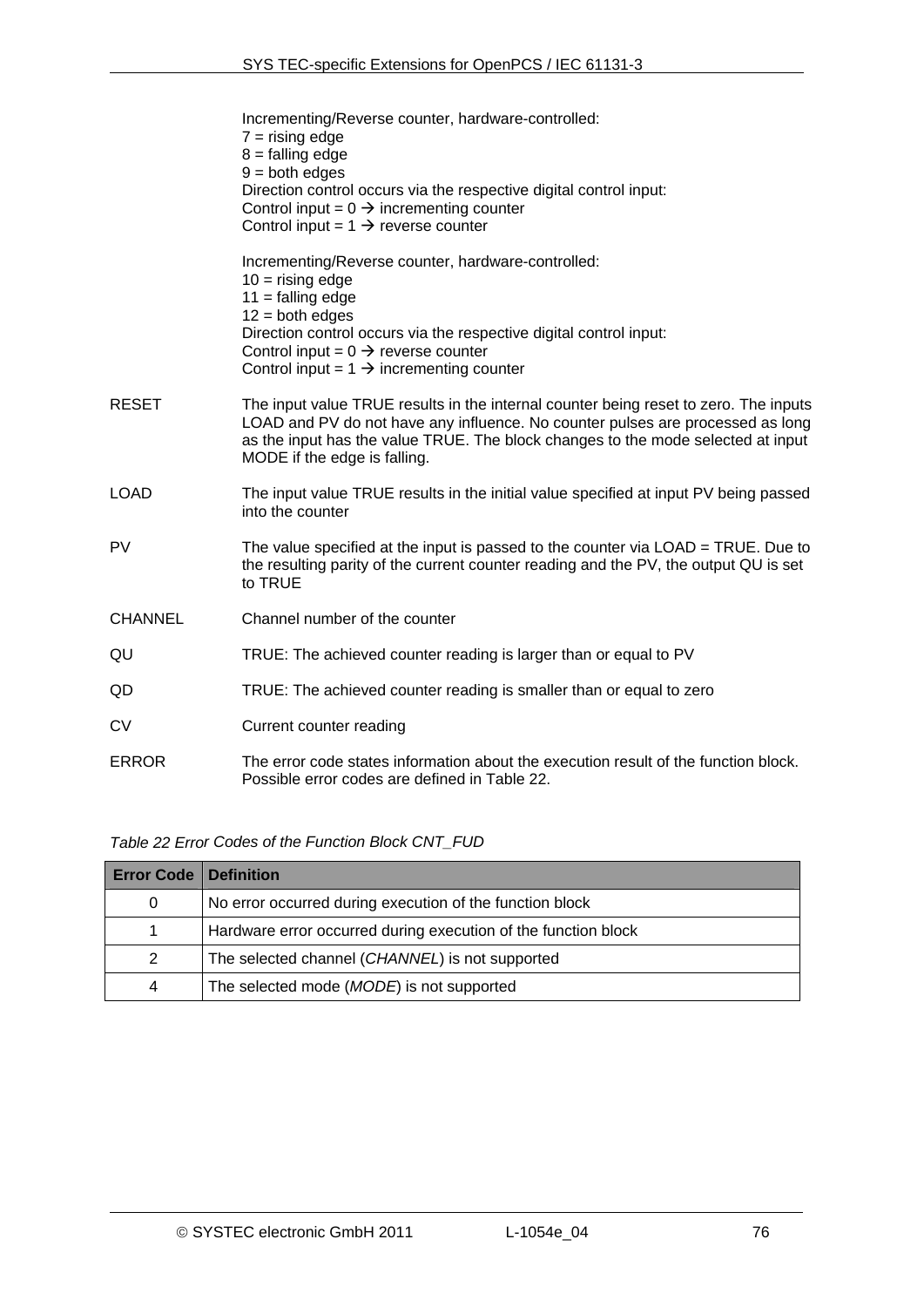# **Description**

The function block configures the mode (counter direction, counting edge, hard or software control), retrieves the counter reading and checks whether the limit value has been exceeded in either direction. The usable block modes depend on the support of the hardware in use. Please see the respective manual of each control for more detailed information.

Selection of the respective mode occurs via input *MODE*. This also includes configuration of the counter direction (incrementing/reverse counter) and the count edges to be processed (rising, falling or both edges). Depending on the hardware in use, it is also possible to use a further digital input for the conversion of the counter direction. This input then functions as the control input for the counter.

Via the inputs *LOAD* and *RESET* the counter can be set to any start value or the current counter reading can be cleared. The internal counter accepts the start value specified at input *PV* as the new counter value if the function block is called via input *LOAD,* which has been set to TRUE. The internal counter reading is reset to zero by calling the function block via input RESET, which has been set to TRUE. The state of input *LOAD* and *PV* is discarded. No counter pulses are processed as long as input *RESET* has the value TRUE. The block changes to the mode selected at input MODE if the edge is falling.

The function block output *CV* states the current counter reading. If a set output displays *QU := TRUE*, the achieved counter reading is larger than or equal to PV (overflow). If a set output displays *QD := TRUE*, the achieved counter reading is smaller than or equal to zero. Both outputs *QU* and *QV* are inactive if the current counter value C*V* is in the interval *0 < CV < PV*.

A specific digital counter input is allocated to each counter channel (please see the manual of the respective control for more information). Depending on the configured mode (input *MODE*), the selection of the counter direction is either implicit, prefixed by the selected mode (software-controlled, *MODE := 1...6*) or flexible to the runtime via the second digital control input (hardware-controlled, *MODE := 7...12*). This has to be considered when using the digital inputs. The current values of the digital counter input as well as, if necessary, of the control input are always stored in the process image of the digital inputs irrespective of the selected counter mode.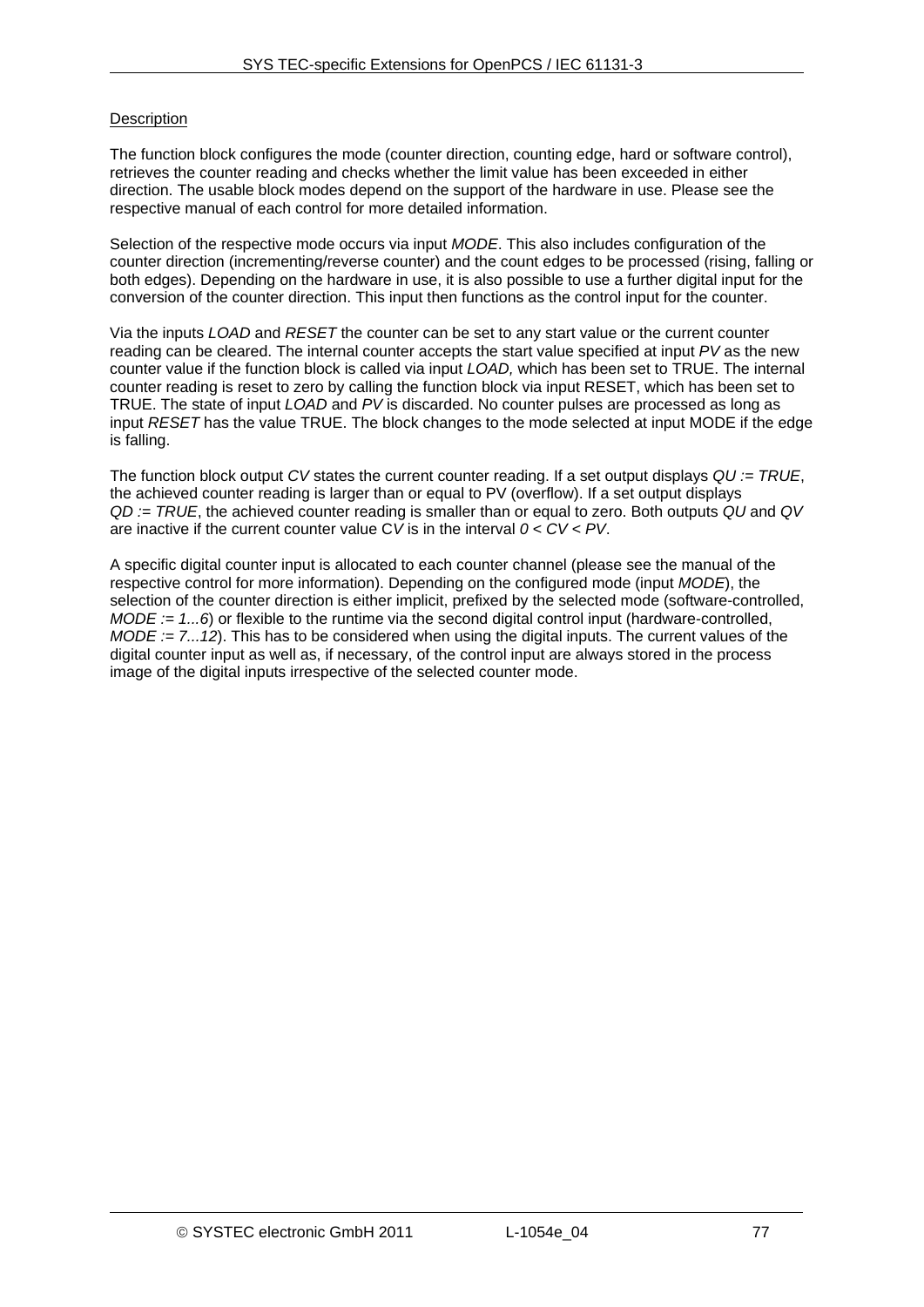

<span id="page-77-0"></span>*Figure 2: Signal run of the outputs of an incrementing counter* 

#### Figure 2: *[Signal run of the outputs of an incrementing counter](#page-77-0)*

 illustrates the runs of the individual signals of an incrementing counter (MODE := 1, count rising edge). The inputs LOAD and PV are not considered and the outputs are inactive if RESET := TRUE is active. The selected mode is set and the counter value CV is reset to zero if the edge is falling at input RESET. The value at input PV is passed to CV as the start value if LOAD := TRUE is active. Output QD changes to TRUE as soon as the counter reading is smaller than or equal to zero. Output QU changes to TRUE as soon as the counter reading is larger than or equal to PV.

### Sample Program

*PROGRAM CntDemo* 

#### *VAR CONSTANT*

```
 (* Error Codes of FB CNT_FUD *) 
 CNT_FUD_ERROR_SUCCESS : USINT := 0; 
CNT FUD ERROR HW ERROR
 CNT_FUD_ERROR_UNKNOWN_CHANNEL : USINT := 2; 
 CNT_FUD_ERROR_INVALID_MODE : USINT := 4;
```
*END\_VAR*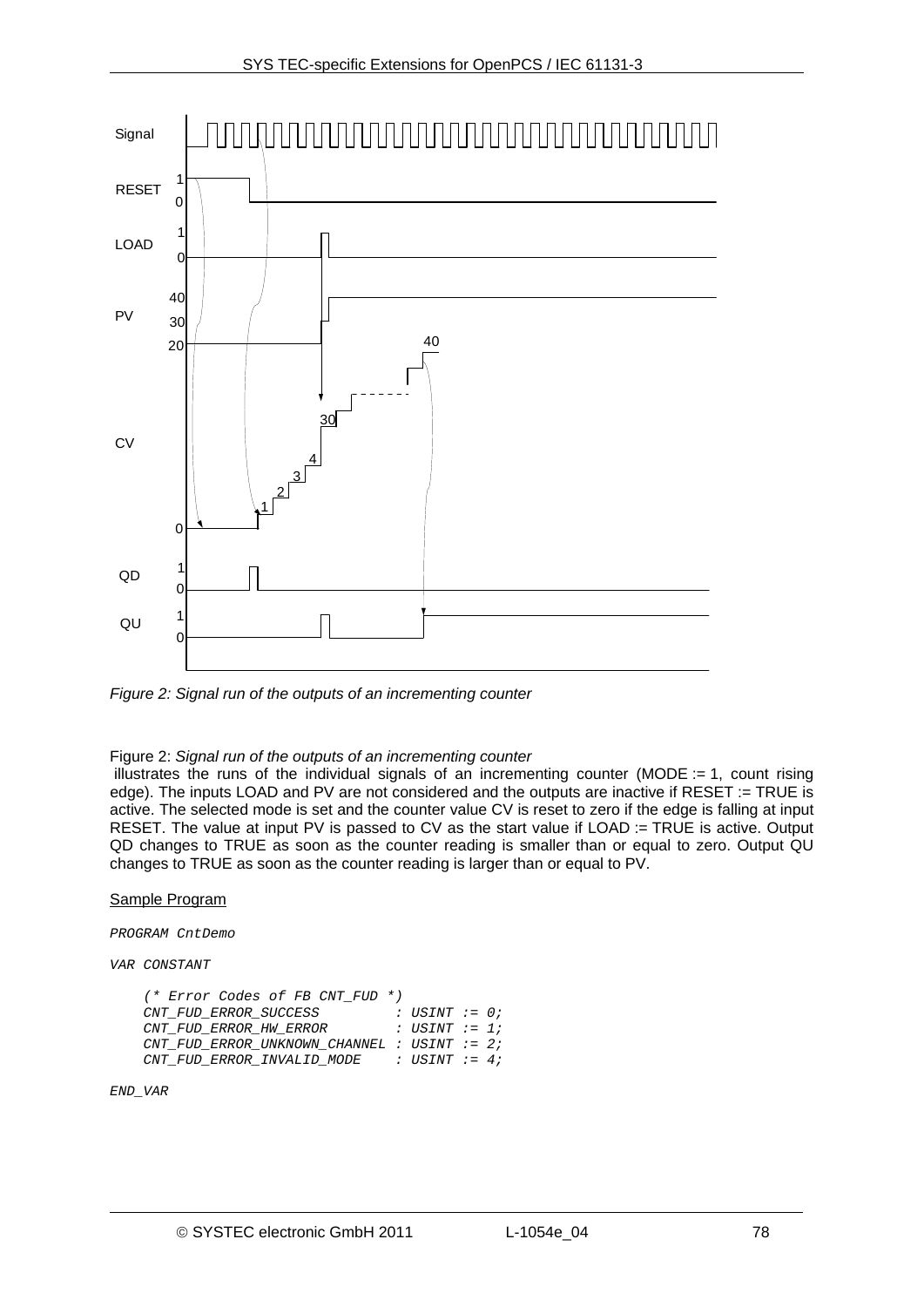*VAR xOvflUp : BOOL; xOvflDwn : BOOL; usiProcState : USINT := 0; ausiError : ARRAY[0..3] OF USINT; FB\_CntFUD : CNT\_FUD; END\_VAR (\* ----- Select current program step ----- \*) LD usiProcState EQ 0 JMPC CounterInit LD usiProcState EQ<br>JMPC JMPC CounterRead LD 0*   $usiProcess$ *(\* ----- Init Counter ----- \*) CounterInit: CAL CntFUD ( (\* Reset Counter \*) CHANNEL := 0, RESET := TRUE | ausiError[0] := ERROR) CAL CntFUD ( (\* Set Mode and StartValue \*) MODE := 1, RESET := FALSE, LOAD := TRUE, PV := 30 | ausiError[1] := ERROR) CAL CntFUD ( (\* Clear Input LOAD to start Counter \*) LOAD := FALSE | ausiError[2] := ERROR) LD usiProcState ADD 1 ST usiProcState*   $ProqExit$ *(\* ----- Read Counter Value ----- \*) CounterRead: CAL CntFUD ( PV := 40 | xOvflUp := QU, xOvflDwn := QD, ausiError[3] := ERROR) (\* ----- Cycle End ----- \*) ProgExit: RET RET*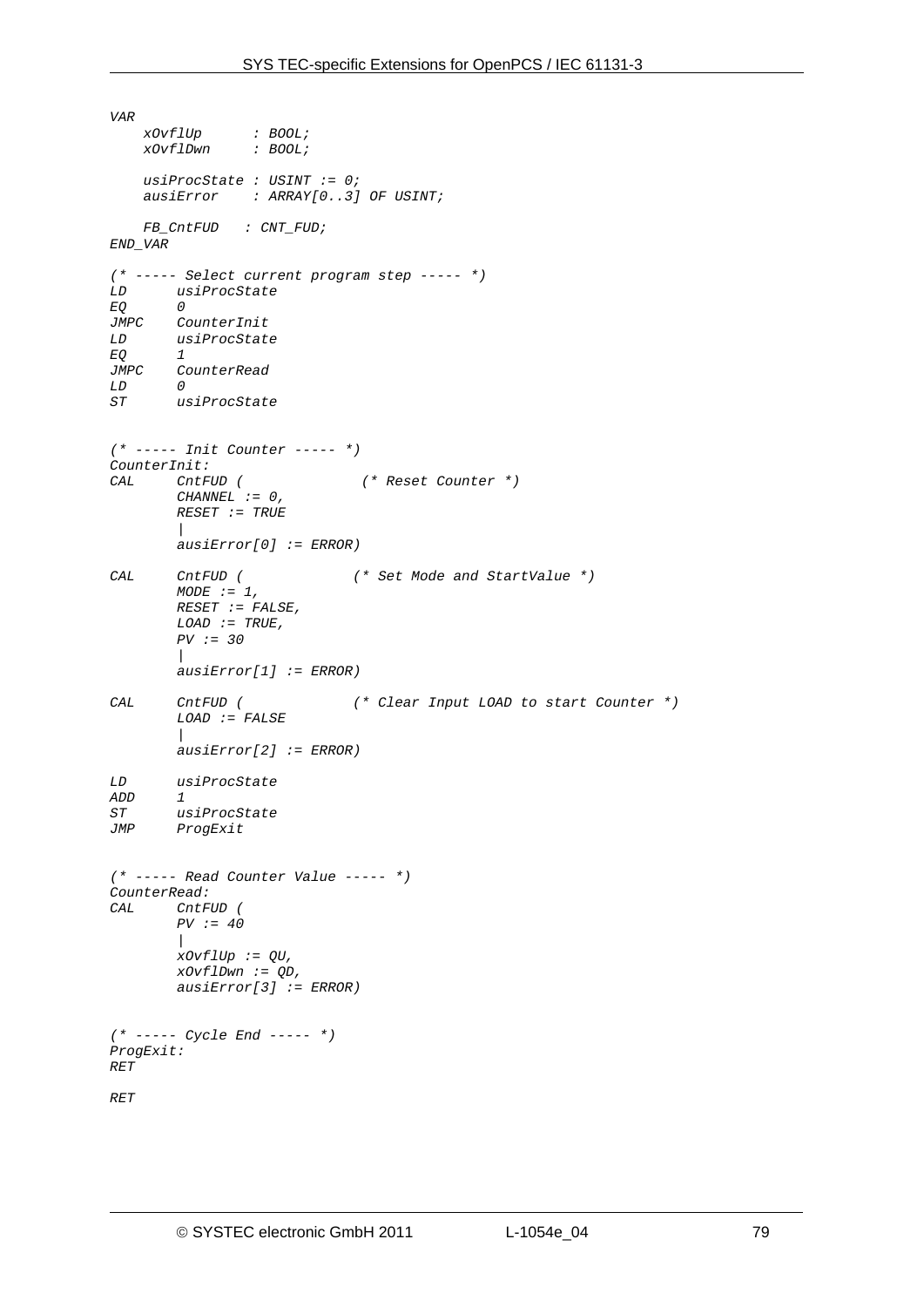# **7 Access to Real Time Clock (RTC)**

# **7.1 Application of the Real Time Clock (RTC)**

The RTC is a special battery-powered hardware block which can operate even when the PLC is switched off. However, very few control units have such a block. The RTC provides a PLC program with the absolute time and current date. This information can, for example, be used to control date and time-dependent processes as well as to log events with a time stamp.

The RTC can be set and the date and time retrieved via the function block *DT\_CLOCK* (see section [7.2\)](#page-79-0). The date and time are available at the outputs in absolute form (year/month/day, hour/minute/second) as well as in relative form (seconds since 01.01.1980). The function block *DT\_ABS\_TO\_REL* converts the absolute time and date into the corresponding relative presentation (see section [7.3](#page-82-0)). The relative presentation simplifies arithmetic operations, e.g. the calculation of time differences or setting of a new switch time to easy subtraction or addition of integer UDINT variables. If required, the function block *DT\_REL\_TO\_ABS* subsequently converts the calculated result back into the absolute form (see section [7.4\)](#page-83-0).

# <span id="page-79-0"></span>**7.2 Function Block DT\_CLOCK**

The function block *DT\_CLOCK* sets the RTC and reads the date and time from the PLC's RTC. This block is only available on controls which are equipped with an RTC block.

## Prototype of the Function Block

|             | DT CLOCK   |               |       |
|-------------|------------|---------------|-------|
|             |            |               |       |
| UINT        | SET YEAR   | YEAR          | UINT  |
| USINT       | SET_MONTH  | MONTH         | USINT |
| USINT       | SET DAY    | DAY           | USINT |
| USINT       | SET HOUR   | HOUR          | USINT |
| USINT       | SET MINUTE | MINUTE        | USINT |
| USINT       | SET SECOND | <b>SECOND</b> | USINT |
|             |            |               |       |
|             |            | RELTIME       | UDINT |
| <b>BOOL</b> | SET        | <b>ERROR</b>  | USINT |
|             |            |               |       |
|             |            |               |       |
|             |            |               |       |

Definition of Operands

SET\_YEAR SET\_MONTH SET\_DAY vear/month/day of the date to be set

SET\_HOUR SET\_MINUTE

SET\_SECOND hour/minute/second of the time to be set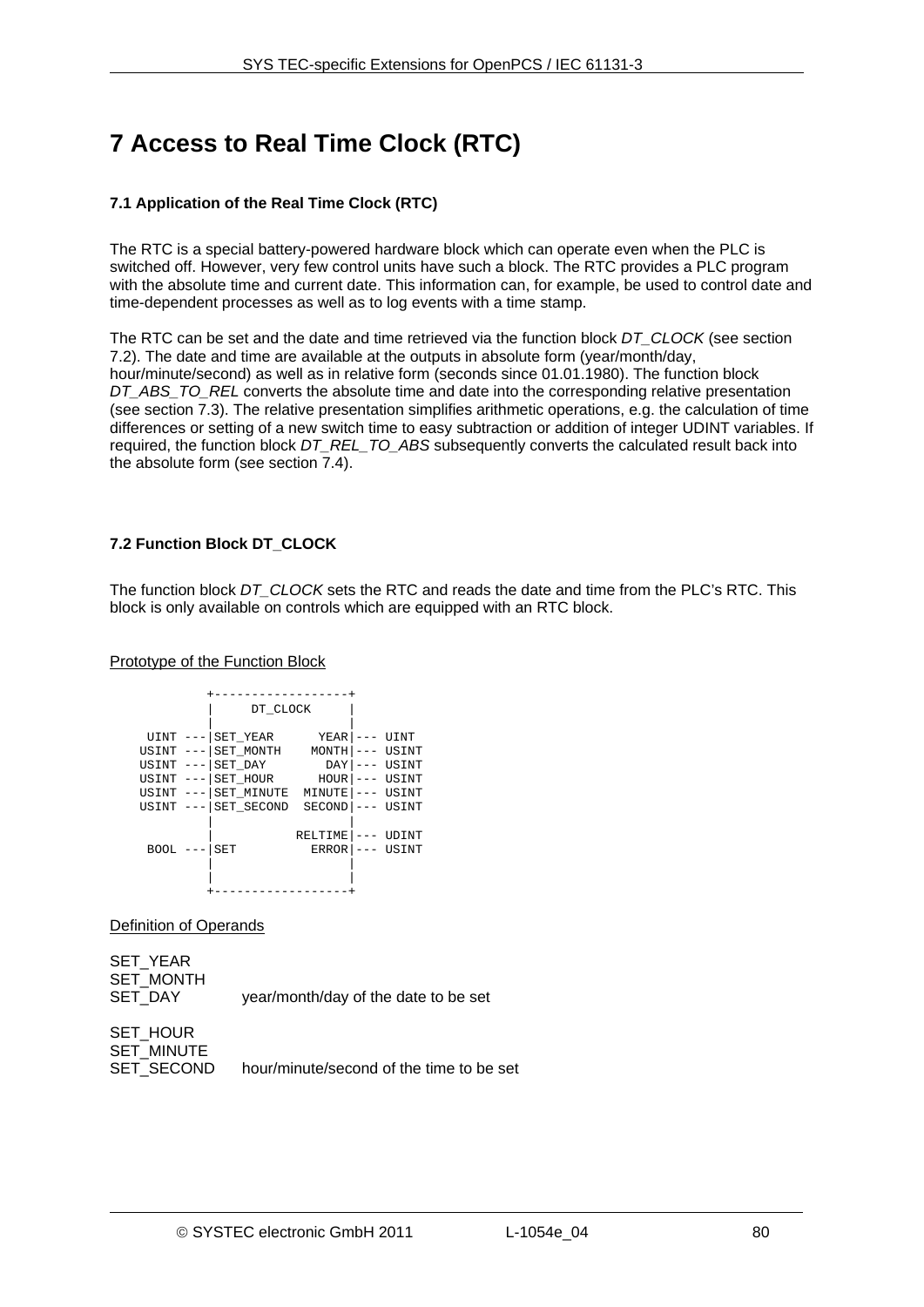| <b>SET</b>                                    | TRUE: The date at inputs SET_YEAR, SET_MONTH and SET_DAY as well as the<br>time at inputs SET_HOUR, SET_MINUTE and SET_SECOND are written in the<br>RTC when the block is called. At the same time, the set date and time can be read<br>at the respective outputs. |
|-----------------------------------------------|---------------------------------------------------------------------------------------------------------------------------------------------------------------------------------------------------------------------------------------------------------------------|
|                                               | FALSE: Only the current time and date from the RTC are read when the block is<br>called. The RTC is not reset.                                                                                                                                                      |
| <b>YEAR</b><br><b>MONTH</b><br>DAY            | year/month/day of the read date                                                                                                                                                                                                                                     |
| <b>HOUR</b><br><b>MINUTE</b><br><b>SECOND</b> | hour/minute/second of the read time                                                                                                                                                                                                                                 |
| <b>RELTIME</b>                                | Relative form of the read date and time (seconds since 01.01.1980)                                                                                                                                                                                                  |
| ERROR                                         | The error code states information about the execution result of the function block.<br>Possible error codes are defined in Table 23.                                                                                                                                |

*Table 23 Error Codes of the Function Block DT\_Xxx* 

<span id="page-80-0"></span>

| <b>Error Code</b> | <b>Definition</b>                                              |
|-------------------|----------------------------------------------------------------|
| 0                 | No error occurred during execution of the function block       |
|                   | Hardware error occurred during execution of the function block |
| 4                 | Invalid mode (MODE) during function block call                 |
| 8                 | Power failure, read time is invalid (see text)                 |
| 16                | Passed absolute time and date are invalid                      |

# **Description**

If the function block is called via input *SET* which has been set to TRUE, the date (*SET\_YEAR*, *SET\_MONTH* and *SET\_DAY*) and time (*SET\_HOUR*, *SET\_MINUTE* and *SET\_SECOND*) at the respective inputs are passed to the PLC's RTC. At the same time, the set date and time set can be read at the respective outputs. However, if the function block is called via input *SET* which has been set to FALSE, only the current date and time are read but the RTC is not influenced. The values of the set inputs are discarded. Possible errors during execution of the function block are displayed at output *ERROR* and described in [Table 23.](#page-80-0)

If the output is *ERROR* = 3 after execution of the function block *DT\_CLOCK,* the power supply of the RTC has been interrupted (power failure, battery empty) and the read time is invalid. This error state remains until the PLC's RTC is reset (function block call via input *SET := TRUE*) or the PLC is reset via the reset switch.

The following sample program shows the application of the function block *DT\_CLOCK* for setting and reading the RTC.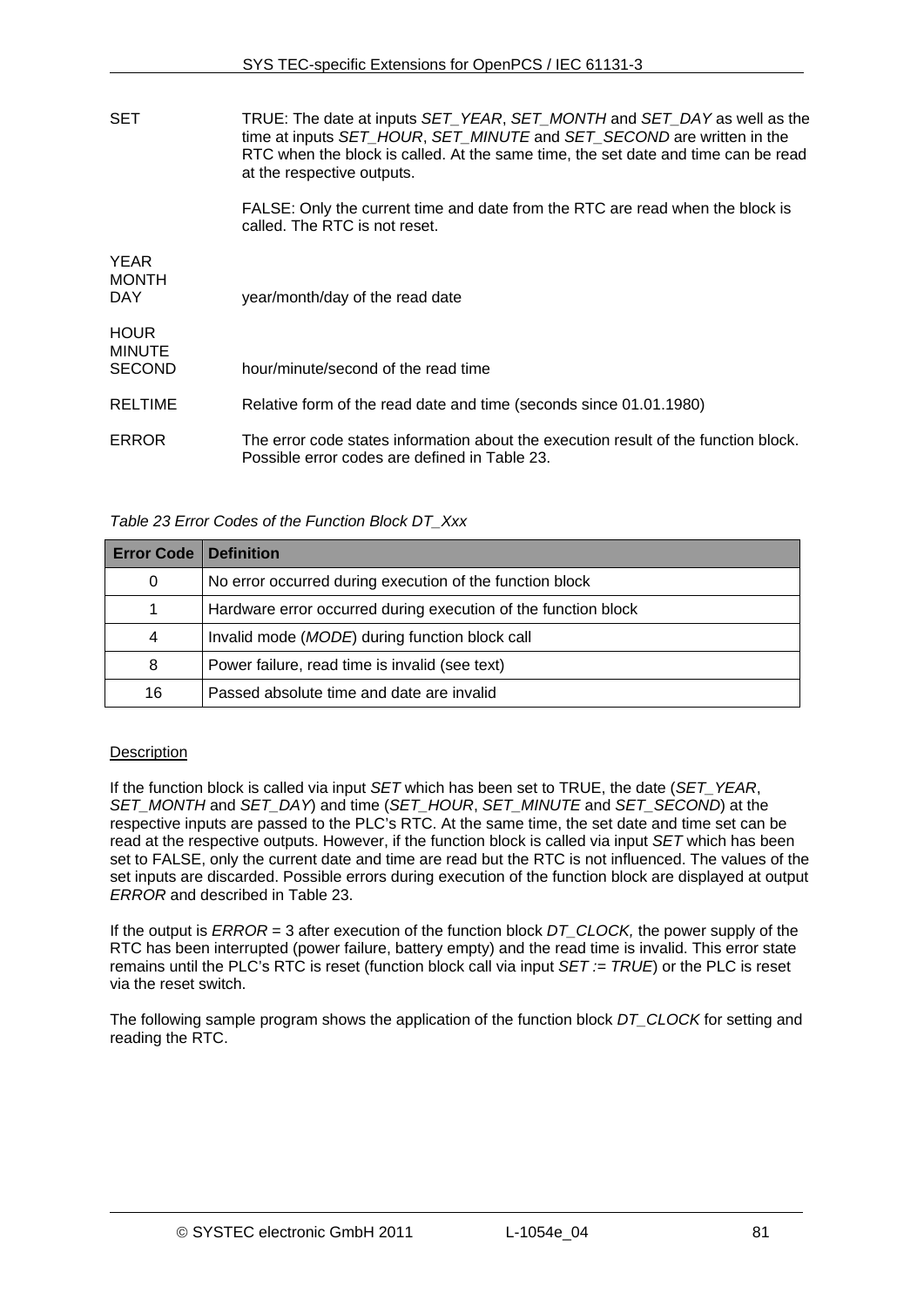## Sample Program

```
PROGRAM RtcTest 
VAR 
         Year : UINT;
          Month : USINT; 
          Day : USINT; 
          Hour : USINT; 
          Minute : USINT; 
          Second : USINT; 
          RelTime : UDINT; 
          ErrorCode : ARRAY [0..1] OF USINT; 
          FB_DtClock : DT_CLOCK; 
END_VAR 
\begin{array}{cc} \text{LD} & 0 \\ \text{ST} & \end{array}ErrorCode[0]
ST ErrorCode[1] 
(* setup RTC with new time/date *) 
CAL FB_DtClock ( 
          SET_YEAR := 2003, 
         SET_MONTH := 8,
         SET_DAY := 6,
         SET_HOUR := 12,
         SET_MINUTE := 3,
         SET SECOND := 0.
         SET := TRUE | 
         Error[0] := ERROR)(* read absolute and relative time from RTC *)<br>CAL FB DtClock (SET :=FALSE)
        FB DtClock (SET :=FALSE)
LD FB_DtClock.YEAR<br>ST Year
         Year
LD FB_DtClock.MONTH 
ST Month<br>LD FB_Dt(
         FB_DtClock.DAY
ST Day 
LD FB_DtClock.HOUR 
ST Hour 
LD FB_DtClock.MINUTE<br>ST Minute
         Minute
LD FB_DtClock.SECOND<br>ST Second
         Second
LD FB_DtClock.RELTIME 
ST RelTime<br>LD FB DtClo
        FB_DtClock.ERROR
ST ErrorCode[1]
```
## RET

END\_PROGRAM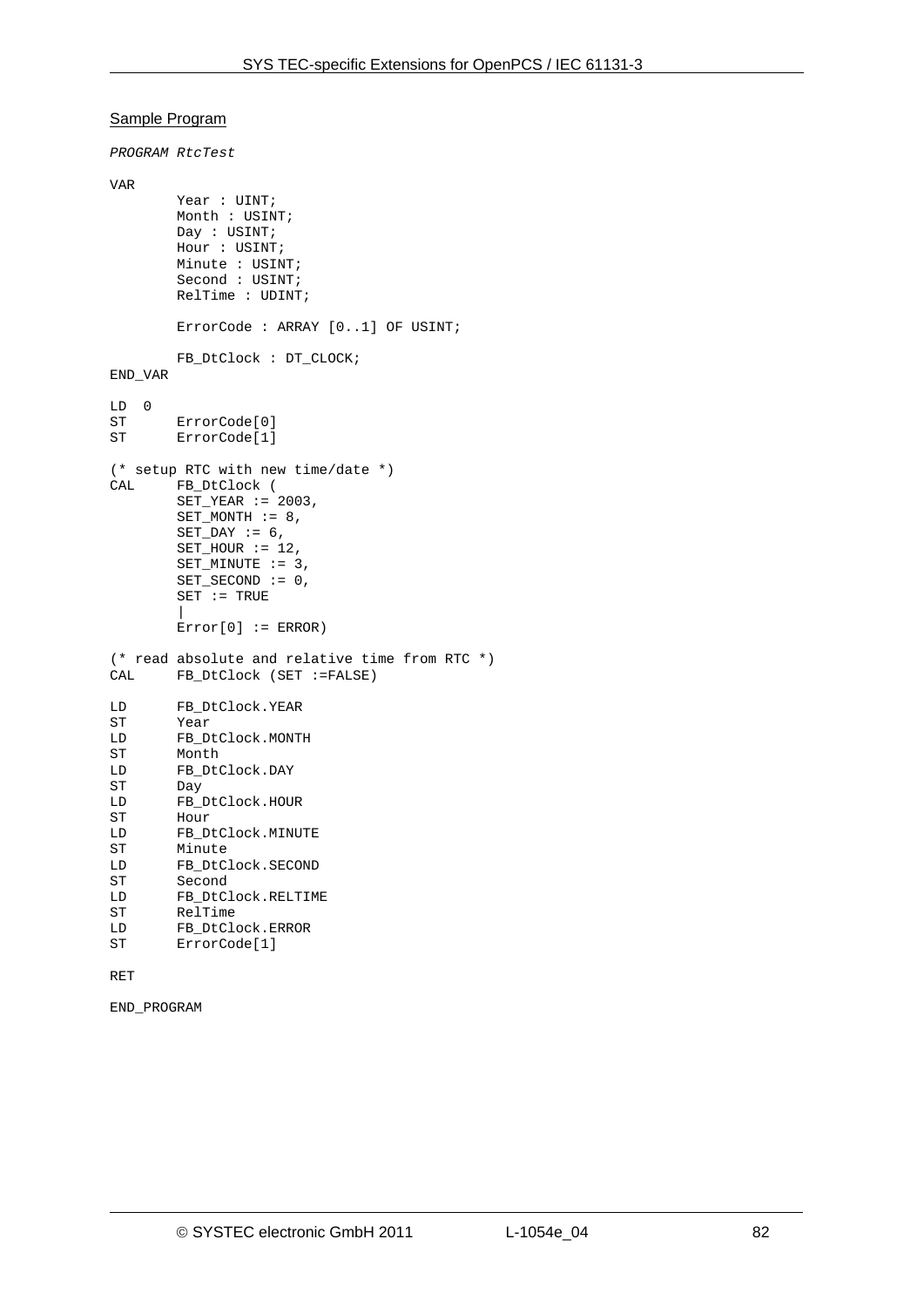## <span id="page-82-0"></span>**7.3 Function Block DT\_ABS\_TO\_REL**

The function block *DT\_ABS\_TO\_REL* converts an absolute time and date into the corresponding relative presentation (seconds since 01.01.1980). The relative presentation simplifies arithmetic operations, e.g. the calculation of time differences or setting of a new switch time to easy subtraction or addition of integer UDINT variables.

## Prototype of the Function block



Definition of Operands

| <b>YEAR</b><br><b>MONTH</b><br><b>DAY</b>     | year/month/day of the date to be converted                                                                                           |
|-----------------------------------------------|--------------------------------------------------------------------------------------------------------------------------------------|
| <b>HOUR</b><br><b>MINUTE</b><br><b>SECOND</b> | hour/minute/second of the time to be converted                                                                                       |
| <b>RELTIME</b>                                | Relative form of the converted date and time (seconds since 01.01.1980)                                                              |
| <b>ERROR</b>                                  | The error code states information about the execution result of the function block.<br>Possible error codes are defined in Table 23. |

# **Description**

If the function block is called, the date (*YEAR*, *MONTH* and *DAY*) and time (*HOUR*, *MINUTE* and *SECOND*) at the respective inputs are converted from the absolute time and date to the respective relative presentation (seconds since 01.01.1980). The relative presentation simplifies arithmetic operations, e.g. the calculation of time differences or setting of a new switch time to easy subtraction or addition of integer UDINT variables. If required, the function block *DT\_REL\_TO\_ABS* subsequently converts the calculated result back into the absolute form (see section [7.4\)](#page-83-0). Possible errors during execution of the function block are displayed at output *ERROR* and described in [Table 23](#page-80-0).

#### Sample Program

PROGRAM DtConv1

VAR

 RelTime : UDINT; ErrorCode : USINT;

```
 FB_DtAbsToRel : DT_ABS_TO_REL;
```
END\_VAR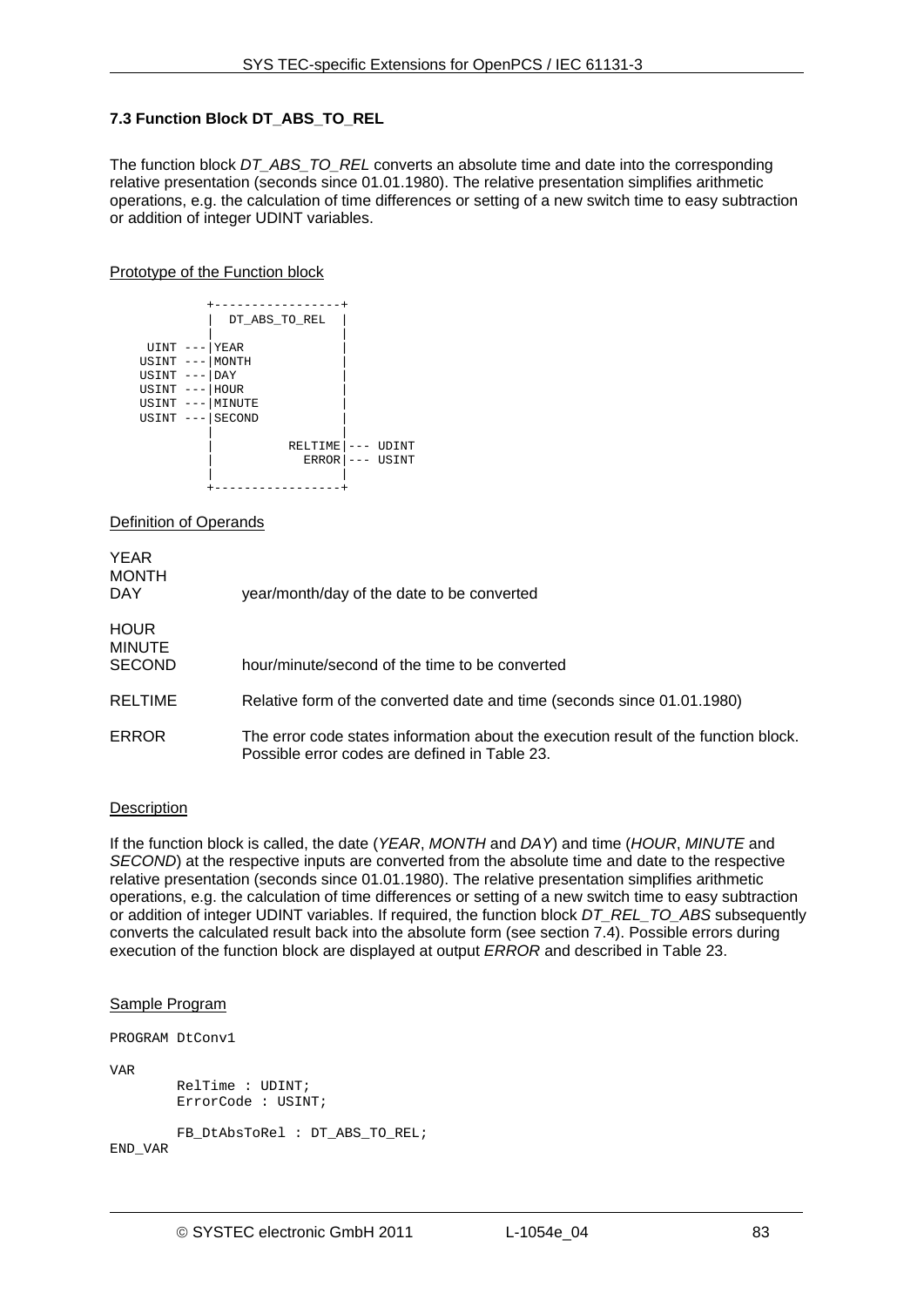| CAT. | FB DtAbsToRel(        |
|------|-----------------------|
|      | $YEAR := 2003,$       |
|      | $MONTH := 7$ .        |
|      | $DAY := 23$           |
|      | HOUR $:= 15$ ,        |
|      | $MINUTE := 10$ ,      |
|      | $SECOND := 20$        |
|      |                       |
|      | $Error := ERROR)$     |
| T.D  | FB DtAbsToRel.RELTIME |
| ST   | RelTime               |
| RET  |                       |
|      |                       |

END\_PROGRAM

## <span id="page-83-0"></span>**7.4 Function Block DT\_REL\_TO\_ABS**

The function block *DT\_REL\_TO\_ABS* converts a relative time and date (seconds since 01.01.1980) into the respective absolute form (year/month/day, hour/minute/second).

### Prototype of the Function block

|       | DT REL TO ABS |               |     |       |
|-------|---------------|---------------|-----|-------|
| UDINT | RELTIME       | YEAR          |     | UINT  |
|       |               | MONTH         |     | USINT |
|       |               | DAY           | --  | USINT |
|       |               | HOUR          | --- | USINT |
|       |               | MINUTE        |     | USINT |
|       |               | <b>SECOND</b> |     | USINT |
|       |               |               |     |       |
|       |               |               |     |       |

#### Definition of Operands

RELTIME Relative form of the date and time to be converted (seconds since 01.01.1980)

YEAR MONTH<br>DAY

year/month/day of the converted date

**HOUR** MINUTE

SECOND hour/minute/second of the converted time

### Description

If the function block is called, the relative time at input *RELTIME* (seconds since 01.01.1980) is converted into the corresponding absolute presentation and made available at the respective outputs for date (*YEAR*, *MONTH* and *DAY*) and time (*HOUR*, *MINUTE* and *SECOND*). The function block *DT\_ABS\_TO\_REL* calculates a relative time and date from the absolute form (see section [7.3](#page-82-0)).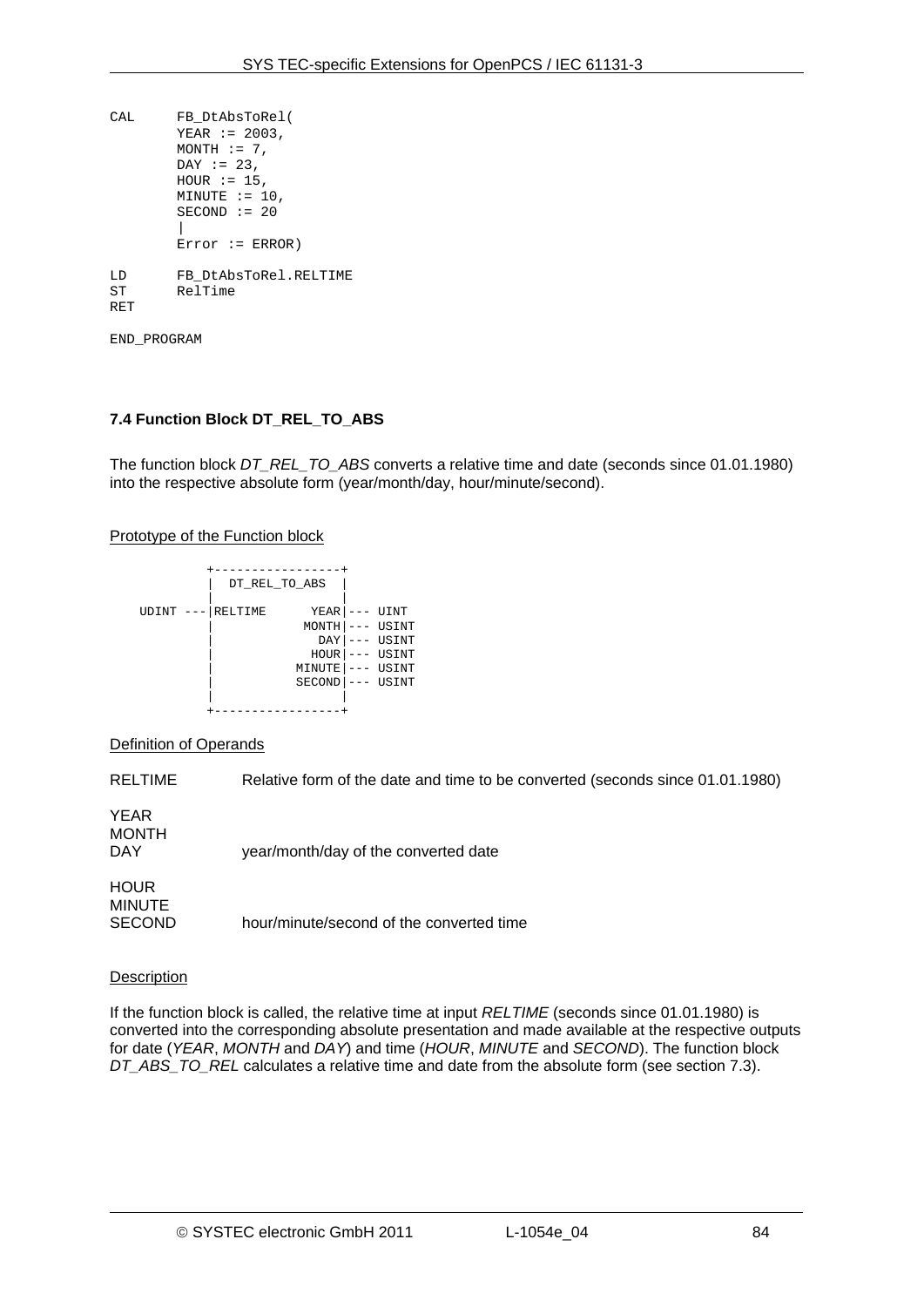## Sample Program

*PROGRAM DtConv2* 

```
VAR
```

```
 Year : UINT; 
        Month : USINT; 
        Day : USINT; 
        Hour : USINT; 
        Minute : USINT; 
        Second : USINT; 
        RelTime : UDINT := 743440220; (* = 23.07.2003, 15:10:20 *) 
        FB_DtRelToAbs : DT_REL_TO_ABS; 
END_VAR 
CAL FB_DtRelToAbs (RELTIME := RelTime) 
LD FB_DTRelToAbs.YEAR 
ST Year 
       LD FB_DTRelToAbs.MONTH 
ST Month 
LD FB_DTRelToAbs.DAY 
       ST Day 
LD FB_DTRelToAbs.HOUR 
ST Hour 
LD FB_DTRelToAbs.MINUTE 
ST Minute 
       LD FB_DTRelToAbs.SECOND 
ST Second
```
*RET* 

*END\_PROGRAM*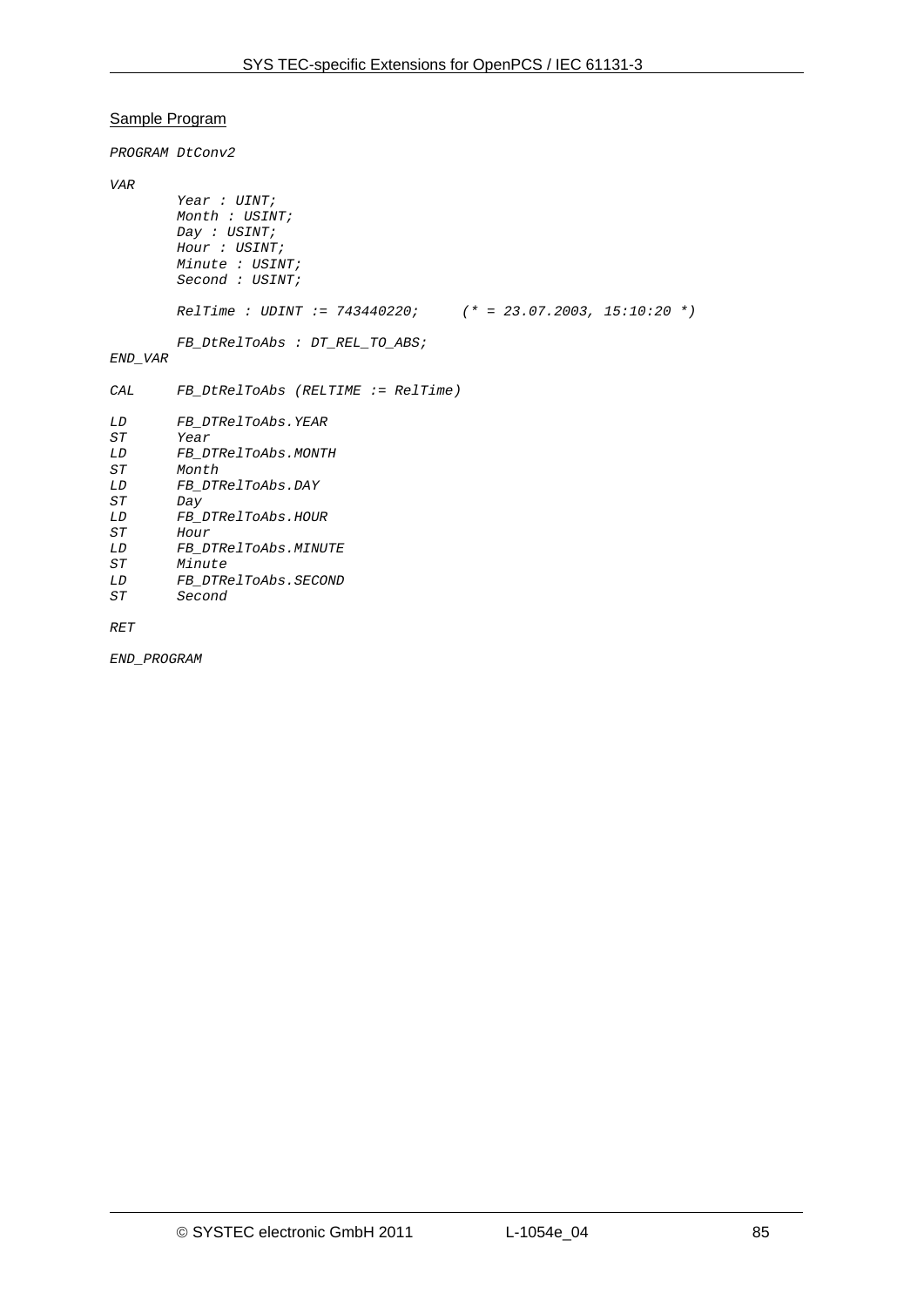# **8 Access to the Pulse Generator (PWM/PTO)**

# **8.1 Application of the Pulse Generator (PTO/PWM)**

The pulse generator (**PTO** = **P**ulse **T**imer **O**utput / **PWM** = **P**ulse **W**idth **M**odulation) enables the generation of one-time pulse trains (PTO mode) as well as continuous pulse trains (PWM mode). Examples of application are the low-loss power control of ohmic loads such as heating rods or lamps (PWM mode) as well as the control of stepper motors with single pulse trains (PTO mode). The function block *PTO\_PWM* enables the application of pulse generators in PTO and PWM mode with direct generator parameterization. The function block *PTO* TAB enables the definition of complex single impulse trains as a parameter table which is, e.g., required for the realization of ramp functions for stepper motor control.



*Figure 3: Runtime performance of the pulse generator in PTO mode* 

<span id="page-85-0"></span>

<span id="page-85-1"></span>*Figure 4: Runtime performance of the pulse generator in PWM mode*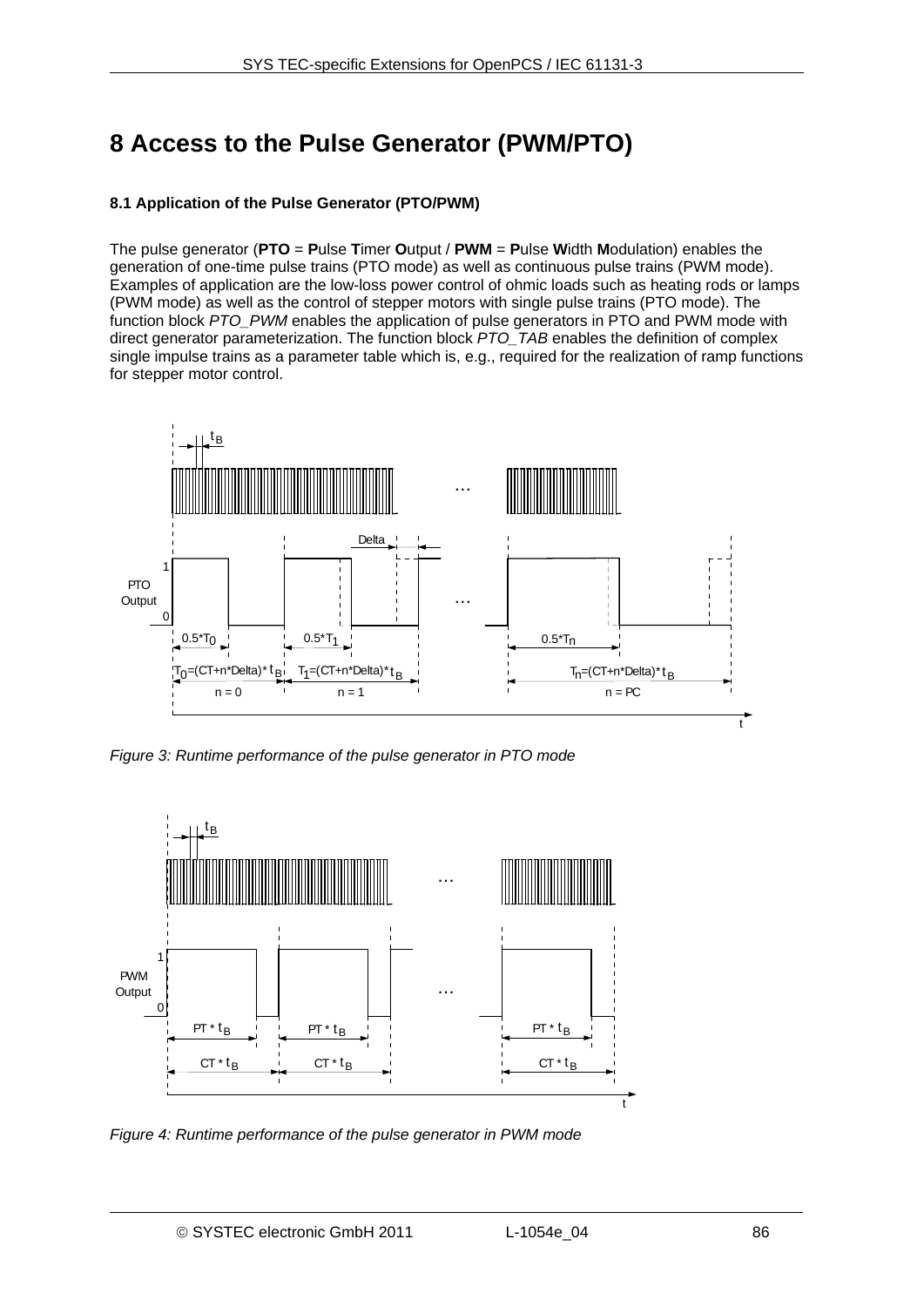Figure 3: *[Runtime performance of the pulse generator in PTO mode](#page-85-0)*  illustrates the runtime performance of the pulse generator in PTO mode and Figure 4: *[Runtime](#page-85-1)  [performance of the pulse generator in PWM mode](#page-85-1)*  displays the run-time performance of the pulse generator in PWM mode*.* 

# <span id="page-86-0"></span>**8.2 Function Block PTO\_PWM**

The function block *PTO\_PWM* directly parameterizes the pulse generator in PTO (pulse train output) and PWM mode (pulse duration output). This block is only available for controls which have PWM outputs.

## Prototype of the Function block

|                 | PTO PWM  |                                                                |
|-----------------|----------|----------------------------------------------------------------|
|                 |          |                                                                |
| <b>BOOL</b>     | ENABLE   | READY  <br><b>BOOL</b><br>$-- -$<br>BUSY<br><b>BOOL</b><br>--- |
| <b>BOOL</b>     | PTO_MODE |                                                                |
| <b>BOOL</b>     | APPEND   |                                                                |
|                 |          |                                                                |
| USINT           | TB IDX   |                                                                |
| UINT<br>$- - -$ | l CT     |                                                                |
| UINT<br>$---$   | l PT     |                                                                |
| INT<br>$---$    | DELTA    |                                                                |
| UDINT<br>$---$  | PC       |                                                                |
|                 |          |                                                                |
| USINT           | CHANNEL  | <b>ERROR</b><br>USINT<br>---                                   |
|                 |          |                                                                |
|                 |          |                                                                |

# Definition of Operands

| PTO_MODE  | Mode selection<br>$TRUE = PTO$ generator (pulse counter output, one-time pulse train)<br>FALSE = PWM generator (pulse duration output, continuous pulse train)<br>Mode input change at input $ENABLE := TRUE$ results in the termination of the<br>previously set function            |
|-----------|---------------------------------------------------------------------------------------------------------------------------------------------------------------------------------------------------------------------------------------------------------------------------------------|
| APPEND    | Control input for appending a parameter set<br>$TRUE =$ the currently configured parameters are accepted as a further parameter<br>set<br>$FALSE = only the block's status outputs are updated, the configured parameters$<br>are discarded                                           |
| TB_IDX    | Index for setting the base cycle for the pulse generator, this parameter depends on<br>the properties of the respective control, valid values are, e.g.:<br>$0 = 800$ ns base cycle<br>$1 = 1$ ms base cycle<br>The base cycle is only accepted with the rising edge at input ENABLE. |
| <b>CT</b> | PTO mode: Period duration<br>PWM mode: Cycle time<br>Period duration or cycle time depend on the specified base cycle at input TB_IDX<br>TB_IDX := 0 : 125  65535 (100µs - 52428 µs)<br>TB_IDX := $1:265535$ (2ms - 65535ms)                                                          |
| PT        | PTO mode: Not used<br>PWM mode: Pulse duration, range of values: 0  65535                                                                                                                                                                                                             |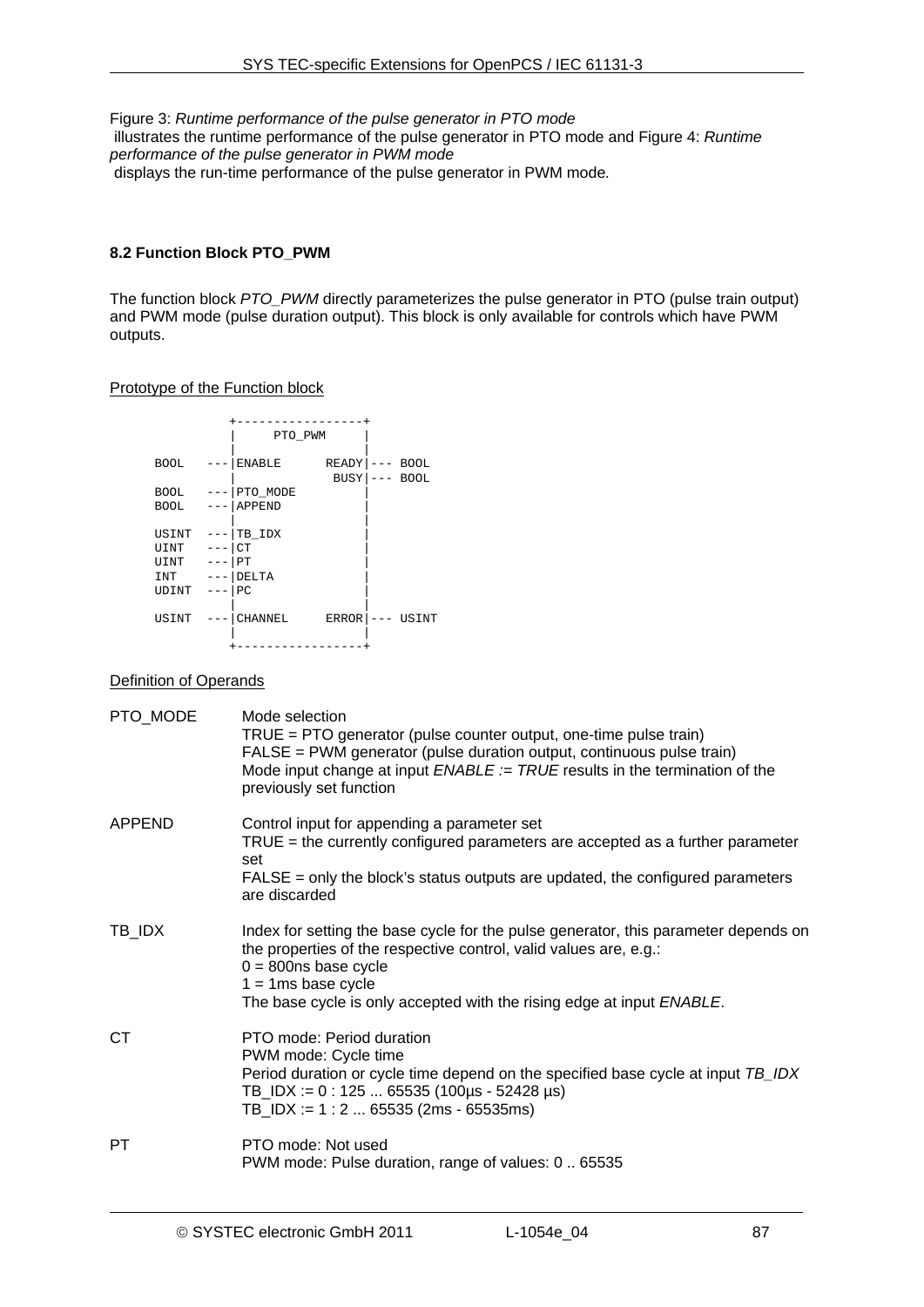| <b>DELTA</b>   | PTO mode: Period duration change between two pulses, range of values: -32768<br>$ + 32767$<br>PWM mode: Not used                                                                                                                                                                                                                                                                                                                                  |
|----------------|---------------------------------------------------------------------------------------------------------------------------------------------------------------------------------------------------------------------------------------------------------------------------------------------------------------------------------------------------------------------------------------------------------------------------------------------------|
| РC             | PTO mode: Number of pulses, range of values: 1  4294967295<br>PWM mode: Not used                                                                                                                                                                                                                                                                                                                                                                  |
| <b>ENABLE</b>  | Enable or disable the pulse generator<br>$TRUE =$ Activation of the pulse generator; the generator accepts the control of the<br>allocated digital output<br>FALSE = Deactivation of the pulse generator; the process image controls the<br>allocated digital output (the PLC program directly influences the output)<br>With the rising edge at input ENABLE, the function block accepts the index for<br>setting the base cycle (input TB_IDX). |
| <b>READY</b>   | Status output of the pulse generator<br>$TRUE =$ the pulse generator has been fully parameterized, the generator is ready<br>for operation<br>$FALSE = the pulse generator has not been parameterized or the block was$<br>terminated with an error, the generator is not ready for operation                                                                                                                                                     |
| <b>BUSY</b>    | Status output of the pulse generator<br>TRUE = the pulse generator is active (pulse train is being generated); the<br>generator controls the digital output<br>FALSE = the pulse generator is inactive (pulse train completed); the process image<br>controls the digital output (the PLC program directly influences the output)                                                                                                                 |
| <b>CHANNEL</b> | Number of the channel to be used                                                                                                                                                                                                                                                                                                                                                                                                                  |
| <b>ERROR</b>   | The error code states information about the execution result of the function block.<br>Possible error codes are defined in Table 24.                                                                                                                                                                                                                                                                                                              |

# *Table 24 Error Codes of the Function Block PTO\_PWM*

<span id="page-87-0"></span>

| <b>Error Code</b> | <b>Definition</b>                                                                                                                             |
|-------------------|-----------------------------------------------------------------------------------------------------------------------------------------------|
| 0                 | No error occurred during execution of the function block                                                                                      |
|                   | Hardware error occurred during execution of the function block                                                                                |
| 2                 | The selected channel (CHANNEL) is not supported                                                                                               |
| 8                 | The selected index for the base cycle $(TB_{{\scriptscriptstyle\perp}}/DX)$ is not supported                                                  |
| 16                | Overflow error for recalculation of the period duration taking DELTA into account<br>(period duration is larger than 65535 or smaller than 0) |
| 32                | There is no space available in the data record buffer, the data record has been<br>discarded                                                  |

# **Description**

The function block enables direct parameterization of the pulse generator in PTO (pulse train output) and PWM mode (pulse duration output). The mode pulse output is an alternative function of the digital outputs. If the input is *ENABLE := FALSE*, the process image influences the respective digital output. If *ENABLE := TRUE,* the pulse generator controls the output.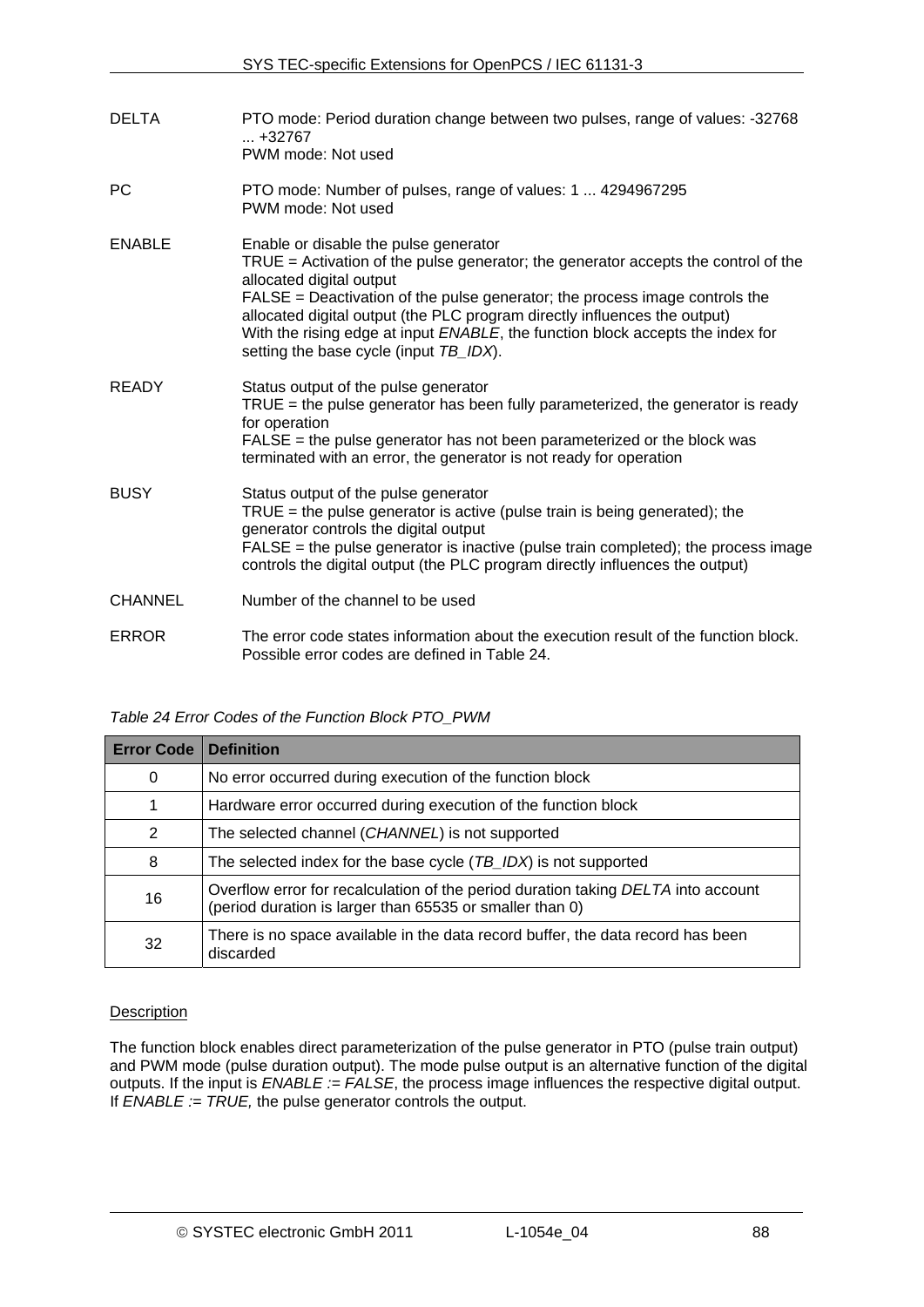# **PTO generator (PDO\_MODE := TRUE, pulse counter output, one-time pulse train):**

The PTO generator creates a one-time pulse train to control the digital output. The pulse train is described by a parameter set which consists of the period duration (initial value), Delta of the period duration (value of the change between two subsequent pulses) as well as the number pulse to be generated. The pulse width is set to 50% of the period duration (sampling ratio 1:1). Taking DELTA into account, the period duration  $T_n$  is calculated as follows (also see Figure 3):

 $T_n = (CT + n^*DELTA)^*$  t<sub>B</sub> (with 0 <= n <= PC)

If  $t_B = 1$  ms (*TB\_IDX := 1*) and *CT := 1000*, the initial period duration (n = 0) is:  $T_n = 1$  ms  $*$  1000 = 1 second

Via the function block it is possible to string together pulse trains with different values for period duration, Delta (change of period duration) and the number of pulses. For this, call the block for each parameter set to be appended via *APPEND := TRUE*. This way, up to 255 parameter sets can be appended. The block acknowledges the definition of further parameter sets with *ERROR := 32* (no space available in the data record buffer, the data record has been discarded). All parameter sets are based on the same time base. The time base (input *TB\_IDX*) can only be changed if the pulse generator has been deactivated. The base cycle index is only passed with the rising edge at input *ENABLE*. If a pulse train has been transmitted completely and no further parameter set is available, the PTO generator automatically switches off and the process image once again controls the digital output. Therefore, the PLC program has to store the desired digital output state after generator deactivation in the process image. The PTO generator also switches off automatically if an overflow or underflow error occurs during calculation of the period duration for the subsequent pulse. This is the case if  $T_n$  (see above) is larger than 65535 or smaller than 0. The block signalizes this error via *ERROR := 32* (overflow error during recalculation of the period duration). Due to the accumulative inclusion of *DELTA,* this error can only occur after a series of subsequent successful calculations.

# **PWM generator (PDO\_MODE := TRUE, pulse duration output, continuous pulse train):**

In the PWM generator function, a continuous pulse train is generated at the digital output. Here, the period duration as well as the pulse duration can be set as the number of base cycles. If the input is *ENABLE := TRUE*, the PWM generator is directly activated after parameter passing. If the value for pulse duration *PT* is 0, the respective output remains inactive during the entire period duration. But if the value for pulse duration *PT* is larger than or equal to the period duration, the output is active for the entire period duration. The period duration is always changed asynchronously. The current period is interrupted to accept the new value. The pulse duration is changed synchronously and accepted when the next period duration starts. Call the block with input *APPEND := TRUE* to change parameters. Calling the block via *ENABLE := FALSE* terminates generation of the continuous pulse train. The function block automatically switches off if an error occurs during execution. The block can only be reused after it has been reset via *ENABLE := FALSE*.

Output *READY* signalizes that the block is completely parameterized and thus ready for operation. The parameter *TB\_IDX* (index for setting the base cycle for the pulse generator) can no longer be changed (*TB\_IDX* is only read with rising edge at input *ENABLE*). Output READY returns to FALSE if the block is called via *ENABLE := FALSE*.

If the function block returns with *BUSY := TRUE,* it signalizes that the generator is active and controls the respective digital output (PTO mode: a parameterized pulse train is transmitted, PWM mode: a continuous pulse train is generated). *BUSY := FALSE* indicates that the generator is inactive and that the PLC program directly influences the respective digital output via the process image.

Possible errors during execution of the function block are displayed at output *ERROR* and described in [Table 24.](#page-87-0)

The following sample program displays the application of the function block *PTO\_PWM* for generating one-time pulse trains in PTO mode as well as for continuous pulse trains in PWM mode. Due to the especially selected parameter sets no additional technical or measuring devices are required to observe the pulse trains at the status LED of the PWM output. A cycle in PTO mode is started via a positive edge at output *xStartButtonPto.* The pulse train starts with a pulse of 1 second (CT \* TB =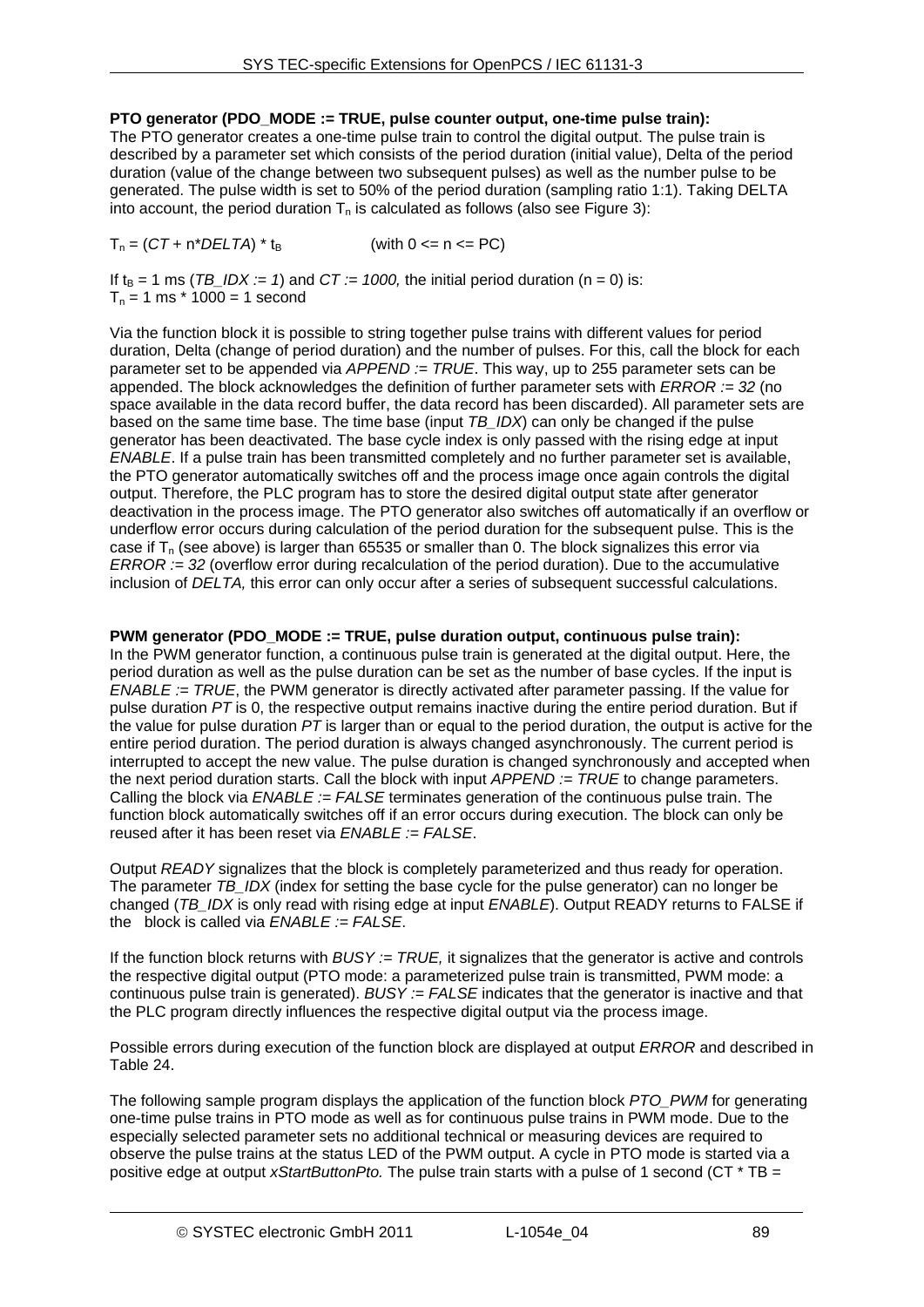1000 \* 1 ms = 1 sec), each subsequent pulse is shortened by 50 ms (Delta = -50). A total of 15 pulses is generated (PC = 15). The PWM mode is started via a positive edge at input *xStartButtonPwm*. The generated pulse train has a period duration of 500 ms ( $CT * TB = 500 * 1$  ms = 0.5 sec -> 2 Hz), the on-time of each pulse is 150 ms ( $PT * TB = 150 * 1$  ms = 150 ms).

#### Sample Program

*PROGRAM PtoPwm* 

*VAR CONSTANT* 

```
 (* Definition of TimeBase-Index *) 
 PTO_TB_IDX_800_US : USINT := 0; (* TimeBase-Index 800us *) 
 PTO_TB_IDX_1_MS : USINT := 1; (* TimeBase-Index 1ms *) 
    (* Error Codes of FB PTO_TAB *) 
 PTOTAB_ERROR_SUCCESS : USINT := 0; 
 PTOTAB_ERROR_HW_ERROR : USINT := 1; 
    PTOTAB_ERROR_UNKNOWN_CHANNEL : USINT := 2; 
    PTOTAB_ERROR_UNKNOWN_TB_IDX : USINT := 8; 
    PTOTAB_ERROR_DELTA_OVERFLOW : USINT := 16; 
    PTOTAB_ERROR_INVALID_TAB : USINT := 64; 
PTO_PWM_CHANNEL : USINT := 0; 
END_VAR 
VAR 
    xStartButtonPto AT %IX0.0 : BOOL; (* DI0 at PmC14/phyPS-412 *) 
 xStartButtonPwm AT %IX0.1 : BOOL; (* DI1 at PmC14/phyPS-412 *) 
 xPtoPwmOut AT %QX2.4 : BOOL; (* P0 at PmC14/phyPS-412 *) 
    FB_RTrigPto : R_TRIG; 
    FB_RTrigPwm : R_TRIG; 
 usiPtoTbIdx : USINT := 1; (* PTO_TB_IDX_1_MS *) 
 uiPtoCt : UINT := 1000; 
    iPtoDelta : INT := -50; 
    udiPtoPc : UDINT := 15; 
                   usiPwmTbIdx : USINT := 1; (* PTO_TB_IDX_1_MS *) 
   uu_<br>usiPwmTbIdx<br>uiPwmPt<br>uiPwmPt
                   uiPwmPt : UINT := 150; 
 xPtoAppend : BOOL := TRUE; 
 xPtoReady : BOOL := FALSE; 
    xPtoBusy : BOOL := FALSE; 
 xPwmAppend : BOOL := TRUE; 
 xPwmReady : BOOL := FALSE; 
    xPwmBusy : BOOL := FALSE; 
    FB_PtoPwm : PTO_PWM; 
    usiPtoPwmError : USINT;
```
*END\_VAR*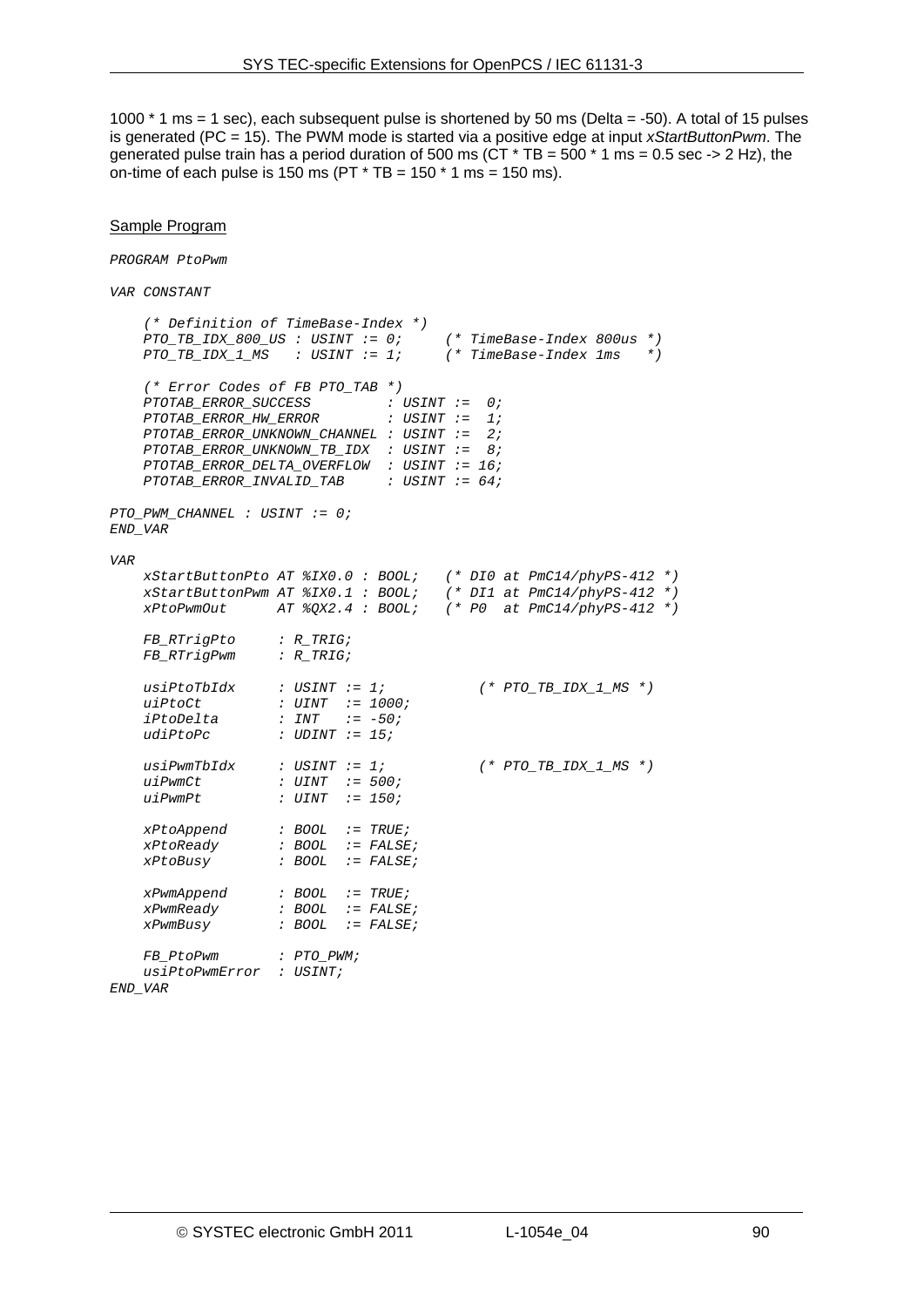```
(* ----- Wait for Start ----- *) 
WaitForStart: 
CAL FB_RTrigPto (CLK := xStartButtonPto) 
LD FB_RTrigPto.Q 
       StartPtoModeCAL FB_RTrigPwm (CLK := xStartButtonPwm) 
LD FB_RTrigPwm.Q 
       StartPwmModeLD xPtoBusy 
JMPC RunPtoMode 
LD xPwmBusy 
JMPC RunPwmMode 
JMP ProgExit 
(* ----- Run PTO Mode ----- *) 
StartPtoMode: 
LD FALSE (* preset output state, this state is *) 
                       ST xPtoPwmOut (* used when PTO Generator isn't running *) 
LD FALSE (* reset state flags *) 
ST xPtoReady 
ST xPtoBusy 
ST xPwmReady 
ST xPwmBusy 
CAL FB_PtoPwm ( 
        ENABLE := FALSE, 
        CHANNEL := PTO_PWM_CHANNEL) 
CAL FB_PtoPwm ( 
        ENABLE := TRUE, 
        PTO_MODE := TRUE, 
        APPEND := xPtoAppend, 
        TB_IDX := usiPtoTbIdx, 
        CT := uiPtoCt, 
        DELTA := iPtoDelta, 
         PC := udiPtoPc, 
        CHANNEL := PTO_PWM_CHANNEL 
 | 
        xPtoReady := READY, 
        xPtoBusy := BUSY, 
         usiPtoPwmError := ERROR) 
RunPtoMode: 
CAL FB_PtoPwm ( 
        ENABLE := TRUE, 
         PTO_MODE := TRUE, 
         APPEND := FALSE, 
        CHANNEL := PTO_PWM_CHANNEL 
 | 
        xPtoReady := READY, 
        xPtoBusy := BUSY, 
        usiPtoPwmError := ERROR)
```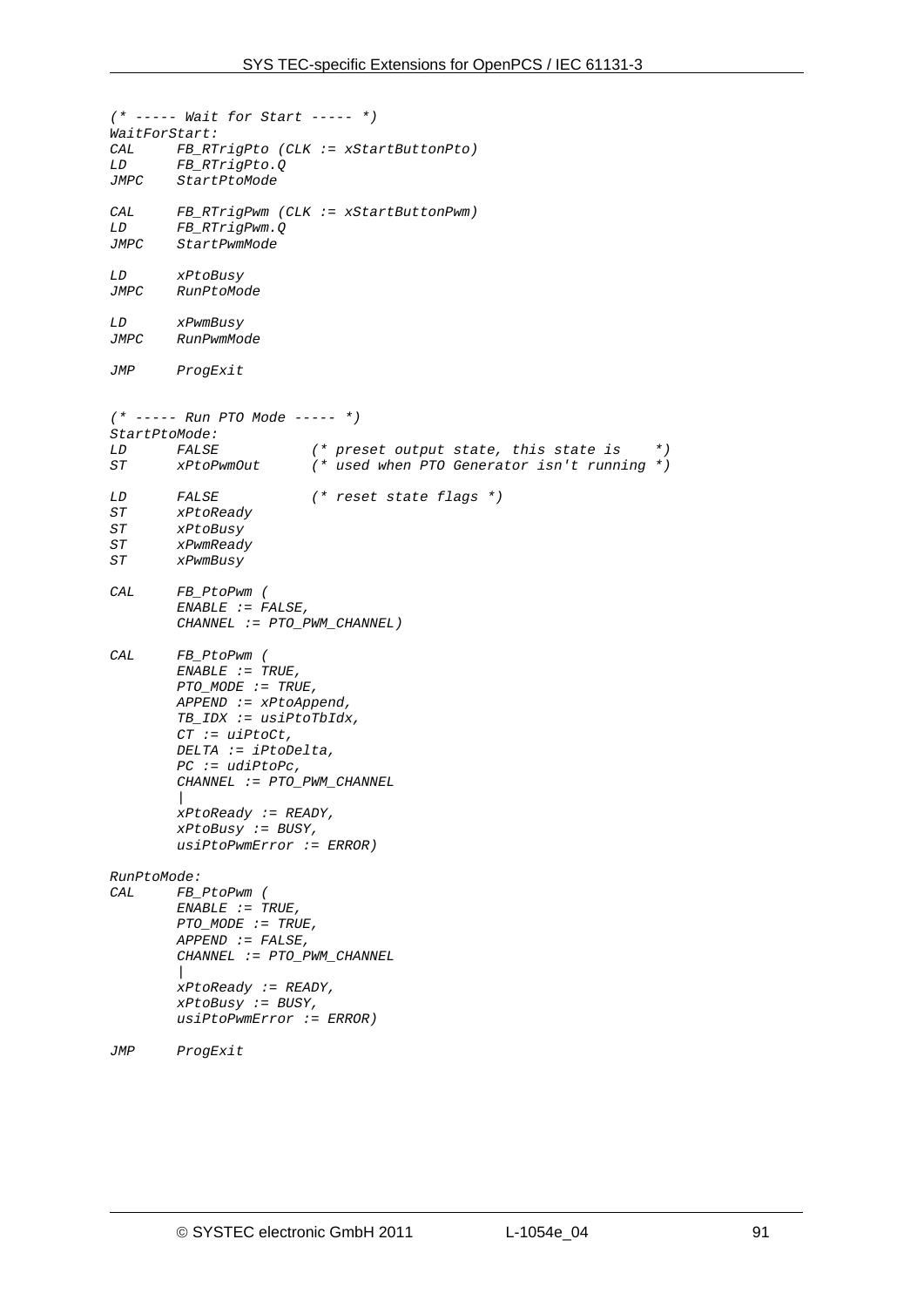```
(* ----- Run PWM Mode ----- *) 
StartPwmMode: 
LD FALSE (* preset output state, this state is *) 
                        ST xPtoPwmOut (* used when PTO Generator isn't running *) 
LD FALSE (* reset state flags *) 
ST xPtoReady 
ST xPtoBusy 
        ST xPwmReady 
ST xPwmBusy 
CAL FB_PtoPwm ( 
         ENABLE := FALSE, 
         CHANNEL := PTO_PWM_CHANNEL) 
CAL FB_PtoPwm ( 
         ENABLE := TRUE, 
         PTO_MODE := FALSE, 
         APPEND := xPwmAppend, 
         TB_IDX := usiPwmTbIdx, 
         CT := uiPwmCt, 
         PT := uiPwmPt, 
         CHANNEL := PTO_PWM_CHANNEL 
         | 
         xPwmReady := READY, 
         xPwmBusy := BUSY, 
         usiPtoPwmError := ERROR) 
RunPwmMode: 
       CAL FB_PtoPwm ( 
         ENABLE := TRUE, 
         PTO_MODE := FALSE, 
         APPEND := FALSE, 
         CHANNEL := PTO_PWM_CHANNEL 
         | 
         xPwmReady := READY, 
         xPwmBusy := BUSY, 
         usiPtoPwmError := ERROR) 
JMP ProgExit 
(* ----- Cycle End ----- *) 
ProgExit: 
RET 
END_PROGRAM
```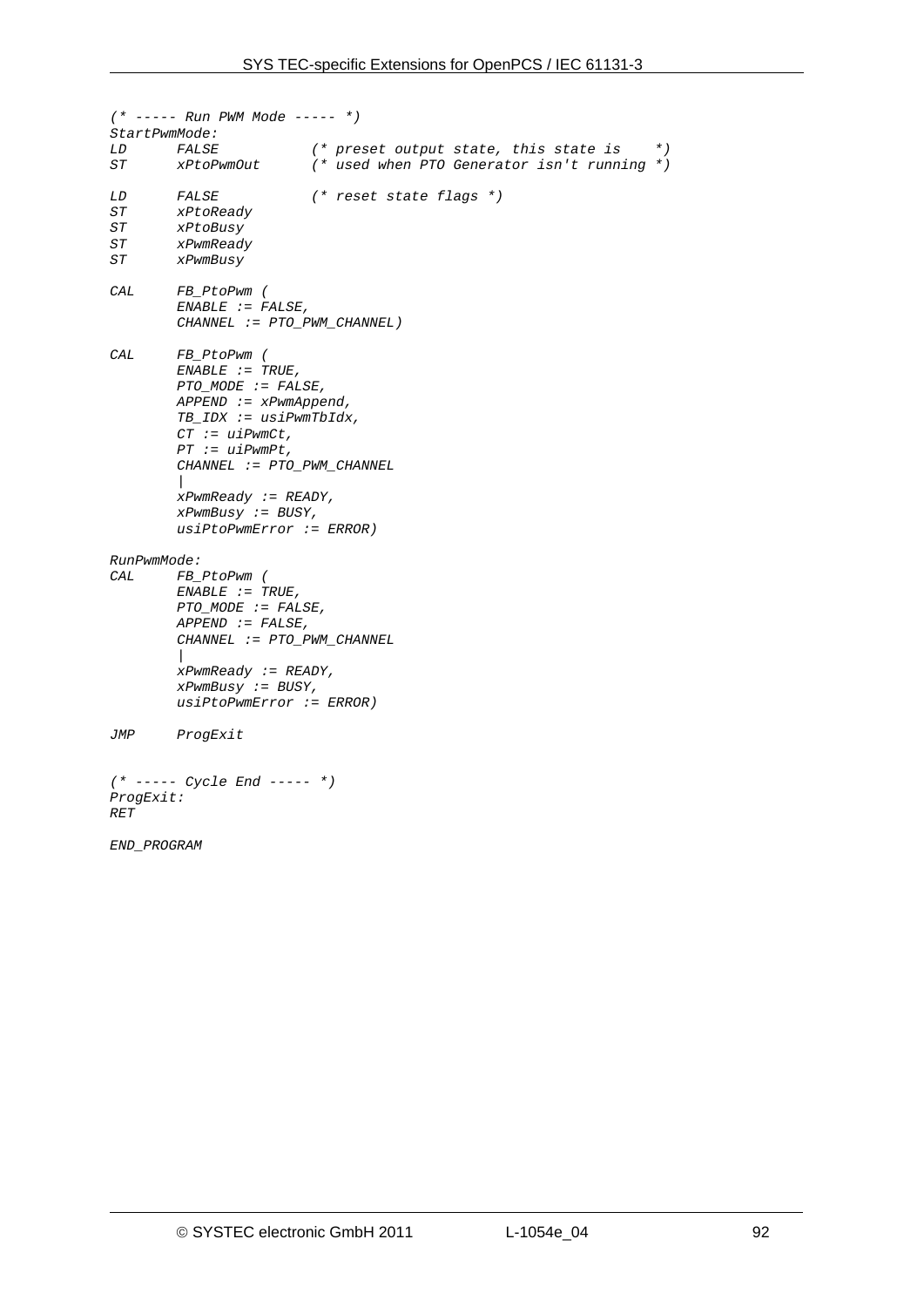# **8.3 Function Block PTO\_TAB**

The function block *PTO\_TAB* indirectly parameterizes the pulse generator in PTO mode (pulse train output) via a parameter set table. This block is only available on controls which have PWM outputs.

## Prototype of the Function Block

|                               | PTO TAB                  | -------                |       |                            |
|-------------------------------|--------------------------|------------------------|-------|----------------------------|
| <b>BOOL</b>                   | <b>ENABLE</b>            | READY  <br><b>BUSY</b> | $---$ | <b>BOOL</b><br><b>BOOL</b> |
| USINT                         | TB IDX                   |                        |       |                            |
| $[\,\ldots\,]$<br><b>UINT</b> | TABLE-<br><b>RECORDS</b> | $---TABLE$             |       | --- []                     |
| USINT                         | <b>CHANNEL</b>           | <b>ERROR</b>           |       | USINT                      |
|                               |                          |                        |       |                            |

## Definition of Operands

| TB_IDX         | Index for setting the base cycle for the pulse generator, this parameter depends on<br>the properties of the respective control, valid values are, e.g.:<br>$0 = 800$ ns base cycle<br>$1 = 1$ ms base cycle<br>The base cycle is valid for all the table parameter sets and is only accepted with<br>the rising edge at input ENABLE.                                                                                                                                                         |
|----------------|------------------------------------------------------------------------------------------------------------------------------------------------------------------------------------------------------------------------------------------------------------------------------------------------------------------------------------------------------------------------------------------------------------------------------------------------------------------------------------------------|
| <b>TABLE</b>   | Parameter set table, contains the parameter sets of the pulse trains to be                                                                                                                                                                                                                                                                                                                                                                                                                     |
| <b>RECORDS</b> | generated (see text)<br>Number of occupied entries in the parameter set table passed to input TABLE (see<br>text)                                                                                                                                                                                                                                                                                                                                                                              |
| <b>ENABLE</b>  | Enable or disable the pulse generator<br>TRUE = Activation of the pulse generator, the parameter set table specified at input<br>TABLE is read and the generator controls the allocated digital output<br>FALSE = Deactivation of the pulse generator, the process image controls the<br>allocated digital output (the PLC program directly influences the output)<br>The function block accepts the index for setting the base cycle (input TB_IDX) if the<br>edge is rising at input ENABLE. |
| <b>READY</b>   | Status output of the pulse generator<br>$TRUE =$ the pulse generator has been fully parameterized, the generator is ready<br>for operation<br>$FALSE = the pulse generator has not been parameterized or the block was$<br>terminated with an error, the generator is not ready for operation                                                                                                                                                                                                  |
| <b>BUSY</b>    | Status output of the pulse generator<br>$TRUE =$ the pulse generator is active (pulse train is generated), the generator<br>controls the digital output<br>FALSE = the pulse generator is inactive (pulse train completed), the process image<br>controls the digital output (the PLC program directly influences of the output)                                                                                                                                                               |
| <b>CHANNEL</b> | Number of the channel to be used                                                                                                                                                                                                                                                                                                                                                                                                                                                               |
| <b>ERROR</b>   | The error code states information about the execution result of the function block.<br>Possible error codes are defined in Table 25.                                                                                                                                                                                                                                                                                                                                                           |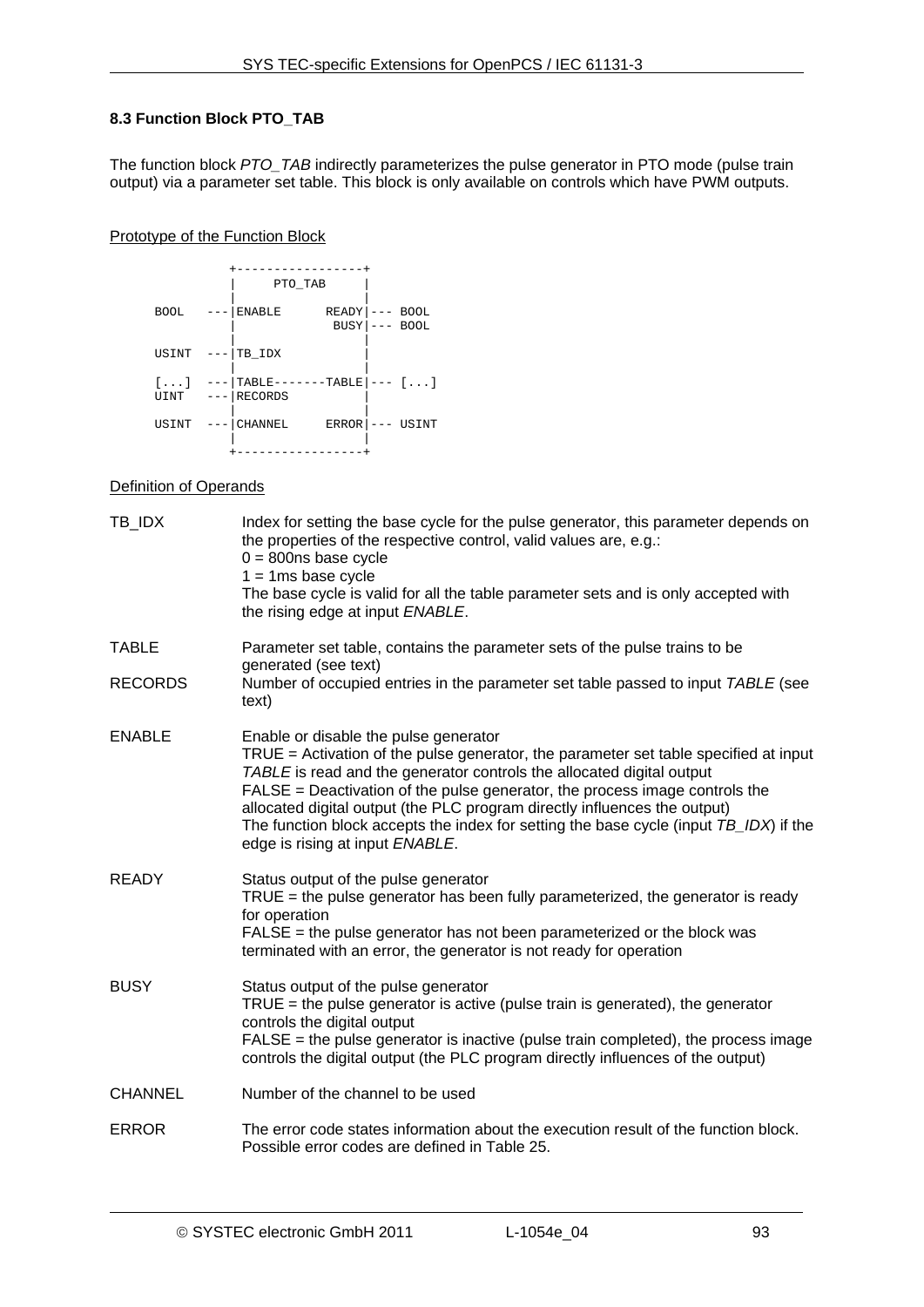<span id="page-93-0"></span>

| <b>Error Code</b> | <b>Definition</b>                                                                                                                             |
|-------------------|-----------------------------------------------------------------------------------------------------------------------------------------------|
| 0                 | No error occurred during execution of the function block                                                                                      |
|                   | Hardware error occurred during execution of the function block                                                                                |
| 2                 | The selected channel (CHANNEL) is not supported                                                                                               |
| 8                 | The selected index for the base cycle $(TB_{{\scriptscriptstyle\perp}}/DX)$ is not supported                                                  |
| 16                | Overflow error for recalculation of the period duration taking DELTA into account<br>(period duration is larger than 65535 or smaller than 0) |
| 64                | The parameter set passed to input TABLE is invalid                                                                                            |

# *Table 25 Error Codes of the Function Block PTO\_TAB*

## **Description**

The function block enables indirect parameterization of the pulse generator in PTO mode (pulse train output) via a parameter set table. Define the table in the PLC program as follows:

*PTO\_TABLE : ARRAY [0..255] OF PTO\_RECORD;* 

*PTO\_RECORD* is globally defined in OpenPCS and has the following composition:

```
 PTO_RECORD : STRUCT 
     CT : UINT; 
     DELTA : INT; 
     PC : UDINT; 
 END_STRUCT;
```
The definition of the parameters *CT*, *DELTA* and *PC* corresponds to that of the function block *PTO\_PWM* (see section [8.2\)](#page-86-0). Adhere to the variable and parameter types according to standard IEC 61131-3. Therefore, always create the parameter set table in the PLC program with 256 available entries (ARRAY [0..255] OF PTO\_RECORD). Specify the number of data records which have really been configured with valid parameters at output *RECORDS*. All parameter sets are based on the same time base. The time base (input *TB\_IDX*) can only be changed if the pulse generator is deactivate.

The block accepts the parameter set table at input *TABLE* if the edge is rising at input *ENABLE* (only the number of parameter sets specified as *RECORDS* are considered) and starts generation of the pulse trains. When the table has been completely processed, the PTO generator automatically switches off and the process image once again controls the digital output. Therefore, the PLC program has to store the desired digital output state after generator deactivation in the process image. The PTO generator also switches off automatically if an overflow or underflow error occurs during calculation of the period duration for the subsequent pulse. This is the case if  $T_n$  (see description in section [8.2](#page-86-0)) is larger than 65535 or smaller than 0 after calculation. The block signalizes this error via *ERROR := 32* (overflow error during recalculation of the period duration). Due to the accumulative inclusion of *DELTA*, this error can only occur after a series of subsequent successful calculations.

The following sample program shows the application of the function block PTO TAB for generating one-time pulse trains with the help of a parameter set table. The motor drive displayed in *[Figure 5:](#page-94-0)  [Time diagram for sample program "MotorCtl"](#page-94-0)* 

 is simulated with 3 phases (start, continuous running and stop). Due to the especially selected parameter sets no additional technical or measuring devices are required to observe the pulse trains at the status LED of the PWM output. A cycle is started via a positive edge at input xStartButtonPto.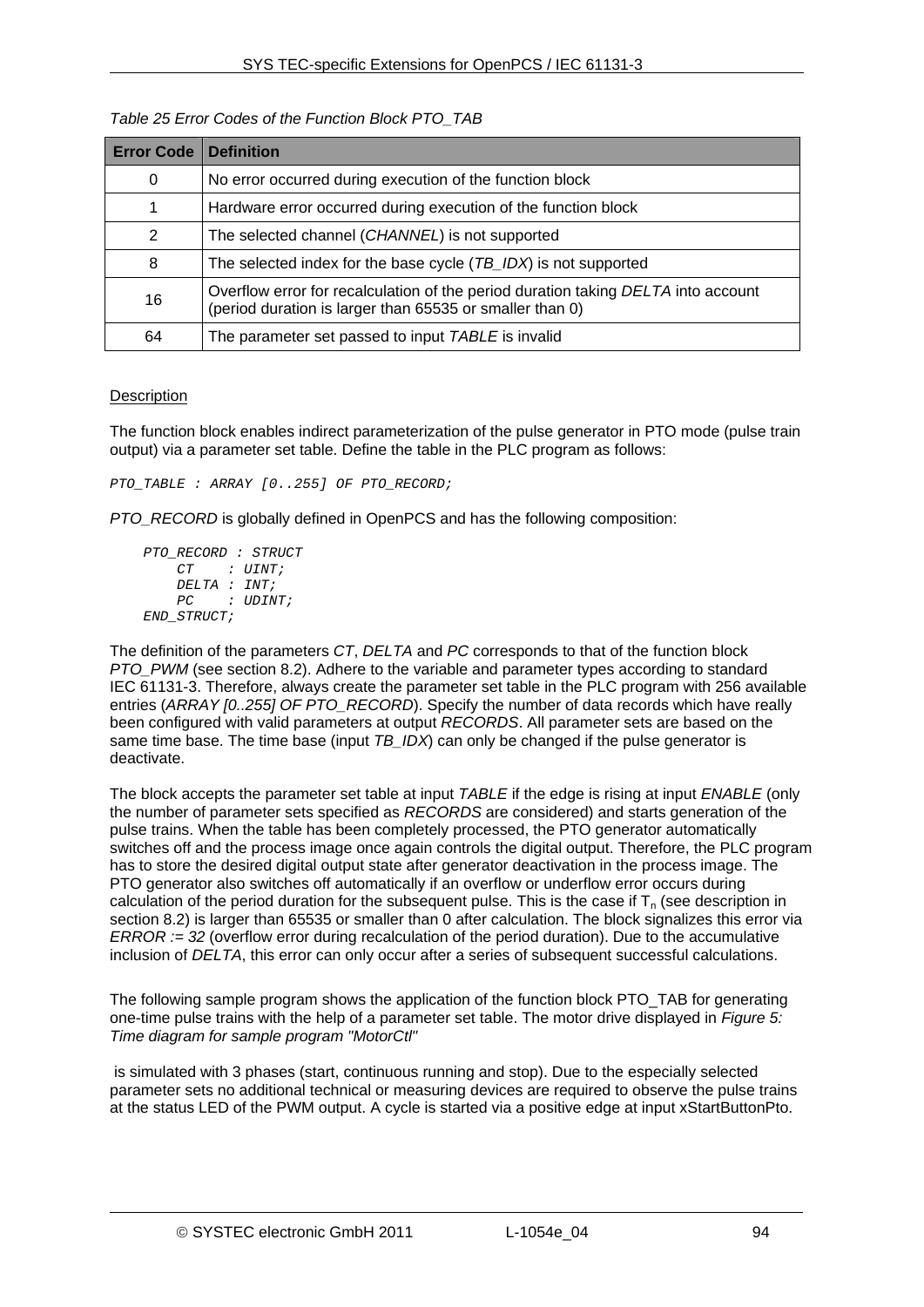

<span id="page-94-0"></span>*Figure 5: Time diagram for sample program "MotorCtl"* 

#### Sample Program

```
PROGRAM MotorCtl 
VAR CONSTANT 
     (* Definition of TimeBase-Index *) 
    PTO_TB_IDX_800_US : USINT := 0; (* TimeBase-Index 800us *) 
    PTO_TB_IDX_1_MS : USINT := 1; (* TimeBase-Index 1ms *) 
    (* Error Codes of FB PTO_TAB *) 
    PTOTAB_ERROR_SUCCESS : USINT := 0; 
    PTOTAB_ERROR_HW_ERROR : USINT := 1; 
    PTOTAB_ERROR_UNKNOWN_CHANNEL : USINT := 2; 
 PTOTAB_ERROR_UNKNOWN_TB_IDX : USINT := 8; 
 PTOTAB_ERROR_DELTA_OVERFLOW : USINT := 16; 
    PTOTAB_ERROR_INVALID_TAB : USINT := 64; 
    PTO_CHANNEL : USINT := 0; 
END_VAR 
VAR 
    aPdoTab : ARRAY[0..255] OF PTO_RECORD := 
    [ 
 (* CT : UINT DELTA : INT PC : UDINT *) 
 ( CT := 1000, DELTA := -100, PC := 9 ), 
        ( CT := 100, DELTA := 0, PC := 50 ), 
        ( CT := 100, DELTA := 200, PC := 5 ) 
    ]; 
    uiRecords : UINT := 3; 
    usiProcState : USINT := 0; 
    FB_PtoTab : PTO_TAB; 
    ausiError : ARRAY[0..2] OF USINT; 
 xStartButton AT %IX0.0 : BOOL; (* DI0 at PmC14/phyPS-412 *) 
 xMotorOut AT %QX2.4 : BOOL; (* P0 at PmC14/phyPS-412 *) 
    FB_RTrig : R_TRIG;
```

```
END_VAR
```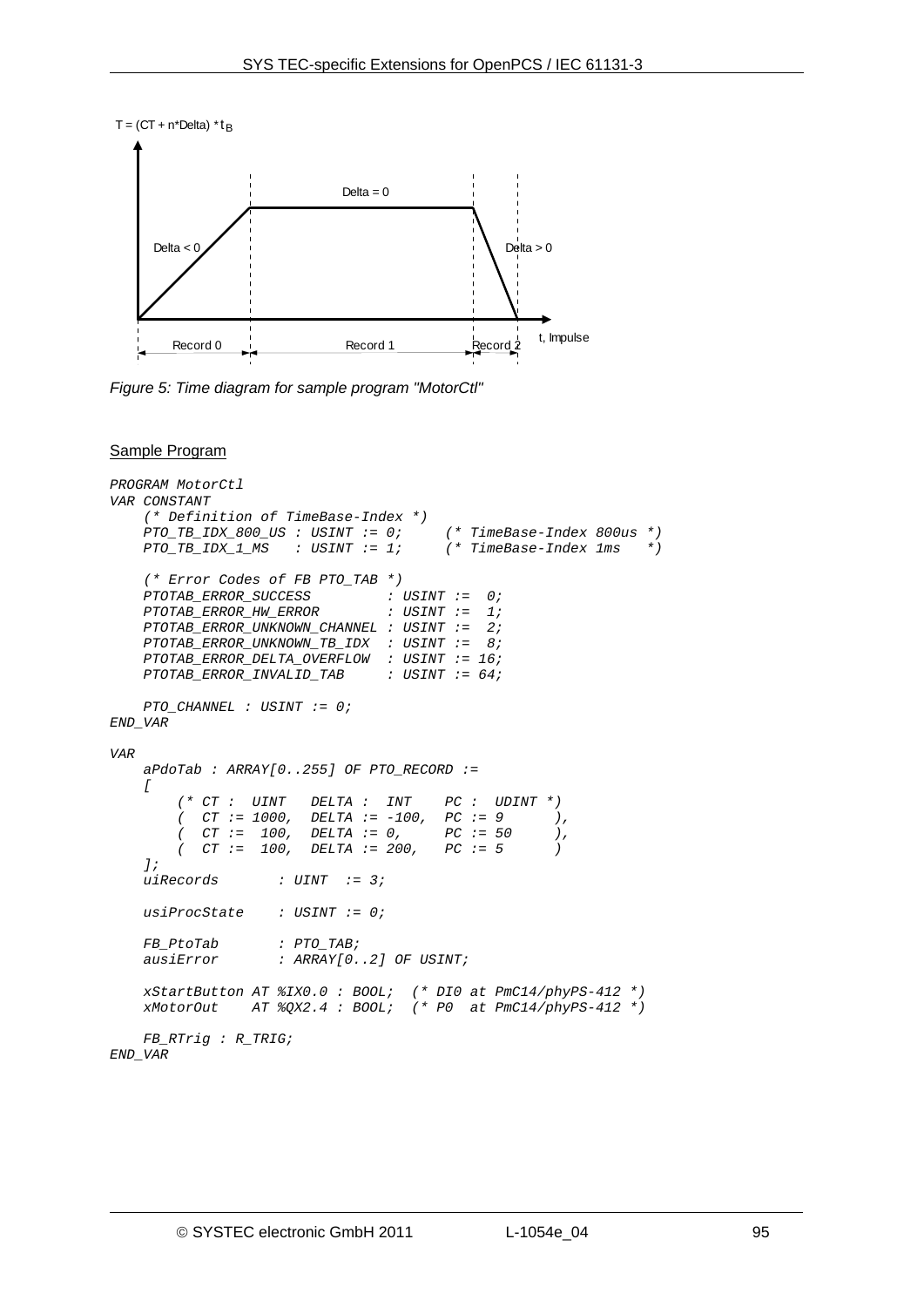*(\* ----- Select current program step ----- \*) LD usiProcState EQ<br>JMPC*  $WaitForStart$ *LD usiProcState EQ 1 JMPC PtoInit LD usiProcState EQ 2 JMPC PtoSetTab LD usiProcState EQ 3 JMPC PtoRun LD 0 ST usiProcState (\* ----- Wait for Start ----- \*) WaitForStart: CAL FB\_RTrig (CLK := xStartButton) LD FB\_RTrig.Q*   $ProgExit$ *LD usiProcState ADD 1 ST usiProcState JMP ProgExit (\* ----- Init PTO Generator ----- \*) PtoInit: LD FALSE (\* preset output state, this state is \*) ST xMotorOut (\* used when PTO Generator isn't running \*) CAL FB\_PtoTab ( ENABLE := FALSE, CHANNEL := PTO\_CHANNEL, TABLE := aPdoTab, RECORDS := 0 | ausiError[0] := ERROR) LD usiProcState ADD 1 ST usiProcState*   $ProqExit$ *(\* ----- Set Table ----- \*) PtoSetTab: CAL FB\_PtoTab ( ENABLE := TRUE, CHANNEL := PTO\_CHANNEL, TB\_IDX := PTO\_TB\_IDX\_1\_MS, TABLE := aPdoTab, RECORDS := uiRecords | ausiError[1] := ERROR) LD usiProcState ADD 1 ST usiProcState*   $ProqExit$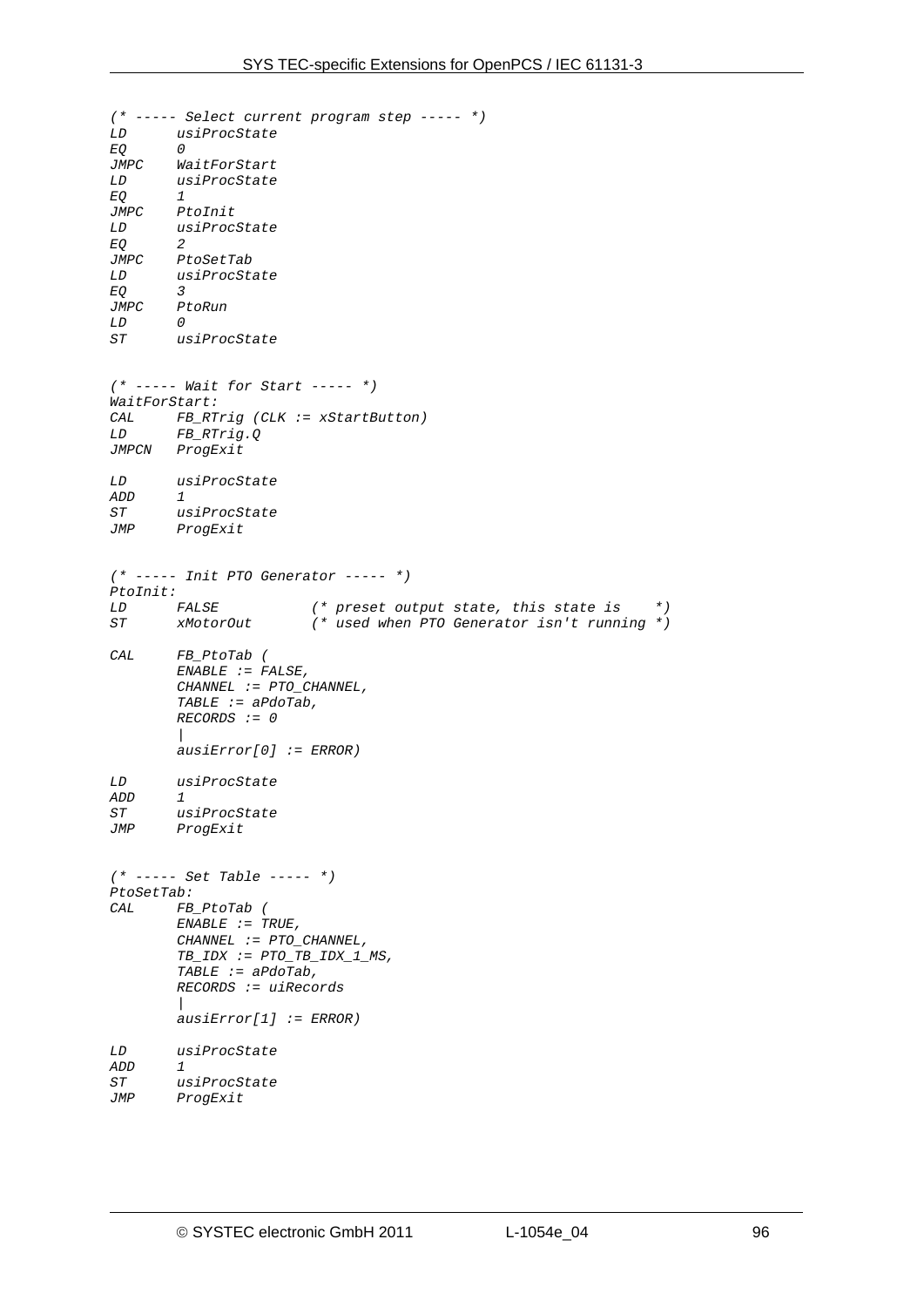```
(* ----- Run PTO Generator ----- *) 
PtoRun: 
       CAL FB_PtoTab ( 
        ENABLE := TRUE, 
        CHANNEL := PTO_CHANNEL, 
        TB_IDX := PTO_TB_IDX_1_MS, 
        TABLE := aPdoTab, 
        RECORDS := uiRecords 
 | 
 ausiError[2] := ERROR) 
       LD FB_PtoTab.BUSY 
JMPC ProgExit 
LD usiProcState 
ADD 1 
ST usiProcState 
       ProqExit(* ----- Cycle End ----- *) 
ProgExit: 
RET 
END_PROGRAM
```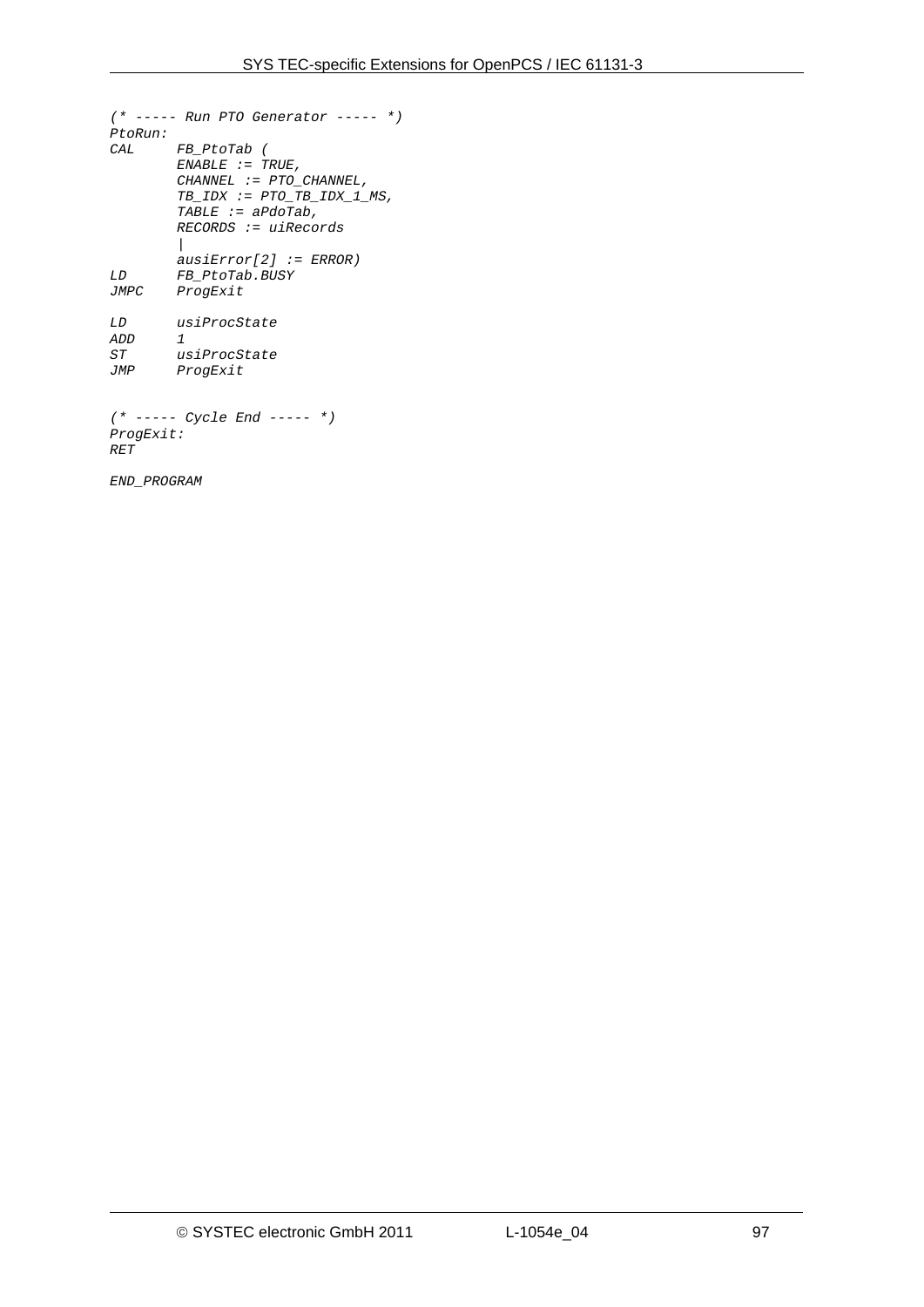# <span id="page-97-1"></span>**9 Processing of Process Data**

# **9.1 Application of the PID Controller**

A controller is used if the output variable of a system cannot be directly controlled by the input variable due to unpredictable disturbance variables. The task of a controller is to monitor the output variable (actual value, process variable PV), to compare it with the command variable (set value, set point SP, error signal = set value – actual value) and to adjust the system input variable via a setting unit (see



Figure 6: Principle of a control loop

). The result is a new, adjusted output variable. The system is fed-back. An adjustment requires monitoring of the output variable. Therefore, it may be necessary to find or create suitable variables to monitor the system.

<span id="page-97-0"></span>

*Figure 6: Principle of a control loop* 

In contrast to this, the known connection between the output variable, disturbance variable and the input variable of a path and the known performance of the disturbance variable does not require observation of the output variable. The output variable can be guided at any time via targeted influence of the input variable according to a set value. In this case, it is known as a control. The system is not fedback.

The function block *PID1* (see section [9.2](#page-99-0)) calculates the correcting variable CO (controller output) according to the method of the quasi continuous PID control (proportional, integral, derivative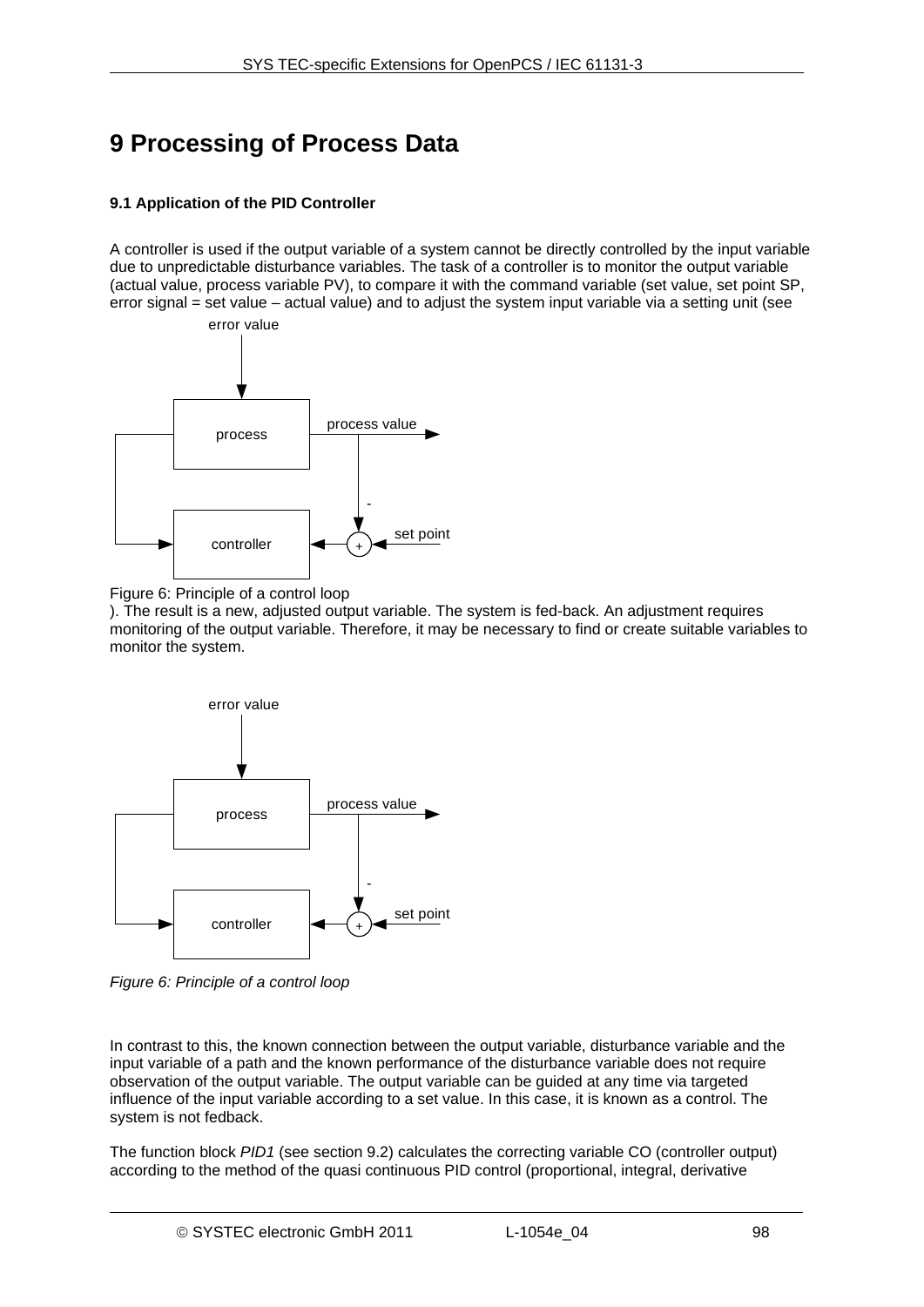controller) from the input values set value SP (set point) and actual value PV (process variable). The properties of the PID controller regarding frequency and phase response are described via its parameters controller gain KR, derivative time TD and reset time TI and sampling period T0.

Call the block at constant intervals during the sampling period T0 to achieve correct functioning of the controller.

## **Basic Principles (PID Algorithms)**

With an analog controller the correcting variable  $y(t)$  results from the sum of proportional gain  $y_P(t)$ , integral gain  $y_i(t)$  and derivative gain  $y_D(t)$ :

$$
y(t) = yP(t) + yI(t) + yD(t) + y0
$$
  

$$
y(t) = KRe(t) + \frac{KR}{TI} \int e(t)dt + KRTD \frac{de(t)}{dt} + y0
$$
  

$$
e(t) = SP(t) - PV(t)
$$

This equation can be passed to a quasi continuous PID controller by sampling the error signal. The integral gain is replaced by a sum of all the error signals, and the derivative gain by a difference of the last two error signals.

$$
y(kT0) = K_R[e(kT_0) + \frac{T_0}{T_I} \sum_{n=0}^{k-1} e(kT_0) + \frac{T_D(e(kT_0) - e((k-1)T_0)}{T_0} + y_0
$$

Calculation of the integral gain can be simplified even further: the new integral gain values can be determined from the result of the last value plus the new error signal. Therefore, it is not necessary to store all the error signal values since the start of the controller. The sum of all the previous values is called the integral sum and the initial value  $y_0$  of the integral sum is known as bias.

$$
y_I(kT0) = K_R \frac{T_0}{T_I} e(kT_0) + y_I((k-1)T_0) + y_0
$$

The derivative gain is replaced by the difference of the last two error signals. In order not to create any jumps in the correcting variable when changing the set value, it is supposed for the D gain that the set value between two sampling period points is always constant. Therefore, the calculation of the D gain is restricted to the difference of the last two actual values  $(PV(kT_0), PV((k-1)T_0))$ .

$$
y_D(kT0) = K_R \frac{T_D(PV(kT_0) - PV((k-1)T_0)}{T_0}
$$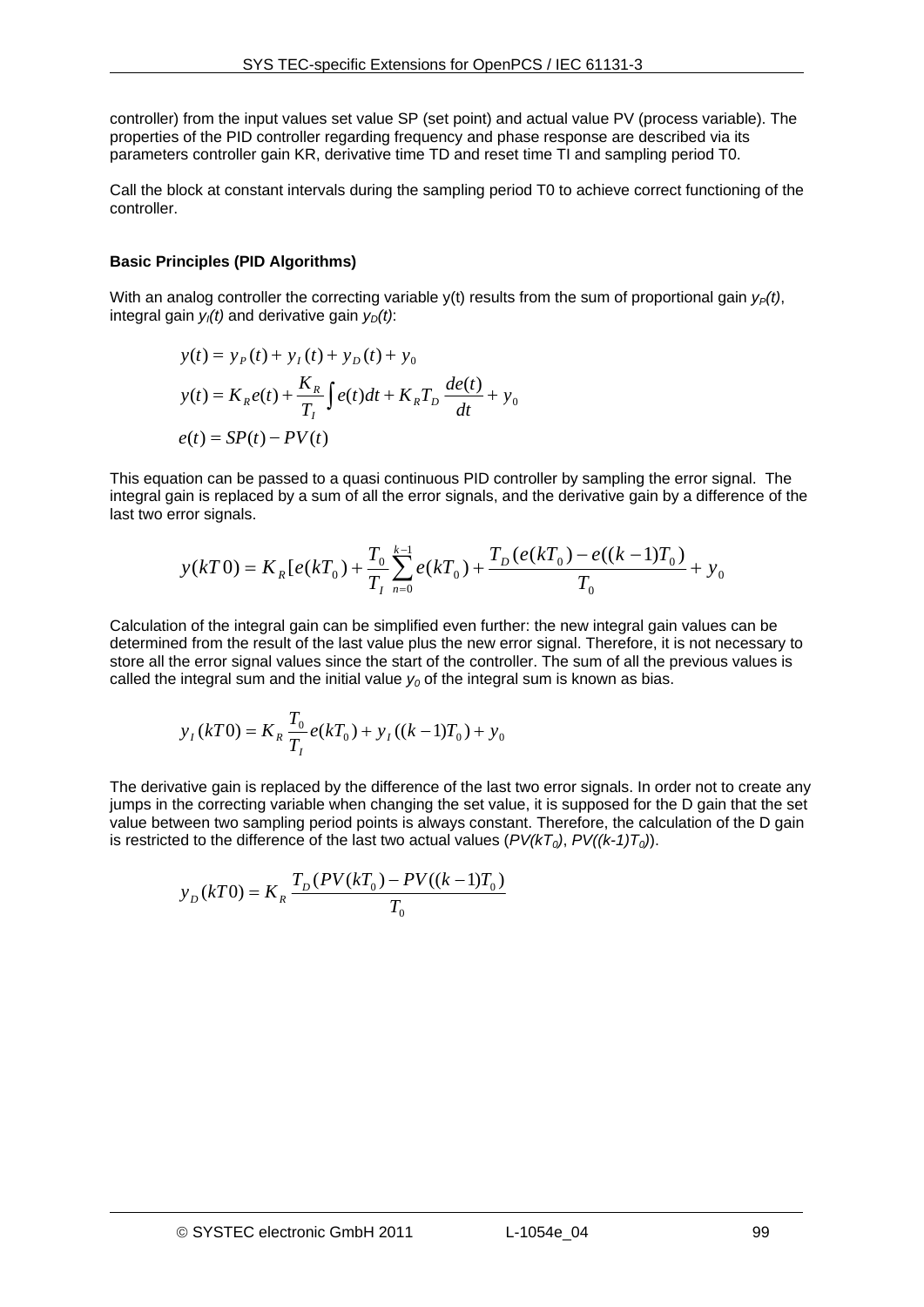# <span id="page-99-0"></span>**9.2 Function Block PID1**

The function block PID1 realizes a PID controller block according to the control algorithm described in section [9.](#page-97-1)

## Prototype of the Function Block

|                                      |                                                                | PID1         |         |             |
|--------------------------------------|----------------------------------------------------------------|--------------|---------|-------------|
| <b>BOOL</b>                          | <b>ENABLE</b>                                                  | READY        | $---$   | <b>BOOL</b> |
| REAL                                 | PV                                                             | CO           |         | REAL        |
| REAL                                 | SP<br>---                                                      |              |         |             |
| REAL<br>TIME<br>TIME<br>TIME<br>REAL | <b>KR</b><br>T <sub>0</sub><br>$ -$<br>TI<br>TD<br><b>BIAS</b> | <b>ERROR</b> | $- - -$ | USINT       |
|                                      |                                                                |              |         |             |
|                                      |                                                                |              |         |             |

# Definition of Operands

| PV            | Standardized actual value (process variable) of the controlled system<br>valid values range from 0.0  1.0, the block automatically checks this parameter<br>(but not for overflow errors)                                                                                                                                                                                                                 |
|---------------|-----------------------------------------------------------------------------------------------------------------------------------------------------------------------------------------------------------------------------------------------------------------------------------------------------------------------------------------------------------------------------------------------------------|
| <b>SP</b>     | Standardized set value (command variable, set point) for the controller<br>valid values range from 0.0  1.0, the block automatically checks this parameter<br>(but not for overflow errors)                                                                                                                                                                                                               |
| <b>KR</b>     | Standardized controller gain<br>A positive or negative gain can be selected. With a positive gain the controller<br>displays forward control and reverse control with a negative gain. With a gain of 0,<br>the PID calculation results in a P gain of zero and is therefore not considered.<br>Since the gain is also connected to the I and D gains, a gain of 1 is used for the I<br>and D gains here. |
| T0            | Sampling period of the controller (valid range of values $T0 > 0$ )                                                                                                                                                                                                                                                                                                                                       |
| ΤI            | Reset time                                                                                                                                                                                                                                                                                                                                                                                                |
| TD            | Derivative time                                                                                                                                                                                                                                                                                                                                                                                           |
| <b>BIAS</b>   | Initial value of the correcting variable or integral sum during the start of the PID<br>calculation (valid range of values 0.0  1.0)                                                                                                                                                                                                                                                                      |
| <b>ENABLE</b> | The control parameters KR, T0, TI, TD are accepted and the integral sum set at<br>initial value BIAS if the edge is rising. Outputs READY, ERROR and CO are reset<br>via ENABLE = FALSE. The block checks the area of validity and, if necessary,<br>signals an overflow error at the error output during the transfer of the parameters<br>T0 and BIAS.                                                  |
| CO.           | Controller output, calculated correcting variable of the controller (range of values<br>0.0 1.0                                                                                                                                                                                                                                                                                                           |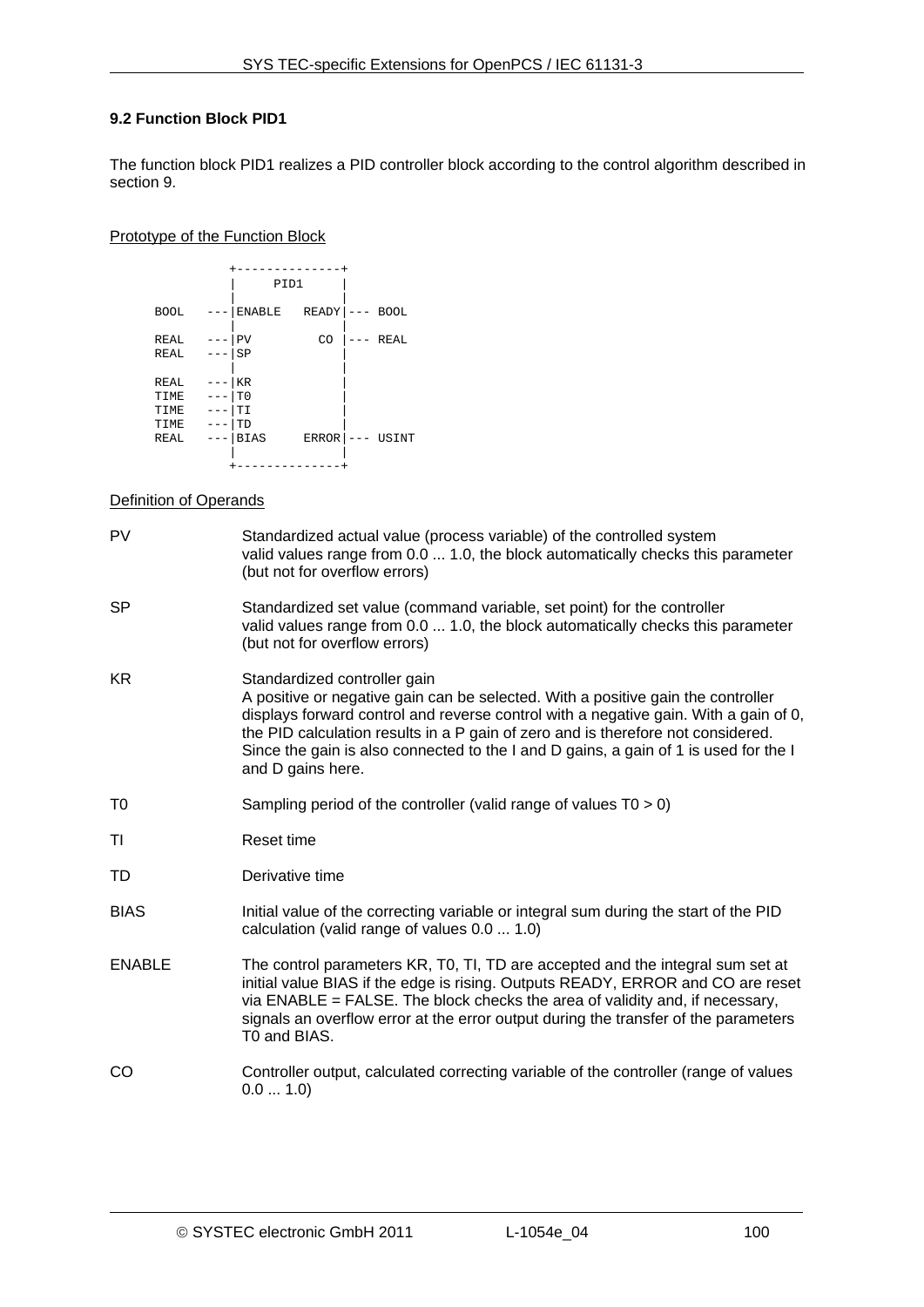| <b>READY</b> | Status output of the PID controller<br>$TRUE =$ the controller block has been completely parameterized and is ready for<br>operation<br>$FALSE = the controller block has not been parameterized or has been incorrectly$<br>parameterized (the controller parameters are outside the area of validity), the<br>controller block is not ready for operation |
|--------------|-------------------------------------------------------------------------------------------------------------------------------------------------------------------------------------------------------------------------------------------------------------------------------------------------------------------------------------------------------------|
| <b>ERROR</b> | The error code states information about the execution result of the function block.<br>Possible error codes are defined in Table 26.                                                                                                                                                                                                                        |

## *Table 26 Error Codes of the Function Block PID1*

<span id="page-100-0"></span>

| <b>Error Code   Definition</b> |                                                                                         |
|--------------------------------|-----------------------------------------------------------------------------------------|
| 0                              | No error occurred during execution of the function block                                |
| 8                              | The specified value for the parameter BIAS is invalid (smaller than 0 or larger than 1) |
| 16                             | The specified value for the parameter TO is invalid (time equals 0)                     |

# **Description**

The function block realizes a PID controller block according to the control algorithm described in section [9.](#page-97-1) If the edge is rising at input *ENABLE*, the block accepts the controller parameters *KR*, *T0*, *TD*, *TI* and *BIAS* and starts the controller. The set value and the last actual value are set to the current actual value for the first calculation. The first calculation of the correcting variable always results in the value *BIAS*, since zero is set for the proportional, integral and derivative gain. The performance of the controller can be influenced by the choice of the controller parameters. If the time *TI* = *t#0ms*, the integral gain of the controller is not calculated and set to zero. If the time *TD* = *t#0ms*, the value for the derivative gain is zero. If the gain *KR* is zero, the proportional gain is not required. Since the gain *KR* is also linked to the integral and derivative gains, a gain of 1 is used for the I and D gains here.

| P controller  | $TI = TD = 0, KR \neq 0$           |
|---------------|------------------------------------|
| PI controller | $TD = 0$ , KR, TI $\neq 0$         |
|               | PID controller $KR, TI, TD \neq 0$ |

There are various methods for determining the controller parameters (inflection point tangent, oscillation test). The parameters can also be determined via simulation tools. However, in regard to the frequency and phase response, it is necessary that the complete controlled system can be described as a model. A model for the relevant transfer elements of the controlled system can then be created from known values and behavior to determine the parameters during simulation.

The set value, actual value, the bias and the correcting variable are used as standardized variables. The values for the standardized variables range from 0.0 to 1.0. The area of validity for the bias is checked during the start of the block. An error at output *ERROR* signalizes if the value is outside the area. The set value and actual value are not checked due to the runtime. The function block restricts the values of the correcting variable and the integral sum . If the calculation results in a negative value, the variable is set to 0.0. If the result exceeds the value 1, delimiting occurs to 1.0. Furthermore, the integral sum is, depending on the correcting variable, limited according to the following rule:

If the result of the correcting variable is larger than 1.0, the integral sum is calculated as follows:

*Integral sum = 1.0 - (proportional gain + derivative gain)*

If the result of the correcting variable is larger than 0.0, the integral sum is calculated as follows:

*Integral sum = 1.0 - (proportional gain + derivative gain)*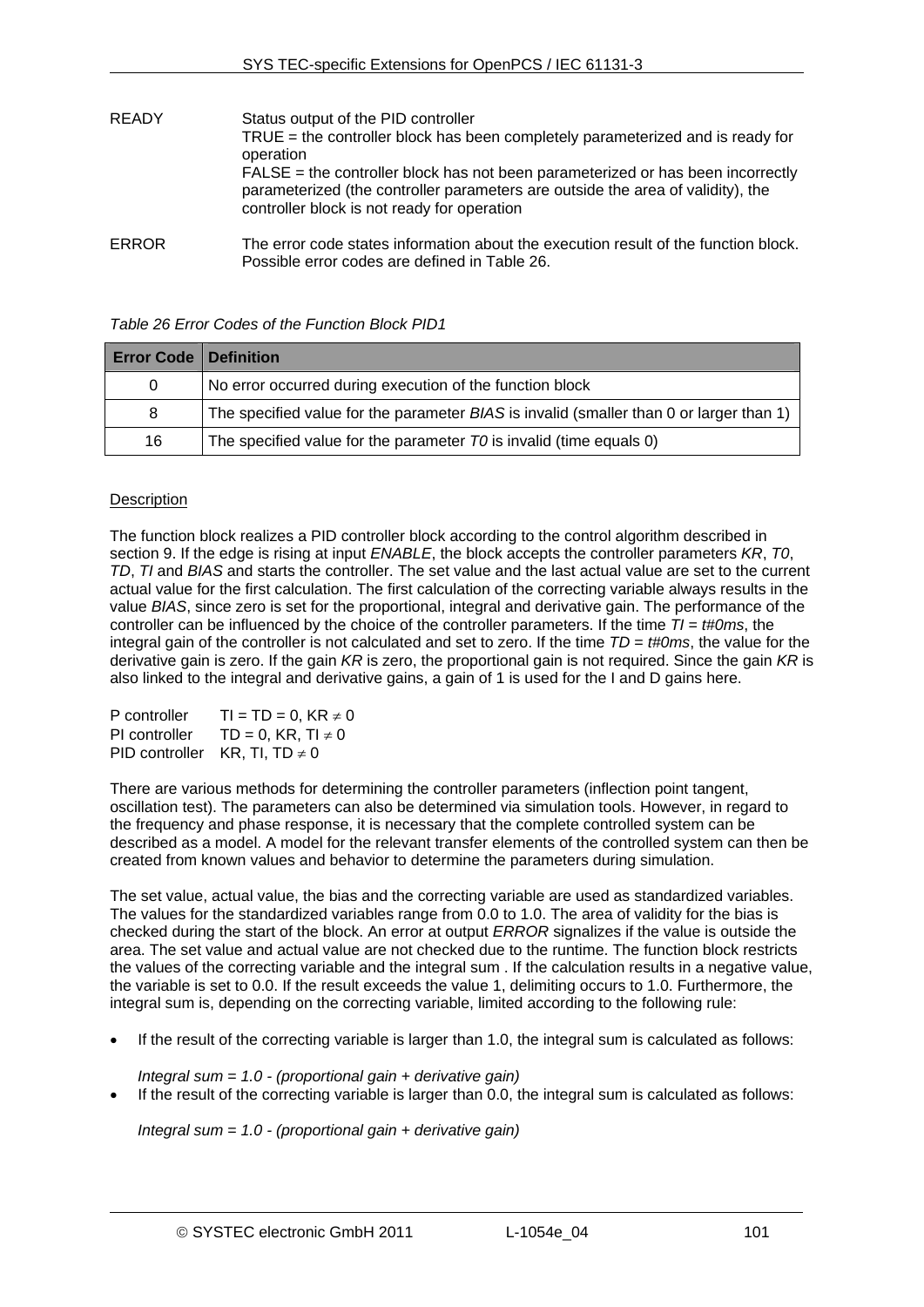## **Normalization of the Input Value**

During normalization the value range of a variable is mapped onto another number range. An analog input has a value range from 0 ... 32767. This number range has to be mapped onto the value range of the controller (0.0 ... 1.0):

$$
y_{\text{nom}} = y/32767
$$

The value range to be mapped (-32768 ... +32767) is doubled for a bipolar input variable. Here, the mapping in the positive number range of the standardized variable is considered with an offset of 0.5:

$$
y_{\text{nom}} = y / 65535 + 0.5
$$

Example:

(1) The actual value of the path is accepted with an analog input 0-10V. The current actual value is 7.5V. The actual value is stored as a 15 bit =  $7.5 * 32767 / 10 = 24575$  in the process image:

$$
y_{\text{nom}} = y/32767 = 24575/32767 = 0.7499924
$$

(2) The actual value of the path is accepted with an analog input  $\pm 010V$ . The current actual value is 7.5V. The actual value is stored as a 15 bit signed = 7.5  $*$  32767 / 10 = 24575 in the process image:

$$
y_{\text{nom}} = y / 65535 + 0.5 = 24575 / 65535 + 0.5 = 0.87499
$$

(3) The actual value of the path is accepted with an analog input ±010V. The current actual value is - 7.5V. The actual value is stored as a 15 bit signed =  $-7.5$   $*$  32767 / 10 =  $-24575$  in the process image:

$$
y_{\textit{nom}} = y / 65535 + 0.5 = -24575 / 65535 + 0.5 = 0.12501
$$

## **Normalization of the Output Value**

Reverse-calculation of output values from the normalized values occurs in reverse order. An analog output has a value range from 0 ... 32767. This number range has to be mapped onto the value range of the controller output (0.0 ...

$$
y = y_{\text{nom}} \cdot 32767
$$

The value range to be mapped (-32768 ... +32767) is doubled for a bipolar output variable. Here, the mapping in the positive number range of the standardized variable is considered with an offset of 0.5:

$$
y = (y_{\text{nom}} - 0.5) \cdot 65535
$$

The following sample program shows the execution of a controlled system via the PLC block-C14. The path is combined of several 1<sup>st</sup> order transfer elements: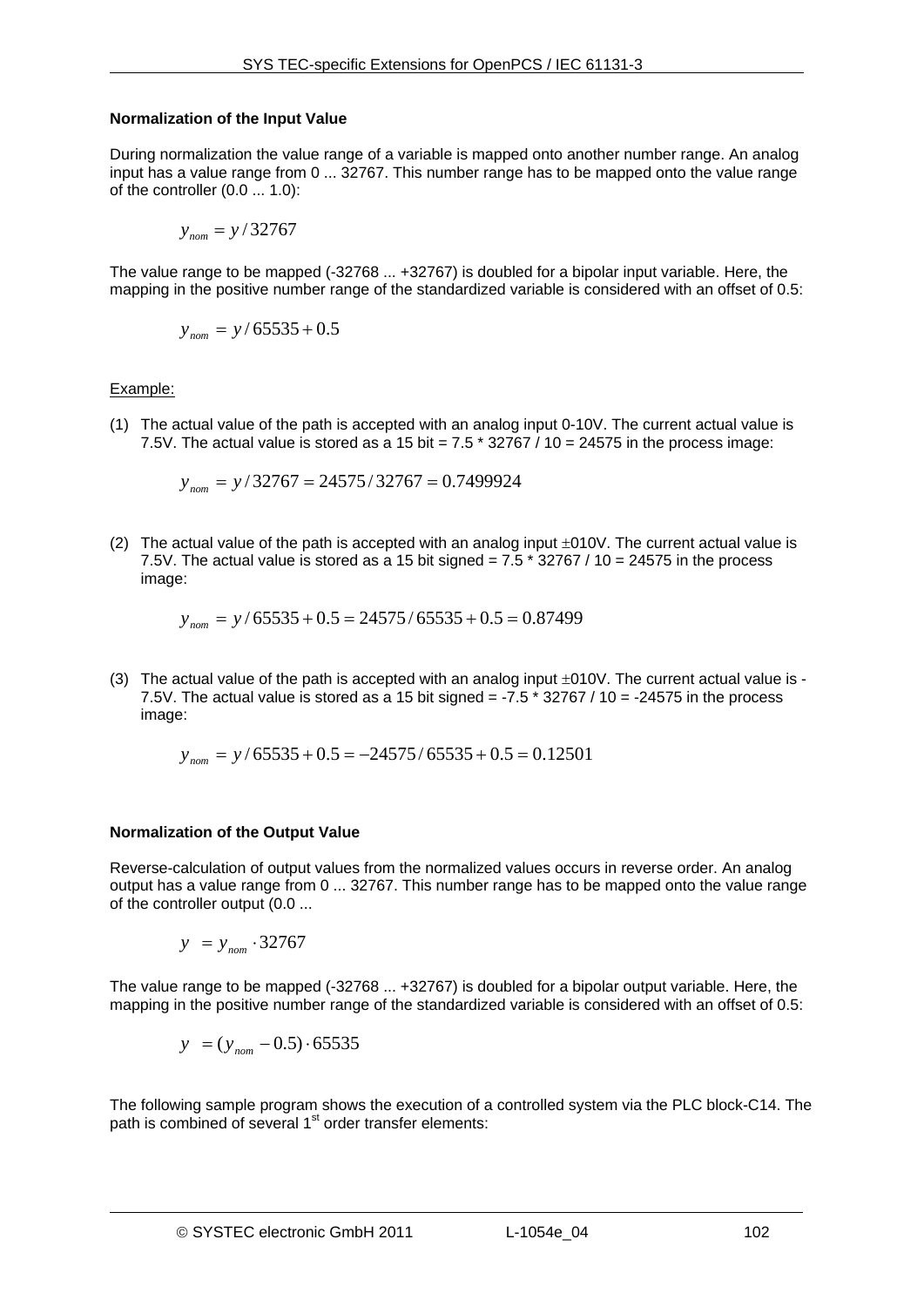

*Figure 7: Composition of the controlled system for sample program "PidTest"* 

The actual value of the path is read via the analog input AI0, the correcting variable is created with the analog output AO0.

## Sample Program

```
PROGRAM PidTest 
VAR CONSTANT 
     (* Error Codes of FB PID1 *) 
     PID1_ERR_SUCCESS : USINT := 0; 
    PID1_ERR_INVALID_BIAS : USINT := 8; 
   \emph{PID1\_ERR\_INVALID\_TO}END_VAR 
VAR_GLOBAL 
     (* Prozess Variables *) 
     ADC_Result AT %IW8.0 : UINT; 
    ControlOutput AT %QW8.0 : UINT; 
END_VAR 
VAR 
    SetPoint_V : REAL := 1.0; 
    ProcessVar_V : REAL; 
    Bias : REAL; 
                FB_PID : PID1; 
   FB Timer
END_VAR 
(* to get periodical time stamps start an TON timer *) 
FB_Timer(IN := TRUE, PT := t#25ms); 
IF (FB_Timer.Q = FALSE) THEN 
       (* the timer intervall is not left *) 
       RETURN; 
END_IF;
```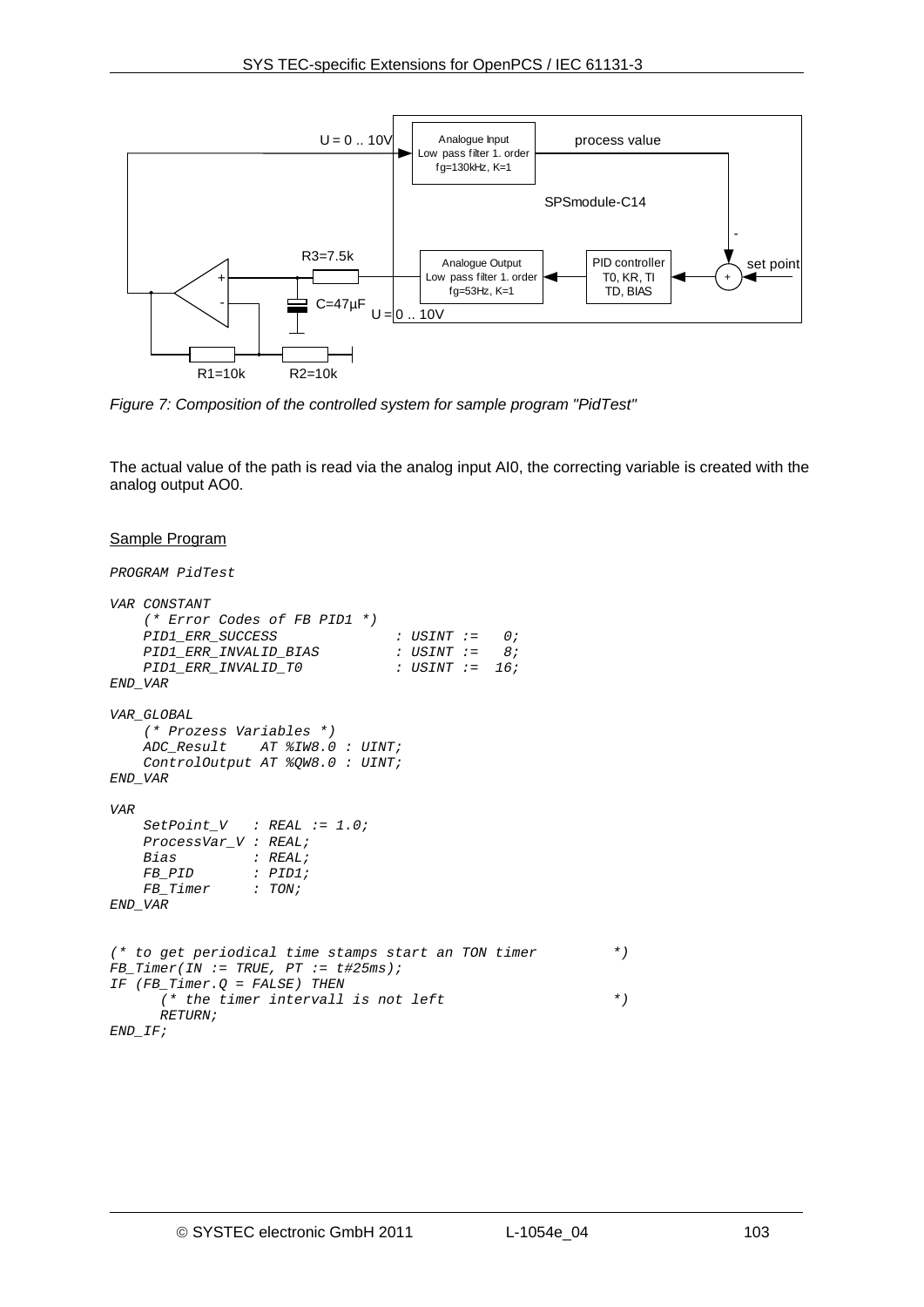```
(* The timer intervall is left. Restart the timer for next *) 
(* periode. *) 
FB_Timer(IN := FALSE); 
FB_Timer(IN := TRUE, PT := t#25ms); 
(*----------------------------------------------------------*) 
(* Prepare calculating PID algorithm *) 
(* Scale the result of AD converter to a REAL number *) 
ProcessVar_V := UINT_TO_REAL(ADC_Result) * 10.0 / 32767.0; 
(*----------------------------------------------------------*) 
(* calculating PID algorithm *) 
(* The inputs must scalled by 10.0V *) 
FB_PID(ENABLE := TRUE, 
       PV := ProcessVar_V / 10.0, 
              SP := SetPoint_V / 10.0, 
       KR := 1.5, 
       T0 := t#25ms, (* sample time is 25ms *) 
       TI := t#20ms, (* integral time is 20ms *) 
             := t#6ms, * derivative time is 6ms
       BIAS := Bias 
       ); 
(* The result is scalled to unsigned integer value. *) 
ControlOutput := REAL_TO_UINT (FB_PID.CO * 32767.0); 
(* The control output is stored to bias to prevent high *) 
(* steps in the reaction curve of controler output if a re- *) 
(* start (the PLC was stopped and starts again) is happend. *) 
             Bias := FB_PID.CO; 
RETURN;
```

```
END_PROGRAM
```
Figure 8 illustrates the control effect of the sample program above based on the actual value change during a command variable jump (set value) from 1V to 6V.



*Figure 8: "PidTest" - Change of the actual value during a command variable jump (set value) from 1V to 6V*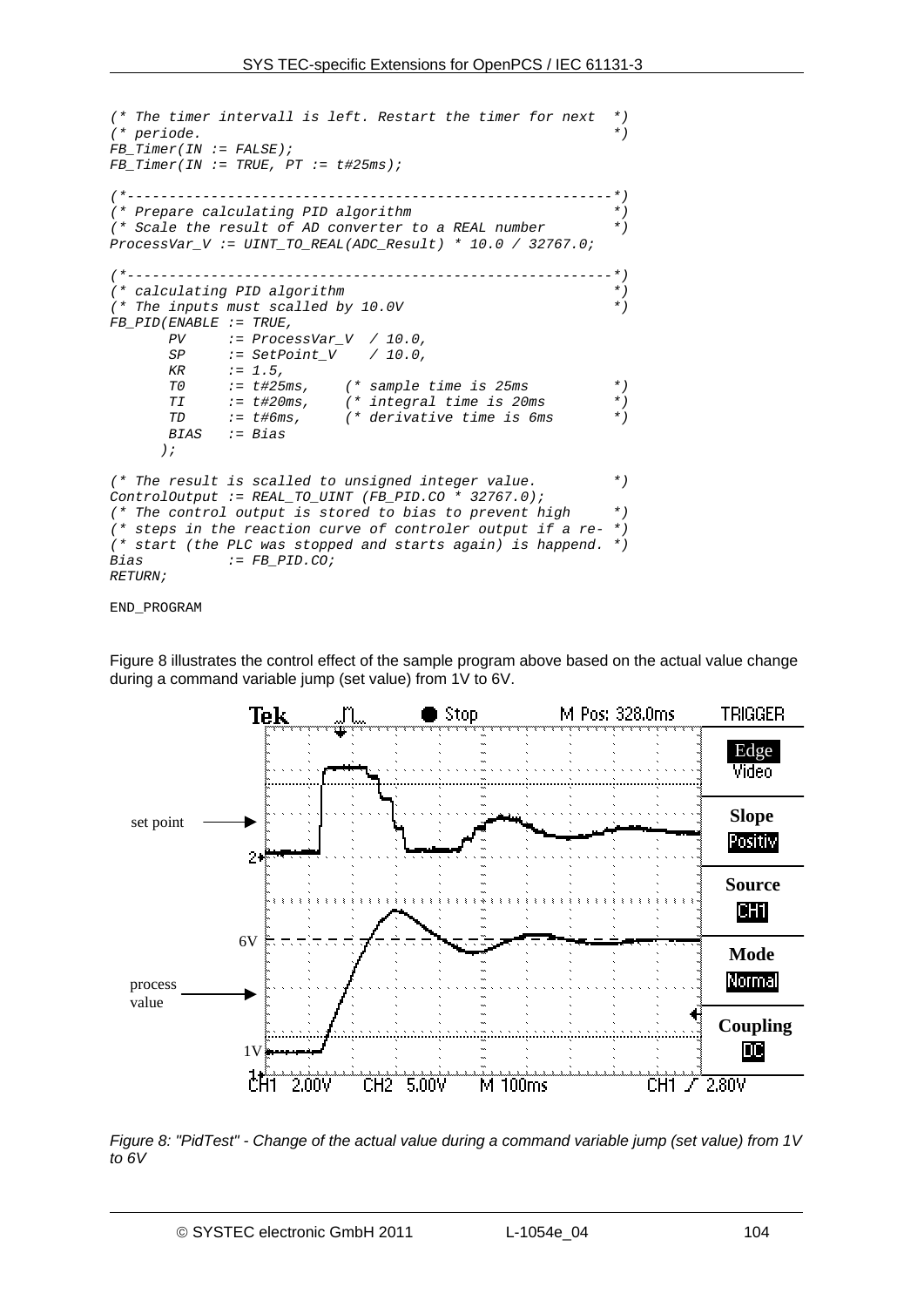# 10 Index

| A                                                                                                                                                                                |
|----------------------------------------------------------------------------------------------------------------------------------------------------------------------------------|
|                                                                                                                                                                                  |
| B                                                                                                                                                                                |
|                                                                                                                                                                                  |
| C                                                                                                                                                                                |
| Counter                                                                                                                                                                          |
| D                                                                                                                                                                                |
|                                                                                                                                                                                  |
| E                                                                                                                                                                                |
| Event-Task                                                                                                                                                                       |
|                                                                                                                                                                                  |
| F                                                                                                                                                                                |
|                                                                                                                                                                                  |
| G                                                                                                                                                                                |
|                                                                                                                                                                                  |
| ı                                                                                                                                                                                |
|                                                                                                                                                                                  |
| L                                                                                                                                                                                |
| LAN GET_HOST_CONFIG 26<br>LAN UDP CLOSE SOCKET31<br>LAN UDP CREATE SOCKET29<br>LAN UDP RECVFROM BIN 34<br>LAN UDP RECVFROM STR32<br>LAN_UDP_SENDTO_BIN36<br>LAN_UDP_SENDTO_STR33 |
| М                                                                                                                                                                                |

# $\boldsymbol{N}$

| <b>NVDATA</b> |  |
|---------------|--|
|               |  |
|               |  |
|               |  |
|               |  |
|               |  |

# $\boldsymbol{P}$

| <b>PID Controller</b>                    |  |
|------------------------------------------|--|
|                                          |  |
| Standardization of the Input Value 102   |  |
| Standardization of the Output Value  102 |  |
|                                          |  |
|                                          |  |
|                                          |  |
|                                          |  |
| <b>Pulse Generator</b>                   |  |
|                                          |  |
| PWM,PTO                                  |  |
|                                          |  |

# $\pmb{\mathcal{R}}$

| <b>Real Time Clock</b><br><b>RTC</b> |  |
|--------------------------------------|--|
| S                                    |  |
| Serial Interface Overview 52<br>SIO  |  |
|                                      |  |
|                                      |  |
|                                      |  |
|                                      |  |
|                                      |  |
|                                      |  |
|                                      |  |
|                                      |  |
|                                      |  |
|                                      |  |
|                                      |  |
|                                      |  |
|                                      |  |
| V                                    |  |
| VAI                                  |  |
|                                      |  |